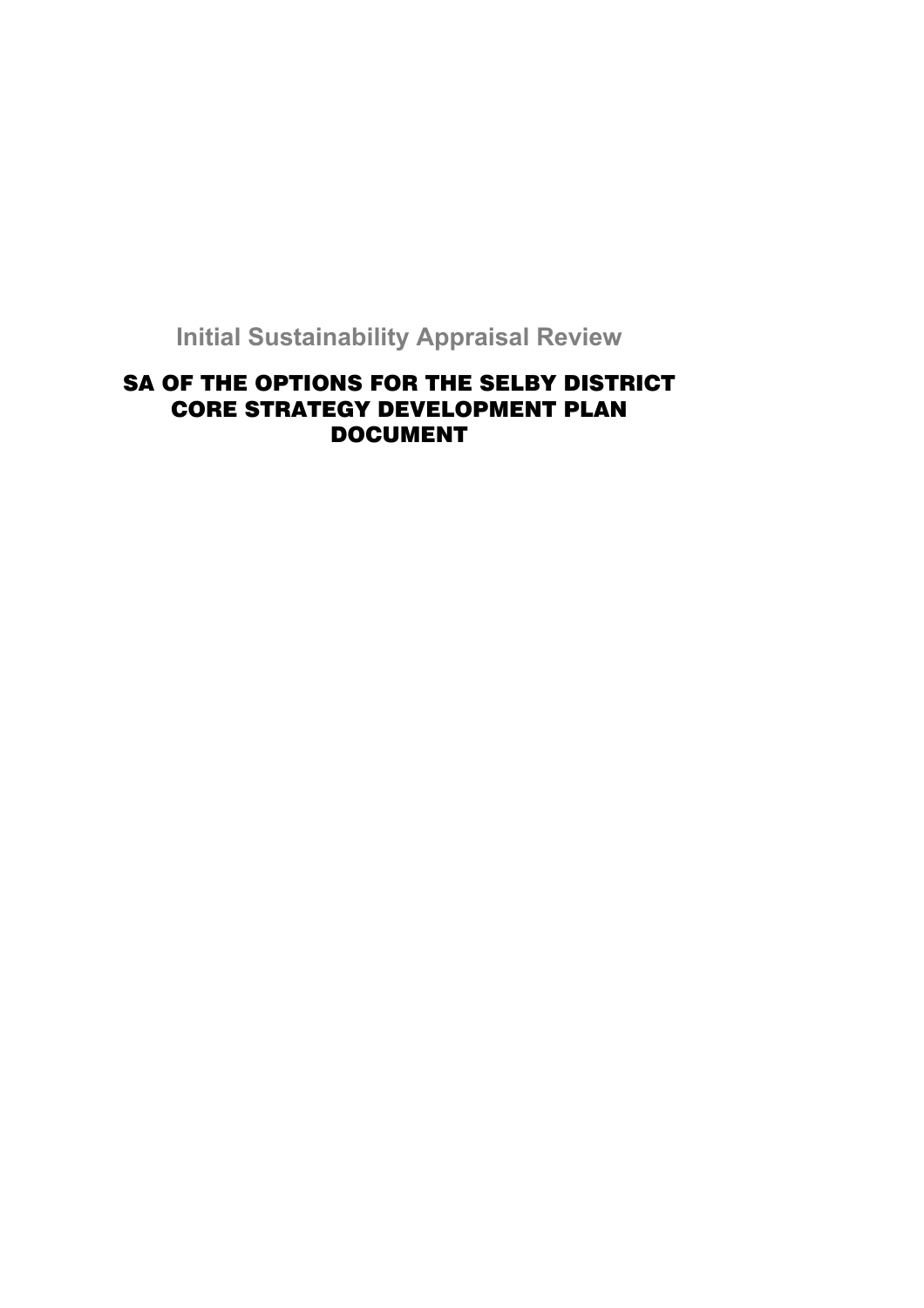**Initial Sustainability Appraisal Review** 

# **SA OF THE OPTIONS FOR THE SELBY DISTRICT CORE STRATEGY DEVELOPMENT PLAN DOCUMENT**

**Client:** 

 $\bar{z}$ 

# **SELBY DISTRICT COUNCIL**

|           | Author:                                                                    |            |                                     |
|-----------|----------------------------------------------------------------------------|------------|-------------------------------------|
| Name      | <b>Catherine Norris BA (Hons) MSc AIEMA</b>                                | Reference: | EN5072/R/2.2.1/CN                   |
| Signature |                                                                            | Status:    | <b>SECOND ISSUE</b>                 |
| Position  | Consultant                                                                 | Date:      | <b>MAY 2006</b>                     |
|           | Checked by:                                                                | Issued by: | Waterman Environmental              |
| Name      | Kate Anderson BA (Hons) MA AIEMA                                           |            | Delphian House, Riverside           |
| Signature |                                                                            |            | New Bailey Street                   |
| Position  | <b>Project Manager</b>                                                     |            | Manchester M3 5AP                   |
|           | Approved by:                                                               | Telephone: | 01618398392                         |
| Name      | David Brown BSc (Hons) MSc Principal<br><b>Registered EIA Practitioner</b> | Fax:       | 01618398394                         |
| Signature |                                                                            |            | menvironmental@waterman-group.co.uk |
| Position  | <b>Divisional Director</b>                                                 |            | www.waterman-group.co.uk/we         |
|           |                                                                            |            |                                     |

This report has been prepared by Waterman Environmental, with all reasonable skill, care and diligence within the terms of the Contract with the client, incorporation of our General Terms and Condition of Business and taking account of the resources devoted to us by agreement with the client.

We disclaim any responsibility to the client and others in respect of any matters outside the scope of the above.

This report is confidential to the client and we accept no responsibility of whatsoever nature to third parties to whom this report, or any part thereof, is made known. Any such party relies on the report at its own risk.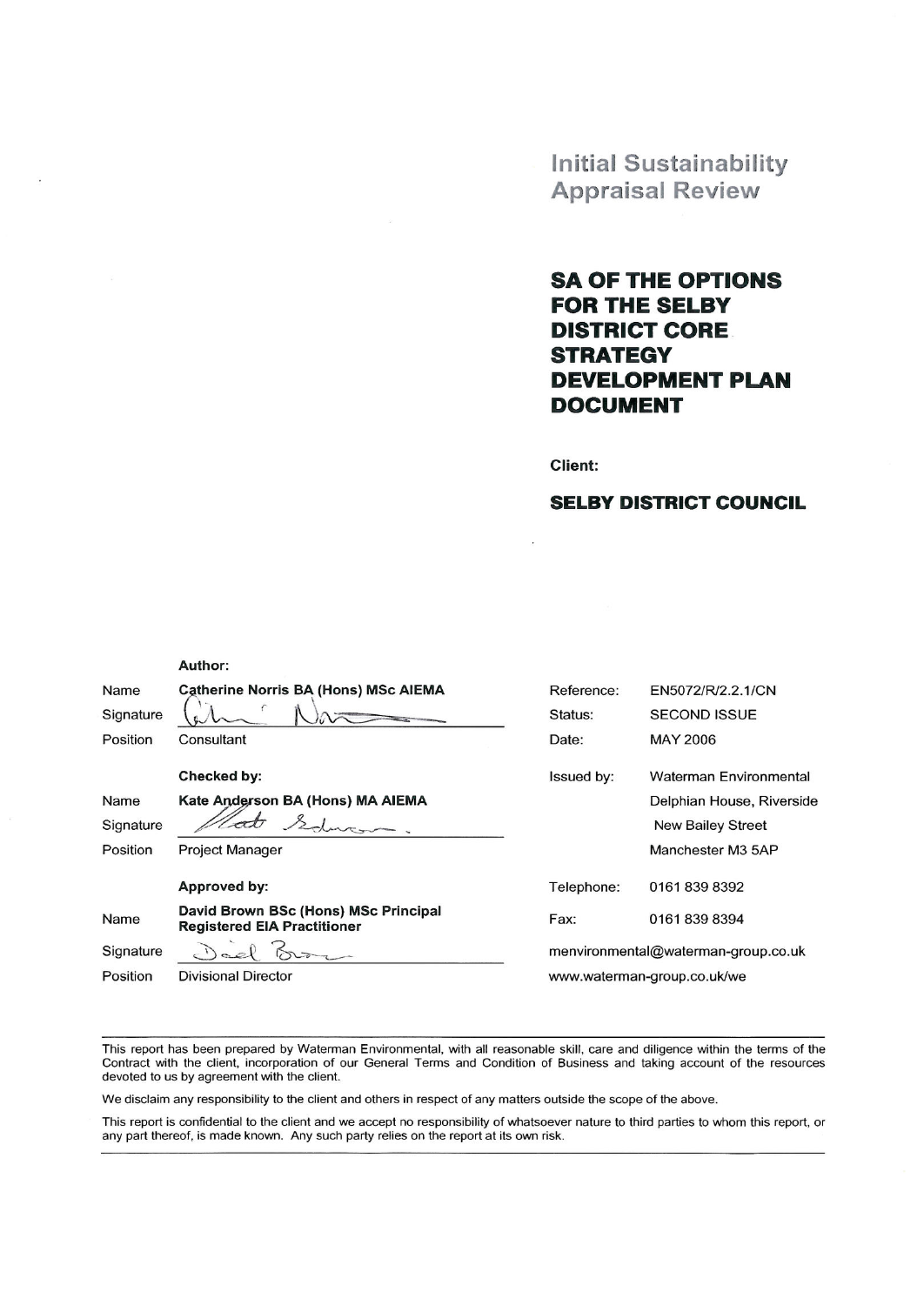# **OPTIONS FOR THE CORE STRATEGY DEVELOPMENT PLAN DOCUMENT (DPD)**

### **THE ROLE OF SELBY DISTRICT**

#### **Commuting**

- Option C0 No change to existing policy stance Do not implement any measure to reduce commuting outside the District.
- Option C1 Further growth in commuting from the District will be limited and if possible, reduced, by increasing the range and amount of employment opportunities available in the District, and limiting the amount of market housing developed in those areas most attractive to inter-District commuters.

#### **SUSTAINABLE COMMUNITIES**

#### **Windfall sites**

- Option W0 No change to existing policy stance permit windfall development on brownfield sites only.
- Option W1 Permit windfall development of Greenfield sites as well as brownfield sites.
- Option W2 Restriction on development within residential curtilages.

#### **Housing density**

- Option HD1 Encourage higher housing densities throughout the District to achieve more efficient use of land, in line with PPG 3.
- Option HD2 Apply higher housing density ranges in Selby, Sherburn-in-Elmet and Tadcaster, in line with draft PPS 3.

#### **Affordable housing**

- Option AH0 No change to existing policy stance Do not change affordable housing policy.
- Option AH1 Adopt lower thresholds for affordable housing in smaller villages.
- Option AH2 Identify 'exception' sites solely for affordable housing in smaller settlements.

#### **Lifetime Homes**

• Option LH1 – Require the provision of Lifetime Homes within new developments.

#### **Local facilities**

• Option LF0 – No change to existing policy stance - Housing developers expected to provide for, or contribute to, the provision of infrastructure and community facility needs that are directly related to a development, including local recreation open space, education, health and other facilities.

> EN5072 R 2 2 2 CN (4) **Page 1**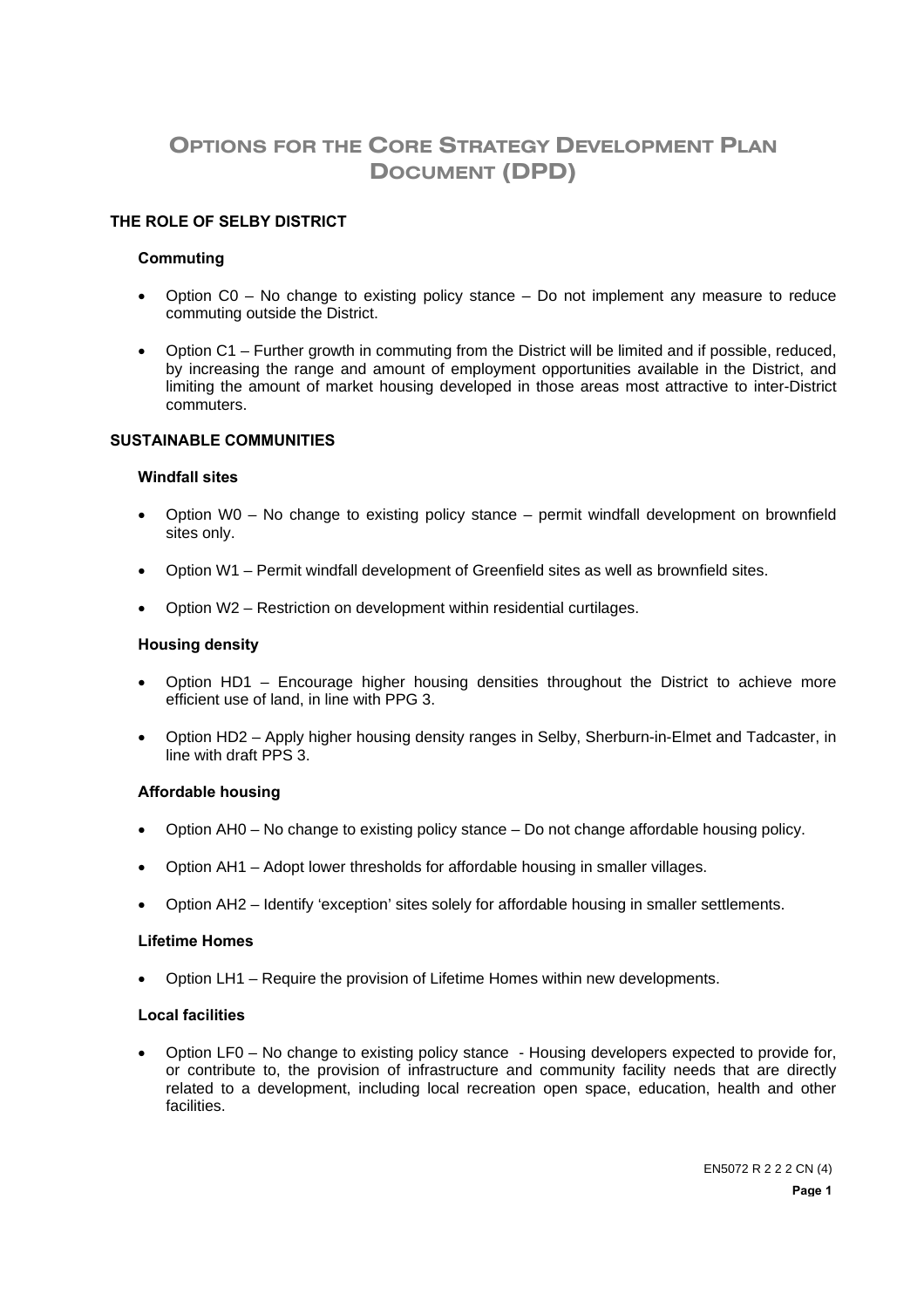• Option LF1 – Expand the range of services and facilities that are improved by capturing a proportion of the increased land value arising from new development.

#### **JOBS AND BUSINESS**

## **Rural diversification**

- Option RD0 No change to existing policy stance Redundant agricultural buildings may be reused as long as this does not significantly alter the character of the building or of the local area.
- Option RD1 Increase levels of commercial activity in rural communities.

#### **Economic growth**

• Option E1 – Capitalise on economic growth associated with the increase in knowledge-based and other service employment sectors which are currently centred on Leeds and York.

#### **Land for employment**

- Option EL1 Provide a net addition of attractive and appropriate employment accommodation in accessible locations.
- Option EL2 Adopt a flexible approach to employment land uses.
- Option EL3 Designate and safeguard specific sites for specific uses.

#### **ENVIRONMENT**

### **Design**

• Option D1 – All proposals for development to respect their surroundings and promote local distinctiveness.

## **Resource/ energy efficiency**

- Option REF1 Energy efficiency should form an integral part of design briefs and guides. Planning considerations include site layout, building design, use of materials, use of water and energy supply.
- Option REF2 10% of the energy required by large new residential, commercial or industrial developments to be generated by on-site renewable sources.

#### **Flooding**

- Option F1 Development should be directed to areas with the lowest probability of flooding, regardless of other sustainability criteria.
- Option F2 Other sustainability criteria to be given equal or greater weight than flooding, provided adequate mitigation measures are incorporated in the design and layout of new development to minimise the risk of flooding.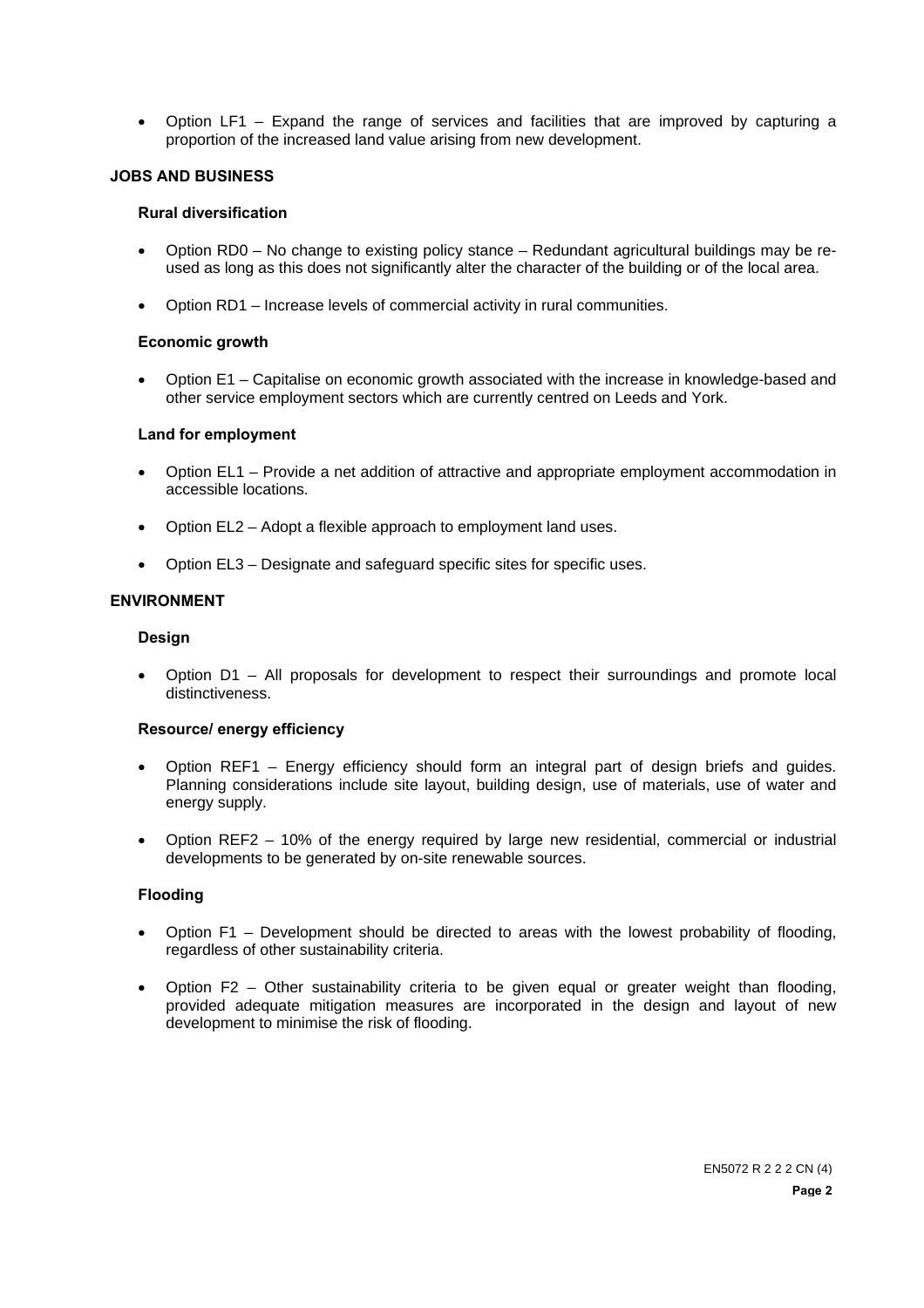#### **Rural development**

- Option RDEV1 Restrictive approach to development in the countryside.
- Option RDEV2 Scope for small scale local needs housing and local employment/ services development in the countryside.

### **Green belt**

• Option GB1 – Green belt boundaries will not be reviewed in the period covered by the Core Strategy unless exceptional local circumstances arise.

#### **TRAVEL AND ACCESSIBILITY**

#### **Parking**

- Option P0 No change to existing policy stance Long and short-stay parking provision to remain the same.
- Option P1 Consistent approach to parking in town centres with implementation of the following:
	- Maximum parking standards in new developments;
	- The use of Controlled Parking Zones;
	- A reduction of on-street parking to maximise pedestrianisation with high quality walking and cycling networks and environmental improvements;
	- Park and ride facilities coupled with increased use of public transport;
	- Consideration of controlling private, non-residential parking by the introduction of parking levies;
	- Parking charges that are related to demand and to the strength of the local economy with differential pricing being used to discourage all day parking.
- Option P2 Progressive change in the balance between long and short stay parking, with a review of the position in Tadcaster and Sherburn as to whether more emphasis needs to be applied to short term parking.

## **Public transport**

- Option PT0 No change to existing policy stance Park and ride provision at rail stations to remain the same.
- Option PT1 Provision of additional park and ride facilities at rail stations in line with schemes to promote public transport for commuters.

## **SPATIAL ALTERNATIVES**

- Option SALT1 Concentrate housing and employment growth in Selby Town and adjoining parishes, with more limited development in the Local Service Centres of Sherburn-in-Elmet and Tadcaster. Development in other settlements is to be strictly limited.
- Option SALT2 Concentrate the highest proportion of growth in Selby, but with a larger proportion distributed between the Local Service Centres of Sherburn-in-Elmet and Tadcaster than in option SALT1. Development in other settlements to be strictly limited.
- Option SALT3 Concentrate development in the three service centres of Selby, Sherburn-in-Elmet and Tadcaster, and in larger villages.
- Option SALT4 Distribute new growth based on evidence of need as widely as possible throughout the District's settlements, proportionately to size.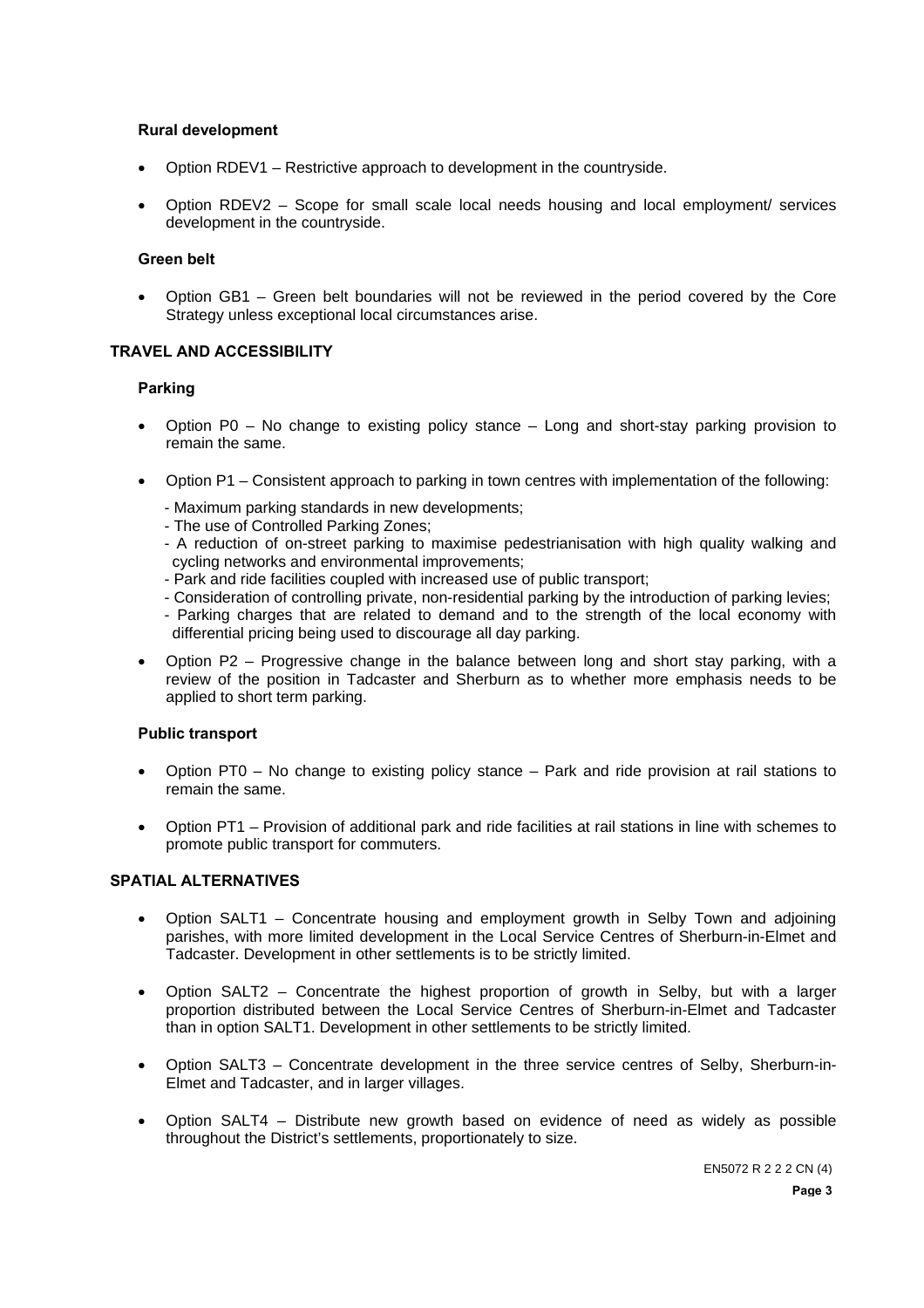# **SUSTAINABILITY APPRAISAL OF CORE STRATEGY DPD OPTIONS**

In carrying out the appraisal of the options that have been extracted from Selby District Council's Core Strategy "Issues and Options Report" March 2006, a matrix has been used which examines the short, medium, and long-term effects of each option against the 17 Sustainability Objectives and the subobjectives within each of these, which together comprise the SA Framework, presented below.

| Key Objective / Sub-Objective                                                                                                                                  | Indicators and (source)                                                                                                                                |  |  |  |  |
|----------------------------------------------------------------------------------------------------------------------------------------------------------------|--------------------------------------------------------------------------------------------------------------------------------------------------------|--|--|--|--|
| <b>ECONOMIC</b>                                                                                                                                                |                                                                                                                                                        |  |  |  |  |
| 1. Good quality employment opportunities available<br>to all                                                                                                   | • The proportion of the working age population who<br>are in employment (2)                                                                            |  |  |  |  |
| 1.1 Will it provide employment opportunities that match<br>and enhance the needs and skills of the local<br>workforce?                                         | • Average hourly earnings, (including overtime and<br>premium pay), for full-time employees only (4)                                                   |  |  |  |  |
| 1.2 Will it encourage the development of economies and<br>employment opportunities in those areas that have<br>suffered economic decline or with above average | Numbers of people claiming unemployment benefit<br>٠<br>for more than a year, expressed as a proportion of<br>total unemployment benefit claimants (1) |  |  |  |  |
| unemployment levels?<br>1.3 Will it promote or support equal employment<br>opportunities?                                                                      | Number of Income Support claimants (including<br>partners and dependants) as a percentage of<br>residents (1)                                          |  |  |  |  |
| 1.4 Will it promote healthy working lives (including                                                                                                           | $\blacksquare$ Low pay (2)                                                                                                                             |  |  |  |  |
| health and safety at work, work-life/home-life balance,<br>healthy workplace policies and access to occupational<br>health)?                                   | • Work fatalities and injury rates; working days lost<br>through illness (2)                                                                           |  |  |  |  |
| 1.5 Will it offer employment opportunities to<br>disadvantaged groups (including people with mental                                                            | People in employment working long hours (2)                                                                                                            |  |  |  |  |
| health problems, disabilities and people from ethnic<br>minority groups)?                                                                                      | Proportion of lone parents, long-term ill and disabled<br>٠<br>people who are economically active (2)                                                  |  |  |  |  |
| 1.6 Will it ensure employment opportunities are<br>accessible by public transport?                                                                             | Ethnic minority employment and unemployment (2)<br>٠                                                                                                   |  |  |  |  |
|                                                                                                                                                                | The percentage of the resident population who<br>٠<br>travel to work a) by private motor vehicle; b) by<br>public transport; c) on foot or cycle (3)   |  |  |  |  |
| 2. Conditions which enable business success,<br>economic growth and investment                                                                                 | • Net VAT registrations (new business start-ups net of<br>closures) (2)                                                                                |  |  |  |  |
| 2.1 Will it increase the amount of employment land in<br>the District?                                                                                         | • Survival rates for VAT-registered businesses (4)                                                                                                     |  |  |  |  |
| 2.2 Will it encourage rural diversification?                                                                                                                   | • Net changes in land use class A2 and B2<br>floorspaces (Selby District Council [SDC])                                                                |  |  |  |  |
| 2.3 Will it encourage diversification of traditional<br>industries?                                                                                            | • Labour productivity (2)                                                                                                                              |  |  |  |  |
| 2.4 Will it maximise local skills?                                                                                                                             | The number of social and community enterprises (1)<br>٠                                                                                                |  |  |  |  |
| 2.5 Will it enable investment and business<br>development?                                                                                                     |                                                                                                                                                        |  |  |  |  |
| 2.6 Will it enhance competitiveness through advice,<br>and/or support?                                                                                         |                                                                                                                                                        |  |  |  |  |
| 2.7 Will it set up and support local and regional supply<br>chains?                                                                                            |                                                                                                                                                        |  |  |  |  |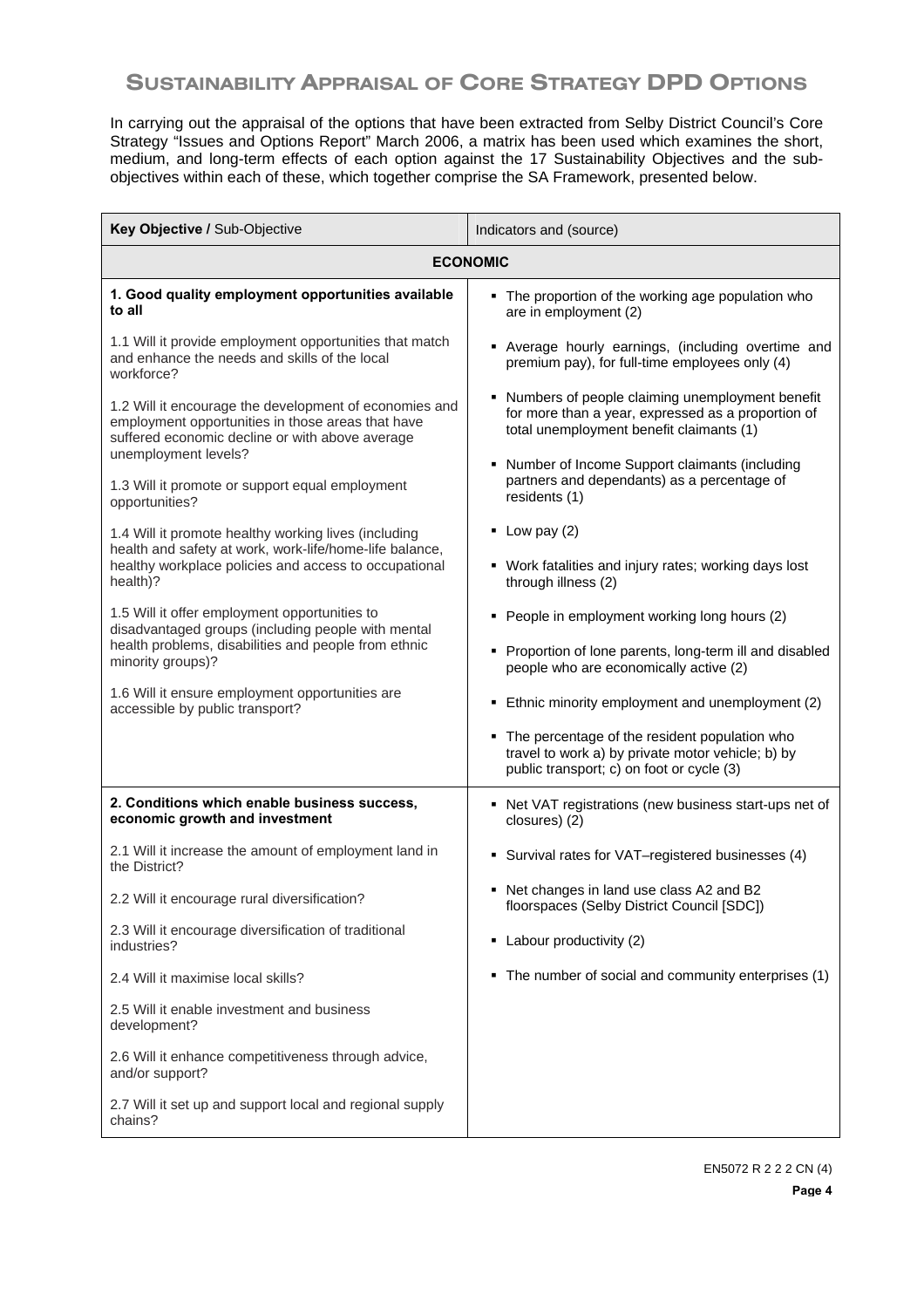| Key Objective / Sub-Objective                                                                                                              | Indicators and (source)                                                                                          |  |  |
|--------------------------------------------------------------------------------------------------------------------------------------------|------------------------------------------------------------------------------------------------------------------|--|--|
| 2.8 Will it increase investment in plant, machinery and<br>research and development (R&D)?                                                 |                                                                                                                  |  |  |
| 2.9 Will it support community-based businesses and/or<br>support local self-help schemes e.g. credit unions?                               |                                                                                                                  |  |  |
| 2.10 Will it encourage the growth of the tourism sector,<br>including green tourism businesses and initiatives?                            |                                                                                                                  |  |  |
|                                                                                                                                            | <b>SOCIAL</b>                                                                                                    |  |  |
| 3. Education and training opportunities to build<br>skills and capacities                                                                  | • Number of school places (SDC)                                                                                  |  |  |
| 3.1 Will it ensure an adequate number of school places<br>within the District?                                                             | • Learning participation (2)<br>Proportion of pupils aged 16 achieving 5 GCSEs at                                |  |  |
| 3.2 Will it promote lifelong learning and widening<br>participation in lifelong learning activities?                                       | grades A*-C (or equivalent qualifications) (1)<br>• Adult literacy/ numeracy (2)                                 |  |  |
| 3.2 Will it provide appropriate on-the-job training?                                                                                       | The number of enrolments on all adult education                                                                  |  |  |
| 3.3 Will it improve levels of basic skills and/ or<br>information/communication technology (ICT)?                                          | courses provided and secured by SDC per 1,000<br>adult population (1)                                            |  |  |
| 3.4 Will it support the voluntary sector and/ or promote<br>volunteering?                                                                  | The proportion of working-age population qualified<br>to a) NVQ2 or equivalent and; b) NVQ4 or<br>equivalent (3) |  |  |
| 3.5 Will it ascertain skills/ skills training gaps and/ or<br>promote specialised training for areas in transition?                        |                                                                                                                  |  |  |
| 3.6 Will it build the confidence, self-esteem and capacity<br>of individuals?                                                              |                                                                                                                  |  |  |
| 3.7 Will it provide high quality vocational skills?                                                                                        |                                                                                                                  |  |  |
| 4. Conditions and services to engender good health                                                                                         | $\blacksquare$ Access to a GP (5)                                                                                |  |  |
| 4.1 Will it improve equitable access to health services<br>(especially to groups of people most excluded and in<br>highest need)?          | • NHS hospital waiting lists (2)<br>Diagnoses of cancer and circulatory disease and                              |  |  |
| 4.2 Will it improve the quality and integration of health<br>services?                                                                     | survival rates (National Health Service [NHS]),<br>Respiratory illness (2)                                       |  |  |
| 4.3 Will it promote positive health and prevent ill-health?                                                                                | Expected years of healthy life (2)                                                                               |  |  |
|                                                                                                                                            | • The percentage of households with one or more<br>person with a limiting long-term illness (3)                  |  |  |
|                                                                                                                                            | Health inequalities (2)<br>٠                                                                                     |  |  |
| 5. Safety and security for people and property                                                                                             | • Crimes recorded by the police per 1,000 population<br>according to:                                            |  |  |
| 5.1 Will it reduce crime through design measures?                                                                                          | Theft of or from motor vehicles<br>$\circ$                                                                       |  |  |
| 5.2 Will it address the causes of crime and/or reduce<br>crime through intervention?                                                       | Burglary in dwellings<br>$\circ$<br>Violent crime (1)<br>$\circ$                                                 |  |  |
| 5.3 Will it reduce fear of crime?                                                                                                          | Sexual offences per 1,000 population (3)<br>٠                                                                    |  |  |
| 5.4 Will it reduce causes of accidents (including<br>measures to reduce road accidents such as speed<br>restrictions and traffic calming)? | Percentage of respondents feeling unsafe or worried<br>about crime by gender (1)                                 |  |  |
|                                                                                                                                            | The number of a) pedestrian and; b) cyclist road<br>accident casualties per 100,000 population (3)               |  |  |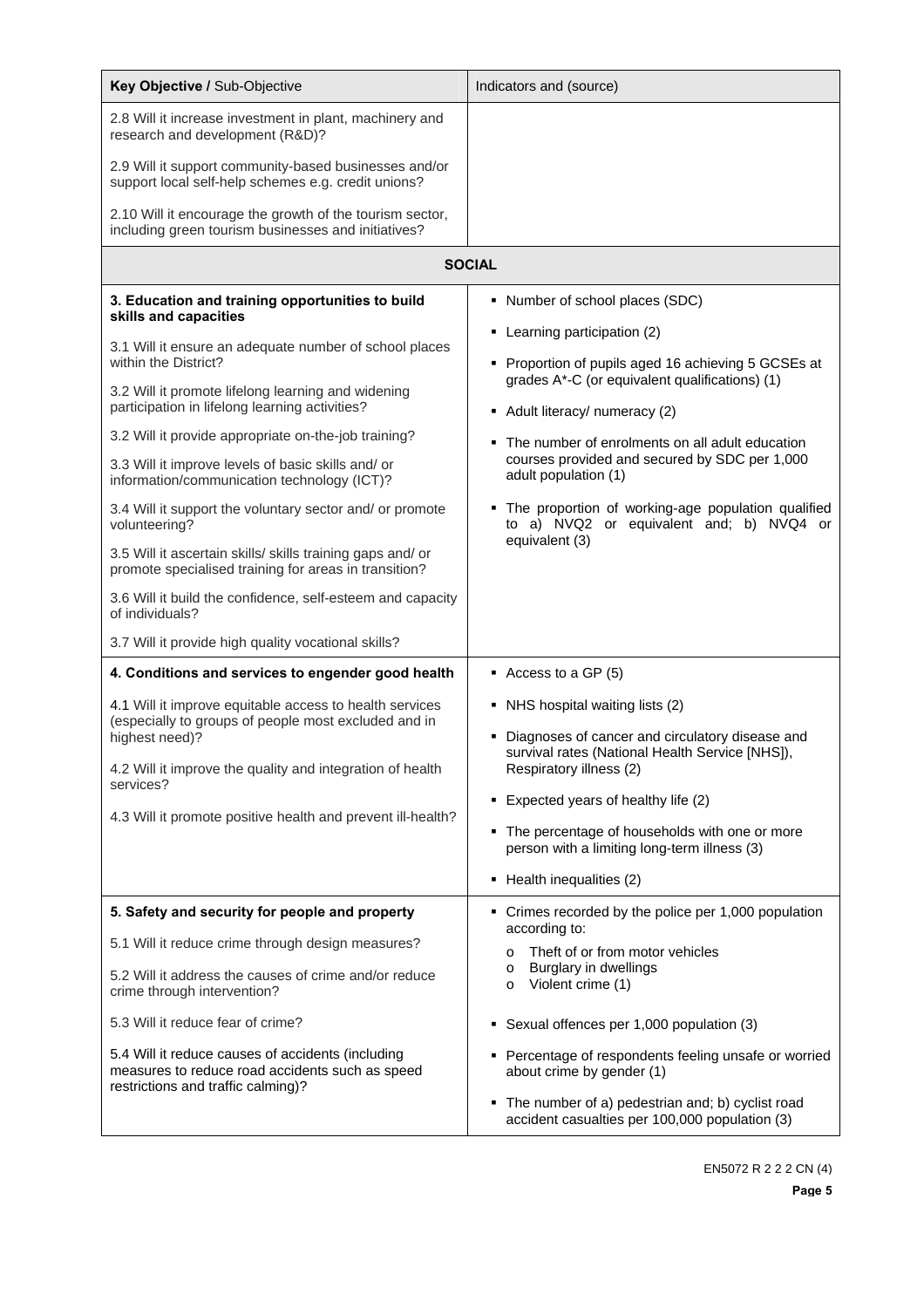| Key Objective / Sub-Objective                                                                                                                                                 | Indicators and (source)                                                                                                                                              |  |  |  |
|-------------------------------------------------------------------------------------------------------------------------------------------------------------------------------|----------------------------------------------------------------------------------------------------------------------------------------------------------------------|--|--|--|
| 6. Vibrant communities to participate in decision-<br>making                                                                                                                  | • Community well being (1)                                                                                                                                           |  |  |  |
| 6.1 Will it build social and community capital, capacity<br>and confidence?                                                                                                   | Percentage of all respondents who are actively<br>٠<br>involved with at least one local community or<br>voluntary organisation (1)                                   |  |  |  |
| 6.2 Will it increase community participation in activities?                                                                                                                   | Voluntary activity (2)<br>٠                                                                                                                                          |  |  |  |
| 6.3 Will it support the voluntary sector and/ or promote<br>volunteering?                                                                                                     | Percentage of respondents satisfied with their local<br>٠<br>area as a place to live (1)                                                                             |  |  |  |
| 6.4 Will it devolve decision-making to communities,<br>where appropriate?                                                                                                     | Index of local deprivation (2)<br>٠                                                                                                                                  |  |  |  |
| 6.5 Will it support civic engagement?                                                                                                                                         |                                                                                                                                                                      |  |  |  |
| 6.6 Will it encourage supportive personal and<br>community networks?                                                                                                          |                                                                                                                                                                      |  |  |  |
| 6.7 Will it improve and increase community facilities?                                                                                                                        |                                                                                                                                                                      |  |  |  |
| 7. Culture, leisure and recreation activities (CLR)<br>available to all                                                                                                       | Amount in hectares of recreation open space in the<br>District, per 1,000 population (SDC)                                                                           |  |  |  |
| 7.1 Will it increase provision of CLR activities/venues?                                                                                                                      | The percentage of the population within 20 minutes<br>٠<br>travel time (urban $-$ walking, rural $-$ by car) of<br>different sports facility types (4)               |  |  |  |
| 7.2 Will it increase non-car-based access to CLR<br>activities?                                                                                                               |                                                                                                                                                                      |  |  |  |
| 7.3 Will it increase participation in CLR activities by<br>tourists and local people?                                                                                         | Leisure trips by mode of transport (2)<br>٠<br>Participation in sport and cultural activities (2)<br>٠                                                               |  |  |  |
| 7.4 Will it provide support for CLR providers and/or<br>creative industries?                                                                                                  | Access for disabled people (2)<br>٠                                                                                                                                  |  |  |  |
| 7.5 Will it preserve, promote and enhance local culture<br>and heritage?                                                                                                      | Improvements to Public Rights of Way (SDC)<br>٠<br>• Lengths of new Public Rights of Way and cycleways<br>(SDC)<br>Linking of green corridor networks (SDC)<br>٠     |  |  |  |
| 7.6 Will it improve access and affordability of CLR<br>facilities which engender health, quality of life and<br>learning?                                                     |                                                                                                                                                                      |  |  |  |
| 7.7 Will it improve and extend the Public Rights of Way<br>and green infrastructure corridors network by providing<br>recreation facilities for walkers, cyclists and riders? |                                                                                                                                                                      |  |  |  |
| 7.8 Will it address the shortfall in recreational open<br>space in the District?                                                                                              |                                                                                                                                                                      |  |  |  |
| 8. Quality housing available to everyone                                                                                                                                      | • Net change in housing provision in Selby, Tadcaster<br>and Sherburn in Elmet (SDC)                                                                                 |  |  |  |
| 8.1 Will it provide appropriate housing for local needs?                                                                                                                      |                                                                                                                                                                      |  |  |  |
| 8.2 Will it increase housing provision in the main District<br>centres of Selby, Tadcaster and Sherburn in Elmet?                                                             | Affordable dwellings completed as a percentage of<br>٠<br>all new housing completions (3)<br>Household overcrowding (5)<br>٠<br>House price to income ratio (3)<br>٠ |  |  |  |
| 8.3 Will it make housing available to all, including<br>people in need (taking into account requirements of<br>location, size, type and affordability)?                       |                                                                                                                                                                      |  |  |  |
| 8.4 Will it enable people to obtain and maintain<br>tenancies?                                                                                                                | Percentage of housing stock judged unfit to live in<br>٠<br>by tenure (privately rented, owner occupied,<br>registered social landlords and local authority) (1)     |  |  |  |
|                                                                                                                                                                               |                                                                                                                                                                      |  |  |  |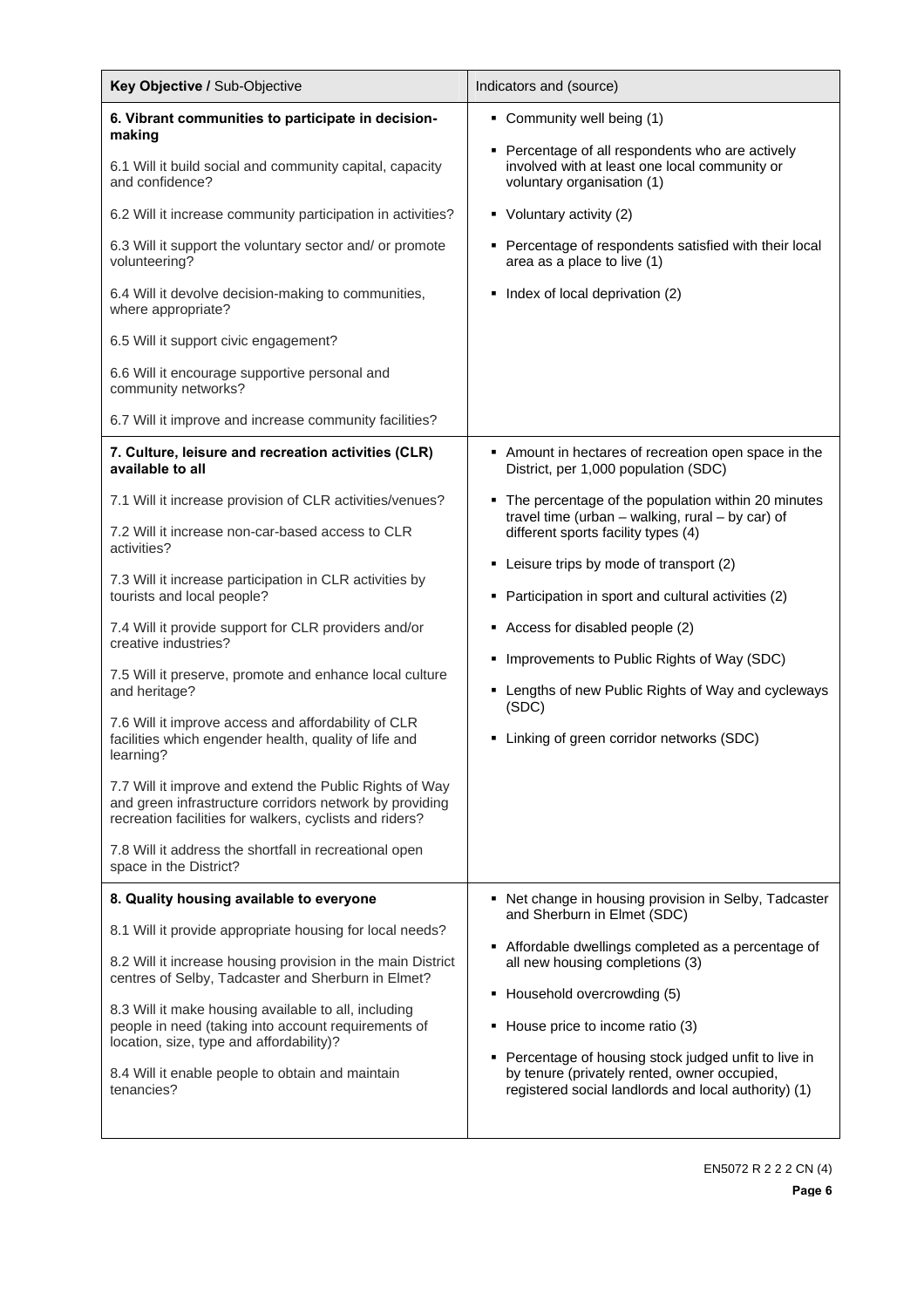| Key Objective / Sub-Objective                                                                                                                                                              | Indicators and (source)                                                                                                        |  |  |  |  |  |
|--------------------------------------------------------------------------------------------------------------------------------------------------------------------------------------------|--------------------------------------------------------------------------------------------------------------------------------|--|--|--|--|--|
| 8.5 Will it improve the quality of housing stock (increase<br>safety and security, reduce unfit housing, improve<br>accessibility for people with disabilities)?                           | • Homelessness acceptances in the most recent<br>period 1 April to 31 March (1), Temporary<br>accommodation/rough sleepers (2) |  |  |  |  |  |
| 8.6 Will it improve the energy efficiency and insulation in<br>housing to reduce fuel poverty and ill-health?                                                                              | • Percentage of new homes built on previously<br>developed land (including conversions) (1)                                    |  |  |  |  |  |
| 8.7 Will it increase use of sustainable design and<br>sustainable building materials in construction?                                                                                      | • Thermal efficiency of housing stock (2)<br>$\blacksquare$ Fuel poverty (2)                                                   |  |  |  |  |  |
| 8.8 Will it reduce the number of empty and difficult to let<br>properties?                                                                                                                 |                                                                                                                                |  |  |  |  |  |
| 9. Local needs met locally                                                                                                                                                                 | • Enquiries to business advice services (Business                                                                              |  |  |  |  |  |
| 9.1 Will it provide direct support for local traders and<br>suppliers through advice, information and training?                                                                            | Link)<br>• Ease of access to key services (1), Access to a post<br>office/ Access to food shops/ Access to a primary           |  |  |  |  |  |
| 9.2 Will it support the formation, maintenance and use<br>of local and regional supply chains for goods and<br>services?                                                                   | school/ Access to healthcare services (5)<br>Access to services in rural areas (2)                                             |  |  |  |  |  |
| 9.3 Will it ensure that essential services (e.g. health<br>services and shops) and resources to serve<br>communities are available within reasonable non-car<br>based travelling distance? | • New retail floor space in town centres and out of<br>town $(2)$                                                              |  |  |  |  |  |
| 9.4 Will it support the vibrancy of city, town and village<br>centres?                                                                                                                     |                                                                                                                                |  |  |  |  |  |
| 9.5 Will it investigate information/communication<br>technology (ICT) links to connect geographically remote<br>and disadvantaged groups to services and resources?                        |                                                                                                                                |  |  |  |  |  |
| 9.6 Will it support and encourage sharing of<br>information/resources and co-operative ways of<br>working?                                                                                 |                                                                                                                                |  |  |  |  |  |
| <b>ENVIRONMENTAL</b>                                                                                                                                                                       |                                                                                                                                |  |  |  |  |  |
| 10. A transport network which maximises access                                                                                                                                             | • Density of development (SDC)                                                                                                 |  |  |  |  |  |
| whilst minimising detrimental impacts                                                                                                                                                      | Traffic congestion (2)                                                                                                         |  |  |  |  |  |
| 10.1 Will it reduce the need to travel by increasing<br>access to key resources and services by means other                                                                                | • Leisure trips by mode of transport (2)                                                                                       |  |  |  |  |  |
| than the car (e.g. by improving public transport)?                                                                                                                                         | • Percentage of children travelling to and from school                                                                         |  |  |  |  |  |
| 10.2 Will it provide/improve/promote information about<br>alternatives to car-based transport?                                                                                             | by different modes (1)                                                                                                         |  |  |  |  |  |
| 10.3 Will it support less use as well as more efficient<br>use of cars (e.g. car sharing)?                                                                                                 | Passenger travel by mode (2)<br>٠<br>• Average journey length by purpose (2)                                                   |  |  |  |  |  |
| 10.4 Will it improve access to opportunities and facilities<br>for all groups?                                                                                                             | Traffic volumes or flows on different classes of road<br>٠<br>by vehicle type (1)                                              |  |  |  |  |  |
| 10.5 Will it make the transport/ environment attractive to<br>non-car users (e.g. pedestrians and cyclists)?                                                                               |                                                                                                                                |  |  |  |  |  |
| 10.6 Will it encourage freight transfer from road to rail?                                                                                                                                 |                                                                                                                                |  |  |  |  |  |
| 10.7 Will it encourage employers to develop green<br>travel plans for staff travel to/from work and at work?                                                                               |                                                                                                                                |  |  |  |  |  |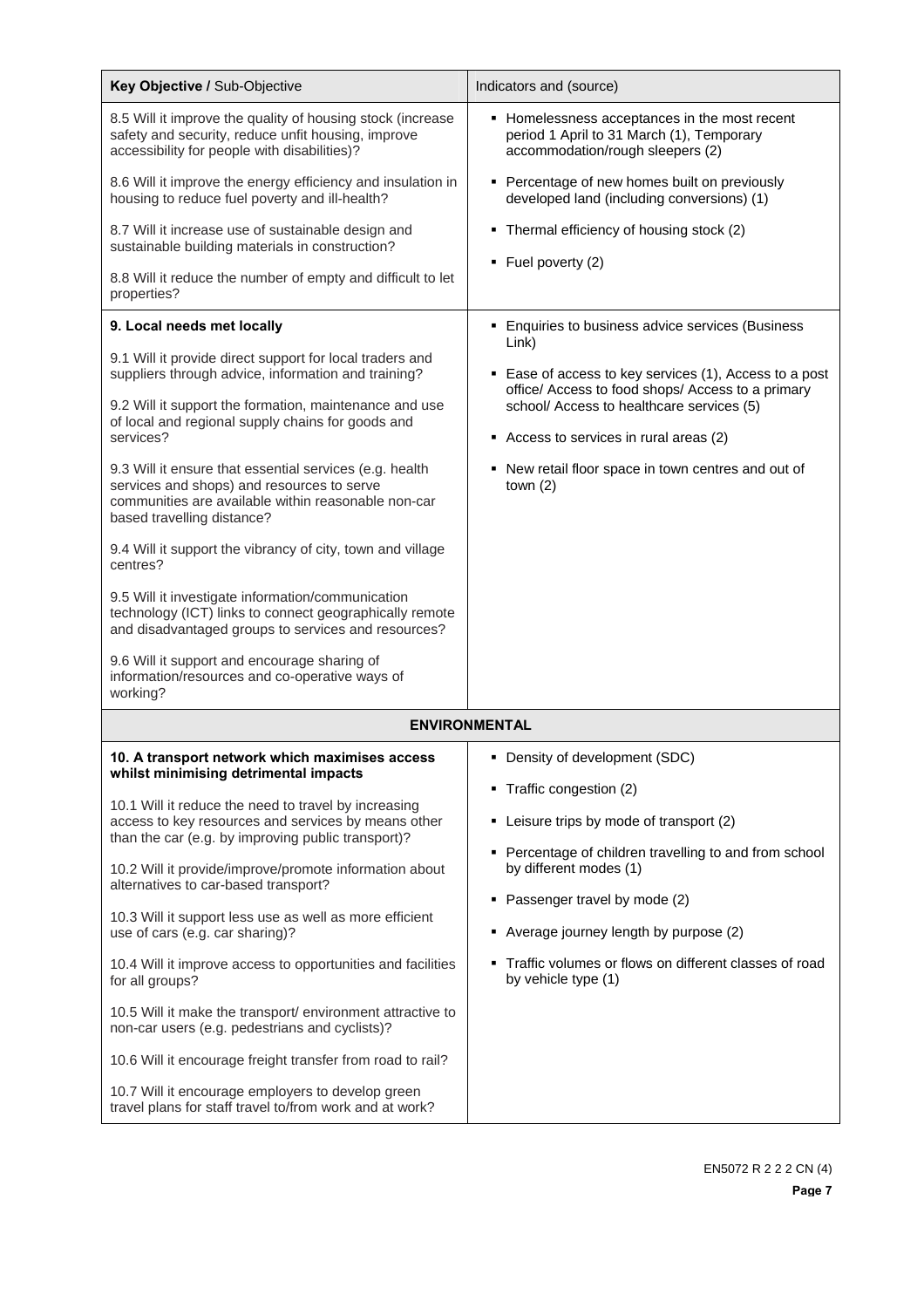| Key Objective / Sub-Objective                                                                                                                                                                                                                                                                                                                                                                                                                                                                                                                                                                                                                                                                                                                                                                                                                                                                                                                                                                                                                                                                              | Indicators and (source)                                                                                                                                                                                                                                                                                                                                                                                                                                           |  |  |  |
|------------------------------------------------------------------------------------------------------------------------------------------------------------------------------------------------------------------------------------------------------------------------------------------------------------------------------------------------------------------------------------------------------------------------------------------------------------------------------------------------------------------------------------------------------------------------------------------------------------------------------------------------------------------------------------------------------------------------------------------------------------------------------------------------------------------------------------------------------------------------------------------------------------------------------------------------------------------------------------------------------------------------------------------------------------------------------------------------------------|-------------------------------------------------------------------------------------------------------------------------------------------------------------------------------------------------------------------------------------------------------------------------------------------------------------------------------------------------------------------------------------------------------------------------------------------------------------------|--|--|--|
| 11. A quality built environment and efficient land<br>use patterns that make good use of previously<br>developed sites, minimise travel and promote<br>balanced development<br>11.1 Will it promote the development of communities<br>with accessible services, employment, shops and<br>leisure facilities?<br>11.2 Will it improve the resource efficiency of buildings<br>(water, waste, energy, density, use of existing buildings,<br>designing for a longer lifespan)?<br>11.3 Will it prevent inappropriate development in flood<br>zones?<br>11.4 Will it increase the use of sustainable urban<br>drainage (which reduces run-off and improves water<br>quality)?<br>11.5 Will it ensure new developments provide essential<br>services accessible without use of a car and are<br>accessible by public transport?<br>11.6 Will it ensure new development is well designed<br>and appropriate to its setting?<br>11.7 Will it support local distinctiveness?<br>11.8 Will it encourage high quality design in new<br>buildings?<br>11.9 Will it encourage the development of Brownfield<br>sites? | • New homes built on previously developed land (2)<br>• Vacant land and properties and derelict land (2)<br>• Percentage of development assessed under<br><b>BREEAM (BRE)</b><br>• Number of people and properties affected by fluvial<br>flood events (Environment Agency)<br>• New development in the flood zones (SDC)<br>• Number of developments incorporating Sustainable<br>Urban Drainage Systems [SUDS] (SDC)<br>• Average journey length by purpose (2) |  |  |  |
| 12. Preserve, enhance and manage the character<br>and appearance of archaeological sites, historic<br>buildings, Conservation Areas, historic parks and<br>gardens, battlefields and other architectural and<br>historically important features and areas and their<br>settings<br>12.1 Will it preserve or enhance the character,<br>appearance or setting of Conservation Areas?<br>12.2 Will it preserve or, where appropriate, enhance the<br>special character or appearance of Listed Buildings and<br>structures or their settings?<br>12.3 Will it preserve or enhance the character,<br>appearance or setting of Historic Parks and Gardens?<br>12.4 Will it preserve or enhance archaeological sites<br>and their settings?<br>12.5 Will it protect and/or enhance the character,<br>appearance or setting of the Registered Battlefield or<br>prejudice the potential for its interpretation?<br>12.6 Will it conserve and manage locally important<br>buildings and townscapes?<br>12.7 Will it conserve and manage distinctive historic<br>landscapes?                                        | • Number of Listed Buildings demolished (SDC)<br>• Number of Listed Buildings and the percentage at<br>risk (SDC)<br>• Number of Scheduled Ancient Monuments (SDC)<br>• Number of registered Historic Parks and Gardens<br>(SDC)<br>• Number and % Historic Parks and Gardens at risk<br>(SDC)<br>• Percentage area of the District covered by<br>Conservation Areas (SDC)<br>• Loss or damage to character or setting of a<br>Registered Battlefield (SDC)       |  |  |  |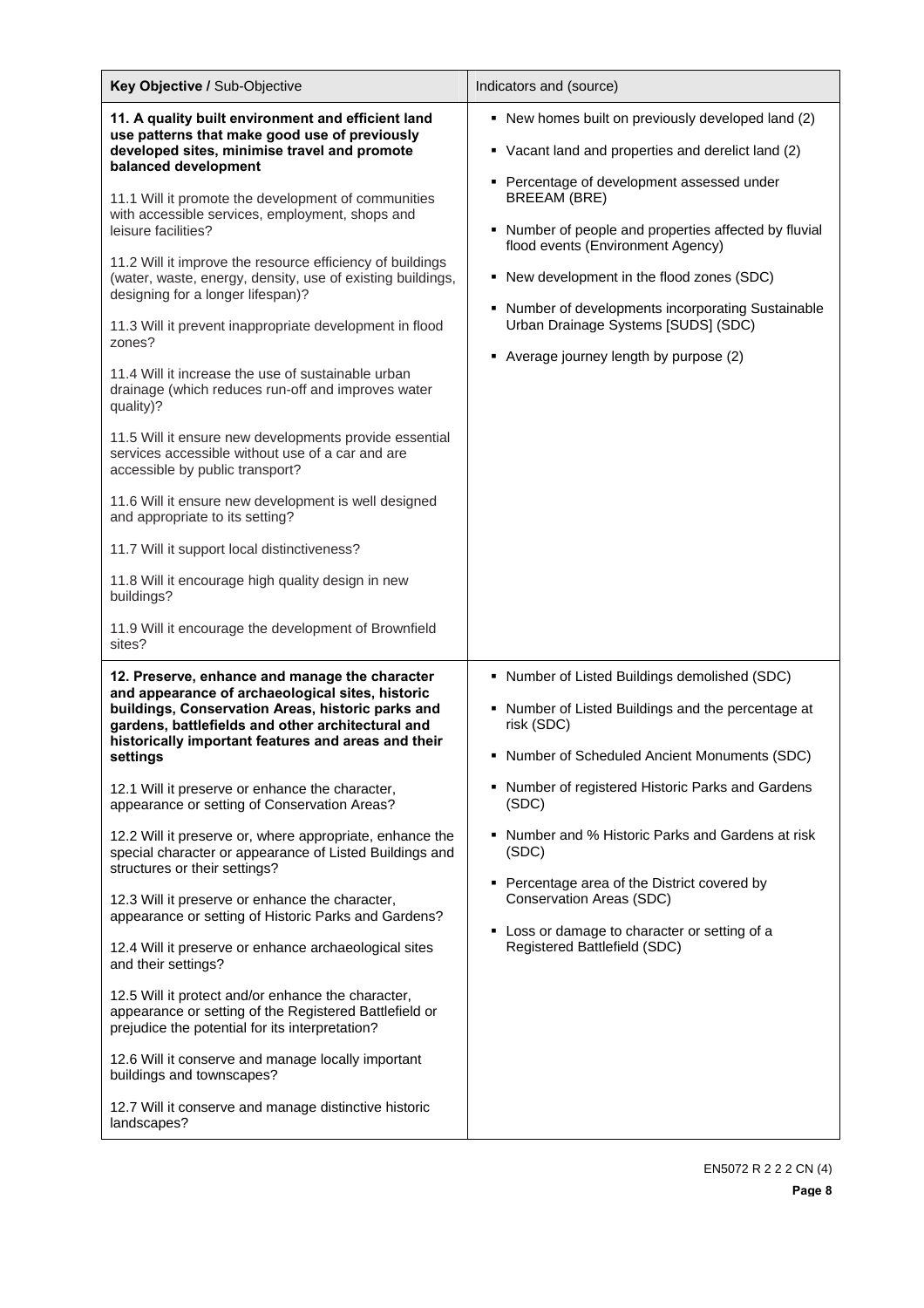| Key Objective / Sub-Objective                                                                                                                                                                                                                                                                                                                                                                                                                                                                                                                                                                                                                                                                                                                                                                                                                                                    | Indicators and (source)                                                                                                                                                                                                                                                                                                                                                                                                                                                                                                                                                                                                       |
|----------------------------------------------------------------------------------------------------------------------------------------------------------------------------------------------------------------------------------------------------------------------------------------------------------------------------------------------------------------------------------------------------------------------------------------------------------------------------------------------------------------------------------------------------------------------------------------------------------------------------------------------------------------------------------------------------------------------------------------------------------------------------------------------------------------------------------------------------------------------------------|-------------------------------------------------------------------------------------------------------------------------------------------------------------------------------------------------------------------------------------------------------------------------------------------------------------------------------------------------------------------------------------------------------------------------------------------------------------------------------------------------------------------------------------------------------------------------------------------------------------------------------|
| 12.8 Will it provide for increased access to, and<br>understanding of, the historic environment?                                                                                                                                                                                                                                                                                                                                                                                                                                                                                                                                                                                                                                                                                                                                                                                 |                                                                                                                                                                                                                                                                                                                                                                                                                                                                                                                                                                                                                               |
| 13. A bio-diverse and attractive natural environment                                                                                                                                                                                                                                                                                                                                                                                                                                                                                                                                                                                                                                                                                                                                                                                                                             | Extent and management of SSSIs (2)                                                                                                                                                                                                                                                                                                                                                                                                                                                                                                                                                                                            |
| 13.1 Will it protect and enhance existing priority habitats<br>and species and provide for appropriate long term<br>management of wildlife habitats?                                                                                                                                                                                                                                                                                                                                                                                                                                                                                                                                                                                                                                                                                                                             | • The percentage area of land designated as sites of<br>special scientific interest (SSSI) within the District in<br>favourable condition (3)                                                                                                                                                                                                                                                                                                                                                                                                                                                                                 |
| 13.2 Will it protect and enhance individual features such<br>as hedgerows, drystone walls, ponds and trees?<br>13.3 Will it ensure urban fringe and rural landscapes are<br>protected and enhanced for the benefits of all residents<br>and visitors and that significant loss of landscape<br>character and quality is minimised?<br>13.4 Will it increase understanding of ways to create<br>new environmental assets and restore wildlife habitats?<br>13.5 Will it make use of opportunities wherever possible<br>to enhance the environment as part of other initiatives?<br>13.6 Will it increase the quality and quantity of woodland<br>cover in appropriate locations using native species?<br>13.7 Will it protect and enhance the District's rivers?<br>13.8 Will it promote, educate and raise awareness of<br>the enjoyment and benefits of the natural environment | Native species at risk (2)<br>• Biodiversity action plans (2)<br>• Net loss of soils to development (2)<br>• Landscape features - hedges, stone walls and<br>ponds $(2)$<br>• Amount (percentage) of Greenfield and/ or greenbelt<br>areas used for development (SDC)<br>• Amount (percentage) of degraded or unmanaged<br>urban fringe land that is brought back into<br>productive or recreational use (SDC)<br>• Area of woodland in the District (North and East<br>Yorkshire Ecological Data Centre/ North Yorkshire<br>County Council/ Forestry Commission)<br>• Percentage of length of rivers and canals falling into |
| and biodiversity and promote access to wildlife on<br>appropriate sites?                                                                                                                                                                                                                                                                                                                                                                                                                                                                                                                                                                                                                                                                                                                                                                                                         | the good or fair quality grades of the Environment<br>Agency Chemical and Biological GQA (1), Nutrients<br>in water $(2)$<br>Access to the countryside (1), Access to local green<br>space $(2)$                                                                                                                                                                                                                                                                                                                                                                                                                              |
| 14. Minimal pollution levels                                                                                                                                                                                                                                                                                                                                                                                                                                                                                                                                                                                                                                                                                                                                                                                                                                                     | • Number/ area of sites remediated following PPS23<br>and CLR11                                                                                                                                                                                                                                                                                                                                                                                                                                                                                                                                                               |
| 14.1 Will it clean up contaminated land to the<br>appropriate standard?<br>14.2 Will it reduce air pollution from current activities<br>and the potential for such pollution?<br>14.3 Will it reduce water pollution from current activities<br>and the potential for such pollution?                                                                                                                                                                                                                                                                                                                                                                                                                                                                                                                                                                                            | Number of sites/ area of land affected by<br>contamination brought back into use<br>• Average number of days when air pollution is<br>moderate or higher for NO <sub>2</sub> , SO <sub>2</sub> , O <sub>3</sub> , CO or PM <sub>10</sub><br>(1)                                                                                                                                                                                                                                                                                                                                                                               |
| 14.4 Will it reduce noise pollution from current activities<br>and the potential for such pollution?                                                                                                                                                                                                                                                                                                                                                                                                                                                                                                                                                                                                                                                                                                                                                                             | Concentrations of selected air pollutants (2)<br>٠                                                                                                                                                                                                                                                                                                                                                                                                                                                                                                                                                                            |
| 14.5 Will it reduce light pollution from current activities<br>and the potential for such pollution?<br>14.6 Will it raise awareness about pollution and its<br>effects?                                                                                                                                                                                                                                                                                                                                                                                                                                                                                                                                                                                                                                                                                                         | Emissions of selected air pollutants (2)<br>• Ecological/ chemical status of water (Environment<br>Agency)<br>• Dangerous substances in water (2)                                                                                                                                                                                                                                                                                                                                                                                                                                                                             |
| 14.7 Will it provide support, advice and encouragement<br>for the business sector to reduce pollution?<br>14.8 Will it promote innovative and less harmful uses of<br>potential pollutants?<br>14.9 Will it include measures and research to identify<br>and reduce pollution?                                                                                                                                                                                                                                                                                                                                                                                                                                                                                                                                                                                                   | • Percentage of length of rivers and canals falling into<br>the good or fair quality grades of the Environment<br>Agency Chemical and Biological GQA (1)<br>• Noise levels (2)<br>• Concentrations of persistent organic pollutants (2)                                                                                                                                                                                                                                                                                                                                                                                       |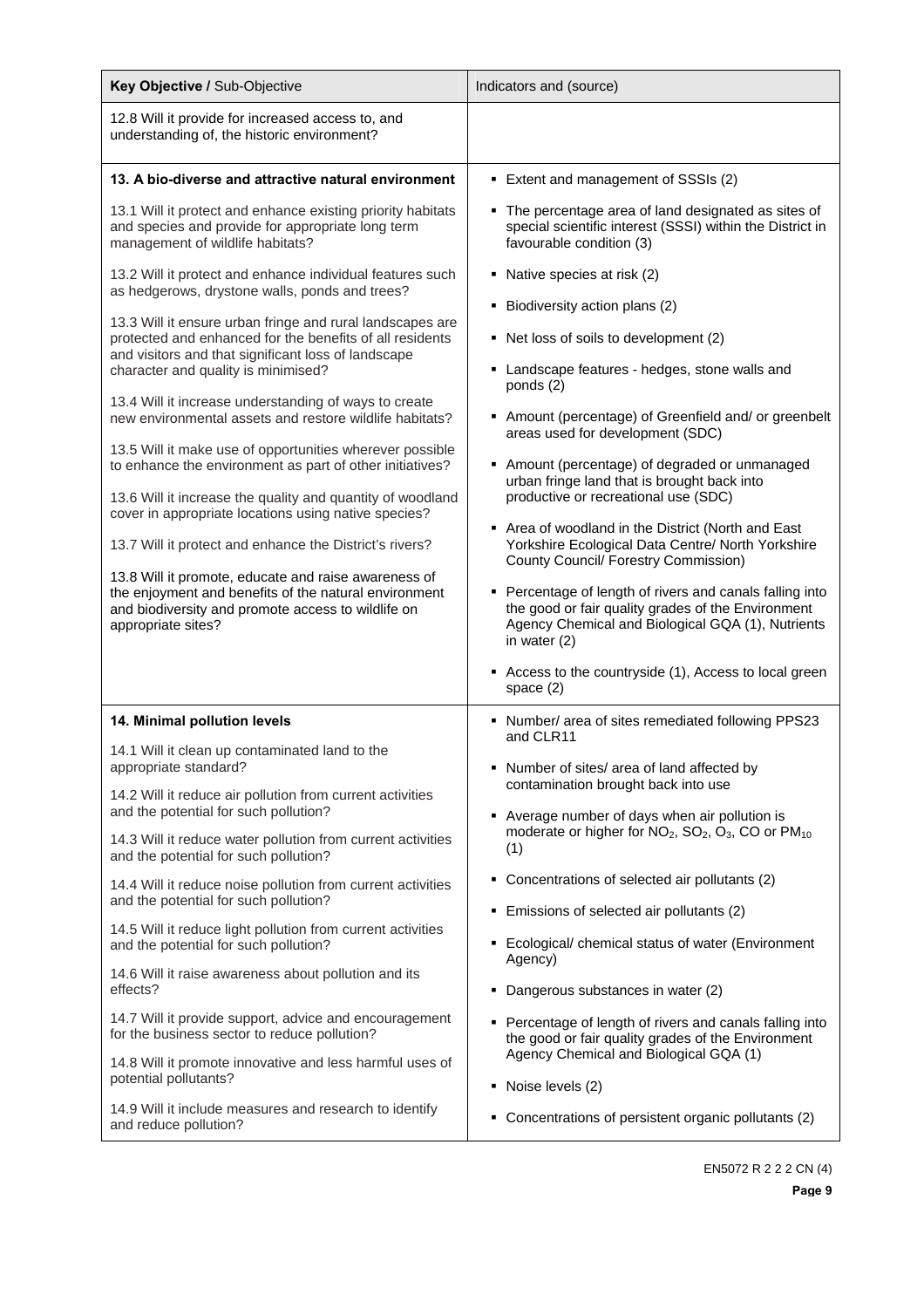| Key Objective / Sub-Objective                                                                                                                                                                                                                                                                                                                                                                                                                                                                                                                                                                                                                                                                                                                                                                                                                                  | Indicators and (source)                                                                                                                                                                                                                                                                                                                                                                                                                                |
|----------------------------------------------------------------------------------------------------------------------------------------------------------------------------------------------------------------------------------------------------------------------------------------------------------------------------------------------------------------------------------------------------------------------------------------------------------------------------------------------------------------------------------------------------------------------------------------------------------------------------------------------------------------------------------------------------------------------------------------------------------------------------------------------------------------------------------------------------------------|--------------------------------------------------------------------------------------------------------------------------------------------------------------------------------------------------------------------------------------------------------------------------------------------------------------------------------------------------------------------------------------------------------------------------------------------------------|
| 14.10 Will it reduce the risk of pollution incidents and<br>environmental accidents?                                                                                                                                                                                                                                                                                                                                                                                                                                                                                                                                                                                                                                                                                                                                                                           | • Number of pollution incidents in the District to water,<br>air and land (Environment Agency)                                                                                                                                                                                                                                                                                                                                                         |
| 15. Reduce greenhouse gas emissions and a<br>managed response to the effects of climate change<br>15.1 Will it reduce greenhouse gas emissions from<br>transport?<br>15.2 Will it reduce methane emissions from agriculture,<br>landfills and past and present mining activities?<br>15.3 Will it reduce greenhouse gas emissions from<br>domestic, commercial and industrial sources?<br>15.4 Will it increase energy efficiency in all sectors?<br>15.5 Will it research and monitor the likely effects of<br>climate change and provide evidence and advice on the<br>predicted consequences for affected areas and sectors?<br>15.6 Will it plan and implement adaptation measures for<br>the likely effects of climate change?<br>15.7 Will it increase the amount of energy from<br>renewable sources that is generated and consumed in<br>the District? | Emissions of greenhouse gases (2)<br>п<br>Carbon dioxide emissions by end user (2)<br>Electricity from renewable sources (2)<br>٠<br>Depletion of fossil fuels (2)<br>п<br>Energy efficiency of the economy (2)<br>п<br>Energy use per household (2) (3)<br>Frequency of fluvial flood events (Environment<br>п<br>Agency/SDC)                                                                                                                         |
| 16. Reduce the risk of flooding to people and<br>property<br>16.1 Will it reduce risk from flooding?<br>16.2 Will it direct development away from flood risk<br>areas?<br>16.3 Will it prevent inappropriate development in flood<br>zones?                                                                                                                                                                                                                                                                                                                                                                                                                                                                                                                                                                                                                    | • Number of developments approved/allocated in<br>Flood Zone 3 and of these, the number with flood<br>protection/ drainage measures for the benefit of the<br>wider community<br>• The number of properties in Flood Zone 3 with<br>warning procedures in place<br>The number of approved developments which<br>٠<br>incorporate Sustainable Urban Drainage Systems<br>for surface water disposal                                                      |
| 17. Prudent and efficient use of resources                                                                                                                                                                                                                                                                                                                                                                                                                                                                                                                                                                                                                                                                                                                                                                                                                     | • Household water use and peak demand (2)                                                                                                                                                                                                                                                                                                                                                                                                              |
| 17.1 Will it increase efficiency in water, energy and raw<br>material use?<br>17.2 Will it develop renewable energy/resources?<br>17.3 Will it make efficient use of land (appropriate<br>density, protect good agricultural land, use brownfield<br>land in preference to Greenfield sites)?<br>17.4 Will it increase prevention, re-use, recovery and<br>recycling of waste?<br>17.5 Will it increase awareness and provide information<br>on resource efficiency and waste?<br>17.6 Will it reduce use of non-renewable resources?<br>17.7 Will it ensure that new development exists within<br>the constraints of the District's water resource?                                                                                                                                                                                                           | Water leakage (2)<br>٠<br>Abstractions by purpose (2)<br>٠<br>Number of new abstractions required<br>٠<br>• Number of developments using water-efficient<br>technologies<br>• Household energy use (gas and electricity) per<br>household (1)<br>Household waste collected per person (kilograms)<br>٠<br>(1)<br>Recycled household waste (including composting)<br>٠<br>expressed as a percentage of total tonnage of<br>household waste arisings (1) |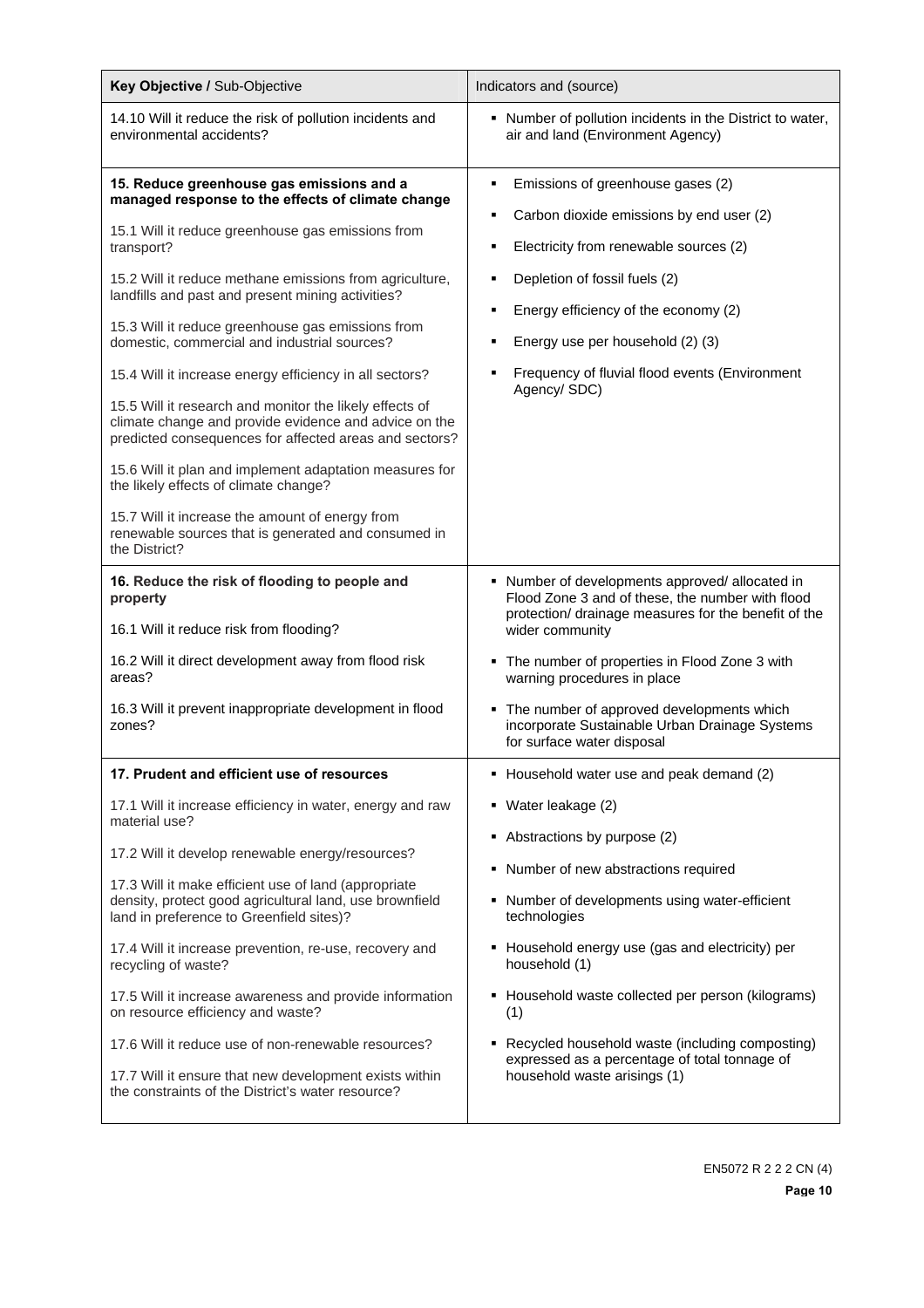The following key indicates the symbology and abbreviations that have been used in the appraisal matrices.

| <b>Abbreviation</b>    | <b>Description</b>                    |  |  |  |  |
|------------------------|---------------------------------------|--|--|--|--|
|                        | <b>Timescales</b>                     |  |  |  |  |
| S-T                    | Short-term (0 - 10 years of plan)     |  |  |  |  |
| M-T                    | Medium term $(10 - 20$ years of plan) |  |  |  |  |
| L-T                    | Long-term (after life of plan)        |  |  |  |  |
| Magnitude of Effect    |                                       |  |  |  |  |
| $\checkmark\checkmark$ | Very sustainable                      |  |  |  |  |
| ✓                      | Sustainable                           |  |  |  |  |
|                        | Neutral                               |  |  |  |  |
| ?                      | Uncertain                             |  |  |  |  |
| x                      | Unsustainable                         |  |  |  |  |
| x x                    | Very unsustainable                    |  |  |  |  |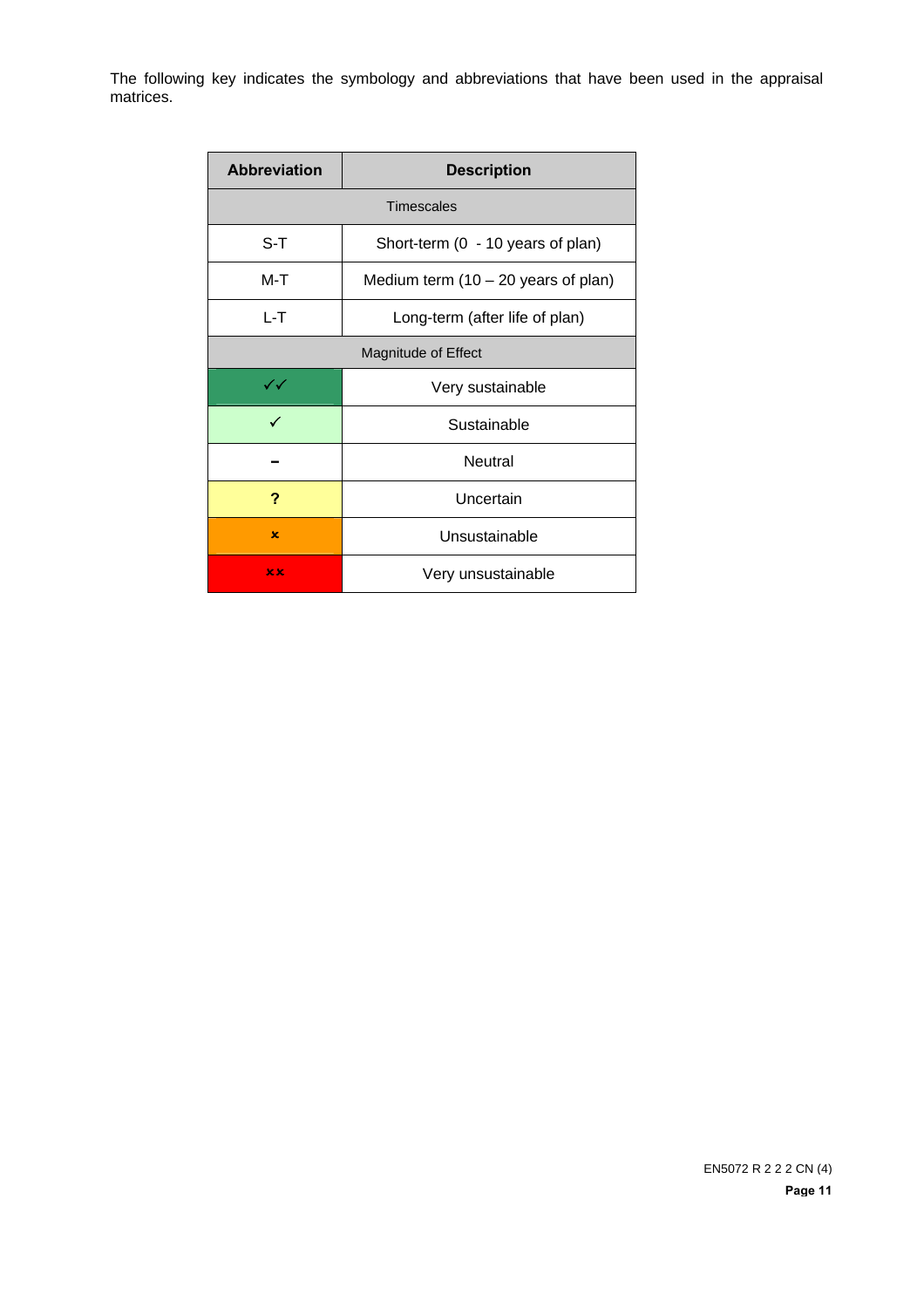# **ISSUE 1: THE ROLE OF SELBY DISTRICT**

| Commuting: Option C0 No change to existing policy stance - Do not implement any measure to reduce commuting outside the District. |                |                |                |                                                                                                                                                                                                                                                                                                                               |  |
|-----------------------------------------------------------------------------------------------------------------------------------|----------------|----------------|----------------|-------------------------------------------------------------------------------------------------------------------------------------------------------------------------------------------------------------------------------------------------------------------------------------------------------------------------------|--|
| Nature of Effect                                                                                                                  |                |                |                |                                                                                                                                                                                                                                                                                                                               |  |
| SA Objective (Abridged)                                                                                                           | <b>ST</b>      | <b>MT</b>      | LT.            | Commentary                                                                                                                                                                                                                                                                                                                    |  |
| <b>ECONOMIC</b>                                                                                                                   |                |                |                |                                                                                                                                                                                                                                                                                                                               |  |
| <b>Employment opportunities</b><br>(SA1)                                                                                          | xx             | xx             | xx             | The option will have an adverse effect as it will not provide employment opportunities,<br>encourage the development of economies, promote or support equal opportunities in<br>employment, offer employment opportunities to disadvantaged groups or ensure<br>employment opportunities are accessible via public transport. |  |
| Conditions which enable<br>economic growth (SA2)                                                                                  | $\pmb{\times}$ | $\pmb{\times}$ | ×              | People travelling out of the District for employment will have an adverse economic effect<br>through reducing the vitality of the District. This option would not increase the amount of<br>employment land in the District.                                                                                                  |  |
| <b>SOCIAL</b>                                                                                                                     |                |                |                |                                                                                                                                                                                                                                                                                                                               |  |
| Education and training<br>opportunities (SA3)                                                                                     |                |                |                | The option relates to commuting. It is therefore anticipated to have a neutral effect on<br>education and training.                                                                                                                                                                                                           |  |
| Conditions to engender<br>good health (SA4)                                                                                       |                |                |                | The option relates to commuting. It is therefore anticipated to have a neutral effect on<br>health.                                                                                                                                                                                                                           |  |
| Safety & security - people<br>& property (SA5)                                                                                    |                |                |                | The option relates to commuting. It is therefore anticipated to have a neutral effect on<br>safety and security.                                                                                                                                                                                                              |  |
| Vibrant communities to<br>participate in decision<br>making (SA6)                                                                 |                |                |                | The option relates to commuting. It is therefore anticipated to have a neutral effect on<br>communities.                                                                                                                                                                                                                      |  |
| Accessibility to culture<br>leisure and recreation<br>(CLR) activities (SA7)                                                      |                |                |                | The option relates to commuting. It is therefore anticipated to have a neutral effect on<br>culture, leisure and recreation.                                                                                                                                                                                                  |  |
| Quality housing available to<br>all (SA8)                                                                                         |                |                |                | This option relates to commuting and will have a neutral effect on the quality of housing<br>in the District.                                                                                                                                                                                                                 |  |
| Local needs met locally<br>(SA9)                                                                                                  | ×              | $\pmb{\times}$ | ×              | The option will not support local and regional supply chains or the vibrancy of the District<br>as it will not provide additional employment opportunities and will maintain the current<br>situation of businesses and employees going outside the District.                                                                 |  |
| <b>ENVIRONMENTAL</b>                                                                                                              |                |                |                |                                                                                                                                                                                                                                                                                                                               |  |
| Transport and access<br>(SA10)                                                                                                    | ×              | $\pmb{\times}$ | $\pmb{\times}$ | The option will maintain the current need for people to travel out of the District for<br>employment. It will not support less car use or improve access to opportunities for all<br>groups. Resulting congestion in workplace areas is unlikely to make the transport<br>environment attractive to non-car users.            |  |
| Built environment & land-<br>use $(SA11)$                                                                                         |                |                |                | The option will not promote the development of communities with accessible<br>employment; however, the option is anticipated to have an overall neutral effect on built<br>environment/ land-use.                                                                                                                             |  |
| Historic built environment<br>(SA12)                                                                                              |                |                |                | The option is anticipated to have a neutral effect on the historic built environment of the<br>District.                                                                                                                                                                                                                      |  |
| Biodiversity (SA13)                                                                                                               | -              |                | -              | The option is anticipated to have a neutral effect on the biodiversity of the District.                                                                                                                                                                                                                                       |  |
| Minimal pollution levels<br>(SA14)                                                                                                | -              |                | -              | The option will have an overall neutral effect on minimising pollution. However, high<br>levels of commuting out of the District will increase air pollution and may increase water<br>pollution from road run-off.                                                                                                           |  |
| Greenhouse gas & climate<br>change (SA15)                                                                                         | ×              | $\pmb{\times}$ | ×              | The option will not reduce greenhouse emissions from transport as it will reinforce the<br>need to travel longer distances.                                                                                                                                                                                                   |  |
| Reduce risk of flooding<br>(SA16)                                                                                                 |                |                |                | This option relates to commuting and will have a neutral effect on flooding.                                                                                                                                                                                                                                                  |  |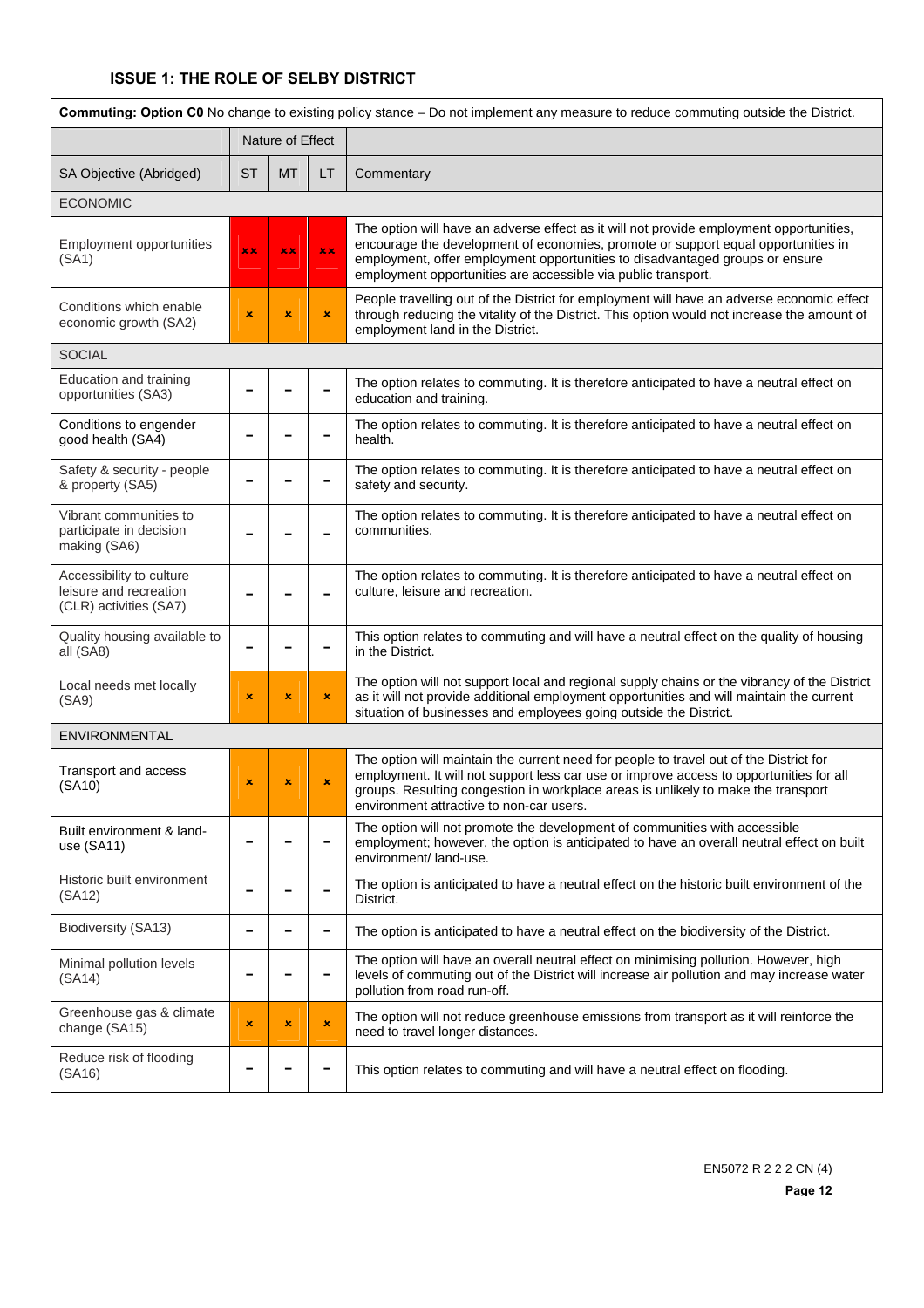|                                      | Nature of Effect |                                                                                                                                                                                                                                                                                          |    |                                                                                                                                                                                                                              |  |  |
|--------------------------------------|------------------|------------------------------------------------------------------------------------------------------------------------------------------------------------------------------------------------------------------------------------------------------------------------------------------|----|------------------------------------------------------------------------------------------------------------------------------------------------------------------------------------------------------------------------------|--|--|
| <b>SA</b><br>Objective<br>(Abridged) | <b>ST</b>        | МT                                                                                                                                                                                                                                                                                       | LT | Commentary                                                                                                                                                                                                                   |  |  |
| Prudent use of<br>resources (SA17)   |                  |                                                                                                                                                                                                                                                                                          |    | This option relates to commuting and will have an overall neutral effect on resource use.<br>However, the option will not increase efficiency in raw material use and will not reduce the<br>use of non-renewable resources. |  |  |
| Conclusions and<br>Recommendations   |                  | The option will have an adverse effect on employment opportunities, economic growth, the meeting of local<br>needs locally, on reducing the need to travel and on accessibility, and on reducing greenhouse gas emissions/<br>addressing climate change. This option is not sustainable. |    |                                                                                                                                                                                                                              |  |  |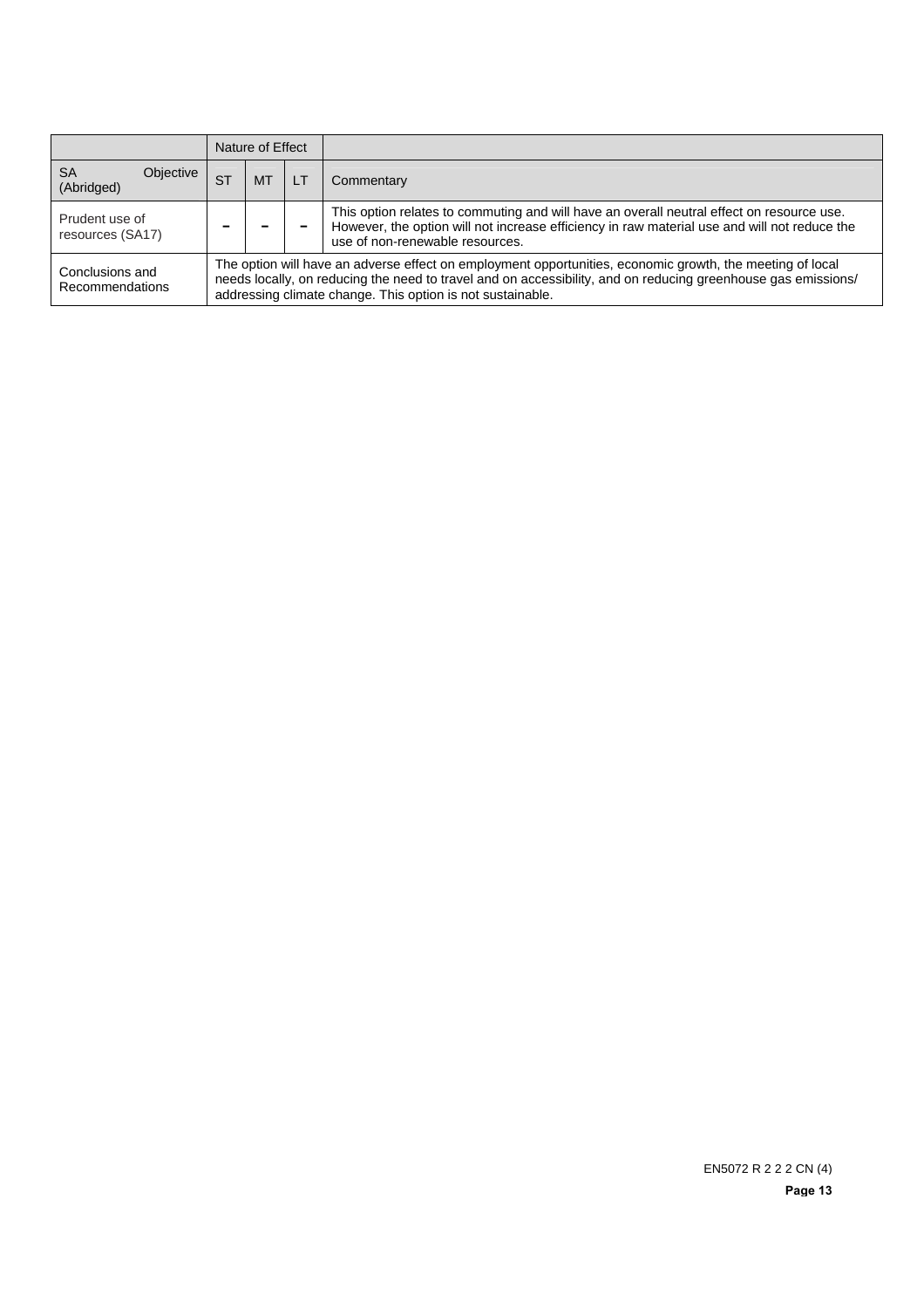### **ISSUE 1: THE ROLE OF SELBY DISTRICT**

**Commuting: Option C1** – Further growth in commuting from the District will be limited and if possible, reduced, by increasing the range and amount of employment opportunities available in the District, and limiting the amount of market housing developed in those areas most attractive to inter-District commuters. Nature of Effect SA Objective SA Objective ST | MT | LT | Commentary ECONOMIC Employment opportunities (SA1) The option will provide employment opportunities for the local workforce, encourage the development of economies, promote/ support equal employment opportunities, and offer employment opportunities to disadvantaged groups. The option is likely to create employment opportunities which are accessible by public transport. Conditions which enable economic growth (SA2)  $33 \times 33$   $33 \times 33$ The option will increase the amount of employment land in the District, enable investment and business development, set up and support local and regional supply chains, and may encourage rural diversification, and the growth of the tourism sector. **SOCIAL** Education and training Education and training **− − − −** The option relates to increasing employment and reducing housing in commuter areas. It is opportunities (SA3) therefore anticipated to have a neutral effect on education and training. Conditions to engender<br>good health (SA4) The option relates to increasing employment and reducing housing in commuter areas. It is therefore anticipated to have a neutral effect on health/ health services. Safety & security people & property  $(SA5)$ **− − −** The option relates to increasing employment and reducing housing in commuter areas. It is therefore anticipated to have an overall neutral effect on crime. However, reducing the need to commute and traffic congestion may reduce causes of accidents. Vibrant communities to participate in decision making (SA6) **− − −** The option relates to increasing employment and reducing housing in commuter areas. It is therefore anticipated to have an overall neutral effect on communities. However, the option will build community capital and will improve and increase community facilities. Accessibility to culture The option relates to increasing employment and reducing housing in commuter areas. It is

leisure and recreation (CLR) activities (SA7) **<sup>−</sup> <sup>−</sup> <sup>−</sup>** therefore anticipated to have an overall neutral effect on accessibility to culture, leisure and recreation facilities. Quality housing available to all (SA8) **? ? ?** The effects of the option on housing are uncertain. Reducing the amount of market housing in commuter areas may have an adverse effect on local residents who do not commute outside of the District for work. Local needs met locally Local needs met locally  $\begin{vmatrix} \cdot \\ \cdot \\ \cdot \end{vmatrix}$   $\begin{vmatrix} \cdot \\ \cdot \\ \cdot \end{vmatrix}$  The option will support local and regional supply chains, provide employment opportunities (SA9) locally, and support the vibrancy of city, town and village centres. ENVIRONMENTAL

| Transport and access<br>(SA10)            | ✓✓ | $\checkmark$             | The option will reduce the need to commute longer distances by increasing the range and<br>amount of employment in the District. It will support less car use, improve access to<br>opportunities for all groups, and make the transport environment more attractive to non-car<br>users.                                                          |
|-------------------------------------------|----|--------------------------|----------------------------------------------------------------------------------------------------------------------------------------------------------------------------------------------------------------------------------------------------------------------------------------------------------------------------------------------------|
| Built environment &<br>land-use (SA11)    |    |                          | The option will have an overall neutral effect on built environment/ land-use. However, it will<br>promote the development of communities with accessible employment.                                                                                                                                                                              |
| Historic built<br>environment (SA12)      |    |                          | The option relates to increasing employment and reducing market housing in commuter<br>areas. It is therefore anticipated to have a neutral effect on the historic/ built environment.                                                                                                                                                             |
| Biodiversity (SA13)                       |    |                          | The option relates to increasing employment and reducing market housing in commuter<br>areas. It is therefore anticipated to have a neutral effect on biodiversity.                                                                                                                                                                                |
| Minimal pollution levels<br>(SA14)        | ✓  | ✓                        | The option will reduce the need to commute longer distances and therefore the air and noise<br>(and possibly water pollution from road run-off) pollution associated with the traffic<br>congestion in workplace areas.                                                                                                                            |
| Greenhouse gas &<br>climate change (SA15) | 2  | $\overline{\phantom{a}}$ | The effects of the option are uncertain. The option will reduce the need to commute longer<br>distances and therefore, the greenhouse gas emissions from transport. However, providing<br>for increased employment may increase greenhouse gas emissions from commercial and<br>industrial sources, as well as the energy required for development |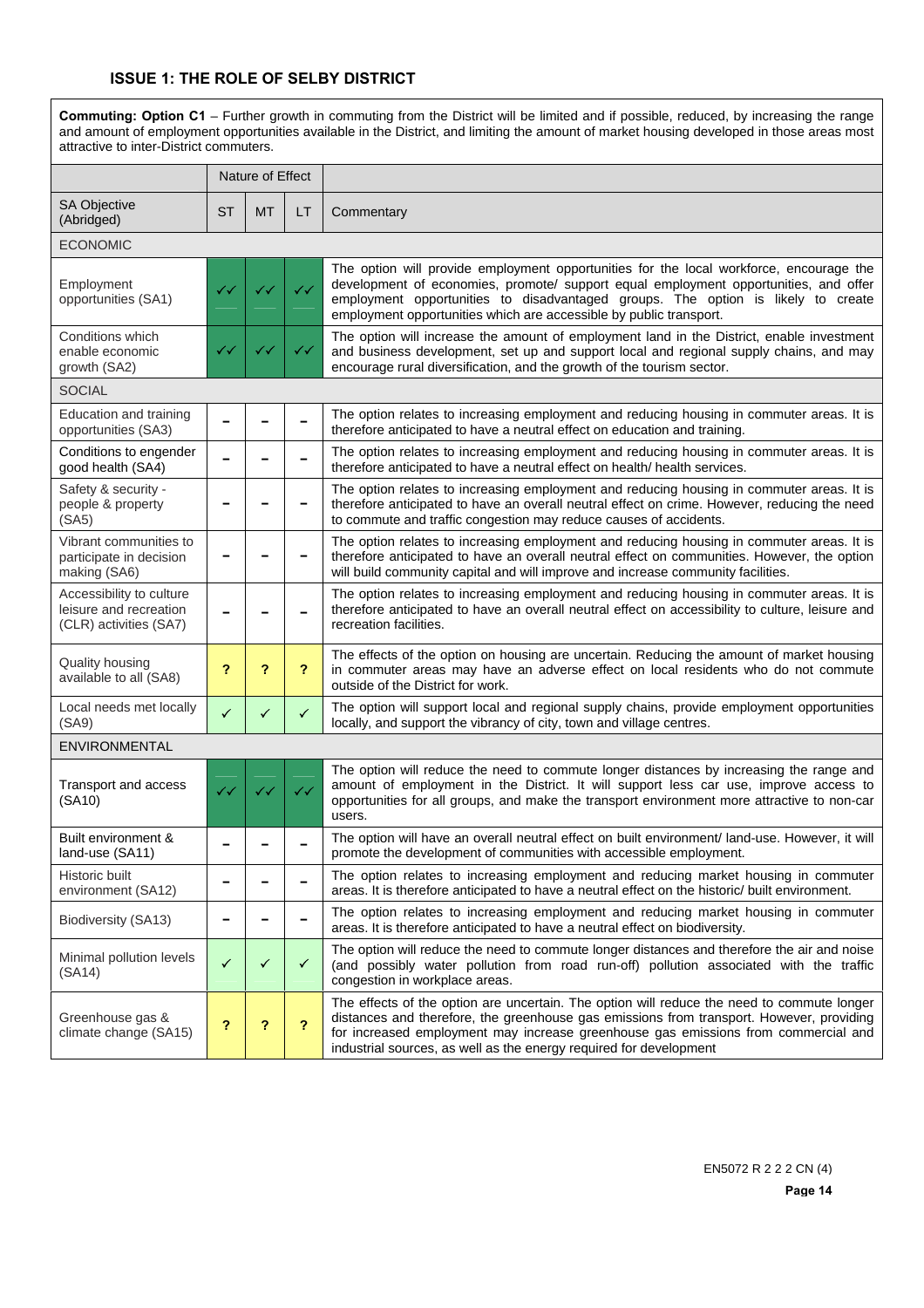|                                    | Nature of Effect |                                                                                                                                                                                                                                                                                                                                                                                                                                                                                                                                                                                                                                                                                                                                                                                                                                                                                           |                |                                                                                                                                                                     |  |
|------------------------------------|------------------|-------------------------------------------------------------------------------------------------------------------------------------------------------------------------------------------------------------------------------------------------------------------------------------------------------------------------------------------------------------------------------------------------------------------------------------------------------------------------------------------------------------------------------------------------------------------------------------------------------------------------------------------------------------------------------------------------------------------------------------------------------------------------------------------------------------------------------------------------------------------------------------------|----------------|---------------------------------------------------------------------------------------------------------------------------------------------------------------------|--|
| <b>SA Objective</b><br>(Abridged)  | <b>ST</b>        | <b>MT</b>                                                                                                                                                                                                                                                                                                                                                                                                                                                                                                                                                                                                                                                                                                                                                                                                                                                                                 | $\overline{1}$ | Commentary                                                                                                                                                          |  |
| Reduce risk of flooding<br>(SA16)  |                  |                                                                                                                                                                                                                                                                                                                                                                                                                                                                                                                                                                                                                                                                                                                                                                                                                                                                                           |                | The option relates to increasing employment and reducing market housing in commuter<br>areas. It is therefore anticipated to have a neutral effect on flooding.     |  |
| Prudent use of<br>resources (SA17) |                  |                                                                                                                                                                                                                                                                                                                                                                                                                                                                                                                                                                                                                                                                                                                                                                                                                                                                                           |                | The option relates to increasing employment and reducing market housing in commuter<br>areas. It is therefore anticipated to have a neutral effect on resource use. |  |
| Conclusions and<br>Recommendations |                  | The option will have a beneficial effect on employment opportunities, economic growth, meeting local needs<br>locally, transport and access and on minimising pollution. Uncertain effects have arisen for housing and<br>greenhouse gas emissions/climate change. The option is the more sustainable of the two commuting options.<br>Subsequently produced Development Plan Documents (DPDs) and Supplementary Planning Documents (SPDs)<br>should provide further guidance to ensure that good quality housing is available to everyone, new commercial/<br>industrial development does not increase greenhouse gas emissions and development is directed away from<br>flood risk areas, where possible; however, where this is not possible, development will need to incorporate<br>adequate measures to address flood risk and to prevent inappropriate development in flood zones. |                |                                                                                                                                                                     |  |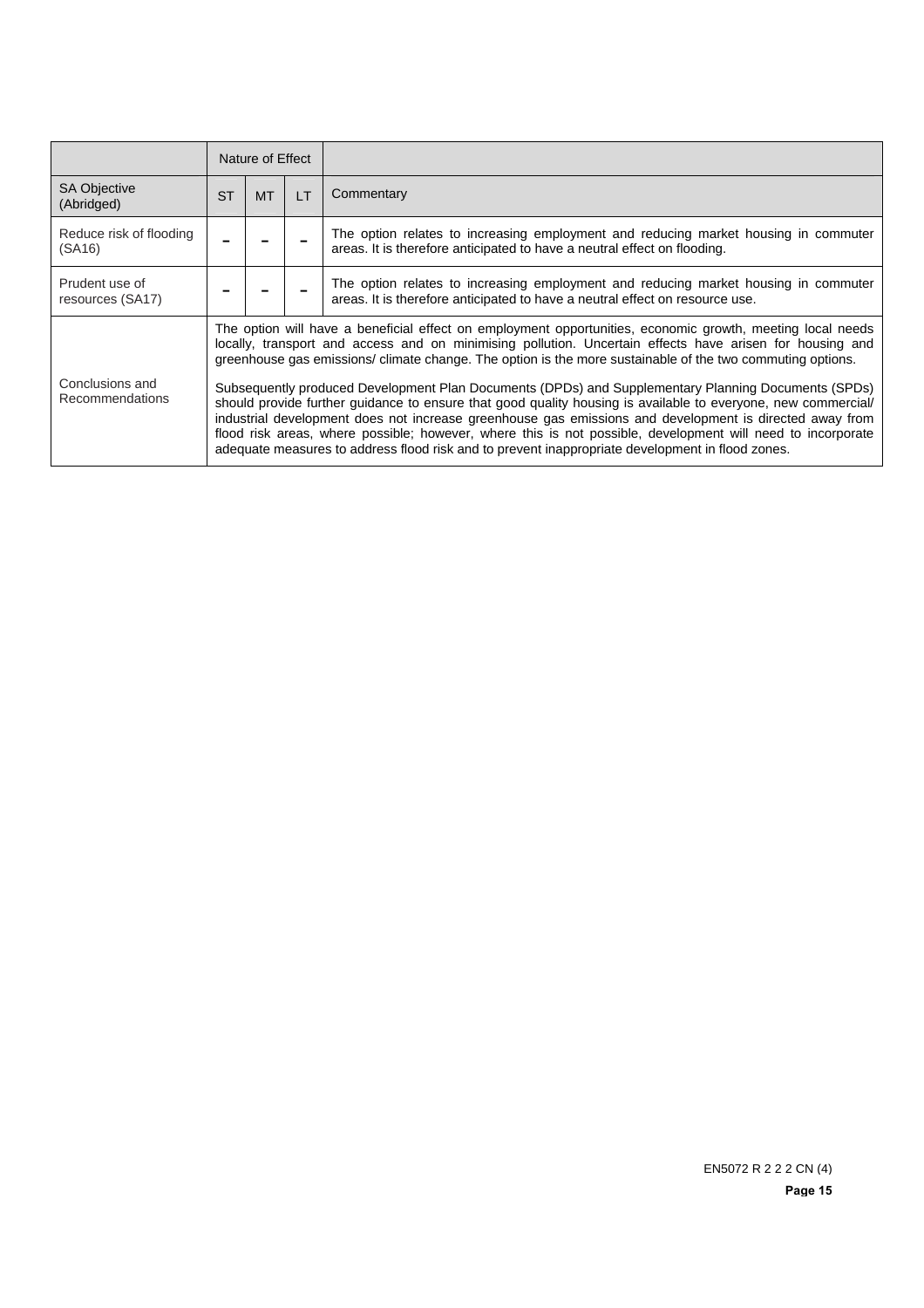|                                                                              | Windfall Sites: Option W0 No change to existing policy stance – Permit windfall development on brownfield sites only. |                  |    |                                                                                                                                                                                                                                                                                                                                                                                                                                                                                                                                         |  |  |  |  |
|------------------------------------------------------------------------------|-----------------------------------------------------------------------------------------------------------------------|------------------|----|-----------------------------------------------------------------------------------------------------------------------------------------------------------------------------------------------------------------------------------------------------------------------------------------------------------------------------------------------------------------------------------------------------------------------------------------------------------------------------------------------------------------------------------------|--|--|--|--|
|                                                                              |                                                                                                                       | Nature of Effect |    |                                                                                                                                                                                                                                                                                                                                                                                                                                                                                                                                         |  |  |  |  |
| SA<br>Objective<br>(Abridged)                                                | <b>ST</b>                                                                                                             | <b>MT</b>        | LT | Commentary                                                                                                                                                                                                                                                                                                                                                                                                                                                                                                                              |  |  |  |  |
| <b>ECONOMIC</b>                                                              |                                                                                                                       |                  |    |                                                                                                                                                                                                                                                                                                                                                                                                                                                                                                                                         |  |  |  |  |
| Employment<br>opportunities (SA1)                                            |                                                                                                                       |                  |    | The option relates to housing and is therefore anticipated to have a neutral effect on<br>employment opportunities.                                                                                                                                                                                                                                                                                                                                                                                                                     |  |  |  |  |
| Conditions which<br>enable economic<br>growth (SA2)                          |                                                                                                                       |                  |    | The option relates to housing and is therefore anticipated to have a neutral effect on<br>economic growth.                                                                                                                                                                                                                                                                                                                                                                                                                              |  |  |  |  |
| <b>SOCIAL</b>                                                                |                                                                                                                       |                  |    |                                                                                                                                                                                                                                                                                                                                                                                                                                                                                                                                         |  |  |  |  |
| Education and training<br>opportunities (SA3)                                |                                                                                                                       |                  |    | The option relates to housing and is therefore anticipated to have a neutral effect on<br>education.                                                                                                                                                                                                                                                                                                                                                                                                                                    |  |  |  |  |
| Conditions to engender<br>good health (SA4)                                  |                                                                                                                       |                  |    | The option relates to housing and is therefore anticipated to have a neutral effect on health.                                                                                                                                                                                                                                                                                                                                                                                                                                          |  |  |  |  |
| Safety & security -<br>people & property<br>(SA5)                            |                                                                                                                       |                  |    | The option relates to housing and is therefore anticipated to have a neutral effect on safety<br>and security.                                                                                                                                                                                                                                                                                                                                                                                                                          |  |  |  |  |
| Vibrant communities to<br>participate in decision<br>making (SA6)            |                                                                                                                       |                  |    | The option relates to housing and is therefore anticipated to have a neutral effect on<br>communities.                                                                                                                                                                                                                                                                                                                                                                                                                                  |  |  |  |  |
| Accessibility to culture<br>leisure and recreation<br>(CLR) activities (SA7) | $\overline{\mathbf{r}}$                                                                                               | ?                | ?  | The effects of the option are uncertain as the location of windfall sites will determine whether<br>or not the option will increase non-car based access to culture, leisure and recreation<br>facilities. Providing additional housing may increase provision of CLR facilities, provide<br>facilities for walkers, riders and cyclists, and contribute to addressing the shortfall in<br>recreation open space through developer contributions, although this will depend on the size<br>of the windfall sites.                       |  |  |  |  |
| Quality housing<br>available to all (SA8)                                    |                                                                                                                       |                  |    | The option will have an overall neutral effect on the quality of housing. However, the option<br>will provide appropriate housing for local needs.                                                                                                                                                                                                                                                                                                                                                                                      |  |  |  |  |
| Local needs met locally<br>(SA9)                                             |                                                                                                                       |                  |    | The option relates to housing and is therefore anticipated to have an overall neutral effect on<br>meeting local needs locally. However, the location of windfall sites will effect whether or not<br>essential services and resources are available within non-car travelling distance.                                                                                                                                                                                                                                                |  |  |  |  |
| <b>ENVIRONMENTAL</b>                                                         |                                                                                                                       |                  |    |                                                                                                                                                                                                                                                                                                                                                                                                                                                                                                                                         |  |  |  |  |
| Transport and access<br>(SA10)                                               | ?                                                                                                                     | ?                | ?  | The effects of the option on transport are uncertain. The location of windfall sites will<br>determine whether or not the option will reduce the need to travel, support less car-use,<br>improve access to opportunities and facilities, and make the transport environment attractive<br>to non-car users.                                                                                                                                                                                                                            |  |  |  |  |
| Built environment &<br>land-use (SA11)                                       | ?                                                                                                                     | ?                | ?  | The effects of the option on built environment/ land-use are uncertain. The option will not<br>prevent inappropriate development in flood zones. The option may ensure new<br>developments provide essential services accessible by non-car means, through developer<br>contributions. The design of the housing provided will determine whether or not the option<br>supports local distinctiveness and high quality design. The option will encourage the<br>development of brownfield sites only, which will have a positive effect. |  |  |  |  |
| Historic built<br>environment (SA12)                                         | ?                                                                                                                     | ?                | ?  | The effects of the option on the historic built environment are uncertain. The location of<br>windfall sites will determine whether or not the option will preserve the appearance or setting<br>of conservation areas, Listed Buildings Historic Parks and Gardens, archaeological sites, the<br>Registered Battlefield, locally important townscapes and historic landscapes.                                                                                                                                                         |  |  |  |  |
| Biodiversity (SA13)                                                          |                                                                                                                       |                  |    | The option relates to housing on brownfield land and is anticipated to have an overall neutral<br>effect on biodiversity. However, the option will protect existing habitats, protect individual<br>features, and ensure landscapes are protected.                                                                                                                                                                                                                                                                                      |  |  |  |  |
| Minimal pollution levels<br>(SA14)                                           |                                                                                                                       |                  |    | The option relates to housing and is anticipated to have an overall neutral effect on<br>minimising pollution levels, although contaminated land would be cleaned prior to developing<br>housing on a contaminated brownfield site.                                                                                                                                                                                                                                                                                                     |  |  |  |  |
| Greenhouse gas &<br>climate change (SA15)                                    |                                                                                                                       |                  |    | The option relates to housing and is anticipated to have a neutral effect on greenhouse gas<br>emissions and climate change.                                                                                                                                                                                                                                                                                                                                                                                                            |  |  |  |  |

EN5072 R 2 2 2 CN (4)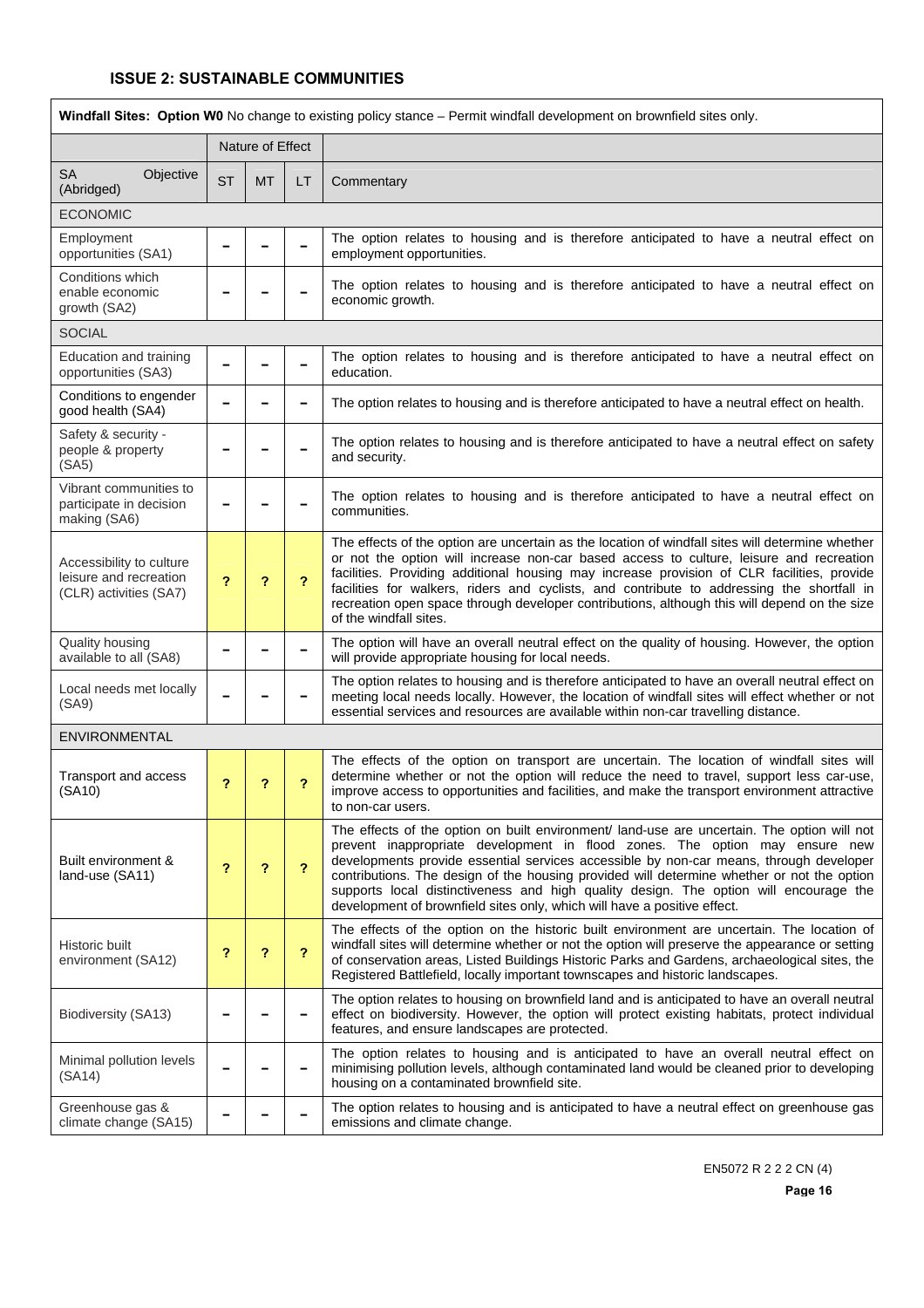|                                    |           | Nature of Effect                                                                                                                                                                                                                                                                                                                                                                                                                                                                                                                                                                                                                                                                                                                                                                                                                                                                                                                                                                                                                                                                                                                                    |                |                                                                                                                                                                                                                                               |  |  |
|------------------------------------|-----------|-----------------------------------------------------------------------------------------------------------------------------------------------------------------------------------------------------------------------------------------------------------------------------------------------------------------------------------------------------------------------------------------------------------------------------------------------------------------------------------------------------------------------------------------------------------------------------------------------------------------------------------------------------------------------------------------------------------------------------------------------------------------------------------------------------------------------------------------------------------------------------------------------------------------------------------------------------------------------------------------------------------------------------------------------------------------------------------------------------------------------------------------------------|----------------|-----------------------------------------------------------------------------------------------------------------------------------------------------------------------------------------------------------------------------------------------|--|--|
| <b>SA Objective</b><br>(Abridged)  | <b>ST</b> | <b>MT</b>                                                                                                                                                                                                                                                                                                                                                                                                                                                                                                                                                                                                                                                                                                                                                                                                                                                                                                                                                                                                                                                                                                                                           | $\overline{1}$ | Commentary                                                                                                                                                                                                                                    |  |  |
| Reduce risk of flooding<br>(SA16)  |           | $\overline{ }$                                                                                                                                                                                                                                                                                                                                                                                                                                                                                                                                                                                                                                                                                                                                                                                                                                                                                                                                                                                                                                                                                                                                      | 2              | The effects of the option on flood risk are uncertain. The location of windfall sites will<br>determine whether or not the option will direct development away from flood risk areas and<br>prevent inappropriate development in flood zones. |  |  |
| Prudent use of<br>resources (SA17) |           |                                                                                                                                                                                                                                                                                                                                                                                                                                                                                                                                                                                                                                                                                                                                                                                                                                                                                                                                                                                                                                                                                                                                                     |                | The option relates to housing and is anticipated to have an overall neutral effect on resource<br>use. However, the option will use brownfield land in preference to Greenfield sites.                                                        |  |  |
| Conclusions and<br>Recommendations |           | The option will have uncertain effects on access to CLR facilities, transport and access, built environment/land-<br>use, the historic built environment and on flooding, as the effect of windfall sites on these aspects of<br>sustainability will depend on their location. However, the option will encourage the development of brownfield<br>sites which will reduce pressure on Greenfield sites and therefore loss of greenspace and rural character.<br>However, permitting development on windfall brownfield sites may encourage increased density and have an<br>adverse effect on the character of settlements.<br>The option is not unsustainable but will need to be supported by DPDs and SPDs to ensure that windfall sites<br>will be well located in terms of access to facilities, do not adversely effect the setting of built heritage/<br>archaeological resources, and development is directed away from flood risk areas, where possible; however,<br>where this is not possible, development will need to incorporate adequate measures to address flood risk and to<br>prevent inappropriate development in flood zones. |                |                                                                                                                                                                                                                                               |  |  |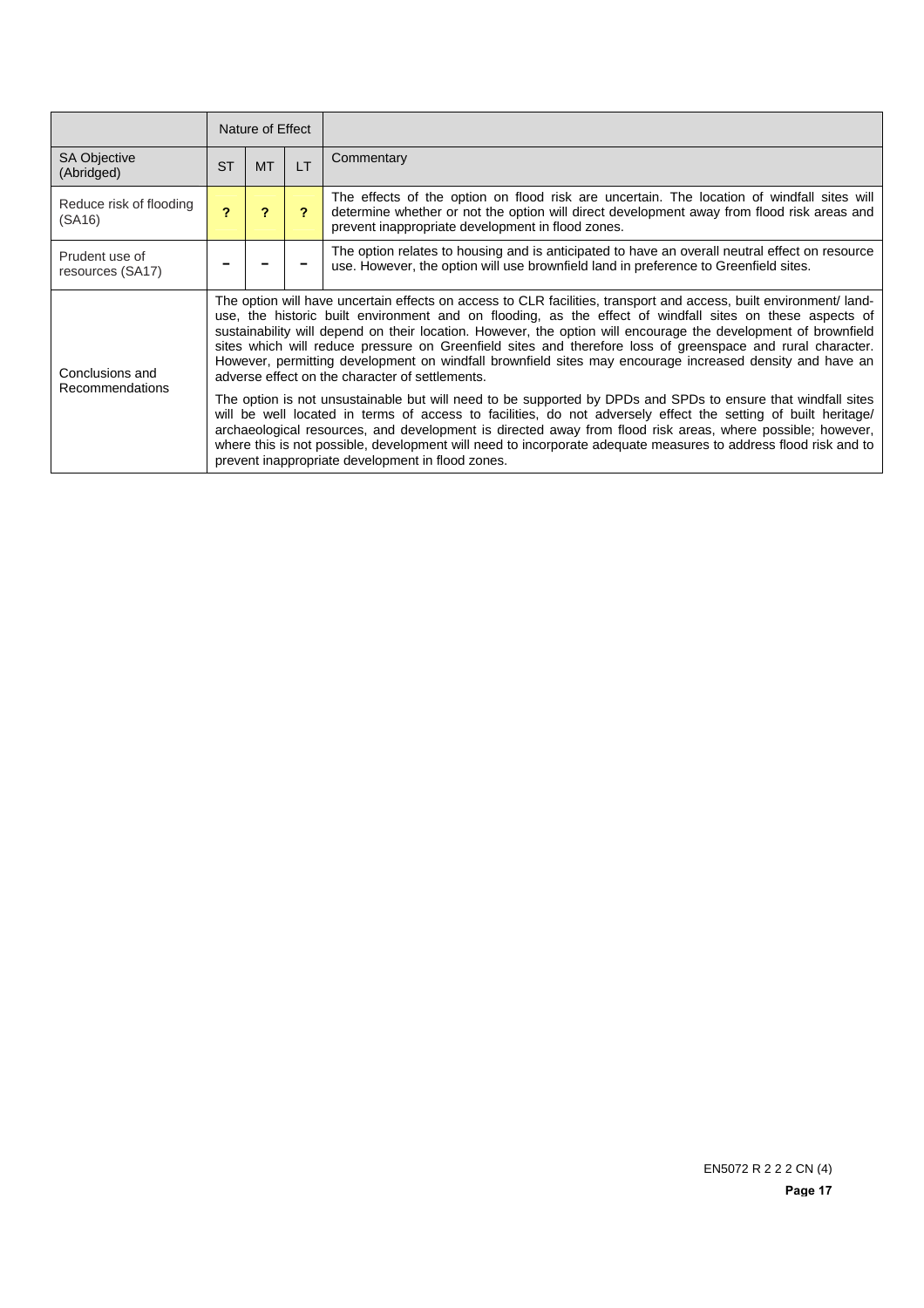| Windfall Sites: Option W1 - Permit windfall development of Greenfield sites as well as brownfield sites. |           |                  |           |                                                                                                                                                                                                                                                                                                                                                                                                                                                                                                                             |  |  |  |  |
|----------------------------------------------------------------------------------------------------------|-----------|------------------|-----------|-----------------------------------------------------------------------------------------------------------------------------------------------------------------------------------------------------------------------------------------------------------------------------------------------------------------------------------------------------------------------------------------------------------------------------------------------------------------------------------------------------------------------------|--|--|--|--|
|                                                                                                          |           | Nature of Effect |           |                                                                                                                                                                                                                                                                                                                                                                                                                                                                                                                             |  |  |  |  |
| <b>SA</b><br>Objective<br>(Abridged)                                                                     | <b>ST</b> | <b>MT</b>        | <b>LT</b> | Commentary                                                                                                                                                                                                                                                                                                                                                                                                                                                                                                                  |  |  |  |  |
| <b>ECONOMIC</b>                                                                                          |           |                  |           |                                                                                                                                                                                                                                                                                                                                                                                                                                                                                                                             |  |  |  |  |
| Employment<br>opportunities (SA1)                                                                        |           |                  |           | The option relates to housing and is therefore anticipated to have a neutral effect on<br>employment opportunities.                                                                                                                                                                                                                                                                                                                                                                                                         |  |  |  |  |
| Conditions which<br>enable economic<br>growth (SA2)                                                      |           |                  |           | The option relates to housing and is therefore anticipated to have a neutral effect on<br>economic growth.                                                                                                                                                                                                                                                                                                                                                                                                                  |  |  |  |  |
| <b>SOCIAL</b>                                                                                            |           |                  |           |                                                                                                                                                                                                                                                                                                                                                                                                                                                                                                                             |  |  |  |  |
| Education and training<br>opportunities (SA3)                                                            |           |                  |           | The option relates to housing and is therefore anticipated to have a neutral effect on<br>education.                                                                                                                                                                                                                                                                                                                                                                                                                        |  |  |  |  |
| Conditions to engender<br>good health (SA4)                                                              |           |                  |           | The option relates to housing and is therefore anticipated to have a neutral effect on health.                                                                                                                                                                                                                                                                                                                                                                                                                              |  |  |  |  |
| Safety & security -<br>people & property<br>(SA5)                                                        |           |                  |           | The option relates to housing and is therefore anticipated to have a neutral effect on safety<br>and security.                                                                                                                                                                                                                                                                                                                                                                                                              |  |  |  |  |
| Vibrant communities to<br>participate in decision<br>making (SA6)                                        |           |                  |           | The option relates to housing and is therefore anticipated to have a neutral effect on<br>communities.                                                                                                                                                                                                                                                                                                                                                                                                                      |  |  |  |  |
| Accessibility to culture<br>leisure and recreation<br>(CLR) activities (SA7)                             | ?         | ?                | ?         | The effects of the option are uncertain as the location of windfall sites will determine whether<br>or not the option will increase non-car based access to culture, leisure and recreation<br>facilities. Providing additional housing may increase provision of CLR facilities, provide<br>facilities for walkers, riders and cyclists, and contribute to addressing the shortfall in<br>recreation open space through developer contributions, although this will depend on the size<br>of the windfall sites.           |  |  |  |  |
| <b>Quality housing</b><br>available to all (SA8)                                                         |           |                  |           | The option will have an overall neutral effect on the quality of housing. However, the option<br>will have an uncertain effect on providing appropriate housing for local needs, making<br>housing available to all and enabling people to obtain and maintain tenancies.                                                                                                                                                                                                                                                   |  |  |  |  |
| Local needs met locally<br>(SA9)                                                                         |           |                  |           | The option relates to housing and is therefore anticipated to have an overall neutral effect on<br>meeting local needs locally. However, the location of windfall sites will effect whether or not<br>essential services and resources are available within non-car travelling distance.                                                                                                                                                                                                                                    |  |  |  |  |
| <b>ENVIRONMENTAL</b>                                                                                     |           |                  |           |                                                                                                                                                                                                                                                                                                                                                                                                                                                                                                                             |  |  |  |  |
| Transport and access<br>(SA10)                                                                           | ?         | ?                | ?         | The effects of the option on transport are uncertain. The location of windfall sites will<br>determine whether or not the option will reduce the need to travel, support less car-use,<br>improve access to opportunities and facilities, and make the transport environment attractive<br>to non-car users. Greenfield sites may be located further away from services and facilities<br>and have an adverse effect on this objective.                                                                                     |  |  |  |  |
| Built environment &<br>land-use (SA11)                                                                   | ?         | ?                | ?         | The effects of the option on built environment/ land-use are uncertain. The option will not<br>prevent inappropriate development in flood zones. The option may ensure new<br>developments provide essential services accessible by non-car means, through developer<br>contributions. The design of the housing provided will determine whether or not the option<br>supports local distinctiveness and high quality design. The option will encourage the<br>development of Greenfield sites as well as brownfield sites. |  |  |  |  |
| Historic built<br>environment (SA12)                                                                     | ?         | ?                | ?         | The effects of the option on the historic built environment are uncertain. The location of<br>windfall sites will determine whether or not the option will preserve the appearance or setting<br>of conservation areas, Listed Buildings, Historic Parks and Gardens, archaeological sites,<br>the Registered Battlefield, locally important townscapes and historic landscapes.                                                                                                                                            |  |  |  |  |
| Biodiversity (SA13)                                                                                      | ?         | ?                | ?         | The effects of the option on biodiversity are uncertain and will depend on habitats/ species/<br>natural features present on or adjacent to any Greenfield site identified for windfall, and the<br>location of the sites as to whether they will have an adverse effect on biodiversity and<br>landscape.                                                                                                                                                                                                                  |  |  |  |  |
| Minimal pollution levels<br>(SA14)                                                                       |           |                  |           | The option relates to housing and is anticipated to have an overall neutral effect on<br>minimising pollution levels, although contaminated land would be cleaned prior to developing<br>housing on a contaminated site.                                                                                                                                                                                                                                                                                                    |  |  |  |  |

EN5072 R 2 2 2 CN (4)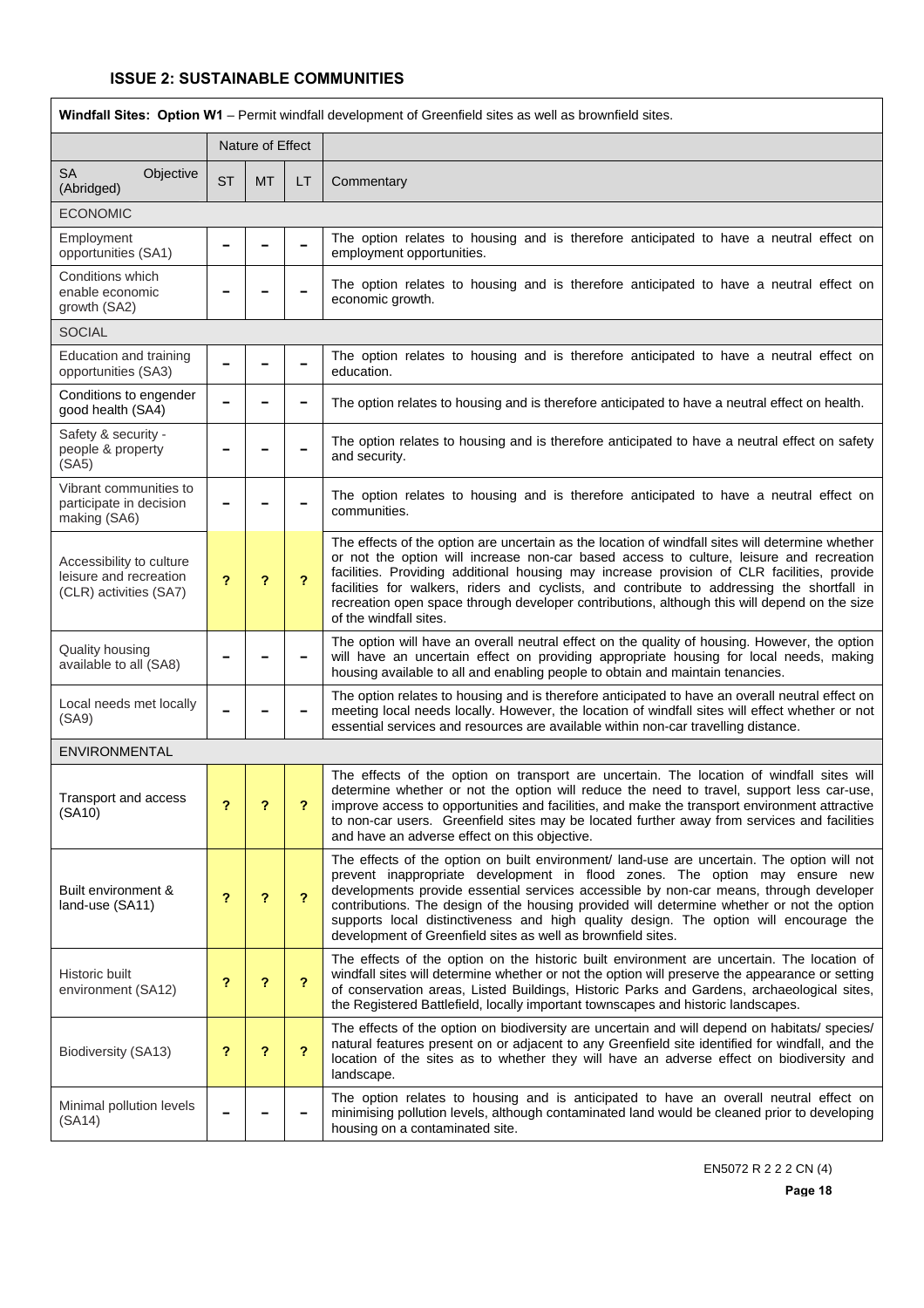|                                           | Nature of Effect                                                                                                                                                                                                                                                                                                                          |           |              |                                                                                                                                                                                                                                                                                                                                                                                                                                                                                                                                                                                                                                                                                                                                                                                                                                                                                                                                                                                                                                                                                                                                                                                                                                                                                                                                                                               |  |
|-------------------------------------------|-------------------------------------------------------------------------------------------------------------------------------------------------------------------------------------------------------------------------------------------------------------------------------------------------------------------------------------------|-----------|--------------|-------------------------------------------------------------------------------------------------------------------------------------------------------------------------------------------------------------------------------------------------------------------------------------------------------------------------------------------------------------------------------------------------------------------------------------------------------------------------------------------------------------------------------------------------------------------------------------------------------------------------------------------------------------------------------------------------------------------------------------------------------------------------------------------------------------------------------------------------------------------------------------------------------------------------------------------------------------------------------------------------------------------------------------------------------------------------------------------------------------------------------------------------------------------------------------------------------------------------------------------------------------------------------------------------------------------------------------------------------------------------------|--|
| <b>SA Objective</b><br>(Abridged)         | <b>ST</b>                                                                                                                                                                                                                                                                                                                                 | <b>MT</b> | LT.          | Commentary                                                                                                                                                                                                                                                                                                                                                                                                                                                                                                                                                                                                                                                                                                                                                                                                                                                                                                                                                                                                                                                                                                                                                                                                                                                                                                                                                                    |  |
| Greenhouse gas &<br>climate change (SA15) |                                                                                                                                                                                                                                                                                                                                           |           |              | The option relates to housing and is anticipated to have a neutral effect on greenhouse gas<br>emissions and climate change.                                                                                                                                                                                                                                                                                                                                                                                                                                                                                                                                                                                                                                                                                                                                                                                                                                                                                                                                                                                                                                                                                                                                                                                                                                                  |  |
| Reduce risk of flooding<br>(SA16)         | $\overline{\mathbf{r}}$                                                                                                                                                                                                                                                                                                                   | 2         | $\mathbf{P}$ | The effects of the option on flood risk are uncertain. The location of windfall sites will<br>determine whether or not the option will direct development away from flood risk areas and<br>prevent inappropriate development in flood zones.                                                                                                                                                                                                                                                                                                                                                                                                                                                                                                                                                                                                                                                                                                                                                                                                                                                                                                                                                                                                                                                                                                                                 |  |
| Prudent use of<br>resources (SA17)        |                                                                                                                                                                                                                                                                                                                                           |           |              | The option relates to housing and is anticipated to have an overall neutral effect on resource<br>use. However, the option may not make efficient use of land, as it may not protect good<br>agricultural land or use brownfield in preference to Greenfield sites.                                                                                                                                                                                                                                                                                                                                                                                                                                                                                                                                                                                                                                                                                                                                                                                                                                                                                                                                                                                                                                                                                                           |  |
| Conclusions and<br>Recommendations        |                                                                                                                                                                                                                                                                                                                                           |           |              | The effects of the option are uncertain; however, there is greater likelihood for adverse environmental and social<br>effects, than with option W0. The option will provide for the development of Greenfield sites in addition to<br>brownfield sites and may result in loss of greenspace, rural character and encourage development away from<br>brownfield sites. However, the lack of brownfield sites in the District may require windfall on Greenfield sites.<br>This would need to be managed so the policy does not encourage unnecessary development of Greenfield sites.<br>Where development of Greenfield sites is necessary, those close to settlements should be prioritised so that<br>development is not isolated and that residential properties are within close proximity to services and facilities,<br>which will reduce the need for car travel. Development should be directed away from flood risk areas, where<br>possible; however, where this is not possible, development will need to incorporate adequate measures to<br>address flood risk and to prevent inappropriate development in flood zones.<br>The option may have an adverse effect on biodiversity if windfall development were to take place on or adjacent<br>to biodiversity rich areas or on sites with individual biodiversity features. The option is likely to have a worse |  |
|                                           |                                                                                                                                                                                                                                                                                                                                           |           |              | effect on biodiversity than Option W0 as it will permit windfall development on Greenfield sites. Environmental<br>enhancement may be achieved through developer contributions and may reduce effects on biodiversity from<br>windfall on Greenfield sites.                                                                                                                                                                                                                                                                                                                                                                                                                                                                                                                                                                                                                                                                                                                                                                                                                                                                                                                                                                                                                                                                                                                   |  |
|                                           | The sustainability of the option may be enhanced and if the wording of the policy was to be tightened to make<br>clear that brownfield sites should be used in preference to Greenfield sites and by incorporating conditions to<br>ensure that habitats, natural features and good quality agricultural land are not adversely affected. |           |              |                                                                                                                                                                                                                                                                                                                                                                                                                                                                                                                                                                                                                                                                                                                                                                                                                                                                                                                                                                                                                                                                                                                                                                                                                                                                                                                                                                               |  |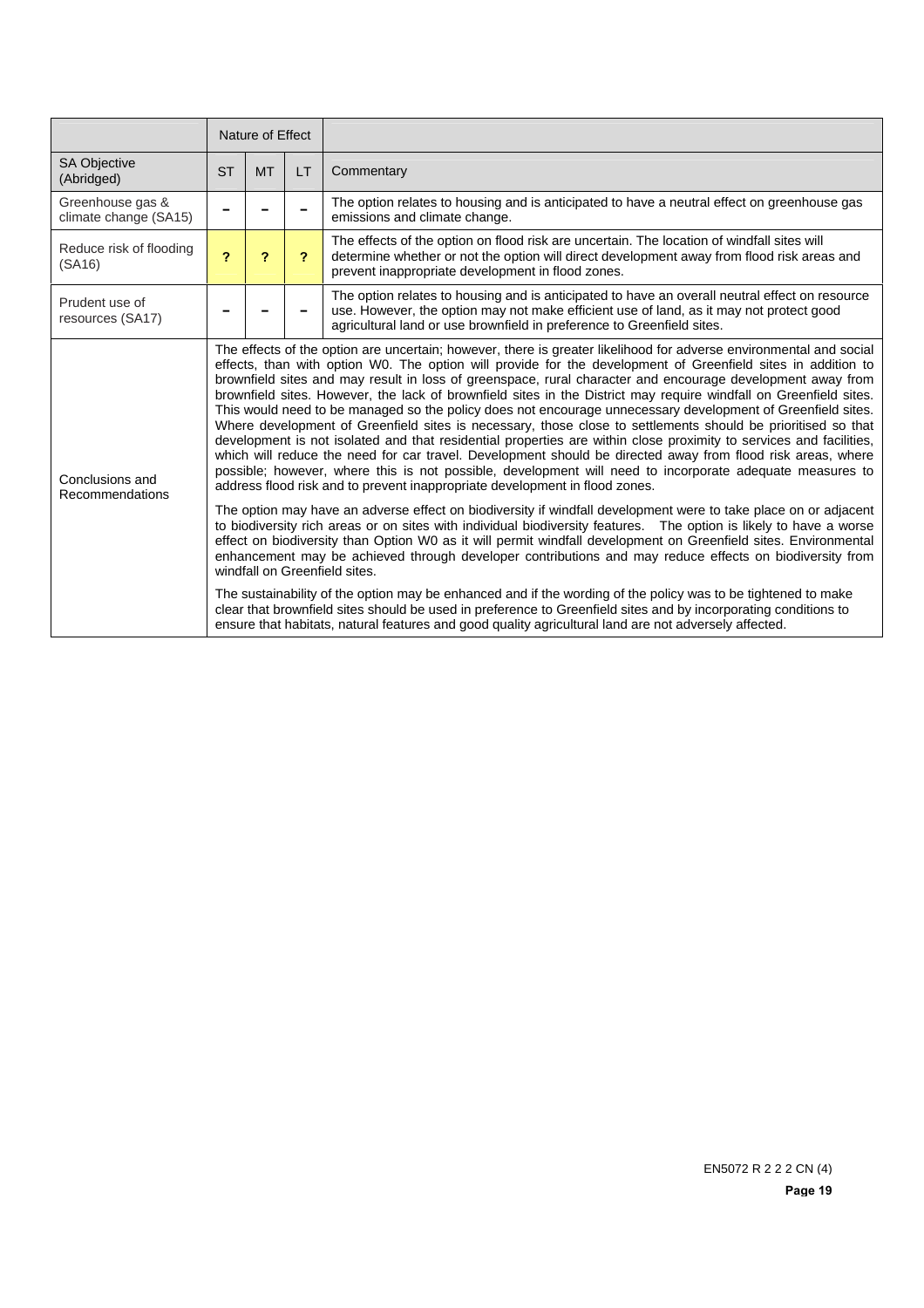Ī

| Windfall Sites: Option W2 - Restriction on development within residential curtilages. |           |                  |     |                                                                                                                                                                                                                                                                                                                                                                                                                                                                               |  |  |
|---------------------------------------------------------------------------------------|-----------|------------------|-----|-------------------------------------------------------------------------------------------------------------------------------------------------------------------------------------------------------------------------------------------------------------------------------------------------------------------------------------------------------------------------------------------------------------------------------------------------------------------------------|--|--|
|                                                                                       |           | Nature of Effect |     |                                                                                                                                                                                                                                                                                                                                                                                                                                                                               |  |  |
| <b>SA</b><br>Objective<br>(Abridged)                                                  | <b>ST</b> | <b>MT</b>        | LT  | Commentary                                                                                                                                                                                                                                                                                                                                                                                                                                                                    |  |  |
| <b>ECONOMIC</b>                                                                       |           |                  |     |                                                                                                                                                                                                                                                                                                                                                                                                                                                                               |  |  |
| Employment<br>opportunities (SA1)                                                     |           |                  |     | The option relates to residential curtilages and is therefore anticipated to have a neutral<br>effect on employment opportunities.                                                                                                                                                                                                                                                                                                                                            |  |  |
| Conditions which<br>enable economic<br>growth (SA2)                                   |           |                  |     | The option relates to residential curtilages and is therefore anticipated to have a neutral<br>effect on economic growth.                                                                                                                                                                                                                                                                                                                                                     |  |  |
| <b>SOCIAL</b>                                                                         |           |                  |     |                                                                                                                                                                                                                                                                                                                                                                                                                                                                               |  |  |
| Education and training<br>opportunities (SA3)                                         |           |                  |     | The option relates to residential curtilages and is therefore anticipated to have a neutral<br>effect on education.                                                                                                                                                                                                                                                                                                                                                           |  |  |
| Conditions to engender<br>good health (SA4)                                           |           |                  |     | The option relates to residential curtilages and is therefore anticipated to have an overall<br>neutral effect on health.                                                                                                                                                                                                                                                                                                                                                     |  |  |
| Safety & security -<br>people & property<br>(SA5)                                     |           |                  |     | The option relates to residential curtilages and is therefore anticipated to have a neutral<br>effect on safety and security.                                                                                                                                                                                                                                                                                                                                                 |  |  |
| Vibrant communities to<br>participate in decision<br>making (SA6)                     |           |                  |     | The option relates to residential curtilages and is therefore anticipated to have a neutral<br>effect on the vibrancy of communities.                                                                                                                                                                                                                                                                                                                                         |  |  |
| Accessibility to culture<br>leisure and recreation<br>(CLR) activities (SA7)          |           |                  |     | The option relates to residential curtilages and is anticipated to have an overall neutral effect<br>on the accessibility to culture, leisure and recreation facilities. However, it may reduce<br>growing pressure on community facilities through limiting further residential development in<br>established residential areas.                                                                                                                                             |  |  |
| Quality housing<br>available to all (SA8)                                             | 2/x       | 7/x              | 2/x | The option will have an uncertain to minor adverse effect on housing. The option may not<br>provide for appropriate housing for local needs in terms of the amount and type of housing<br>required. It is likely to limit the increase of housing provision in the main District centres, and<br>may have an adverse effect on making housing available to all. The option will maintain the<br>quality of housing stock.                                                     |  |  |
| Local needs met locally<br>(SA9)                                                      |           |                  |     | The option relates to residential curtilages and is therefore anticipated to have a neutral<br>effect on meeting local needs locally.                                                                                                                                                                                                                                                                                                                                         |  |  |
| <b>ENVIRONMENTAL</b>                                                                  |           |                  |     |                                                                                                                                                                                                                                                                                                                                                                                                                                                                               |  |  |
| Transport and access<br>(SA10)                                                        |           |                  |     | The option relates to residential curtilages and is therefore anticipated to have a neutral<br>effect on transport and access.                                                                                                                                                                                                                                                                                                                                                |  |  |
| Built environment &<br>land-use (SA11)                                                | ?         | ?                | ?   | The effects of the option are uncertain. The option will not prevent inappropriate<br>development in flood zones and it may have an adverse effect on accessibility from new<br>residential development to services and facilities as it will encourage new residential<br>development to take place away from settlements. The option may not make good use of<br>previously developed land. It may, however, have a positive effect by supporting local<br>distinctiveness. |  |  |
| Historic built<br>environment (SA12)                                                  |           |                  |     | The option relates to residential curtilages and is therefore anticipated to have a neutral<br>effect on the historic built environment.                                                                                                                                                                                                                                                                                                                                      |  |  |
| Biodiversity (SA13)                                                                   | ?         | ?                | ?   | The option may create additional pressure to develop on Greenfield sites, which may have<br>an adverse effect on biodiversity.                                                                                                                                                                                                                                                                                                                                                |  |  |
| Minimal pollution levels<br>(SA14)                                                    |           |                  |     | The option relates to residential curtilages and is therefore anticipated to have a neutral<br>effect on minimising pollution.                                                                                                                                                                                                                                                                                                                                                |  |  |
| Greenhouse gas &<br>climate change (SA15)                                             |           |                  |     | The option relates to residential curtilages and is therefore anticipated to have a neutral<br>effect on greenhouse gas emissions and climate change.                                                                                                                                                                                                                                                                                                                         |  |  |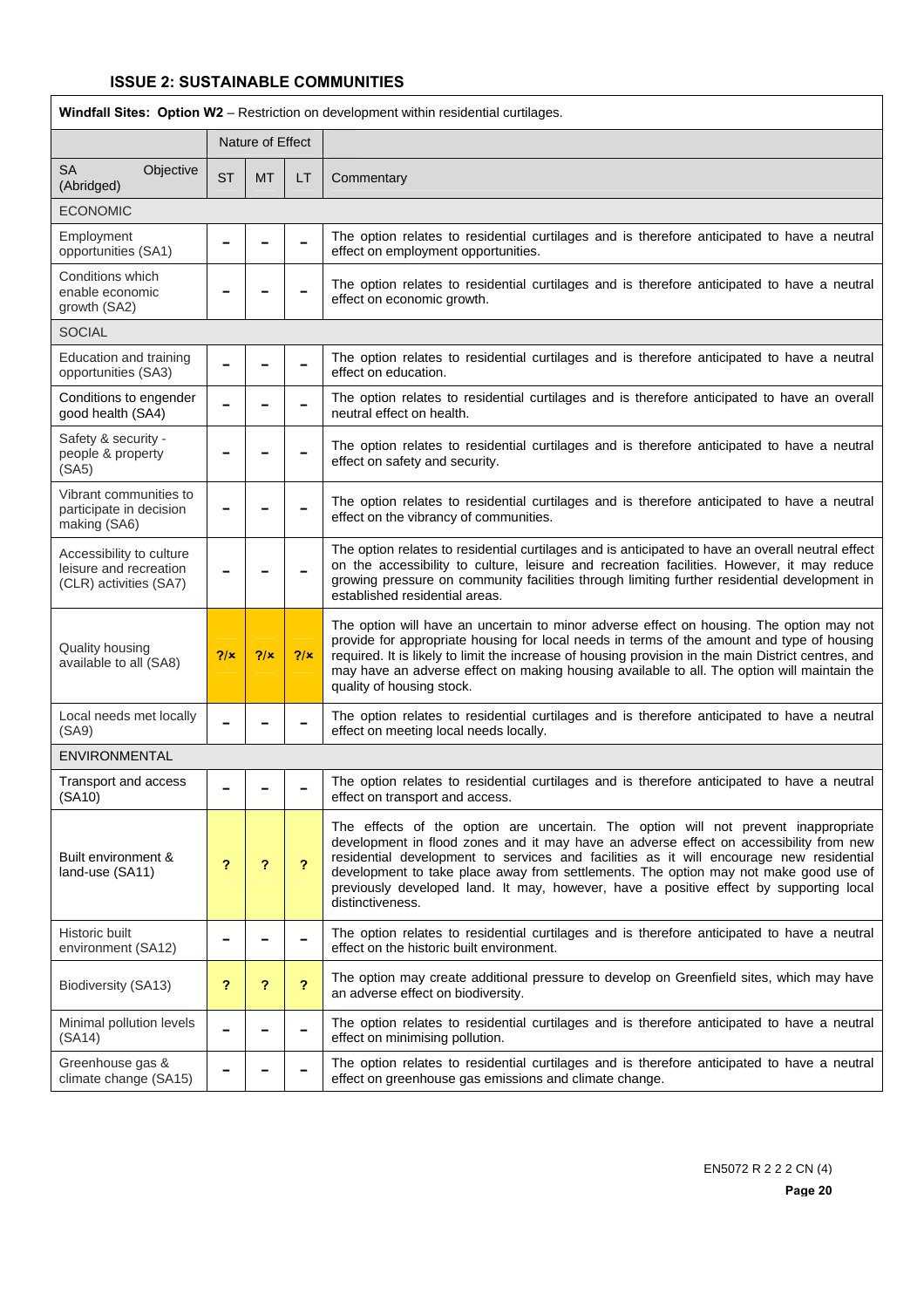|                                    | Nature of Effect |                                                                                                                                                                                                                                                                                                                                                                                                                                                                                                                                                                                                                                                |    |                                                                                                                                                                                                                                                                                                                                              |  |  |
|------------------------------------|------------------|------------------------------------------------------------------------------------------------------------------------------------------------------------------------------------------------------------------------------------------------------------------------------------------------------------------------------------------------------------------------------------------------------------------------------------------------------------------------------------------------------------------------------------------------------------------------------------------------------------------------------------------------|----|----------------------------------------------------------------------------------------------------------------------------------------------------------------------------------------------------------------------------------------------------------------------------------------------------------------------------------------------|--|--|
| <b>SA Objective</b><br>(Abridged)  | <b>ST</b>        | <b>MT</b>                                                                                                                                                                                                                                                                                                                                                                                                                                                                                                                                                                                                                                      | LT | Commentary                                                                                                                                                                                                                                                                                                                                   |  |  |
| Reduce risk of flooding<br>(SA16)  |                  |                                                                                                                                                                                                                                                                                                                                                                                                                                                                                                                                                                                                                                                |    | The option relates to residential curtilages and is therefore anticipated to have a neutral<br>effect on flooding.                                                                                                                                                                                                                           |  |  |
| Prudent use of<br>resources (SA17) |                  |                                                                                                                                                                                                                                                                                                                                                                                                                                                                                                                                                                                                                                                |    | The option will have an overall neutral effect. However, it will have an adverse effect on<br>making efficient use of land, in terms of protecting good quality agricultural land, and using<br>brownfield land in preference to Greenfield sites. Whether or not the option will ensure the<br>appropriate density of housing is uncertain. |  |  |
| Conclusions and<br>Recommendations |                  | This option will not respond to the District-wide need for housing - it will limit the amount of additional housing<br>able to be provided in certain parts of the District and may put pressure on Greenfield sites, causing loss of<br>greenspace, which may have an adverse effect on biodiversity, and rural character. The option may not make<br>good use of previously developed land, as it will divert development away from brownfield sites. However, the<br>option will have a positive effect on supporting local distinctiveness, as it will prevent the character erosion of<br>settlements and avoid impacts on local amenity. |    |                                                                                                                                                                                                                                                                                                                                              |  |  |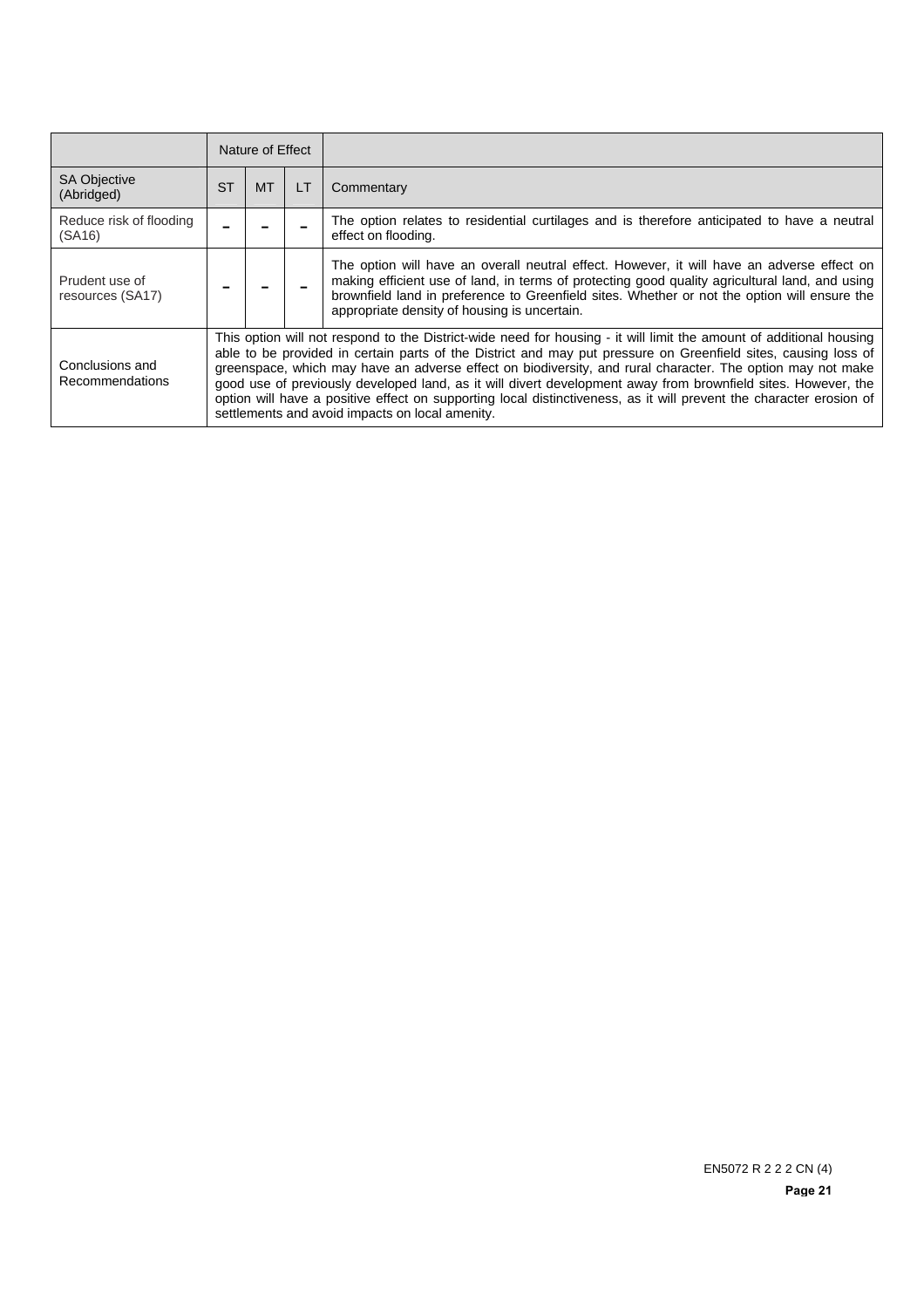Housing Density: Option HD1 – Encourage higher housing densities throughout the District to achieve more efficient use of land, in line with PPG 3.

|                                                                              |           | Nature of Effect |                         |                                                                                                                                                                                                                                                                                                                                                                                                                   |  |  |  |  |
|------------------------------------------------------------------------------|-----------|------------------|-------------------------|-------------------------------------------------------------------------------------------------------------------------------------------------------------------------------------------------------------------------------------------------------------------------------------------------------------------------------------------------------------------------------------------------------------------|--|--|--|--|
| <b>SA</b><br>Objective<br>(Abridged)                                         | <b>ST</b> | <b>MT</b>        | LT                      | Commentary                                                                                                                                                                                                                                                                                                                                                                                                        |  |  |  |  |
| <b>ECONOMIC</b>                                                              |           |                  |                         |                                                                                                                                                                                                                                                                                                                                                                                                                   |  |  |  |  |
| Employment<br>opportunities (SA1)                                            |           |                  |                         | The option relates to housing density and is therefore anticipated to have a neutral effect on<br>employment opportunities.                                                                                                                                                                                                                                                                                       |  |  |  |  |
| Conditions which<br>enable economic<br>growth (SA2)                          |           |                  |                         | The option relates to housing density and is therefore anticipated to have a neutral effect on<br>economic growth.                                                                                                                                                                                                                                                                                                |  |  |  |  |
| <b>SOCIAL</b>                                                                |           |                  |                         |                                                                                                                                                                                                                                                                                                                                                                                                                   |  |  |  |  |
| Education and training<br>opportunities (SA3)                                |           |                  |                         | The option relates to housing density and is therefore anticipated to have a neutral effect on<br>education.                                                                                                                                                                                                                                                                                                      |  |  |  |  |
| Conditions to engender<br>good health (SA4)                                  |           |                  |                         | The option relates to housing density and is therefore anticipated to have an overall neutral<br>effect on health.                                                                                                                                                                                                                                                                                                |  |  |  |  |
| Safety & security -<br>people & property<br>(SA5)                            |           |                  |                         | The option relates to housing density and is therefore anticipated to have a neutral effect on<br>safety and security.                                                                                                                                                                                                                                                                                            |  |  |  |  |
| Vibrant communities to<br>participate in decision<br>making (SA6)            |           |                  |                         | The option relates to housing density and is therefore anticipated to have an overall neutral<br>effect on the vibrancy of communities. However, community facilities may be increased as<br>part of developer contributions.                                                                                                                                                                                     |  |  |  |  |
| Accessibility to culture<br>leisure and recreation<br>(CLR) activities (SA7) |           |                  |                         | The option relates to housing density and is anticipated to have an overall neutral effect on<br>the accessibility to culture, leisure and recreation facilities. However, the provision of culture,<br>leisure and recreation facilities may be increased as part of developer contributions.                                                                                                                    |  |  |  |  |
| Quality housing<br>available to all (SA8)                                    | ✓         | $\checkmark$     | $\checkmark$            | The option will provide appropriate housing for local needs, increase housing provision,<br>including in the main District centres, make housing available to all and improve the quality<br>of housing stock. Whether or not the option will improve the energy efficiency in housing,<br>increase the use of sustainable design and construction will depend on the design of the<br>dwellings to be developed. |  |  |  |  |
| Local needs met locally<br>(SA9)                                             |           |                  |                         | The option relates to housing density and is anticipated to have an overall neutral effect on<br>the meeting local needs locally. However, the option will support the vibrancy of city, town<br>and village centres.                                                                                                                                                                                             |  |  |  |  |
| ENVIRONMENTAL                                                                |           |                  |                         |                                                                                                                                                                                                                                                                                                                                                                                                                   |  |  |  |  |
| Transport and access<br>(SA10)                                               | ?         | ?                | ?                       | The effects of the option on transport and access are uncertain and will depend upon where<br>new housing is developed, if services and facilities are in close proximity or are accessible<br>by non-car means, the provision of public transport in the area and of facilities for<br>pedestrians and cyclists.                                                                                                 |  |  |  |  |
| Built environment &<br>land-use (SA11)                                       | ?         | ?                | $\overline{\mathbf{r}}$ | The effects of the option on the built environment/ land-use are uncertain and will depend<br>upon the design of new housing, its proximity to services and facilities, any developer<br>contributions to services and facilities, and where new dwellings are to be located. The<br>option may have an adverse effect on local distinctiveness, including in villages.                                           |  |  |  |  |
| <b>Historic built</b><br>environment (SA12)                                  | ?         | ?                | ?                       | The effects of the option on the historic built environment are uncertain and will depend upon<br>whether or not there are any built heritage or archaeological resources/ their settings in close<br>proximity to sites identified for new housing, and on the design of new housing.                                                                                                                            |  |  |  |  |
| Biodiversity (SA13)                                                          | ?         | ?                | $\overline{\mathbf{r}}$ | The effects of the option on biodiversity are uncertain and will depend on habitats/ species/<br>natural features present on or adjacent to any site identified for residential development, the<br>location of the sites, and any developer contributions to enhance the environment, as to<br>whether the option will have a beneficial or adverse effect on biodiversity and landscape.                        |  |  |  |  |
| Minimal pollution levels<br>(SA14)                                           |           |                  |                         | The option relates to housing density and is anticipated to have an overall neutral effect on<br>minimising pollution levels. However, the cleaning up of any contaminated land present<br>would be required before housing development could take place.                                                                                                                                                         |  |  |  |  |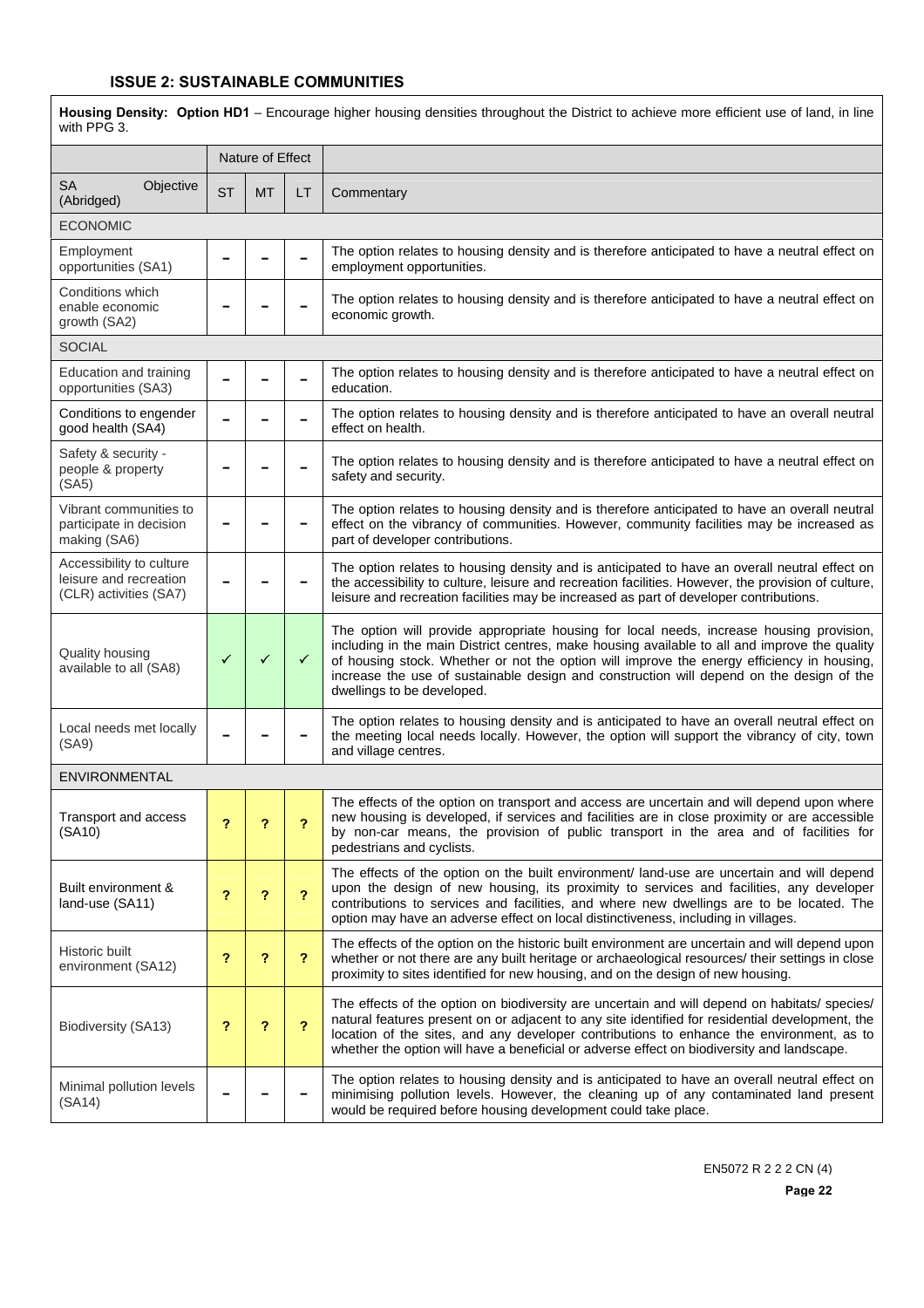|                                           |           | Nature of Effect                                                                                                                                                                                                                                                                                                                                                                                                                                                                                                                                                                                                                                                                                                                                                                                                                                                                                                                                      |                          |                                                                                                                                                                                                                                                                                                            |  |  |
|-------------------------------------------|-----------|-------------------------------------------------------------------------------------------------------------------------------------------------------------------------------------------------------------------------------------------------------------------------------------------------------------------------------------------------------------------------------------------------------------------------------------------------------------------------------------------------------------------------------------------------------------------------------------------------------------------------------------------------------------------------------------------------------------------------------------------------------------------------------------------------------------------------------------------------------------------------------------------------------------------------------------------------------|--------------------------|------------------------------------------------------------------------------------------------------------------------------------------------------------------------------------------------------------------------------------------------------------------------------------------------------------|--|--|
| <b>SA Objective</b><br>(Abridged)         | <b>ST</b> | <b>MT</b>                                                                                                                                                                                                                                                                                                                                                                                                                                                                                                                                                                                                                                                                                                                                                                                                                                                                                                                                             | LT                       | Commentary                                                                                                                                                                                                                                                                                                 |  |  |
| Greenhouse gas &<br>climate change (SA15) |           | 2                                                                                                                                                                                                                                                                                                                                                                                                                                                                                                                                                                                                                                                                                                                                                                                                                                                                                                                                                     | $\overline{\phantom{a}}$ | The effects of the option on the greenhouse gas emissions/ climate change are uncertain<br>and will depend upon the location of new housing, the design of the housing, whether energy<br>efficient measures will be incorporated and whether the housing will include any sources of<br>renewable energy. |  |  |
| Reduce risk of flooding<br>(SA16)         |           |                                                                                                                                                                                                                                                                                                                                                                                                                                                                                                                                                                                                                                                                                                                                                                                                                                                                                                                                                       |                          | The option relates to housing density and is anticipated to have a neutral effect on flooding                                                                                                                                                                                                              |  |  |
| Prudent use of<br>resources (SA17)        | 2         | 2                                                                                                                                                                                                                                                                                                                                                                                                                                                                                                                                                                                                                                                                                                                                                                                                                                                                                                                                                     | $\overline{2}$           | The option will have an uncertain effect on resource use and will depend on the design,<br>location and amount of new housing.                                                                                                                                                                             |  |  |
| Conclusions and<br>Recommendations        |           | The option will have a positive effect on providing good quality housing for all. Subsequently produced DPDs and<br>SPDs should provide further guidance to ensure that a range of types of good quality housing is available to<br>everyone, efficient use of land and that brownfield land is prioritised for development, to ensure that<br>development scale is appropriate to the size of the settlement, to provide guidance on incorporating energy<br>efficiency/ renewable energy sources. Residential development should be directed away from flood risk areas<br>where possible; however, where this is not possible, development will need to include adequate measures to<br>address flood risk and to prevent inappropriate development in flood zones. Development should not adversely<br>affect biodiversity natural resources. The amount of new housing to be provided should take into account the<br>District's water resource. |                          |                                                                                                                                                                                                                                                                                                            |  |  |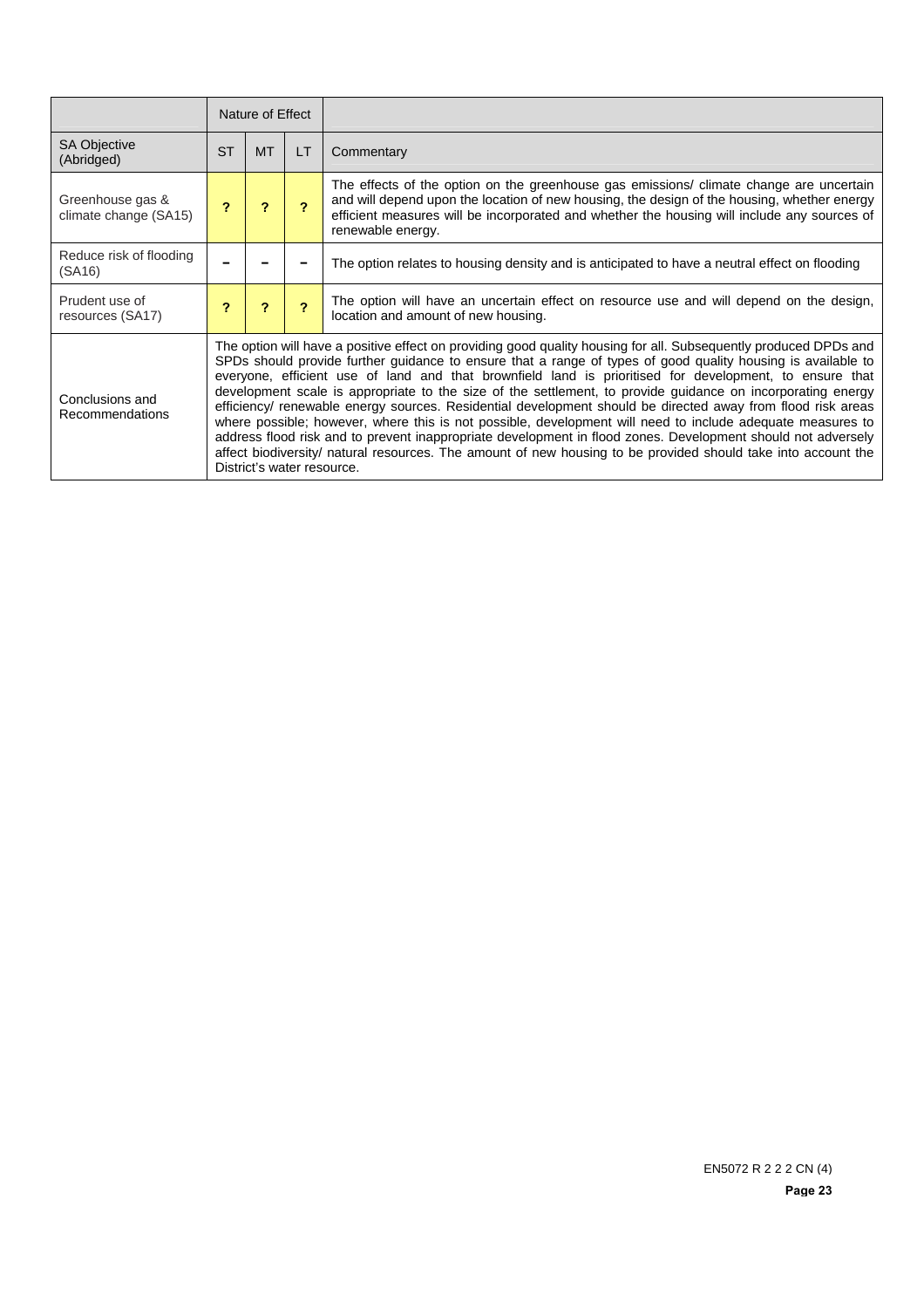| Housing Density: Option HD2 - Apply higher housing density ranges in Selby, Sherburn-in-Elmet and Tadcaster, in line with draft PPS 3. |              |                  |              |                                                                                                                                                                                                                                                                                                                                                                                                                                                      |  |  |  |  |
|----------------------------------------------------------------------------------------------------------------------------------------|--------------|------------------|--------------|------------------------------------------------------------------------------------------------------------------------------------------------------------------------------------------------------------------------------------------------------------------------------------------------------------------------------------------------------------------------------------------------------------------------------------------------------|--|--|--|--|
|                                                                                                                                        |              | Nature of Effect |              |                                                                                                                                                                                                                                                                                                                                                                                                                                                      |  |  |  |  |
| <b>SA</b><br>Objective<br>(Abridged)                                                                                                   | <b>ST</b>    | <b>MT</b>        | LT           | Commentary                                                                                                                                                                                                                                                                                                                                                                                                                                           |  |  |  |  |
| <b>ECONOMIC</b>                                                                                                                        |              |                  |              |                                                                                                                                                                                                                                                                                                                                                                                                                                                      |  |  |  |  |
| Employment<br>opportunities (SA1)                                                                                                      |              |                  |              | The option relates to housing density and is therefore anticipated to have a neutral effect on<br>employment opportunities.                                                                                                                                                                                                                                                                                                                          |  |  |  |  |
| Conditions which<br>enable economic<br>growth (SA2)                                                                                    |              |                  |              | The option relates to housing density and is therefore anticipated to have a neutral effect on<br>economic growth.                                                                                                                                                                                                                                                                                                                                   |  |  |  |  |
| <b>SOCIAL</b>                                                                                                                          |              |                  |              |                                                                                                                                                                                                                                                                                                                                                                                                                                                      |  |  |  |  |
| Education and training<br>opportunities (SA3)                                                                                          |              |                  |              | The option relates to housing density and is therefore anticipated to have a neutral effect on<br>education.                                                                                                                                                                                                                                                                                                                                         |  |  |  |  |
| Conditions to engender<br>good health (SA4)                                                                                            |              |                  |              | The option relates to housing density and is therefore anticipated to have an overall neutral<br>effect on health.                                                                                                                                                                                                                                                                                                                                   |  |  |  |  |
| Safety & security -<br>people & property<br>(SA5)                                                                                      |              |                  |              | The option relates to housing density and is therefore anticipated to have a neutral effect on<br>safety and security.                                                                                                                                                                                                                                                                                                                               |  |  |  |  |
| Vibrant communities to<br>participate in decision<br>making (SA6)                                                                      |              |                  |              | The option relates to housing density and is therefore anticipated to have an overall neutral<br>effect on the vibrancy of communities. However, community facilities may be increased as<br>part of developer contributions.                                                                                                                                                                                                                        |  |  |  |  |
| Accessibility to culture<br>leisure and recreation<br>(CLR) activities (SA7)                                                           |              |                  |              | The option relates to housing density and is anticipated to have an overall neutral effect on<br>the accessibility to culture, leisure and recreation facilities. However, the provision of culture,<br>leisure and recreation facilities may be increased as part of developer contributions.                                                                                                                                                       |  |  |  |  |
| Quality housing<br>available to all (SA8)                                                                                              | $\checkmark$ | $\checkmark$     | $\checkmark$ | The option will provide appropriate housing for local needs, increase housing provision<br>specifically in the main District centres, make housing available to all and improve the quality<br>of housing stock. Whether or not the option will improve the energy efficiency in housing or<br>increase the use of sustainable design and construction will depend on the design of the<br>dwellings to be developed.                                |  |  |  |  |
| Local needs met locally<br>(SA9)                                                                                                       |              |                  |              | The option relates to housing density and is anticipated to have an overall neutral effect on<br>the meeting local needs locally. However, the option will support the vibrancy of city and<br>town centres.                                                                                                                                                                                                                                         |  |  |  |  |
| ENVIRONMENTAL                                                                                                                          |              |                  |              |                                                                                                                                                                                                                                                                                                                                                                                                                                                      |  |  |  |  |
| I ransport and access<br>(SA10)                                                                                                        | ✓            |                  | $\checkmark$ | The option is likely to reduce the need to travel by providing housing in the larger settlements<br>which have increased provision of services and facilities, is likely to facilitate less car use,<br>improve access to opportunities for all groups, and have increased facilities, such as cycle<br>paths and pavements for cyclists and pedestrians.                                                                                            |  |  |  |  |
| Built environment &<br>land-use (SA11)                                                                                                 | ?            | ?                | ?            | The effects of the option are uncertain and will depend to some extent on the design of the<br>dwellings. Increasing housing density in the major centres may not prevent inappropriate<br>development in flood plains. The option would be likely to ensure the accessibility of services<br>and facilities without the use of a car and would support the local distinctiveness of smaller<br>settlements and the development of brownfield sites. |  |  |  |  |
| Historic built<br>environment (SA12)                                                                                                   | ?            | ?                | ?            | The effects of the option on the historic built environment are uncertain and will depend upon<br>the location of new sites identified for housing in relation to built heritage or archaeological<br>resources/ their setting, and the design of dwellings.                                                                                                                                                                                         |  |  |  |  |
| Biodiversity (SA13)                                                                                                                    | ?            | ?                | ?            | The effects of the option on biodiversity are unclear. The option may have a positive effect<br>through restricting housing development to urban settlements, which are likely to have more<br>limited ecological value.                                                                                                                                                                                                                             |  |  |  |  |
| Minimal pollution levels<br>(SA14)                                                                                                     |              |                  |              | The option relates to housing density and is anticipated to have an overall neutral effect on<br>minimising pollution levels. However, the cleaning up of any contaminated land present<br>would be required before housing development could take place. The option may increase<br>air pollution in the three settlements as higher density development may mean more cars in<br>these locations and therefore localised air pollution.            |  |  |  |  |

EN5072 R 2 2 2 CN (4)

ī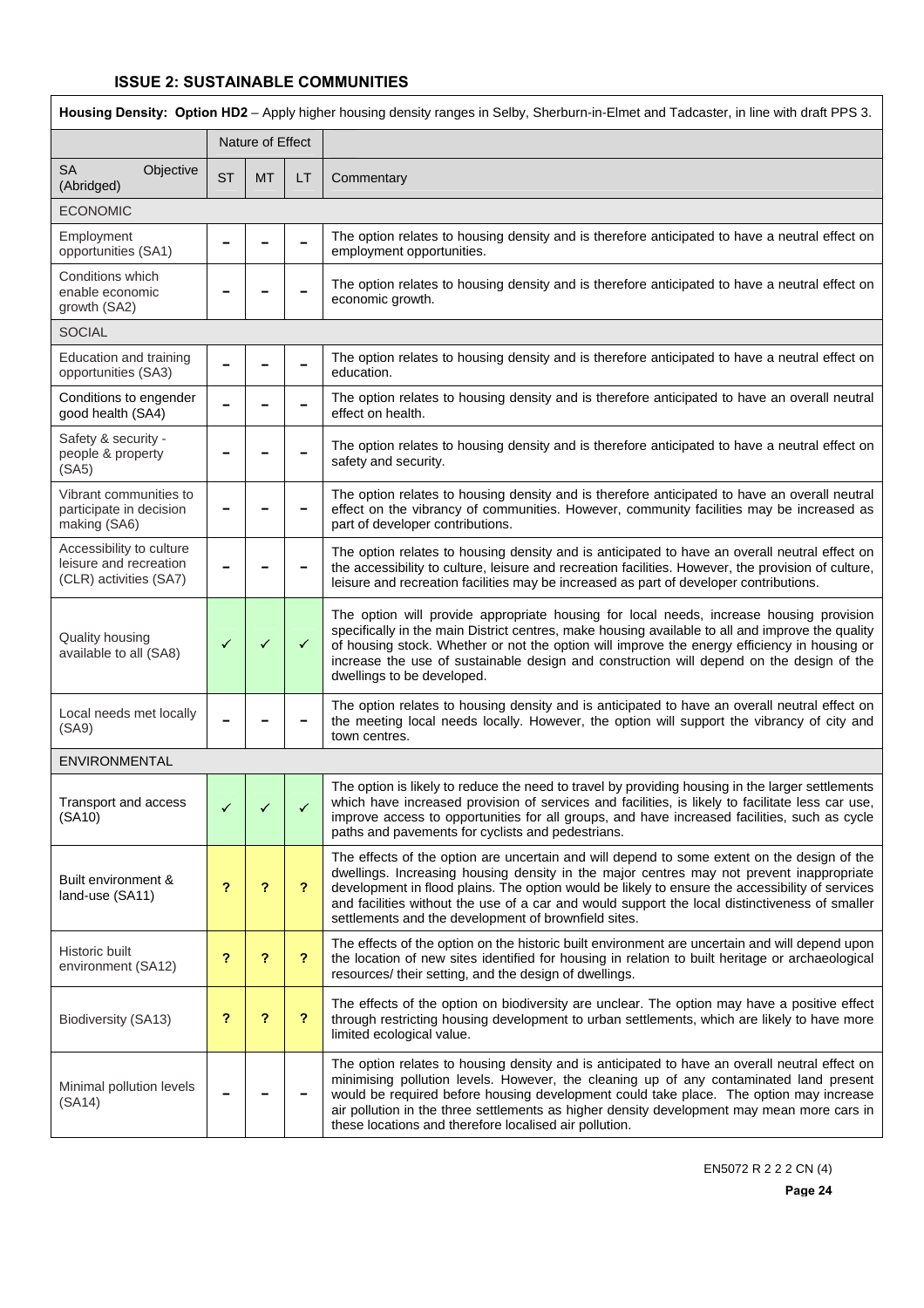|                                           | Nature of Effect           |                                                                                                                                                                                                                                                                                                                                                                                                                                                                                                                                                                                                                                                                                                                                                                                                                                                                                                   |                         |                                                                                                                                                                                                                                                                            |  |
|-------------------------------------------|----------------------------|---------------------------------------------------------------------------------------------------------------------------------------------------------------------------------------------------------------------------------------------------------------------------------------------------------------------------------------------------------------------------------------------------------------------------------------------------------------------------------------------------------------------------------------------------------------------------------------------------------------------------------------------------------------------------------------------------------------------------------------------------------------------------------------------------------------------------------------------------------------------------------------------------|-------------------------|----------------------------------------------------------------------------------------------------------------------------------------------------------------------------------------------------------------------------------------------------------------------------|--|
| <b>SA Objective</b><br>(Abridged)         | <b>ST</b>                  | <b>MT</b>                                                                                                                                                                                                                                                                                                                                                                                                                                                                                                                                                                                                                                                                                                                                                                                                                                                                                         | LT                      | Commentary                                                                                                                                                                                                                                                                 |  |
| Greenhouse gas &<br>climate change (SA15) | $\boldsymbol{\mathcal{P}}$ | 2                                                                                                                                                                                                                                                                                                                                                                                                                                                                                                                                                                                                                                                                                                                                                                                                                                                                                                 | ?                       | The effects of the option on the greenhouse gas emissions/ climate change are uncertain<br>and will depend upon the design of the housing, whether energy efficient measures will be<br>incorporated and whether the housing will include any sources of renewable energy. |  |
| Reduce risk of flooding<br>(SA16)         | 2                          | ?                                                                                                                                                                                                                                                                                                                                                                                                                                                                                                                                                                                                                                                                                                                                                                                                                                                                                                 | $\overline{2}$          | The effects of the option on flooding are uncertain and will depend on the amount of hard-<br>surfaced areas and any permeable surfaces incorporated in housing developments.                                                                                              |  |
| Prudent use of<br>resources (SA17)        | 2                          | 2                                                                                                                                                                                                                                                                                                                                                                                                                                                                                                                                                                                                                                                                                                                                                                                                                                                                                                 | $\overline{\mathbf{c}}$ | The option will have an uncertain effect on resource use and will depend on the design,<br>location and amount of new housing.                                                                                                                                             |  |
| Conclusions and<br>Recommendations        |                            | This option is more sustainable than option HD1 as it will encourage housing development in the larger centres<br>which will preserve local distinctiveness and increase the likelihood of services and facilities being accessible<br>without the use of a car and the availability of public transport. The option may also have a positive effect on<br>biodiversity by encouraging development of brownfield sites in urban areas. Subsequently produced DPDs and<br>SPDs will need to include increased quidance to ensure that residential development is directed away from flood<br>risk areas, where possible; however, where this is not possible, development will need to include adequate<br>measures to address flood risk and to prevent inappropriate development in flood risk zones. New development<br>should also exist within the capacity of the District's water resource. |                         |                                                                                                                                                                                                                                                                            |  |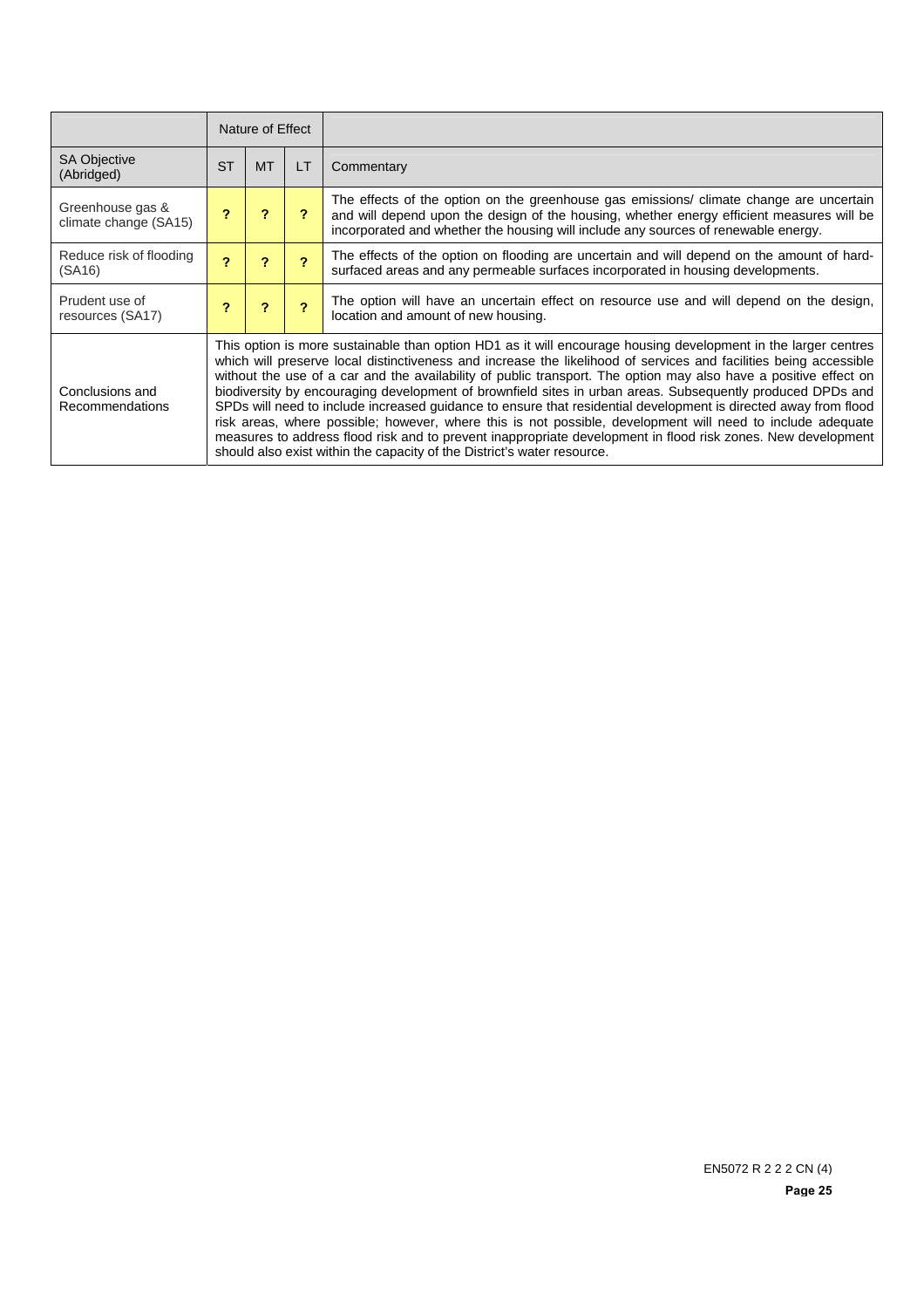| Affordable Housing: Option AH0 No change to existing policy stance - Do not change affordable housing policy. |                            |                  |                |                                                                                                                                                                                                                                                                                                                                                                                                                                                                                                                                                                                                                                                                                                 |  |  |  |  |
|---------------------------------------------------------------------------------------------------------------|----------------------------|------------------|----------------|-------------------------------------------------------------------------------------------------------------------------------------------------------------------------------------------------------------------------------------------------------------------------------------------------------------------------------------------------------------------------------------------------------------------------------------------------------------------------------------------------------------------------------------------------------------------------------------------------------------------------------------------------------------------------------------------------|--|--|--|--|
|                                                                                                               |                            | Nature of Effect |                |                                                                                                                                                                                                                                                                                                                                                                                                                                                                                                                                                                                                                                                                                                 |  |  |  |  |
| <b>SA</b><br>Objective<br>(Abridged)                                                                          | <b>ST</b>                  | <b>MT</b>        | LT             | Commentary                                                                                                                                                                                                                                                                                                                                                                                                                                                                                                                                                                                                                                                                                      |  |  |  |  |
| <b>ECONOMIC</b>                                                                                               |                            |                  |                |                                                                                                                                                                                                                                                                                                                                                                                                                                                                                                                                                                                                                                                                                                 |  |  |  |  |
| Employment<br>opportunities (SA1)                                                                             |                            |                  |                | The option relates to affordable housing provision and is therefore anticipated to have a<br>neutral effect on employment opportunities.                                                                                                                                                                                                                                                                                                                                                                                                                                                                                                                                                        |  |  |  |  |
| Conditions which<br>enable economic<br>growth (SA2)                                                           |                            |                  |                | The option relates to affordable housing provision and is therefore anticipated to have a<br>neutral effect on economic growth.                                                                                                                                                                                                                                                                                                                                                                                                                                                                                                                                                                 |  |  |  |  |
| <b>SOCIAL</b>                                                                                                 |                            |                  |                |                                                                                                                                                                                                                                                                                                                                                                                                                                                                                                                                                                                                                                                                                                 |  |  |  |  |
| Education and training<br>opportunities (SA3)                                                                 |                            |                  |                | The option relates to affordable housing provision and is therefore anticipated to have a<br>neutral effect on education.                                                                                                                                                                                                                                                                                                                                                                                                                                                                                                                                                                       |  |  |  |  |
| Conditions to engender<br>good health (SA4)                                                                   |                            |                  |                | The option relates to affordable housing provision and is therefore anticipated to have an<br>overall neutral effect on health.                                                                                                                                                                                                                                                                                                                                                                                                                                                                                                                                                                 |  |  |  |  |
| Safety & security -<br>people & property<br>(SA5)                                                             |                            |                  |                | The option relates to affordable housing provision and is therefore anticipated to have a<br>neutral effect on safety and security.                                                                                                                                                                                                                                                                                                                                                                                                                                                                                                                                                             |  |  |  |  |
| Vibrant communities to<br>participate in decision<br>making (SA6)                                             |                            |                  |                | The option relates to affordable housing provision and is therefore anticipated to have an<br>overall neutral effect on the vibrancy of communities. However, community facilities may be<br>increased as part of developer contributions.                                                                                                                                                                                                                                                                                                                                                                                                                                                      |  |  |  |  |
| Accessibility to culture<br>leisure and recreation<br>(CLR) activities (SA7)                                  |                            |                  |                | The option relates to affordable housing provision and is anticipated to have an overall<br>neutral effect on the accessibility to culture, leisure and recreation facilities. However, the<br>provision of culture, leisure and recreation facilities may be increased as part of developer<br>contributions.                                                                                                                                                                                                                                                                                                                                                                                  |  |  |  |  |
| Quality housing<br>available to all (SA8)                                                                     | ?                          | ?                | ?              | The option will have an uncertain effect on housing. It is unclear as to whether or not the<br>option will provide appropriate housing for local needs, increase housing provision across<br>the District, including in the main District centres, make housing available to all, and enable<br>people to obtain and maintain tenancies in all types of settlement. The threshold for<br>affordable housing is quite large and may not secure adequate provision for smaller<br>settlements. Whether or not the option will improve the energy efficiency in housing, increase<br>the use of sustainable design and construction will depend on the design of the dwellings to<br>be developed. |  |  |  |  |
| Local needs met locally<br>(SA9)                                                                              |                            |                  |                | The option relates to affordable housing provision and is anticipated to have an overall<br>neutral effect on the meeting local needs locally. However, the option will support the<br>vibrancy of city and town centres, through contributing to the provision of a range of housing<br>across the District.                                                                                                                                                                                                                                                                                                                                                                                   |  |  |  |  |
| ENVIRONMENTAL                                                                                                 |                            |                  |                |                                                                                                                                                                                                                                                                                                                                                                                                                                                                                                                                                                                                                                                                                                 |  |  |  |  |
| Transport and access<br>(SA10)                                                                                | $\boldsymbol{\mathcal{P}}$ | ?                | ?              | The effects of the option on transport and access are uncertain and will depend upon where<br>affordable housing is located, if services and facilities are in close proximity or are accessible<br>by non-car means, the provision of public transport in the area and of facilities for<br>pedestrians and cyclists.                                                                                                                                                                                                                                                                                                                                                                          |  |  |  |  |
| Built environment &<br>land-use (SA11)                                                                        | ?                          | ?                | ?              | The effects of the option on the built environment/ land-use are uncertain and will depend<br>upon the design of affordable housing, its proximity to services and facilities, any developer<br>contributions to services and facilities, and where new dwellings are to be located.                                                                                                                                                                                                                                                                                                                                                                                                            |  |  |  |  |
| Historic built<br>environment (SA12)                                                                          | ?                          | ?                | ?              | The effects of the option on the historic built environment are uncertain and will depend upon<br>whether or not there are any built heritage or archaeological resources/ their settings in close<br>proximity to sites identified for affordable housing, and on the design of affordable housing.                                                                                                                                                                                                                                                                                                                                                                                            |  |  |  |  |
| Biodiversity (SA13)                                                                                           | ?                          | ?                | $\overline{?}$ | The effects of the option on biodiversity are uncertain and will depend on habitats/ species/<br>natural features present on or adjacent to any site identified for affordable housing, the<br>location of the sites and any developer contributions to enhance the environment, as to<br>whether the option will have an adverse effect on biodiversity and landscape.                                                                                                                                                                                                                                                                                                                         |  |  |  |  |
| Minimal pollution levels<br>(SA14)                                                                            |                            |                  |                | The option relates to affordable housing and is anticipated to have an overall neutral effect<br>on minimising pollution levels. However, the cleaning up of any contaminated land present<br>would be required before housing development could take place.                                                                                                                                                                                                                                                                                                                                                                                                                                    |  |  |  |  |

EN5072 R 2 2 2 CN (4)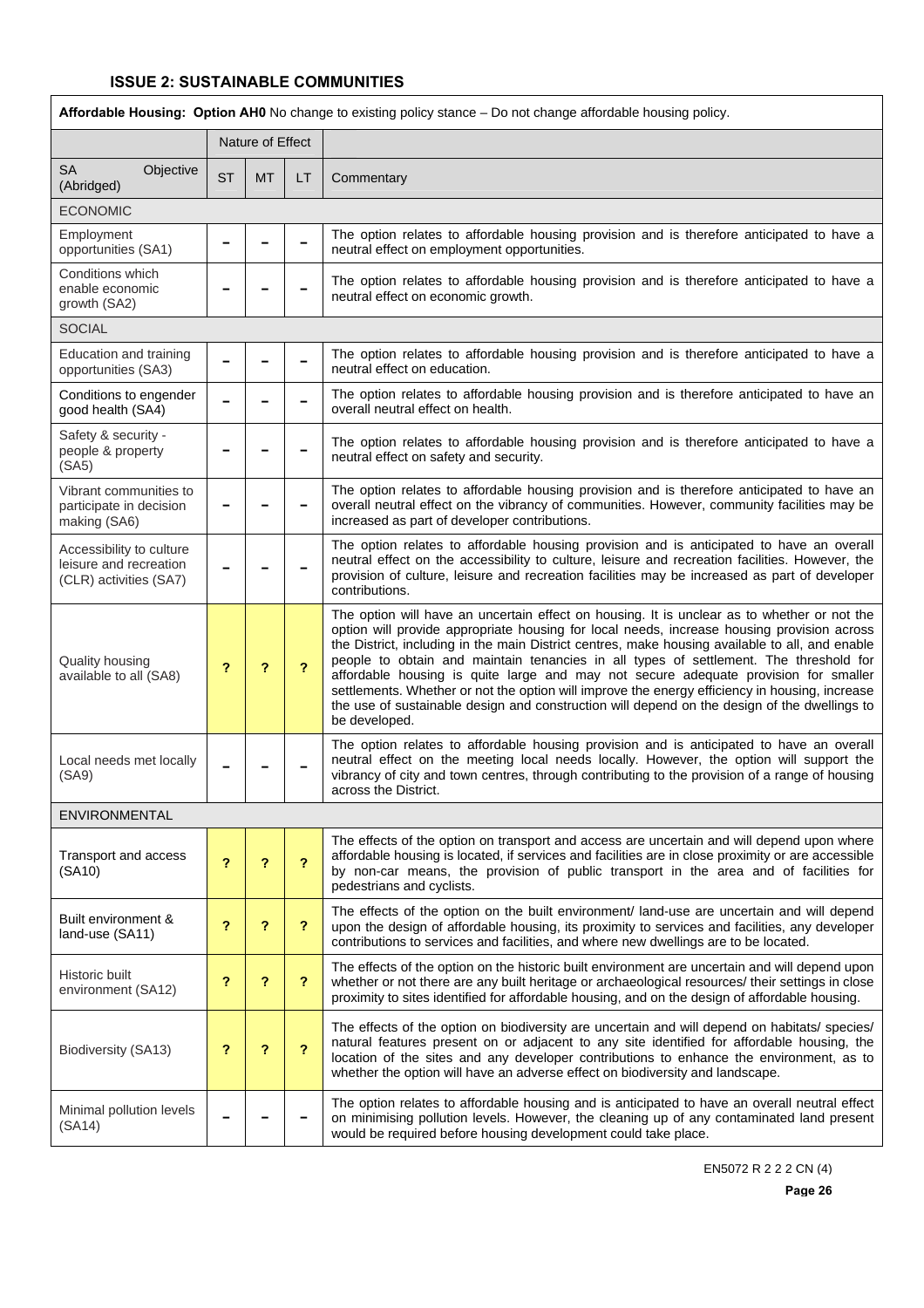|                                           | Nature of Effect           |                                                                                                                                                                                                                                                                                                                                                                                                                                                                                                                                                                                                                                                                                                                                                                                                                                                                                                                                                                                                                                                                                                        |                         |                                                                                                                                                                                                                                                                                                                   |  |
|-------------------------------------------|----------------------------|--------------------------------------------------------------------------------------------------------------------------------------------------------------------------------------------------------------------------------------------------------------------------------------------------------------------------------------------------------------------------------------------------------------------------------------------------------------------------------------------------------------------------------------------------------------------------------------------------------------------------------------------------------------------------------------------------------------------------------------------------------------------------------------------------------------------------------------------------------------------------------------------------------------------------------------------------------------------------------------------------------------------------------------------------------------------------------------------------------|-------------------------|-------------------------------------------------------------------------------------------------------------------------------------------------------------------------------------------------------------------------------------------------------------------------------------------------------------------|--|
| <b>SA Objective</b><br>(Abridged)         | <b>ST</b>                  | <b>MT</b>                                                                                                                                                                                                                                                                                                                                                                                                                                                                                                                                                                                                                                                                                                                                                                                                                                                                                                                                                                                                                                                                                              | LT                      | Commentary                                                                                                                                                                                                                                                                                                        |  |
| Greenhouse gas &<br>climate change (SA15) | $\boldsymbol{\mathcal{P}}$ | $\overline{ }$                                                                                                                                                                                                                                                                                                                                                                                                                                                                                                                                                                                                                                                                                                                                                                                                                                                                                                                                                                                                                                                                                         | $\overline{2}$          | The effects of the option on the greenhouse gas emissions/ climate change are uncertain<br>and will depend upon the location of affordable housing, the design of the housing, whether<br>energy efficient measures will be incorporated and whether the housing will include any<br>sources of renewable energy. |  |
| Reduce risk of flooding<br>(SA16)         |                            |                                                                                                                                                                                                                                                                                                                                                                                                                                                                                                                                                                                                                                                                                                                                                                                                                                                                                                                                                                                                                                                                                                        |                         | The option relates to affordable housing and is anticipated to have a neutral effect on<br>flooding.                                                                                                                                                                                                              |  |
| Prudent use of<br>resources (SA17)        | $\overline{\mathbf{r}}$    | ?                                                                                                                                                                                                                                                                                                                                                                                                                                                                                                                                                                                                                                                                                                                                                                                                                                                                                                                                                                                                                                                                                                      | $\overline{\mathbf{r}}$ | The option will have an uncertain effect on resource use and will depend on the design,<br>location and amount of affordable housing.                                                                                                                                                                             |  |
| Conclusions and<br>Recommendations        |                            | The option provides for good quality housing for all. However, the positive effects of the option will be reduced in<br>smaller settlements or where a small amount of housing is to be provided, as the number of affordable dwellings<br>provided in these circumstances will be limited. The option could be improved by including thresholds for<br>affordable housing based on settlement size so that the benefits of providing housing for all may be enhanced.<br>Subsequently produced DPDs and SPDs should provide further guidance to ensure efficient use of land and that<br>brownfield land is prioritised for development, and to provide guidance on incorporating energy efficiency/<br>renewable energy sources. Residential development should also be directed away from flood risk areas where<br>possible; however, where this is not possible, development will need to include adequate measures to address<br>flood risk and to prevent inappropriate development in flood zones. New residential development should not<br>adversely affect biodiversity/ natural resources. |                         |                                                                                                                                                                                                                                                                                                                   |  |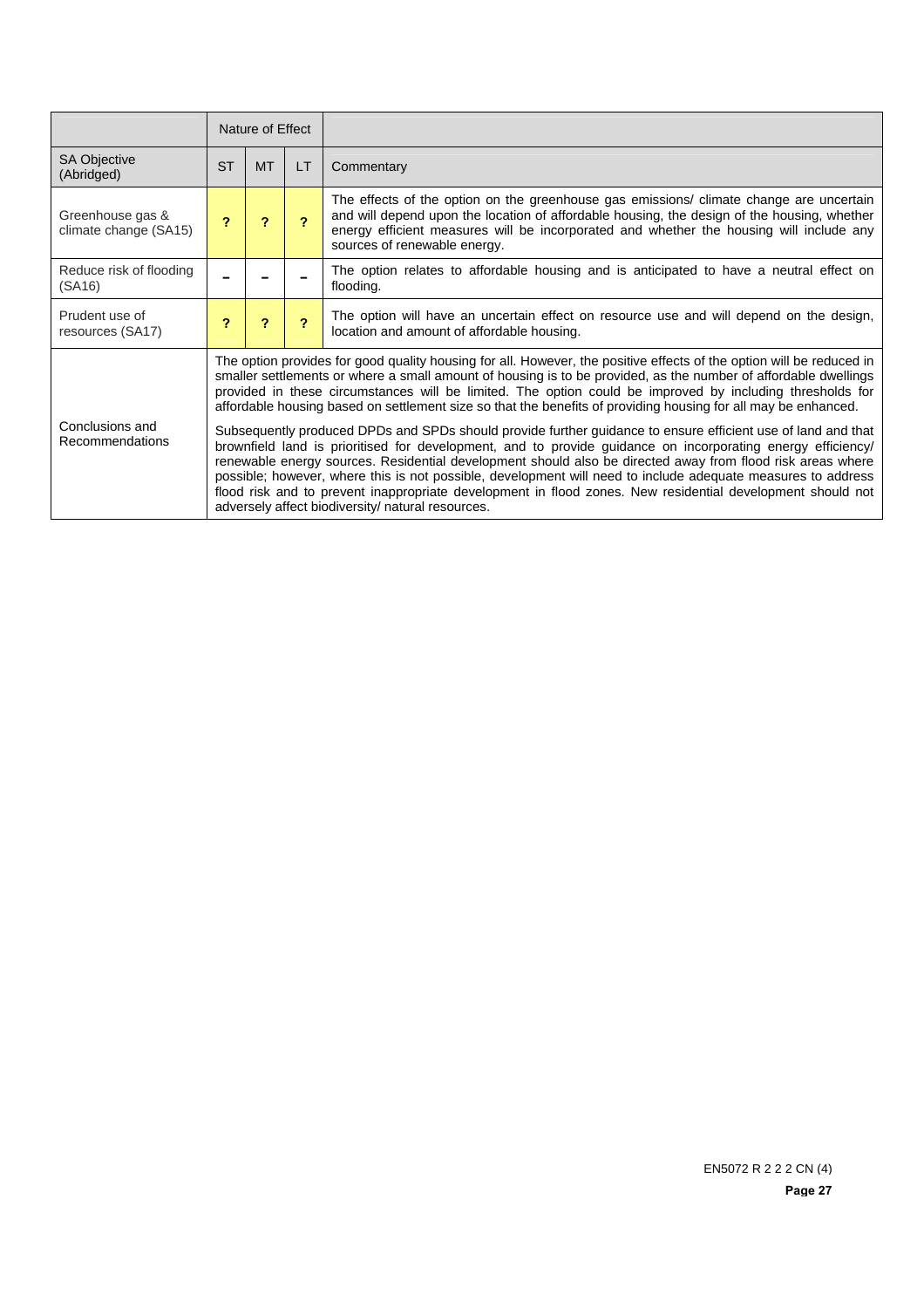| Affordable Housing: Option AH1 - Adopt lower thresholds for affordable housing in smaller villages. |                  |           |              |                                                                                                                                                                                                                                                                                                                                                                         |  |  |
|-----------------------------------------------------------------------------------------------------|------------------|-----------|--------------|-------------------------------------------------------------------------------------------------------------------------------------------------------------------------------------------------------------------------------------------------------------------------------------------------------------------------------------------------------------------------|--|--|
|                                                                                                     | Nature of Effect |           |              |                                                                                                                                                                                                                                                                                                                                                                         |  |  |
| <b>SA</b><br>Objective<br>(Abridged)                                                                | <b>ST</b>        | <b>MT</b> | LТ           | Commentary                                                                                                                                                                                                                                                                                                                                                              |  |  |
| <b>ECONOMIC</b>                                                                                     |                  |           |              |                                                                                                                                                                                                                                                                                                                                                                         |  |  |
| Employment<br>opportunities (SA1)                                                                   |                  |           |              | The option relates to affordable housing provision and is therefore anticipated to have a<br>neutral effect on employment opportunities.                                                                                                                                                                                                                                |  |  |
| Conditions which<br>enable economic<br>growth (SA2)                                                 |                  |           |              | The option relates to affordable housing provision and is therefore anticipated to have a<br>neutral effect on economic growth.                                                                                                                                                                                                                                         |  |  |
| <b>SOCIAL</b>                                                                                       |                  |           |              |                                                                                                                                                                                                                                                                                                                                                                         |  |  |
| Education and training<br>opportunities (SA3)                                                       |                  |           |              | The option relates to affordable housing provision and is therefore anticipated to have a<br>neutral effect on education.                                                                                                                                                                                                                                               |  |  |
| Conditions to engender<br>good health (SA4)                                                         |                  |           |              | The option relates to affordable housing provision and is therefore anticipated to have an<br>overall neutral effect on health.                                                                                                                                                                                                                                         |  |  |
| Safety & security -<br>people & property<br>(SA5)                                                   |                  |           |              | The option relates to affordable housing provision and is therefore anticipated to have a<br>neutral effect on safety and security.                                                                                                                                                                                                                                     |  |  |
| Vibrant communities to<br>participate in decision<br>making (SA6)                                   |                  |           |              | The option relates to affordable housing provision and is therefore anticipated to have an<br>overall neutral effect on the vibrancy of communities. However, community facilities may be<br>increased as part of developer contributions.                                                                                                                              |  |  |
| Accessibility to culture<br>leisure and recreation<br>(CLR) activities (SA7)                        |                  |           |              | The option relates to affordable housing provision and is anticipated to have an overall<br>neutral effect on the accessibility to culture, leisure and recreation facilities. However, the<br>provision of culture, leisure and recreation facilities may be increased as part of developer<br>contributions.                                                          |  |  |
| Quality housing<br>available to all (SA8)                                                           | ✓                | ✓         | $\checkmark$ | The option will provide appropriate housing for local needs, make housing available to all,<br>and enable people to obtain and maintain tenancies. Whether or not the option will improve<br>the energy efficiency in housing, or increase the use of sustainable design and construction<br>will depend on the design of the dwellings to be developed.                |  |  |
| Local needs met locally<br>(SA9)                                                                    |                  |           |              | The option relates to affordable housing provision and is anticipated to have an overall<br>neutral effect on the meeting local needs locally. However, the option will support the<br>vibrancy village centres, through contributing to the provision of a range of housing across<br>the District.                                                                    |  |  |
| ENVIRONMENTAL                                                                                       |                  |           |              |                                                                                                                                                                                                                                                                                                                                                                         |  |  |
| Transport and access<br>(SA10)                                                                      | ?                | ?         | ?            | The effects of the option on transport and access are uncertain and will depend upon where<br>affordable housing is located, if services and facilities are in close proximity or are accessible<br>by non-car means, the provision of public transport in the area and of facilities for<br>pedestrians and cyclists.                                                  |  |  |
| Built environment &<br>land-use (SA11)                                                              | ?                | ?         | ?            | The effects of the option on the built environment/ land-use are uncertain and will depend<br>upon the design of affordable housing, its proximity to services and facilities, any developer<br>contributions to services and facilities, and where new dwellings are to be located.                                                                                    |  |  |
| Historic built<br>environment (SA12)                                                                | ?                | ?         | ?            | The effects of the option on the historic built environment are uncertain and will depend upon<br>whether or not there are any built heritage or archaeological resources/ their settings in close<br>proximity to sites identified for affordable housing, and on the design of affordable housing.                                                                    |  |  |
| Biodiversity (SA13)                                                                                 | ?                | ?         | ?            | The effects of the option on biodiversity are uncertain and will depend on habitats/ species/<br>natural features present on or adjacent to any site identified for affordable housing, the<br>location of the sites and any developer contributions to enhance the environment, as to<br>whether the option will have an adverse effect on biodiversity and landscape. |  |  |
| Minimal pollution levels<br>(SA14)                                                                  |                  |           |              | The option relates to affordable housing and is anticipated to have an overall neutral effect<br>on minimising pollution levels. However, the cleaning up of any contaminated land present<br>would be required before housing development could take place.                                                                                                            |  |  |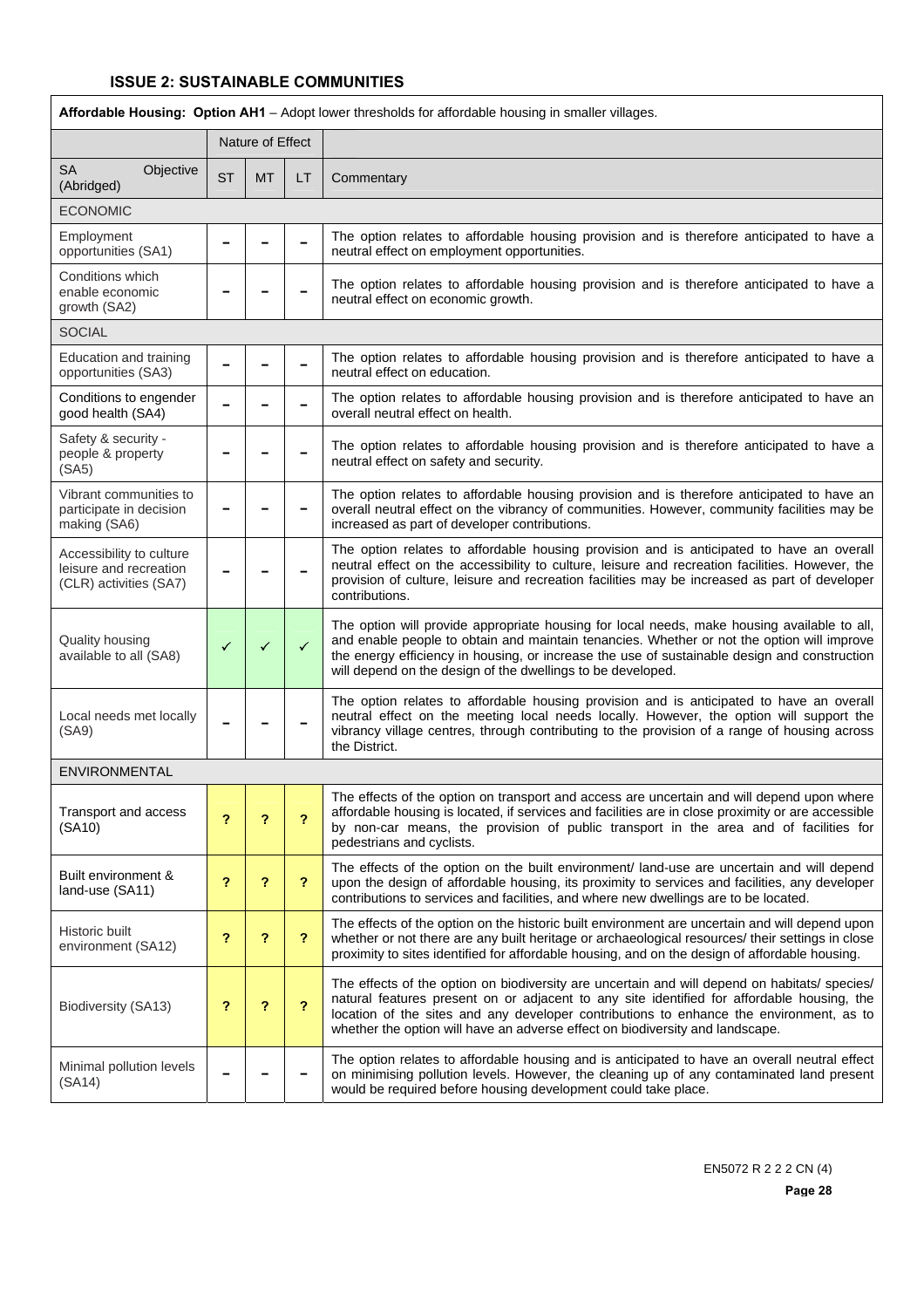|                                           | Nature of Effect                                                                                                                                                                                                                                                                                                                                                                                                                                                                                                                                                                                              |                                                                                                                                                                                                                                                                                                                                     |                         |                                                                                                                                                                                                                                                                                                                   |  |  |
|-------------------------------------------|---------------------------------------------------------------------------------------------------------------------------------------------------------------------------------------------------------------------------------------------------------------------------------------------------------------------------------------------------------------------------------------------------------------------------------------------------------------------------------------------------------------------------------------------------------------------------------------------------------------|-------------------------------------------------------------------------------------------------------------------------------------------------------------------------------------------------------------------------------------------------------------------------------------------------------------------------------------|-------------------------|-------------------------------------------------------------------------------------------------------------------------------------------------------------------------------------------------------------------------------------------------------------------------------------------------------------------|--|--|
| <b>SA Objective</b><br>(Abridged)         | <b>ST</b>                                                                                                                                                                                                                                                                                                                                                                                                                                                                                                                                                                                                     | <b>MT</b>                                                                                                                                                                                                                                                                                                                           | LT                      | Commentary                                                                                                                                                                                                                                                                                                        |  |  |
| Greenhouse gas &<br>climate change (SA15) | 2                                                                                                                                                                                                                                                                                                                                                                                                                                                                                                                                                                                                             | 2                                                                                                                                                                                                                                                                                                                                   | 2                       | The effects of the option on the greenhouse gas emissions/ climate change are uncertain<br>and will depend upon the location of affordable housing, the design of the housing, whether<br>energy efficient measures will be incorporated and whether the housing will include any<br>sources of renewable energy. |  |  |
| Reduce risk of flooding<br>(SA16)         | $\overline{\phantom{a}}$                                                                                                                                                                                                                                                                                                                                                                                                                                                                                                                                                                                      | $\boldsymbol{\mathcal{P}}$                                                                                                                                                                                                                                                                                                          | 2                       | The effects of the option are unknown and will depend on whether or not any of the District's<br>villages are in a flood zone.                                                                                                                                                                                    |  |  |
| Prudent use of<br>resources (SA17)        | 2                                                                                                                                                                                                                                                                                                                                                                                                                                                                                                                                                                                                             | $\boldsymbol{\mathcal{P}}$                                                                                                                                                                                                                                                                                                          | $\overline{\mathbf{r}}$ | The option will have an uncertain effect on resource use and will depend on the design,<br>location and amount of affordable housing.                                                                                                                                                                             |  |  |
|                                           |                                                                                                                                                                                                                                                                                                                                                                                                                                                                                                                                                                                                               | The option will have a positive effect through providing for good quality housing in villages and will contribute to<br>the vibrancy of village centres. The sustainability of the option could be increased by combining it with a general<br>policy on affordable housing in which thresholds for all settlements are considered. |                         |                                                                                                                                                                                                                                                                                                                   |  |  |
| Conclusions and<br>Recommendations        | Subsequently produced DPDs and SPDs should provide further guidance to ensure efficient use of land and that<br>brownfield land is prioritised for development, and to provide guidance on incorporating energy efficiency/<br>renewable energy sources. Residential development should also be directed away from flood risk areas, where<br>possible; however, where this is not possible, development will need to include adequate measures to address<br>flood risk and to prevent inappropriate development in flood zones. Development should not adversely affect<br>biodiversity/ natural resources. |                                                                                                                                                                                                                                                                                                                                     |                         |                                                                                                                                                                                                                                                                                                                   |  |  |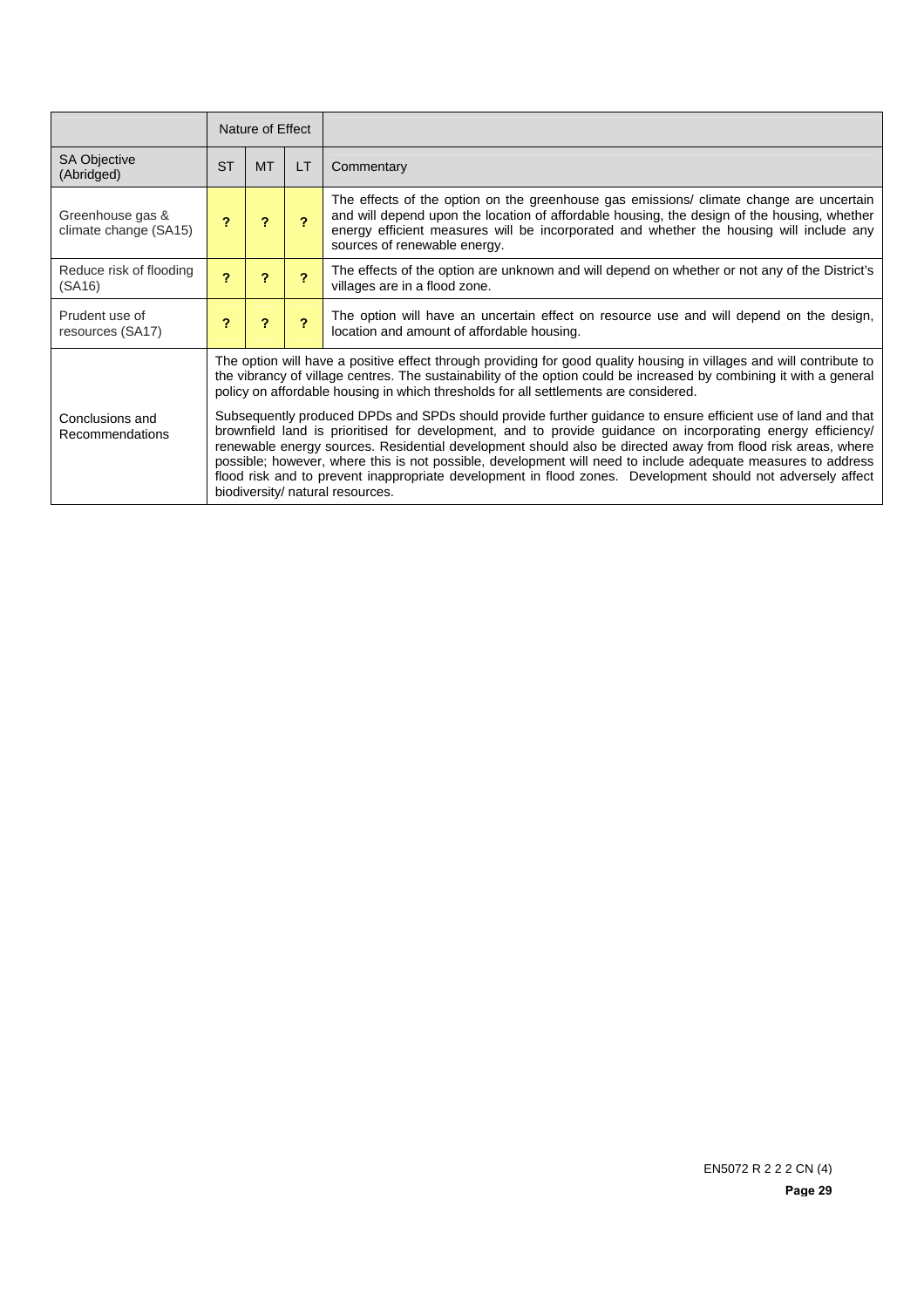Ī

| Affordable Housing: Option AH2 - Identify 'exception' sites solely for affordable housing in smaller settlements. |                            |           |    |                                                                                                                                                                                                                                                                                                                                                          |  |  |
|-------------------------------------------------------------------------------------------------------------------|----------------------------|-----------|----|----------------------------------------------------------------------------------------------------------------------------------------------------------------------------------------------------------------------------------------------------------------------------------------------------------------------------------------------------------|--|--|
|                                                                                                                   | Nature of Effect           |           |    |                                                                                                                                                                                                                                                                                                                                                          |  |  |
| SA<br>Objective<br>(Abridged)                                                                                     | <b>ST</b>                  | <b>MT</b> | LT | Commentary                                                                                                                                                                                                                                                                                                                                               |  |  |
| <b>ECONOMIC</b>                                                                                                   |                            |           |    |                                                                                                                                                                                                                                                                                                                                                          |  |  |
| Employment<br>opportunities (SA1)                                                                                 |                            |           |    | The option relates to exception sites for affordable housing and is therefore anticipated to<br>have a neutral effect on employment opportunities.                                                                                                                                                                                                       |  |  |
| Conditions which<br>enable economic<br>growth (SA2)                                                               |                            |           |    | The option relates to exception sites for affordable housing and is therefore anticipated to<br>have a neutral effect on economic growth.                                                                                                                                                                                                                |  |  |
| <b>SOCIAL</b>                                                                                                     |                            |           |    |                                                                                                                                                                                                                                                                                                                                                          |  |  |
| Education and training<br>opportunities (SA3)                                                                     |                            |           |    | The option relates to exception sites for affordable housing and is therefore anticipated to<br>have a neutral effect on education.                                                                                                                                                                                                                      |  |  |
| Conditions to engender<br>good health (SA4)                                                                       |                            |           |    | The option relates to exception sites for affordable housing and is therefore anticipated to<br>have an overall neutral effect on health.                                                                                                                                                                                                                |  |  |
| Safety & security -<br>people & property<br>(SA5)                                                                 |                            |           |    | The option relates to exception sites for affordable housing and is therefore anticipated to<br>have a neutral effect on safety and security.                                                                                                                                                                                                            |  |  |
| Vibrant communities to<br>participate in decision<br>making (SA6)                                                 |                            |           | -  | The option relates to exception sites for affordable housing and is therefore anticipated to<br>have an overall neutral effect on the vibrancy of communities. However, community facilities<br>may be increased as part of developer contributions.                                                                                                     |  |  |
| Accessibility to culture<br>leisure and recreation<br>(CLR) activities (SA7)                                      |                            |           |    | The option relates to exception sites for affordable housing and is anticipated to have an<br>overall neutral effect on the accessibility to culture, leisure and recreation facilities. However,<br>the provision of culture, leisure and recreation facilities may be increased as part of<br>developer contributions.                                 |  |  |
| Quality housing<br>available to all (SA8)                                                                         | ✓                          | ✓         | ✓  | The option will provide appropriate housing for local needs, make housing available to all,<br>and enable people to obtain and maintain tenancies. Whether or not the option will improve<br>the energy efficiency in housing, or increase the use of sustainable design and construction<br>will depend on the design of the dwellings to be developed. |  |  |
| Local needs met locally<br>(SA9)                                                                                  |                            |           |    | The option relates to exception sites for affordable housing and is anticipated to have an<br>overall neutral effect on the meeting local needs locally.                                                                                                                                                                                                 |  |  |
| ENVIRONMENTAL                                                                                                     |                            |           |    |                                                                                                                                                                                                                                                                                                                                                          |  |  |
| Transport and access<br>(SA10)                                                                                    | ?                          | ?         | ?  | The effects of the option on transport and access are uncertain and will depend upon where<br>affordable housing is located, if services and facilities are in close proximity or are accessible<br>by non-car means, the provision of public transport in the area and of facilities for<br>pedestrians and cyclists.                                   |  |  |
| Built environment &<br>land-use (SA11)                                                                            | ?                          | ?         | ?  | The effects of the option on the built environment/ land-use are uncertain and will depend<br>upon the proximity of affordable housing to services and facilities and where new dwellings<br>are to be located.                                                                                                                                          |  |  |
| Historic built<br>environment (SA12)                                                                              | $\boldsymbol{\mathcal{P}}$ | ?         | ?  | The effects of the option on the historic built environment are uncertain and will depend upon<br>whether or not there are any built heritage or archaeological resources/ their settings in close<br>proximity to sites identified for affordable housing.                                                                                              |  |  |
| Biodiversity (SA13)                                                                                               | ?                          | ?         | ?  | The effects of the option on biodiversity are uncertain and will depend on habitats/ species/<br>natural features present on or adjacent to any site identified for affordable housing and the<br>location of the sites as to whether the option will have an adverse effect on biodiversity and<br>landscape.                                           |  |  |
| Minimal pollution levels<br>(SA14)                                                                                |                            |           |    | The option relates to the exception sites for affordable housing and is anticipated to have an<br>overall neutral effect on minimising pollution levels. However, the cleaning up of any<br>contaminated land present would be required before housing development could take place.                                                                     |  |  |
| Greenhouse gas &<br>climate change (SA15)                                                                         |                            |           |    | The option relates to exception sites for affordable housing and is anticipated to have an<br>overall neutral effect on greenhouse gas emissions/ climate change.                                                                                                                                                                                        |  |  |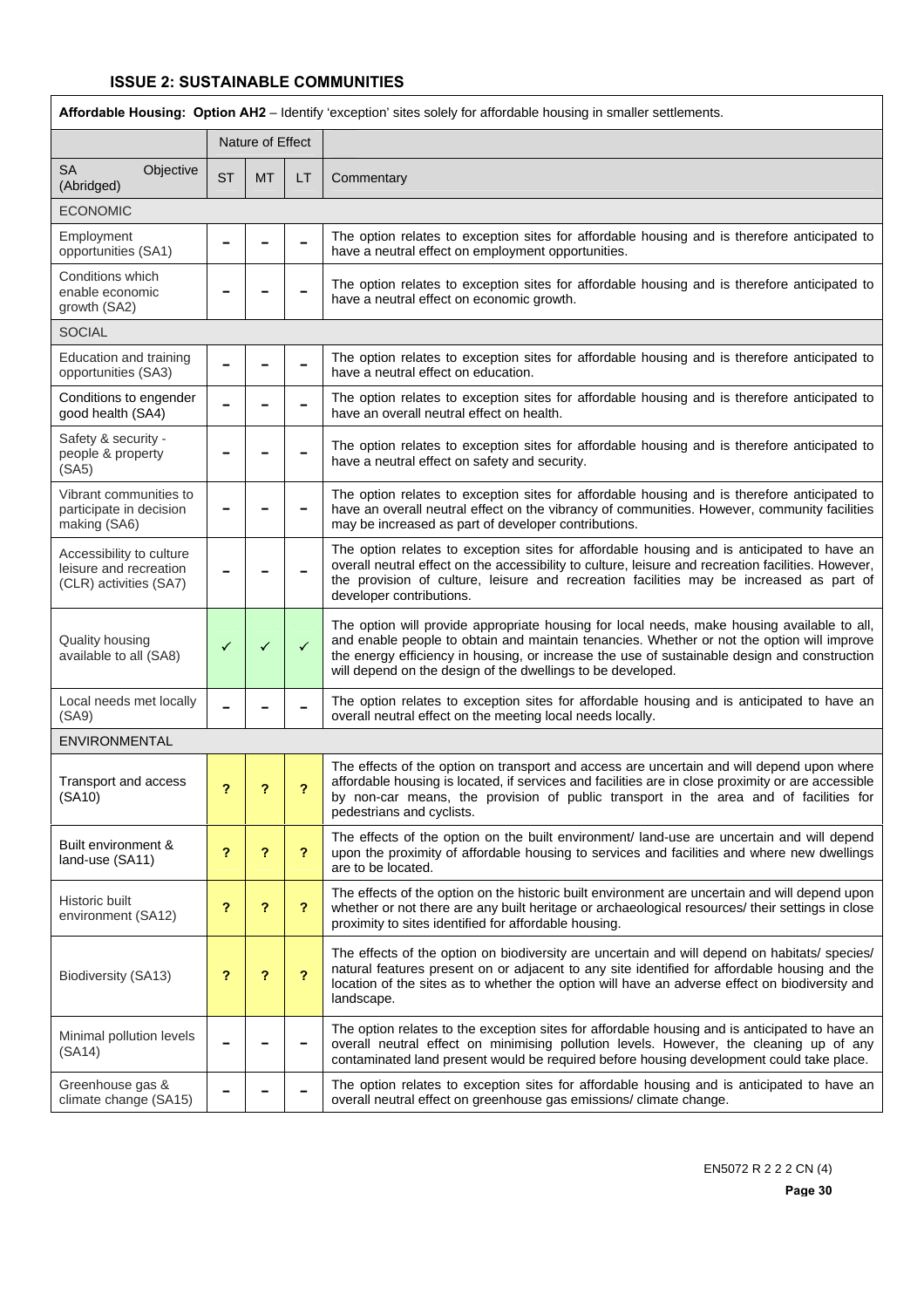|                                    | Nature of Effect |                                                                                                                                                                                                                                                                                                                                                                                                                                                                                                                      |           |                                                                                                                                                                                                                                                           |  |  |
|------------------------------------|------------------|----------------------------------------------------------------------------------------------------------------------------------------------------------------------------------------------------------------------------------------------------------------------------------------------------------------------------------------------------------------------------------------------------------------------------------------------------------------------------------------------------------------------|-----------|-----------------------------------------------------------------------------------------------------------------------------------------------------------------------------------------------------------------------------------------------------------|--|--|
| <b>SA Objective</b><br>(Abridged)  | <b>ST</b>        | <b>MT</b>                                                                                                                                                                                                                                                                                                                                                                                                                                                                                                            | <b>LT</b> | Commentary                                                                                                                                                                                                                                                |  |  |
| Reduce risk of flooding<br>(SA16)  | 2                | 2                                                                                                                                                                                                                                                                                                                                                                                                                                                                                                                    |           | The effects of the option are unknown and will depend on whether the sites identified are<br>within a flood zone.                                                                                                                                         |  |  |
| Prudent use of<br>resources (SA17) |                  |                                                                                                                                                                                                                                                                                                                                                                                                                                                                                                                      |           | The option relates to exception sites for affordable housing and is anticipated to have an<br>overall neutral effect on resource use. However, the location of sites will have an effect on<br>whether or not the option will make efficient use of land. |  |  |
|                                    |                  | The option will have a positive effect on providing good quality housing for all. It will contribute to addressing the<br>shortage of affordable housing in the District, including in smaller settlements.                                                                                                                                                                                                                                                                                                          |           |                                                                                                                                                                                                                                                           |  |  |
| Conclusions and<br>Recommendations |                  | Subsequently produced DPDs and SPDs should provide further guidance to ensure efficient use of land and that<br>brownfield land is prioritised for development. Residential development should also be directed away from flood<br>risk areas, where possible; however, where this is not possible, development will need to include adequate<br>measures to address flood risk and to prevent inappropriate development in flood zones. Development should<br>not adversely affect biodiversity/ natural resources. |           |                                                                                                                                                                                                                                                           |  |  |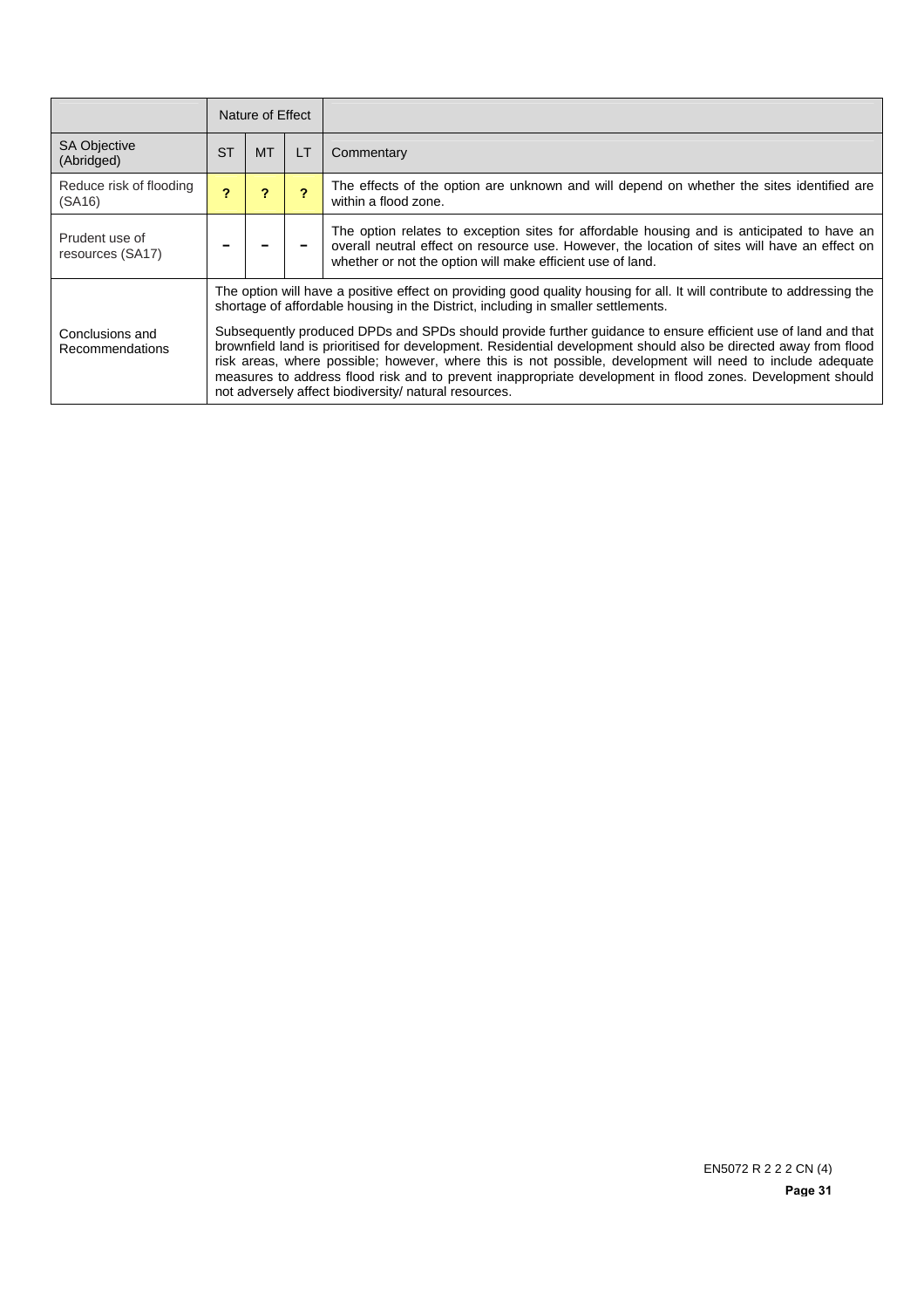| Lifetime Homes: Option LH1 - Require the provision of Lifetime Homes within new developments. |                  |           |              |                                                                                                                                                                                                                                                                                                                                                                                                                 |  |  |
|-----------------------------------------------------------------------------------------------|------------------|-----------|--------------|-----------------------------------------------------------------------------------------------------------------------------------------------------------------------------------------------------------------------------------------------------------------------------------------------------------------------------------------------------------------------------------------------------------------|--|--|
|                                                                                               | Nature of Effect |           |              |                                                                                                                                                                                                                                                                                                                                                                                                                 |  |  |
| <b>SA</b><br>Objective<br>(Abridged)                                                          | <b>ST</b>        | <b>MT</b> | LT           | Commentary                                                                                                                                                                                                                                                                                                                                                                                                      |  |  |
| <b>ECONOMIC</b>                                                                               |                  |           |              |                                                                                                                                                                                                                                                                                                                                                                                                                 |  |  |
| Employment<br>opportunities (SA1)                                                             |                  |           |              | The option relates to Lifetime Homes and is therefore anticipated to have a neutral effect on<br>employment opportunities.                                                                                                                                                                                                                                                                                      |  |  |
| Conditions which<br>enable economic<br>growth (SA2)                                           |                  |           |              | The option relates to Lifetime Homes and is therefore anticipated to have a neutral effect on<br>economic growth.                                                                                                                                                                                                                                                                                               |  |  |
| <b>SOCIAL</b>                                                                                 |                  |           |              |                                                                                                                                                                                                                                                                                                                                                                                                                 |  |  |
| Education and training<br>opportunities (SA3)                                                 |                  |           |              | The option relates to Lifetime Homes and is therefore anticipated to have a neutral effect on<br>education.                                                                                                                                                                                                                                                                                                     |  |  |
| Conditions to engender<br>good health (SA4)                                                   |                  |           |              | The option relates to Lifetime Homes and is therefore anticipated to have an overall neutral<br>effect on health.                                                                                                                                                                                                                                                                                               |  |  |
| Safety & security -<br>people & property<br>(SA5)                                             |                  |           |              | The option relates to Lifetime Homes and is therefore anticipated to have a neutral effect on<br>safety and security.                                                                                                                                                                                                                                                                                           |  |  |
| Vibrant communities to<br>participate in decision<br>making (SA6)                             |                  |           |              | The option relates to Lifetime Homes and is therefore anticipated to have an overall neutral<br>effect on the vibrancy of communities.                                                                                                                                                                                                                                                                          |  |  |
| Accessibility to culture<br>leisure and recreation<br>(CLR) activities (SA7)                  |                  |           |              | The option relates to Lifetime Homes and is anticipated to have an overall neutral effect on<br>the accessibility to culture, leisure and recreation facilities.                                                                                                                                                                                                                                                |  |  |
| Quality housing<br>available to all (SA8)                                                     | ✓                | ✓         | $\checkmark$ | The option will provide appropriate housing for local needs, increase housing provision<br>across the District, including in the main centres, and will improve the quality of the housing<br>stock of the District. Whether or not the option will improve the energy efficiency in housing,<br>or increase the use of sustainable design and construction will depend on the design of the<br>Lifetime Homes. |  |  |
| Local needs met locally<br>(SA9)                                                              |                  |           |              | The option relates to Lifetime Homes and is anticipated to have an overall neutral effect on<br>the meeting local needs locally.                                                                                                                                                                                                                                                                                |  |  |
| ENVIRONMENTAL                                                                                 |                  |           |              |                                                                                                                                                                                                                                                                                                                                                                                                                 |  |  |
| Transport and access<br>(SA10)                                                                |                  |           |              | The option relates to Lifetime Homes and is anticipated to have an overall neutral effect on<br>transport and access.                                                                                                                                                                                                                                                                                           |  |  |
| Built environment &<br>land-use (SA11)                                                        |                  |           |              | The option relates to Lifetime Homes and is anticipated to have an overall neutral effect on<br>built environment and land-use. However, the option will improve the resource efficiency of<br>buildings by designing for a longer lifespan.                                                                                                                                                                    |  |  |
| Historic built<br>environment (SA12)                                                          |                  |           |              | The option relates to Lifetime Homes within new developments and is therefore anticipated<br>to have a neutral effect on the historic built environment.                                                                                                                                                                                                                                                        |  |  |
| Biodiversity (SA13)                                                                           |                  |           |              | The option relates to Lifetime Homes within new developments and is therefore anticipated<br>to have a neutral effect on biodiversity.                                                                                                                                                                                                                                                                          |  |  |
| Minimal pollution levels<br>(SA14)                                                            |                  |           |              | The option relates to Lifetime Homes and is anticipated to have an overall neutral effect on<br>minimising pollution levels. However, the cleaning up of any contaminated land present<br>would be required before housing development could take place.                                                                                                                                                        |  |  |
| Greenhouse gas &<br>climate change (SA15)                                                     |                  |           |              | The option relates to Lifetime Homes and is anticipated to have an overall neutral effect on<br>greenhouse gas emissions/ climate change.                                                                                                                                                                                                                                                                       |  |  |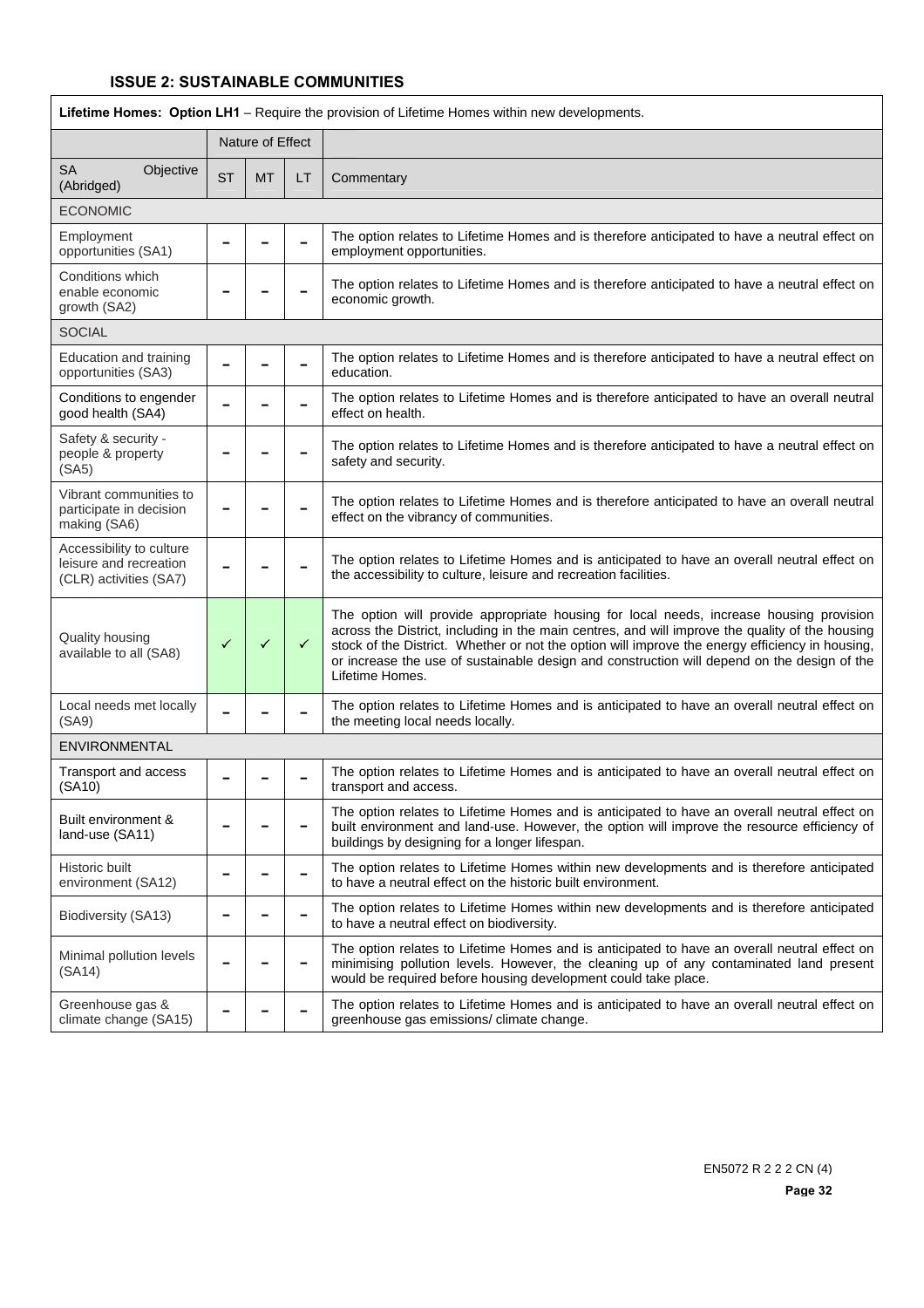|                                    | Nature of Effect |                                                                                                                                                                                                                                                                                                                                                                                                                                                                                                                                                                                                                                                                                                                                                                              |           |                                                                                                               |  |  |
|------------------------------------|------------------|------------------------------------------------------------------------------------------------------------------------------------------------------------------------------------------------------------------------------------------------------------------------------------------------------------------------------------------------------------------------------------------------------------------------------------------------------------------------------------------------------------------------------------------------------------------------------------------------------------------------------------------------------------------------------------------------------------------------------------------------------------------------------|-----------|---------------------------------------------------------------------------------------------------------------|--|--|
| <b>SA Objective</b><br>(Abridged)  | <b>ST</b>        | <b>MT</b>                                                                                                                                                                                                                                                                                                                                                                                                                                                                                                                                                                                                                                                                                                                                                                    | <b>LT</b> | Commentary                                                                                                    |  |  |
| Reduce risk of flooding<br>(SA16)  |                  |                                                                                                                                                                                                                                                                                                                                                                                                                                                                                                                                                                                                                                                                                                                                                                              |           | The option relates to Lifetime Homes and is anticipated to have an overall neutral effect on<br>flooding.     |  |  |
| Prudent use of<br>resources (SA17) |                  |                                                                                                                                                                                                                                                                                                                                                                                                                                                                                                                                                                                                                                                                                                                                                                              |           | The option relates to Lifetime Homes and is anticipated to have an overall neutral effect on<br>resource use. |  |  |
| Conclusions and<br>Recommendations |                  | The option will have a positive effect on providing good quality housing for all.<br>Subsequently produced DPDs and SPDs should provide further guidance to ensure housing is situated within<br>good accessibility to services and facilities, that resources are accessible by non-car means, efficient use of<br>land, the prioritisation of brownfield land over Greenfield land, residential development is should also be directed<br>away from flood risk areas, where possible; however, where this is not possible, development will need to<br>include adequate measures to address flood risk and to prevent inappropriate development in flood zones.<br>Development should not adversely affect biodiversity/ natural resources or built heritage/ archaeology. |           |                                                                                                               |  |  |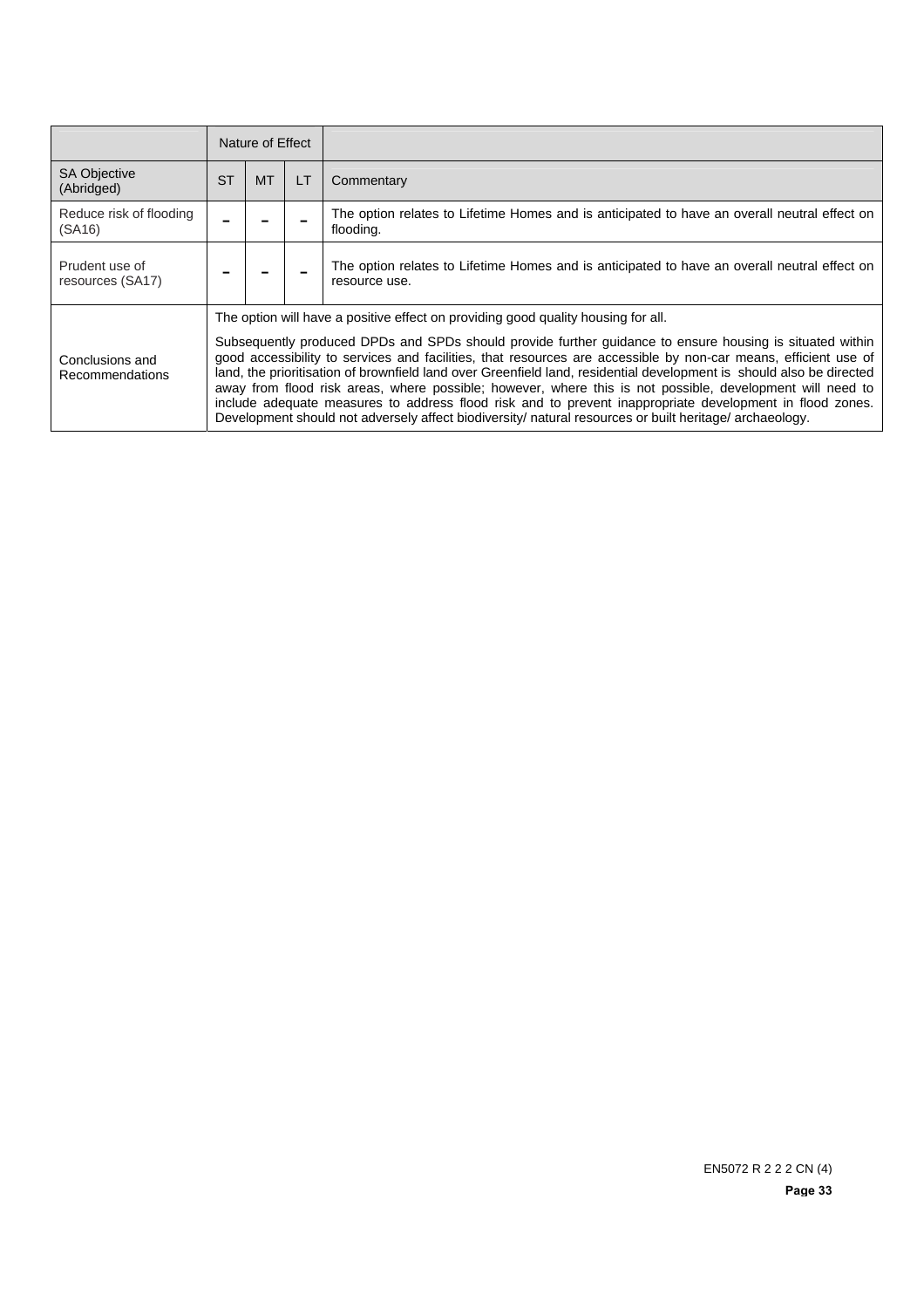**Local Facilities: Option LF0** No change to existing policy stance – Housing developers expected to provide for or contribute to the provision of infrastructure and community facility needs that are directly related to a development, including affordable housing, local recreation open space, education, health and other facilities.

|                                                                              | Nature of Effect |           |              |                                                                                                                                                                                                                                                                                                                                                                                                                                                         |
|------------------------------------------------------------------------------|------------------|-----------|--------------|---------------------------------------------------------------------------------------------------------------------------------------------------------------------------------------------------------------------------------------------------------------------------------------------------------------------------------------------------------------------------------------------------------------------------------------------------------|
| <b>SA</b><br>Objective<br>(Abridged)                                         | <b>ST</b>        | <b>MT</b> | LT           | Commentary                                                                                                                                                                                                                                                                                                                                                                                                                                              |
| <b>ECONOMIC</b>                                                              |                  |           |              |                                                                                                                                                                                                                                                                                                                                                                                                                                                         |
| Employment<br>opportunities (SA1)                                            |                  |           |              | The option relates to local facilities and is therefore anticipated to have a neutral effect on<br>employment opportunities.                                                                                                                                                                                                                                                                                                                            |
| Conditions which<br>enable economic<br>growth (SA2)                          |                  |           |              | The option relates to local facilities and is therefore anticipated to have a neutral effect on<br>economic growth.                                                                                                                                                                                                                                                                                                                                     |
| <b>SOCIAL</b>                                                                |                  |           |              |                                                                                                                                                                                                                                                                                                                                                                                                                                                         |
| Education and training<br>opportunities (SA3)                                | ✓                | ✓         | ✓            | The option will have a positive effect on education through ensuring an adequate amount of<br>school places in the District, the promotion of lifelong learning, and improving basic skills<br>including information/ communication technology.                                                                                                                                                                                                         |
| Conditions to engender<br>good health (SA4)                                  | $\checkmark$     | ✓         | $\checkmark$ | The option will have a positive effect on health through improving equitable access to health<br>services and promoting positive health/ preventing ill health.                                                                                                                                                                                                                                                                                         |
| Safety & security -<br>people & property<br>(SA5)                            |                  |           |              | The option relates to local facilities and is therefore anticipated to have a neutral effect on<br>safety and security.                                                                                                                                                                                                                                                                                                                                 |
| Vibrant communities to<br>participate in decision<br>making (SA6)            |                  |           |              | The option relates to local facilities and is anticipated to have an overall neutral effect on the<br>vibrancy of communities. However, the option may increase community participation in<br>activities and will improve and increase community facilities.                                                                                                                                                                                            |
| Accessibility to culture<br>leisure and recreation<br>(CLR) activities (SA7) | $\checkmark$     | ✓         | $\checkmark$ | The option will have a positive effect through increasing the provision of culture, leisure and<br>recreation, may increase non-car based access to facilities, will improve access to facilities<br>which engender health, quality of life and learning, will improve and extend recreation<br>facilities for walkers, cyclists and riders, and address the shortfall of recreation open space.                                                        |
| Quality housing<br>available to all (SA8)                                    | ✓                | ✓         | $\checkmark$ | The option will provide appropriate housing for local needs, increase housing provision in the<br>main District centres of Selby, Tadcaster and Sherburn in Elmet, make housing available to<br>all, and enable people to obtain and maintain tenancies.                                                                                                                                                                                                |
| Local needs met locally<br>(SA9)                                             |                  |           |              | The option relates to developer contributions to local facilities and is anticipated to have an<br>overall neutral effect on meeting local needs locally. However, the option may support the<br>vibrancy of city, town and village centres.                                                                                                                                                                                                            |
| ENVIRONMENTAL                                                                |                  |           |              |                                                                                                                                                                                                                                                                                                                                                                                                                                                         |
| Transport and access<br>(SA10)                                               | ?                | ?         | ?            | The effects of the option on transport and access are uncertain and will depend on the<br>location of local facilities provided by developer contributions, the distance from the housing<br>development they are associated with, and whether or not they are accessible by non-car<br>means. The option may make the transport environment attractive to non-car users if<br>contributions to infrastructure included facilities such as cycle paths. |
| Built environment &<br>land-use (SA11)                                       | ?                | ?         | ?            | The effects of the option are uncertain and will depend on the location of facilities provided,<br>whether they are accessible by public transport, and on the design of the facilities. The<br>option will promote the development of communities with accessible services.                                                                                                                                                                            |
| Historic built<br>environment (SA12)                                         | ?                | ?         | ?            | The effects of the option are uncertain and will depend on the location of developer<br>contributions and whether or not they are in close proximity to built heritage/ archaeological<br>resources or their setting, and on the design of the facilities to be provided.                                                                                                                                                                               |
| Biodiversity (SA13)                                                          | ?                | ?         | ?            | The effects of the option are uncertain and will depend on the location of developer<br>contributions, their design and whether or not they will incorporate environmental<br>enhancement.                                                                                                                                                                                                                                                              |
| Minimal pollution levels<br>(SA14)                                           |                  |           |              | The option relates to local facilities and is anticipated to have an overall neutral effect on<br>minimising pollution levels. However, the cleaning up of any contaminated land present<br>would be required before facilities could be developed.                                                                                                                                                                                                     |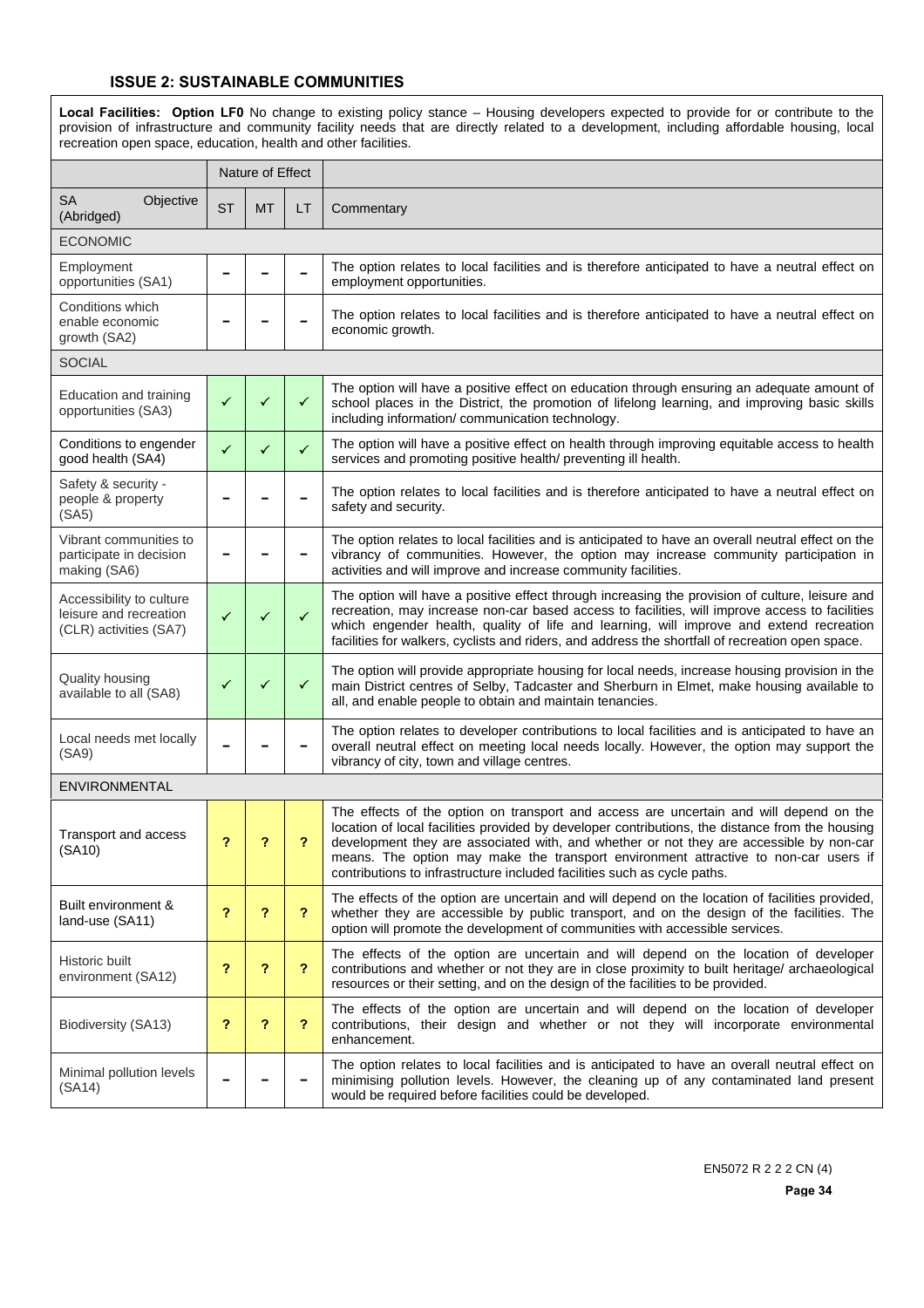|                                           | Nature of Effect           |                                                                                                                                                                                                                                                                                                                                                                                                                                                                                                                                                                                                                                                                                                                                                                                                                                                                                                                                                                                                                                                                              |                          |                                                                                                                                                                                                                                                                                                       |  |  |
|-------------------------------------------|----------------------------|------------------------------------------------------------------------------------------------------------------------------------------------------------------------------------------------------------------------------------------------------------------------------------------------------------------------------------------------------------------------------------------------------------------------------------------------------------------------------------------------------------------------------------------------------------------------------------------------------------------------------------------------------------------------------------------------------------------------------------------------------------------------------------------------------------------------------------------------------------------------------------------------------------------------------------------------------------------------------------------------------------------------------------------------------------------------------|--------------------------|-------------------------------------------------------------------------------------------------------------------------------------------------------------------------------------------------------------------------------------------------------------------------------------------------------|--|--|
| <b>SA Objective</b><br>(Abridged)         | <b>ST</b>                  | <b>MT</b>                                                                                                                                                                                                                                                                                                                                                                                                                                                                                                                                                                                                                                                                                                                                                                                                                                                                                                                                                                                                                                                                    | LT                       | Commentary                                                                                                                                                                                                                                                                                            |  |  |
| Greenhouse gas &<br>climate change (SA15) | 2                          | 2                                                                                                                                                                                                                                                                                                                                                                                                                                                                                                                                                                                                                                                                                                                                                                                                                                                                                                                                                                                                                                                                            | 2                        | The effects of the option on the greenhouse gas emissions/ climate change are uncertain<br>and will depend upon the location of developer contributions, their design, whether energy<br>efficient measures will be incorporated and whether any sources of renewable energy will be<br>incorporated. |  |  |
| Reduce risk of flooding<br>(SA16)         | $\boldsymbol{\mathcal{P}}$ | $\boldsymbol{\mathcal{P}}$                                                                                                                                                                                                                                                                                                                                                                                                                                                                                                                                                                                                                                                                                                                                                                                                                                                                                                                                                                                                                                                   | $\overline{\phantom{a}}$ | The effects of the option are uncertain and will depend on where developer contributions are<br>to be located.                                                                                                                                                                                        |  |  |
| Prudent use of<br>resources (SA17)        | ?                          | ?                                                                                                                                                                                                                                                                                                                                                                                                                                                                                                                                                                                                                                                                                                                                                                                                                                                                                                                                                                                                                                                                            | $\overline{\mathbf{r}}$  | The effects of the option are uncertain and will depend upon the design and location of the<br>developer contributions.                                                                                                                                                                               |  |  |
| Conclusions and<br>Recommendations        |                            | The option will have a positive effect on education and training opportunities, conditions to engender good<br>health, accessibility to culture, leisure and recreation (CLR) facilities, and on providing quality housing for all.<br>The sustainability of the option may be improved by ensuring the facilities provided are located so as to reduce<br>the need to travel/ be accessible by non-car means, located on brownfield land where possible, support local<br>distinctiveness, do not have an adverse effect on the historic built environment or on biodiversity, and are<br>sustainably designed, through subsequently produced DPDs and SPDs. Development should be located away<br>from flood risk areas, where possible; however, where this is not possible, development will need to include<br>adequate measures to address flood risk and to prevent inappropriate development in flood zones. New<br>development should exist within the constraints of the District's water resource and renewable energy should be<br>incorporated, where possible. |                          |                                                                                                                                                                                                                                                                                                       |  |  |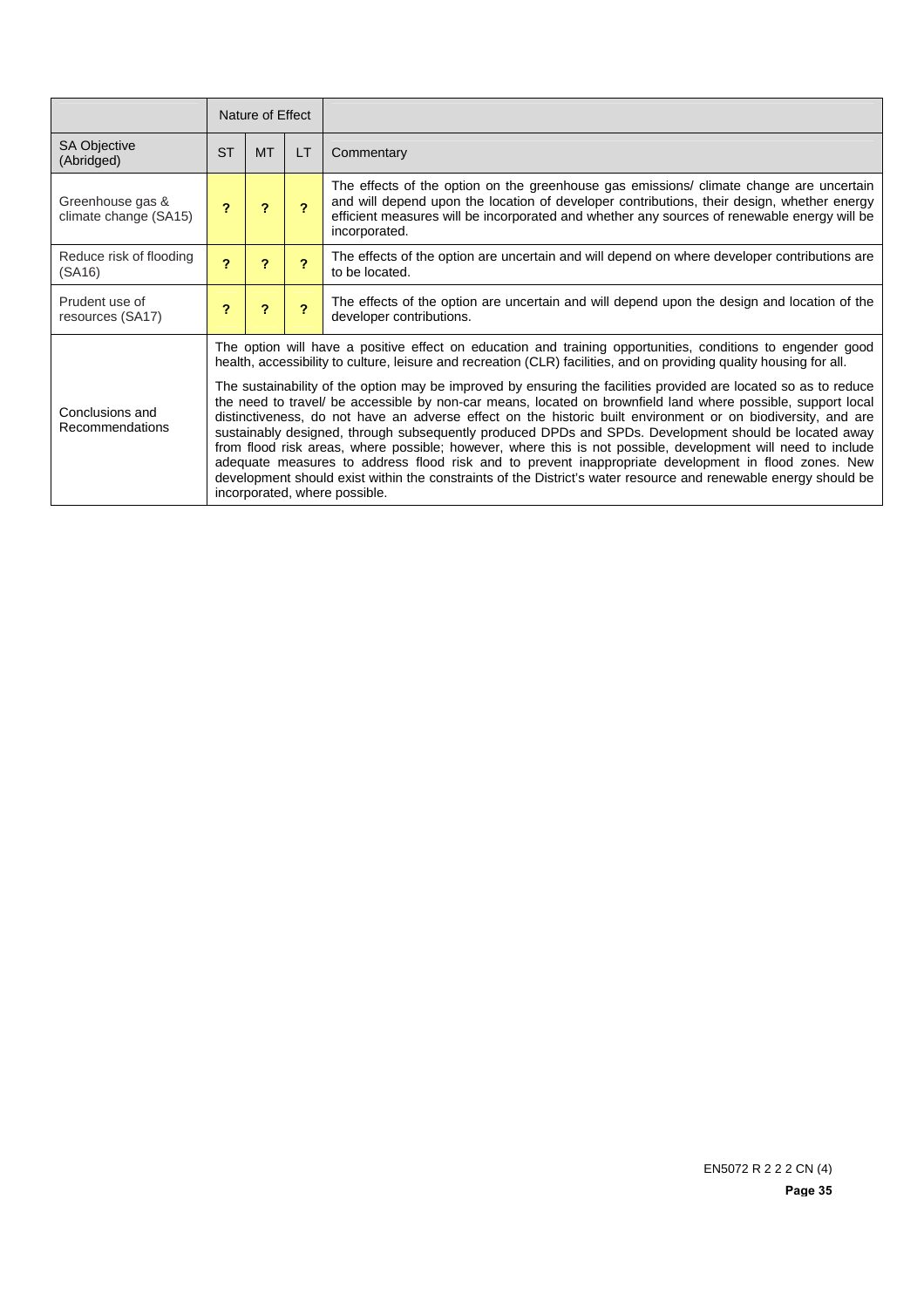#### **ISSUE 2: SUSTAINABLE COMMUNITIES**

**Local Facilities: Option LF1** – Expand the range of services and facilities that are improved by capturing a proportion of the increased land value arising from new development.

|                                                                              |              | Nature of Effect |                         |                                                                                                                                                                                                                                                                                                                                                                                                  |  |  |  |  |  |
|------------------------------------------------------------------------------|--------------|------------------|-------------------------|--------------------------------------------------------------------------------------------------------------------------------------------------------------------------------------------------------------------------------------------------------------------------------------------------------------------------------------------------------------------------------------------------|--|--|--|--|--|
| <b>SA</b><br>Objective<br>(Abridged)                                         | <b>ST</b>    | МT               | LT                      | Commentary                                                                                                                                                                                                                                                                                                                                                                                       |  |  |  |  |  |
| <b>ECONOMIC</b>                                                              |              |                  |                         |                                                                                                                                                                                                                                                                                                                                                                                                  |  |  |  |  |  |
| Employment<br>opportunities (SA1)                                            |              |                  |                         | The option relates to the range of services and facilities improved and is therefore<br>anticipated to have a neutral effect on employment opportunities.                                                                                                                                                                                                                                        |  |  |  |  |  |
| Conditions which<br>enable economic<br>growth (SA2)                          | ?            | ?                | ?                       | The effects of the option are unclear and will depend on whether or not any additional<br>employment will be provided, diversification will be encouraged, local skills maximised, and<br>tourism increased.                                                                                                                                                                                     |  |  |  |  |  |
| <b>SOCIAL</b>                                                                |              |                  |                         |                                                                                                                                                                                                                                                                                                                                                                                                  |  |  |  |  |  |
| Education and training<br>opportunities (SA3)                                | ✓            | ✓                | ✓                       | The option will have a positive effect on education through ensuring an adequate amount of<br>school places in the District, the promotion of lifelong learning, and improving basic skills<br>including information/ communication technology.                                                                                                                                                  |  |  |  |  |  |
| Conditions to engender<br>good health (SA4)                                  | ✓            | ✓                | $\checkmark$            | The option will have a positive effect on health through improving equitable access to health<br>services and promoting positive health/ preventing ill health.                                                                                                                                                                                                                                  |  |  |  |  |  |
| Safety & security -<br>people & property<br>(SA5)                            |              |                  |                         | The option relates to the range of services and facilities improved and is therefore<br>anticipated to have a neutral effect on safety and security.                                                                                                                                                                                                                                             |  |  |  |  |  |
| Vibrant communities to<br>participate in decision<br>making (SA6)            | ✓            | ✓                | ✓                       | The option relates to the range of services and facilities improved and is anticipated to a<br>beneficial effect on communities through increasing community capital, participation,<br>volunteering, and facilities.                                                                                                                                                                            |  |  |  |  |  |
| Accessibility to culture<br>leisure and recreation<br>(CLR) activities (SA7) | $\checkmark$ | ✓                | $\checkmark$            | The option will have a positive effect through increasing the provision of culture, leisure and<br>recreation, may increase non-car based access to facilities, will improve access to facilities<br>which engender health, quality of life and learning, will improve and extend recreation<br>facilities for walkers, cyclists and riders, and address the shortfall of recreation open space. |  |  |  |  |  |
| Quality housing<br>available to all (SA8)                                    |              | ✓                | ✓                       | The option will provide appropriate housing for local needs, increase housing provision in the<br>main District centres of Selby, Tadcaster and Sherburn in Elmet, make housing available to<br>all, and enable people to obtain and maintain tenancies.                                                                                                                                         |  |  |  |  |  |
| Local needs met locally<br>(SA9)                                             |              |                  |                         | The option relates to the range of services and facilities improved and is anticipated to have<br>an overall neutral effect on meeting local needs locally. However, the option will support the<br>vibrancy of city, town and village centres.                                                                                                                                                  |  |  |  |  |  |
| ENVIRONMENTAL                                                                |              |                  |                         |                                                                                                                                                                                                                                                                                                                                                                                                  |  |  |  |  |  |
| Transport and access<br>(SA10)                                               | ?            | ?                | ?                       | The effects of the option on transport and access are uncertain and will depend on the<br>location of services and facilities provided, the distance from residential areas, and whether<br>or not they are accessible by non-car means. The option may make the transport<br>environment attractive to non-car users if facilities are improved for pedestrians, cyclists and<br>riders.        |  |  |  |  |  |
| Built environment &<br>land-use (SA11)                                       | ?            | ?                | $\overline{\mathbf{r}}$ | The effects of the option are uncertain and will depend on the location of the services and<br>facilities provided, whether they are accessible by public transport, and on the design of the<br>services and facilities. The option will promote the development of communities with<br>accessible services.                                                                                    |  |  |  |  |  |
| Historic built<br>environment (SA12)                                         | ?            | ?                | $\overline{\mathbf{r}}$ | The effects of the option are uncertain and will depend on the location of services and<br>facilities and whether or not they are in close proximity to built heritage/ archaeological<br>resources or their setting, and on the design of the services and facilities to be provided.                                                                                                           |  |  |  |  |  |
| Biodiversity (SA13)                                                          | ?            | ?                | $\overline{\mathbf{r}}$ | The effects of the option are uncertain and will depend on the location of services and<br>facilities, their design, whether or not they will incorporate environmental enhancement, and<br>promote, educate and raise awareness of biodiversity.                                                                                                                                                |  |  |  |  |  |
| Minimal pollution levels<br>(SA14)                                           |              |                  |                         | The option relates to improving the range of services and facilities improved, and is<br>anticipated to have an overall neutral effect on minimising pollution levels. However, the<br>cleaning up of any contaminated land present would be required before facilities could be<br>developed.                                                                                                   |  |  |  |  |  |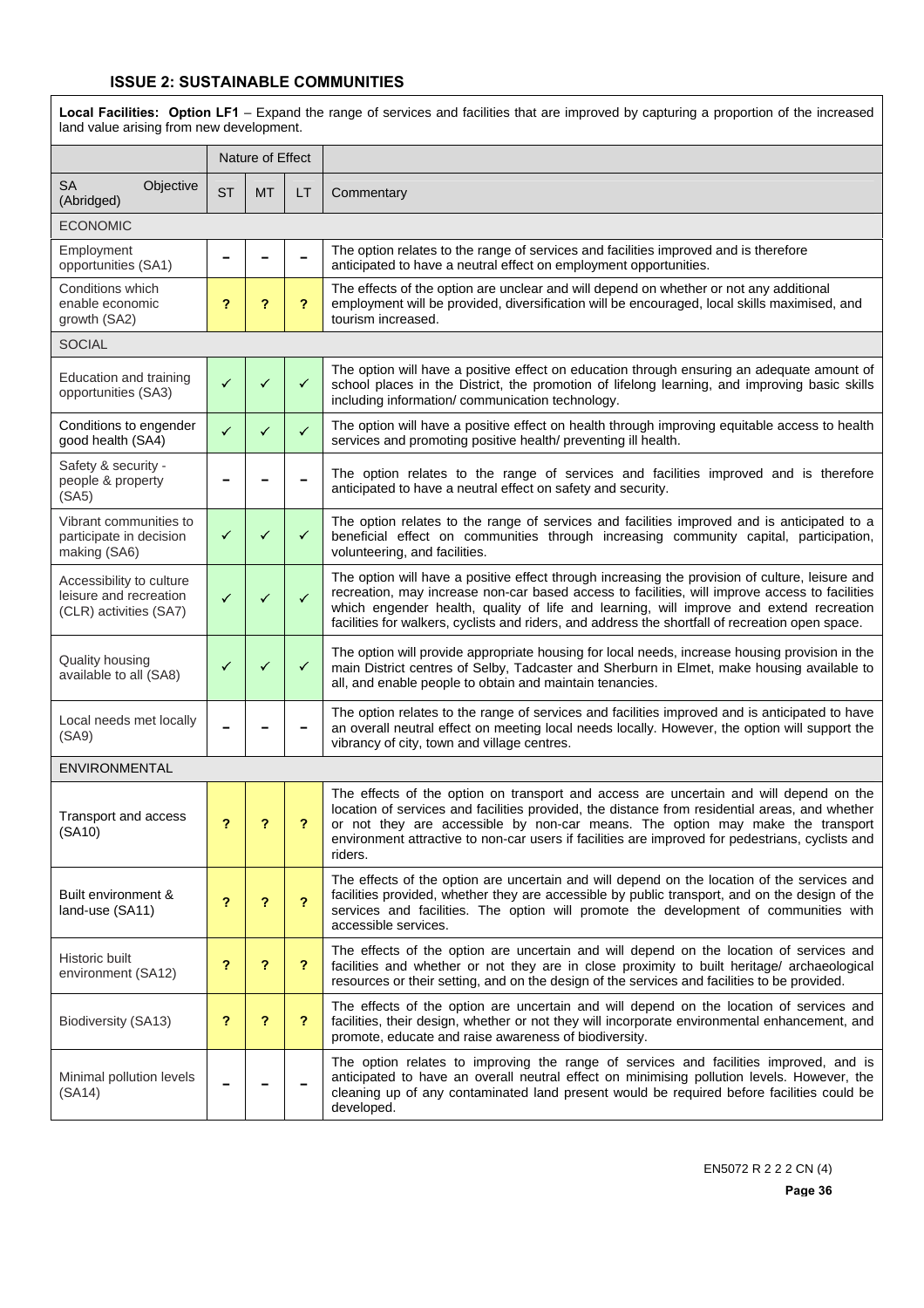|                                           | Nature of Effect |                                                                                                                                                                                                                                                                                                                                                                                                                                                                                                                                                                                                                                                                                                                                                                                                                                                                                                                                                                                                                                                                                                                                                                                  |                |                                                                                                                                                                                                                                                                                                       |  |  |
|-------------------------------------------|------------------|----------------------------------------------------------------------------------------------------------------------------------------------------------------------------------------------------------------------------------------------------------------------------------------------------------------------------------------------------------------------------------------------------------------------------------------------------------------------------------------------------------------------------------------------------------------------------------------------------------------------------------------------------------------------------------------------------------------------------------------------------------------------------------------------------------------------------------------------------------------------------------------------------------------------------------------------------------------------------------------------------------------------------------------------------------------------------------------------------------------------------------------------------------------------------------|----------------|-------------------------------------------------------------------------------------------------------------------------------------------------------------------------------------------------------------------------------------------------------------------------------------------------------|--|--|
| <b>SA Objective</b><br>(Abridged)         | <b>ST</b>        | MT.                                                                                                                                                                                                                                                                                                                                                                                                                                                                                                                                                                                                                                                                                                                                                                                                                                                                                                                                                                                                                                                                                                                                                                              | <b>LT</b>      | Commentary                                                                                                                                                                                                                                                                                            |  |  |
| Greenhouse gas &<br>climate change (SA15) | ?                |                                                                                                                                                                                                                                                                                                                                                                                                                                                                                                                                                                                                                                                                                                                                                                                                                                                                                                                                                                                                                                                                                                                                                                                  | $\mathbf{P}$   | The effects of the option on the greenhouse gas emissions/ climate change are uncertain<br>and will depend upon the location of services and facilities, their design, whether energy<br>efficient measures will be incorporated and whether any sources of renewable energy will be<br>incorporated. |  |  |
| Reduce risk of flooding<br>(SA16)         | 2                | ?                                                                                                                                                                                                                                                                                                                                                                                                                                                                                                                                                                                                                                                                                                                                                                                                                                                                                                                                                                                                                                                                                                                                                                                | $\overline{2}$ | The effects of the option are uncertain and will depend on where services and facilities are to<br>be located.                                                                                                                                                                                        |  |  |
| Prudent use of<br>resources (SA17)        | 2                | ?                                                                                                                                                                                                                                                                                                                                                                                                                                                                                                                                                                                                                                                                                                                                                                                                                                                                                                                                                                                                                                                                                                                                                                                | $\overline{P}$ | The effects of the option are uncertain and will depend on the design of services and<br>facilities and where they are to be located.                                                                                                                                                                 |  |  |
| Conclusions and<br>Recommendations        |                  | The option will have a beneficial effect on education and training opportunities, conditions to engender good<br>health, communities, and accessibility to CLR facilities. However, the option is likely to have increased benefits<br>through providing for a wider range of community benefits.<br>The sustainability of the option may be improved and uncertain effects reduced, by ensuring the facilities<br>provided are located so as to reduce the need to travel/ be accessible by non-car means, located on brownfield<br>land where possible, support local distinctiveness, do not have an adverse effect on the historic built<br>environment or on biodiversity, and are sustainably designed, through subsequently produced DPDs and SPDs.<br>Development will need to be situated away from flood risk areas, where possible; however, where this is not<br>possible, development will need to incorporate adequate mitigation measures to address flood risk and to<br>prevent inappropriate development in flood zones. Development should exist within the constraints of the<br>District's water resource and incorporate renewable energy, where possible. |                |                                                                                                                                                                                                                                                                                                       |  |  |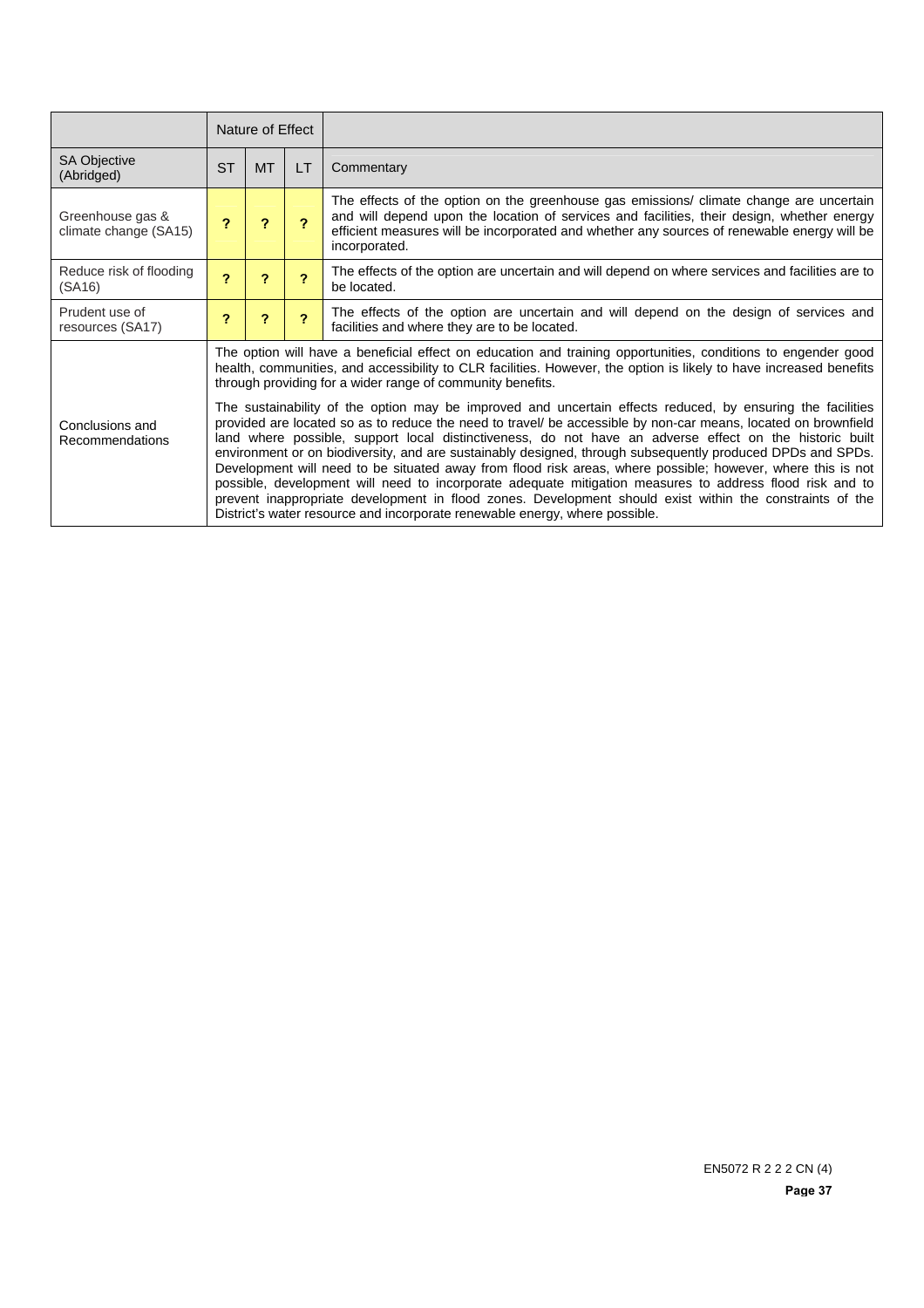$\overline{1}$ 

|                                                                              | Rural Diversification: Option RD0 No change to existing policy stance - Redundant agricultural buildings may be re-used as long as this<br>does not significantly alter the character of the building or of the local area. |                  |              |                                                                                                                                                                                                                                                                                                                                                                                                                                                                                             |  |  |  |  |
|------------------------------------------------------------------------------|-----------------------------------------------------------------------------------------------------------------------------------------------------------------------------------------------------------------------------|------------------|--------------|---------------------------------------------------------------------------------------------------------------------------------------------------------------------------------------------------------------------------------------------------------------------------------------------------------------------------------------------------------------------------------------------------------------------------------------------------------------------------------------------|--|--|--|--|
|                                                                              |                                                                                                                                                                                                                             | Nature of Effect |              |                                                                                                                                                                                                                                                                                                                                                                                                                                                                                             |  |  |  |  |
| SA<br>Objective<br>(Abridged)                                                | <b>ST</b>                                                                                                                                                                                                                   | <b>MT</b>        | LT           | Commentary                                                                                                                                                                                                                                                                                                                                                                                                                                                                                  |  |  |  |  |
| <b>ECONOMIC</b>                                                              |                                                                                                                                                                                                                             |                  |              |                                                                                                                                                                                                                                                                                                                                                                                                                                                                                             |  |  |  |  |
| Employment<br>opportunities (SA1)                                            | ✓                                                                                                                                                                                                                           | ✓                | $\checkmark$ | The option will encourage the development of economies, promote/ support equal<br>employment opportunities, offer employment opportunities to disadvantaged groups. It is<br>uncertain as to whether the option will provide employment opportunities that match/<br>enhance the skills of the local workforce, or will be accessible by public transport.                                                                                                                                  |  |  |  |  |
| Conditions which<br>enable economic<br>growth (SA2)                          | ✓                                                                                                                                                                                                                           | ✓                | $\checkmark$ | The option will increase the amount of employment land in the District, encourage rural<br>diversification/ the diversification of traditional industries, enable investment and<br>development, and support local/ regional supply chains.                                                                                                                                                                                                                                                 |  |  |  |  |
| <b>SOCIAL</b>                                                                |                                                                                                                                                                                                                             |                  |              |                                                                                                                                                                                                                                                                                                                                                                                                                                                                                             |  |  |  |  |
| Education and training<br>opportunities (SA3)                                |                                                                                                                                                                                                                             |                  |              | The option relates to the re-use of agricultural buildings and is therefore anticipated to have<br>a neutral effect on education.                                                                                                                                                                                                                                                                                                                                                           |  |  |  |  |
| Conditions to engender<br>good health (SA4)                                  |                                                                                                                                                                                                                             |                  |              | The option relates to the re-use of agricultural buildings and is therefore anticipated to have<br>a neutral effect on health.                                                                                                                                                                                                                                                                                                                                                              |  |  |  |  |
| Safety & security -<br>people & property<br>(SA5)                            |                                                                                                                                                                                                                             |                  |              | The option relates to the re-use of agricultural buildings and is therefore anticipated to have<br>a neutral effect on safety and security.                                                                                                                                                                                                                                                                                                                                                 |  |  |  |  |
| Vibrant communities to<br>participate in decision<br>making (SA6)            |                                                                                                                                                                                                                             |                  |              | The option relates to the re-use of agricultural buildings and is therefore anticipated to have<br>a neutral effect on communities.                                                                                                                                                                                                                                                                                                                                                         |  |  |  |  |
| Accessibility to culture<br>leisure and recreation<br>(CLR) activities (SA7) |                                                                                                                                                                                                                             |                  |              | The option relates to the re-use of agricultural buildings and is therefore anticipated to have<br>a neutral effect on culture, leisure and recreation activities.                                                                                                                                                                                                                                                                                                                          |  |  |  |  |
| Quality housing<br>available to all (SA8)                                    |                                                                                                                                                                                                                             |                  |              | The option relates to the re-use of agricultural buildings and is therefore anticipated to have<br>a neutral effect on housing.                                                                                                                                                                                                                                                                                                                                                             |  |  |  |  |
| Local needs met locally<br>(SA9)                                             |                                                                                                                                                                                                                             |                  |              | The option relates to the re-use of agricultural buildings and is therefore anticipated to have<br>a neutral effect on meeting local needs locally. The option will however, support local/<br>regional supply chains.                                                                                                                                                                                                                                                                      |  |  |  |  |
| <b>ENVIRONMENTAL</b>                                                         |                                                                                                                                                                                                                             |                  |              |                                                                                                                                                                                                                                                                                                                                                                                                                                                                                             |  |  |  |  |
| Transport and access<br>(SA10)                                               | ?                                                                                                                                                                                                                           | ?                | ?            | The effects of the option on transport and access are uncertain and will depend on the<br>location of agricultural buildings, the distance from settlements, and whether or not they are<br>accessible by non-car means.                                                                                                                                                                                                                                                                    |  |  |  |  |
| Built environment &<br>land-use (SA11)                                       | $\checkmark$                                                                                                                                                                                                                | ✓✓               | ✓✓           | The option will have a major beneficial effect on built environment and land-use through<br>improving resource efficiency by re-using an existing building, ensuring development is well<br>designed and appropriate to its setting, supports local distinctiveness, encourage high quality<br>design and the development of brownfield sites. The option may promote the development of<br>communities with accessible employment, depending on the location of agricultural<br>buildings. |  |  |  |  |
| Historic built<br>environment (SA12)                                         | ?                                                                                                                                                                                                                           | ?                | ?            | The effects of the option are uncertain and will depend on the agricultural buildings and<br>whether or not they are in close proximity to built heritage/ archaeological resources or their<br>setting.                                                                                                                                                                                                                                                                                    |  |  |  |  |
| Biodiversity (SA13)                                                          | ?                                                                                                                                                                                                                           | ?                | ?            | The effects of the option are uncertain and will depend on the location of agricultural<br>buildings, their proximity to habitats, species, whether the buildings are being used by any<br>species such as bats or birds, the final use of the building, whether or not it will cause<br>disturbance to species, increase risk of pollution including to rivers, or incorporate<br>environmental enhancement.                                                                               |  |  |  |  |
| Minimal pollution levels<br>(SA14)                                           |                                                                                                                                                                                                                             |                  |              | The option relates to improving the re-use of agricultural buildings and is therefore<br>anticipated to have a neutral effect on minimising pollution levels.                                                                                                                                                                                                                                                                                                                               |  |  |  |  |

EN5072 R 2 2 2 CN (4)

**Page 38**

٦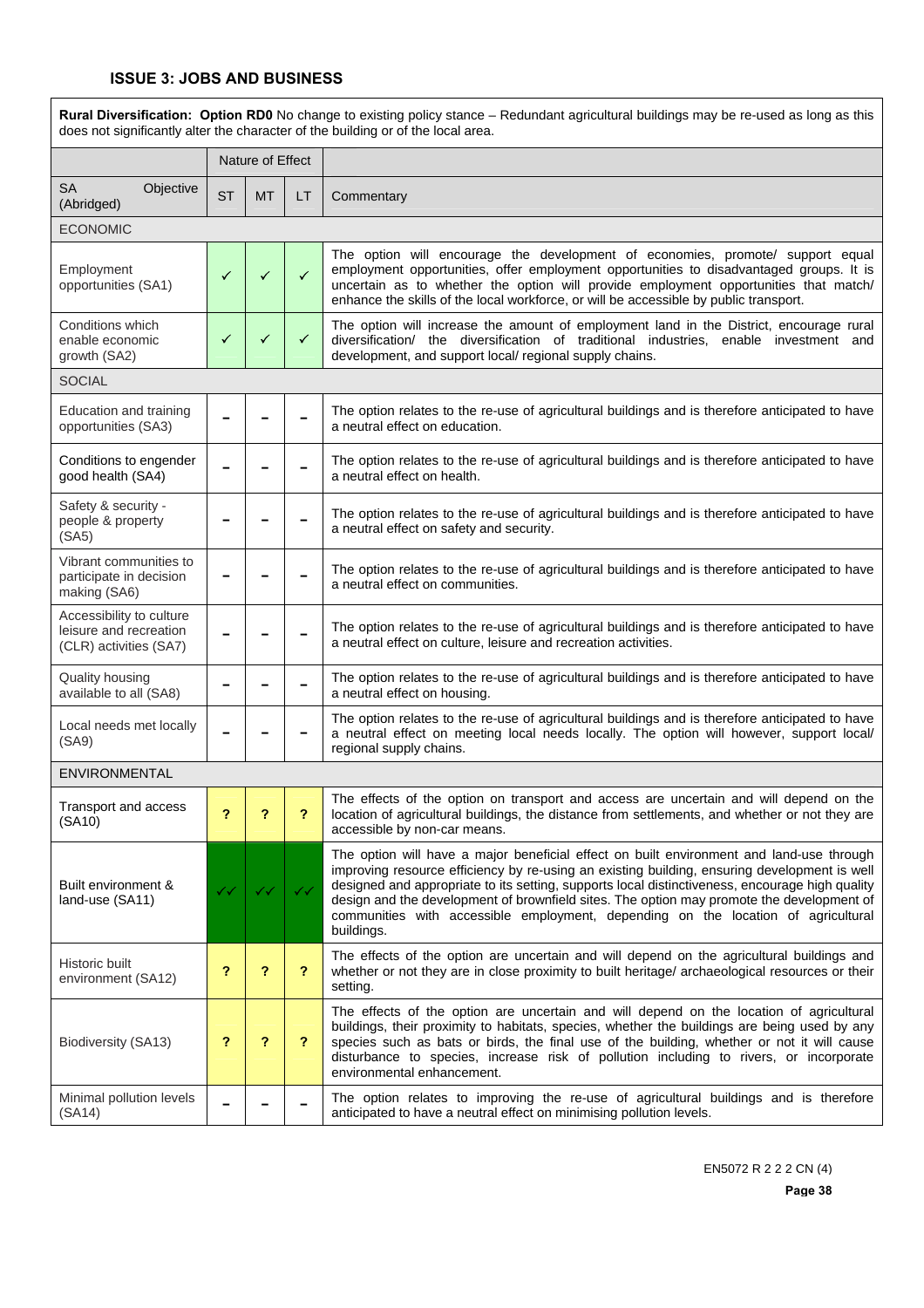|                                           | Nature of Effect                                                                                                                                                                                                                                                                                                                                                                                                                                                                                                                                                                                                                                                                                                                                                                                                                                                            |           |                         |                                                                                                                                                                                                                                                                                                                                                                                                                                                                                                          |
|-------------------------------------------|-----------------------------------------------------------------------------------------------------------------------------------------------------------------------------------------------------------------------------------------------------------------------------------------------------------------------------------------------------------------------------------------------------------------------------------------------------------------------------------------------------------------------------------------------------------------------------------------------------------------------------------------------------------------------------------------------------------------------------------------------------------------------------------------------------------------------------------------------------------------------------|-----------|-------------------------|----------------------------------------------------------------------------------------------------------------------------------------------------------------------------------------------------------------------------------------------------------------------------------------------------------------------------------------------------------------------------------------------------------------------------------------------------------------------------------------------------------|
| SA Objective<br>(Abridged)                | <b>ST</b>                                                                                                                                                                                                                                                                                                                                                                                                                                                                                                                                                                                                                                                                                                                                                                                                                                                                   | <b>MT</b> | LT                      | Commentary                                                                                                                                                                                                                                                                                                                                                                                                                                                                                               |
| Greenhouse gas &<br>climate change (SA15) | 2                                                                                                                                                                                                                                                                                                                                                                                                                                                                                                                                                                                                                                                                                                                                                                                                                                                                           | 2         | $\mathbf{P}$            | The effects of the option on the greenhouse gas emissions/ climate change are uncertain<br>and will depend upon the location of agricultural buildings, whether or not they are<br>accessible by non-car means, whether energy efficient measures will be incorporated and<br>whether any sources of renewable energy will be incorporated.                                                                                                                                                              |
| Reduce risk of flooding<br>(SA16)         | $\overline{\mathbf{r}}$                                                                                                                                                                                                                                                                                                                                                                                                                                                                                                                                                                                                                                                                                                                                                                                                                                                     | ?         | $\overline{\mathbf{c}}$ | The effects of the option are uncertain and will depend on where the agricultural buildings<br>are located.                                                                                                                                                                                                                                                                                                                                                                                              |
| Prudent use of<br>resources (SA17)        | 7                                                                                                                                                                                                                                                                                                                                                                                                                                                                                                                                                                                                                                                                                                                                                                                                                                                                           | 2         |                         | The effects of the option are uncertain and will depend on whether water and energy efficient<br>measures will be incorporated, whether any sources of renewable energy will be<br>incorporated, and whether the final use of agricultural buildings will take place within the<br>constraints of the District's water resource. The option will make good use of land by using<br>brownfield land and will increase the prevention of waste/ the reduction of waste by re-using<br>existing structures. |
|                                           | The option will have a major beneficial effect on built environment/ land-use and a beneficial effect on<br>employment and economic growth.                                                                                                                                                                                                                                                                                                                                                                                                                                                                                                                                                                                                                                                                                                                                 |           |                         |                                                                                                                                                                                                                                                                                                                                                                                                                                                                                                          |
| Conclusions and<br>Recommendations        | The sustainability of the option may be improved and uncertain effects reduced, by ensuring that further<br>guidance is included in subsequently produced DPDs and SPDs to ensure that re-used agricultural buildings are<br>accessible by non-car means, the final use of the buildings will not have an adverse effect on built heritage and<br>its setting, will not cause disturbance or habitat loss to biodiversity and incorporate renewable energy/energy<br>efficient measures where possible. Development should be located away from flood risk areas where possible;<br>however, where this is not possible, development will need to include adequate measures to address flood risk<br>and to prevent inappropriate development in flood zones. The final use of the buildings will need to exist within<br>the constraints of the District's water resource. |           |                         |                                                                                                                                                                                                                                                                                                                                                                                                                                                                                                          |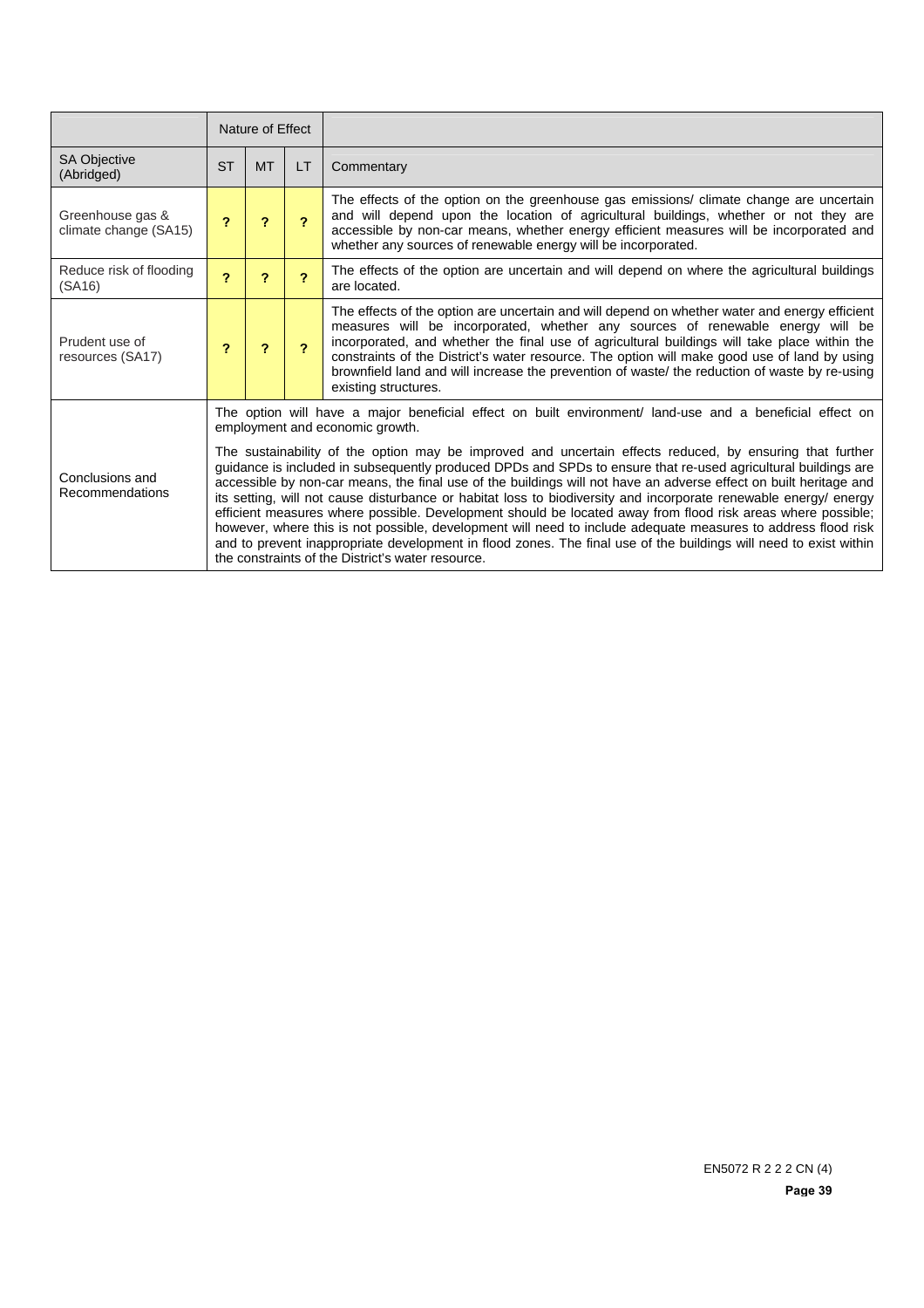| <b>Rural Diversification: Option RD1</b> - Increase levels of commercial activity in rural communities |           |                  |              |                                                                                                                                                                                                                                                                                                                                                            |  |  |
|--------------------------------------------------------------------------------------------------------|-----------|------------------|--------------|------------------------------------------------------------------------------------------------------------------------------------------------------------------------------------------------------------------------------------------------------------------------------------------------------------------------------------------------------------|--|--|
|                                                                                                        |           | Nature of Effect |              |                                                                                                                                                                                                                                                                                                                                                            |  |  |
| <b>SA</b><br>Objective<br>(Abridged)                                                                   | <b>ST</b> | <b>MT</b>        | LT.          | Commentary                                                                                                                                                                                                                                                                                                                                                 |  |  |
| <b>ECONOMIC</b>                                                                                        |           |                  |              |                                                                                                                                                                                                                                                                                                                                                            |  |  |
| Employment<br>opportunities (SA1)                                                                      | ✓         | ✓                | $\checkmark$ | The option will encourage the development of economies, promote/ support equal<br>employment opportunities, offer employment opportunities to disadvantaged groups. It is<br>uncertain as to whether the option will provide employment opportunities that match/<br>enhance the skills of the local workforce, or will be accessible by public transport. |  |  |
| Conditions which<br>enable economic<br>growth (SA2)                                                    | ✓         | ✓                | ✓            | The option will increase the amount of employment land in the District, encourage rural<br>diversification/ the diversification of traditional industries, enable investment and<br>development, and support local/ regional supply chains.                                                                                                                |  |  |
| <b>SOCIAL</b>                                                                                          |           |                  |              |                                                                                                                                                                                                                                                                                                                                                            |  |  |
| Education and training<br>opportunities (SA3)                                                          |           |                  |              | The option relates to increasing rural commercial activity and is therefore anticipated to have<br>a neutral effect on education.                                                                                                                                                                                                                          |  |  |
| Conditions to engender<br>good health (SA4)                                                            |           |                  |              | The option relates to increasing rural commercial activity and is therefore anticipated to have<br>a neutral effect on health.                                                                                                                                                                                                                             |  |  |
| Safety & security -<br>people & property<br>(SA5)                                                      |           |                  |              | The option relates to increasing rural commercial activity and is therefore anticipated to have<br>a neutral effect on safety and security.                                                                                                                                                                                                                |  |  |
| Vibrant communities to<br>participate in decision<br>making (SA6)                                      |           |                  |              | The option relates to increasing rural commercial activity and is therefore anticipated to have<br>a neutral effect on communities.                                                                                                                                                                                                                        |  |  |
| Accessibility to culture<br>leisure and recreation<br>(CLR) activities (SA7)                           |           |                  |              | The option relates to increasing rural commercial activity and is therefore anticipated to have<br>a neutral effect on culture, leisure and recreation activities.                                                                                                                                                                                         |  |  |
| Quality housing<br>available to all (SA8)                                                              |           |                  |              | The option relates to increasing rural commercial activity and is therefore anticipated to have<br>a neutral effect on housing.                                                                                                                                                                                                                            |  |  |
| Local needs met locally<br>(SA9)                                                                       |           |                  |              | The option relates to increasing rural commercial activity and is therefore anticipated to have<br>a neutral effect on meeting local needs locally. The option will however, support local/<br>regional supply chains and may support the vibrancy of village centres.                                                                                     |  |  |
| <b>ENVIRONMENTAL</b>                                                                                   |           |                  |              |                                                                                                                                                                                                                                                                                                                                                            |  |  |
| Transport and access<br>(SA10)                                                                         |           |                  |              | The option is likely to have an adverse effect on transport. Rural development is unlikely to<br>reduce the need to travel, support less car use, improve access to opportunities, or<br>encourage employers to develop green travel plans.                                                                                                                |  |  |
| Built environment &<br>land-use (SA11)                                                                 | ?         | ?                | ?            | The effects of the option are uncertain and will depend on the location of commercial sites,<br>the design of buildings, whether or not they are accessible by non-car means and situated<br>on brownfield land.                                                                                                                                           |  |  |
| Historic built<br>environment (SA12)                                                                   | ?         | ?                | ?            | The effects of the option are uncertain and will depend on whether or not commercial sites<br>are in close proximity to built heritage/ archaeological resources or their setting and on the<br>design of commercial buildings.                                                                                                                            |  |  |
| Biodiversity (SA13)                                                                                    | ?         | ?                | ?            | The effects of the option are uncertain and will depend on the location of commercial sites,<br>their proximity to habitats and species, whether or not they will protect or enhance individual<br>features, include environmental enhancement, and protect the District's rivers.                                                                         |  |  |
| Minimal pollution levels<br>(SA14)                                                                     | 2         | ?                | ?            | The effects of the option are uncertain. Increasing commercial activity in rural areas may<br>increase air, noise and light pollution, or the risk of pollution incidents. Contaminated land<br>would be cleaned up to the appropriate standard prior to commercial development.                                                                           |  |  |
| Greenhouse gas &<br>climate change (SA15)                                                              | ?         | ?                | ?            | The effects of the option on the greenhouse gas emissions/ climate change are uncertain<br>and will depend upon the location of agricultural buildings, whether or not they are<br>accessible by non-car means, whether energy efficient measures will be incorporated and<br>whether any sources of renewable energy will be incorporated.                |  |  |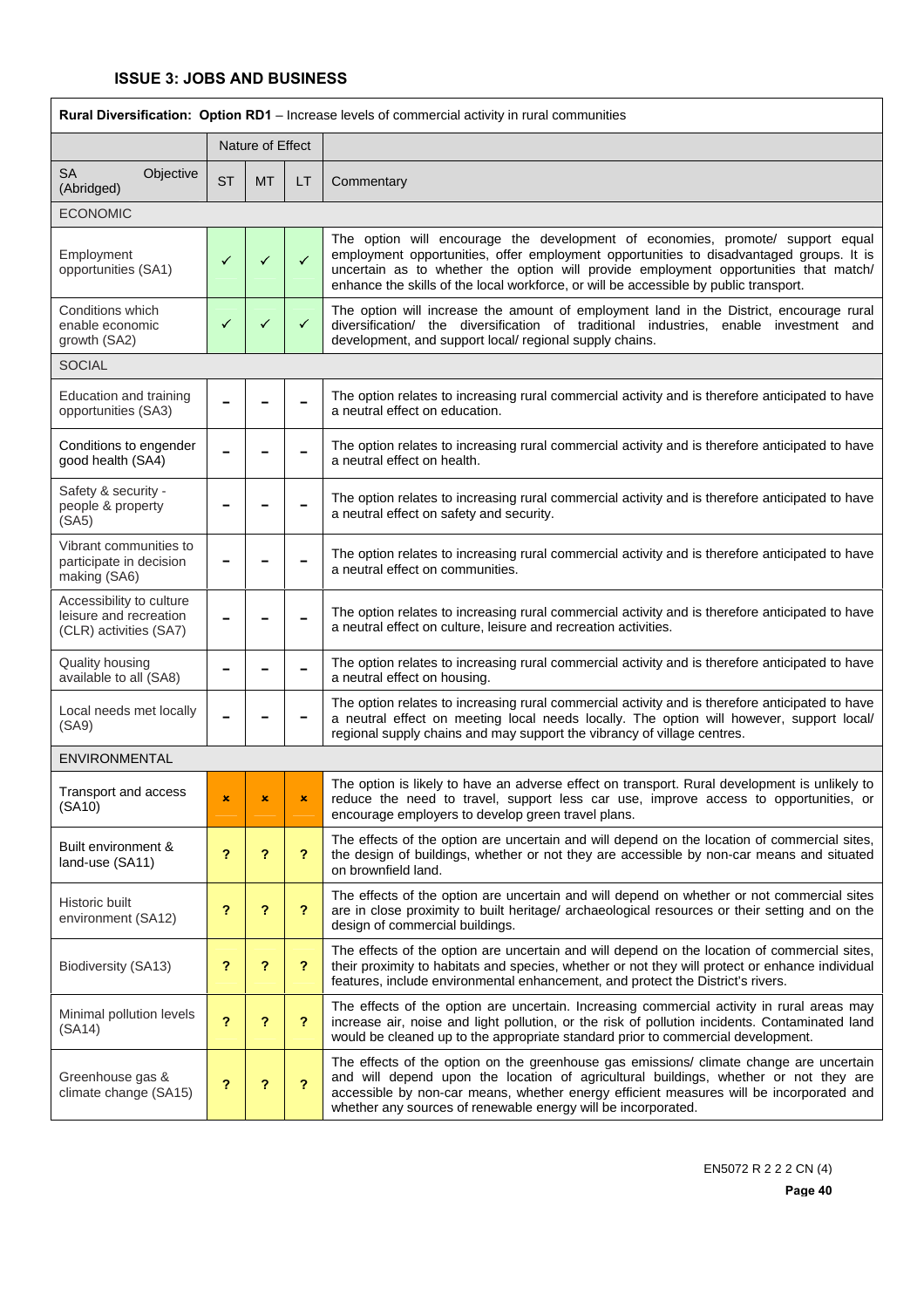|                                    | Nature of Effect |                                                                                                                                                                                                                                                                                                                                                                                                                                                                                                                                                                                                                                                                                                                                                                                                                                                                                                                                                                                                                  |                          |                                                                                                                                                                                                                                                                                                                                                                                                                               |  |
|------------------------------------|------------------|------------------------------------------------------------------------------------------------------------------------------------------------------------------------------------------------------------------------------------------------------------------------------------------------------------------------------------------------------------------------------------------------------------------------------------------------------------------------------------------------------------------------------------------------------------------------------------------------------------------------------------------------------------------------------------------------------------------------------------------------------------------------------------------------------------------------------------------------------------------------------------------------------------------------------------------------------------------------------------------------------------------|--------------------------|-------------------------------------------------------------------------------------------------------------------------------------------------------------------------------------------------------------------------------------------------------------------------------------------------------------------------------------------------------------------------------------------------------------------------------|--|
| <b>SA Objective</b><br>(Abridged)  | <b>ST</b>        | <b>MT</b>                                                                                                                                                                                                                                                                                                                                                                                                                                                                                                                                                                                                                                                                                                                                                                                                                                                                                                                                                                                                        | LT                       | Commentary                                                                                                                                                                                                                                                                                                                                                                                                                    |  |
| Reduce risk of flooding<br>(SA16)  | 2                | ?                                                                                                                                                                                                                                                                                                                                                                                                                                                                                                                                                                                                                                                                                                                                                                                                                                                                                                                                                                                                                | $\overline{\phantom{a}}$ | The effects of the option are uncertain and will depend on where the commercial sites are<br>located and whether or not they will incorporate measures to reduce the risk of flooding.                                                                                                                                                                                                                                        |  |
| Prudent use of<br>resources (SA17) |                  |                                                                                                                                                                                                                                                                                                                                                                                                                                                                                                                                                                                                                                                                                                                                                                                                                                                                                                                                                                                                                  |                          | The effects of the option are uncertain and will depend on whether water and energy efficient<br>measures will be incorporated, whether any sources of renewable energy will be<br>incorporated, whether sites will be located on brownfield land, whether measures will be<br>incorporated to reduce waste and whether increased commercial activity will take place<br>within constraints of the District's water resource. |  |
| Conclusions and<br>Recommendations |                  | The option will have a beneficial effect on employment and on the economy. Development inappropriate to the<br>scale of the setting should be avoided and further guidance should be included in subsequently produced DPDs<br>and SPDs to ensure that commercial sites are accessible by non-car means, to improve public transport<br>provision, are situated on brownfield land where possible, do not compromise local distinctiveness, built heritage<br>or biodiversity. Increased pollution/ greenhouse gases caused by increasing commercial activity in rural areas<br>will need further consideration to ensure an adverse effect on climate change does not occur. Development<br>should be located away from flood risk areas, where possible; however, where this is not possible, development<br>will need to include adequate measures to address flood risk and to prevent inappropriate development in flood<br>risk areas. Development should also exist within the District's water resource. |                          |                                                                                                                                                                                                                                                                                                                                                                                                                               |  |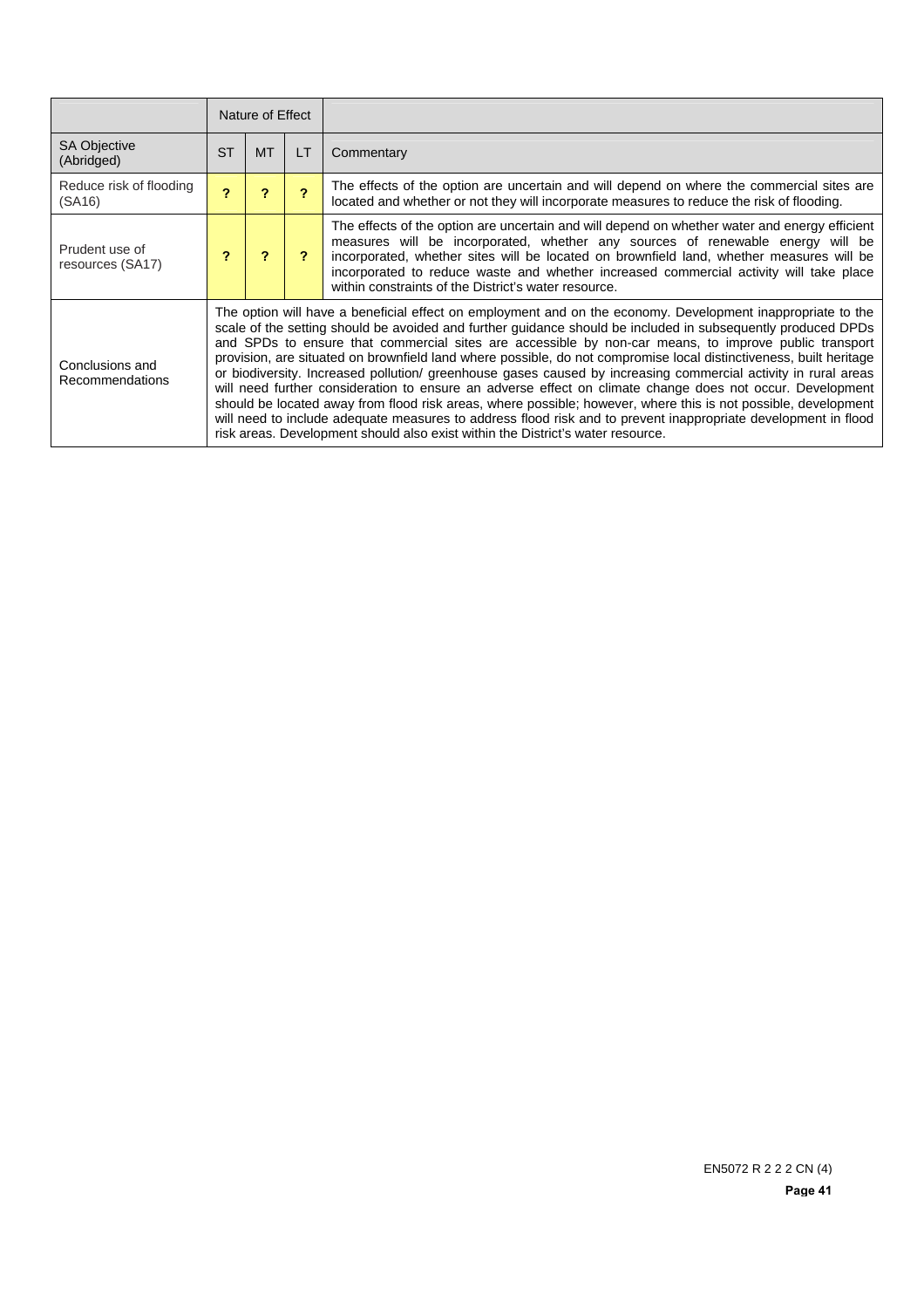| Economic Growth: Option E1 - Capitalise on economic growth associated with the increase in knowledge-based and other service<br>employment sectors which are currently centred on Leeds and York. |                         |                  |              |                                                                                                                                                                                                                                                                                                                                                                                                                                                             |  |  |  |
|---------------------------------------------------------------------------------------------------------------------------------------------------------------------------------------------------|-------------------------|------------------|--------------|-------------------------------------------------------------------------------------------------------------------------------------------------------------------------------------------------------------------------------------------------------------------------------------------------------------------------------------------------------------------------------------------------------------------------------------------------------------|--|--|--|
|                                                                                                                                                                                                   |                         | Nature of Effect |              |                                                                                                                                                                                                                                                                                                                                                                                                                                                             |  |  |  |
| <b>SA</b><br>Objective<br>(Abridged)                                                                                                                                                              | <b>ST</b>               | <b>MT</b>        | LT           | Commentary                                                                                                                                                                                                                                                                                                                                                                                                                                                  |  |  |  |
| <b>ECONOMIC</b>                                                                                                                                                                                   |                         |                  |              |                                                                                                                                                                                                                                                                                                                                                                                                                                                             |  |  |  |
| Employment<br>opportunities (SA1)                                                                                                                                                                 | $\checkmark$            | ✓                | $\checkmark$ | The option will encourage the development of economies and employment opportunities in<br>areas that have suffered decline, promote equal employment opportunities and ensure<br>employment opportunities are accessible by public transport. However, it is uncertain<br>whether or not the option will provide opportunities that match the skills of the local<br>workforce, promote healthy working lives, or offer employment to disadvantaged groups. |  |  |  |
| Conditions which<br>enable economic<br>growth (SA2)                                                                                                                                               | ✓                       | ✓                | ✓            | The option will increase the amount of employment land in the District, encourage<br>diversification, enable investment and business development, and set up/ support supply<br>chains.                                                                                                                                                                                                                                                                     |  |  |  |
| <b>SOCIAL</b>                                                                                                                                                                                     |                         |                  |              |                                                                                                                                                                                                                                                                                                                                                                                                                                                             |  |  |  |
| Education and training<br>opportunities (SA3)                                                                                                                                                     |                         |                  |              | The option relates to economic growth and is therefore anticipated to have a neutral effect<br>on education.                                                                                                                                                                                                                                                                                                                                                |  |  |  |
| Conditions to engender<br>good health (SA4)                                                                                                                                                       |                         |                  |              | The option relates to economic growth and is therefore anticipated to have a neutral effect<br>on health.                                                                                                                                                                                                                                                                                                                                                   |  |  |  |
| Safety & security -<br>people & property<br>(SA5)                                                                                                                                                 |                         |                  |              | The option relates to economic growth and is therefore anticipated to have a neutral effect<br>on safety and security.                                                                                                                                                                                                                                                                                                                                      |  |  |  |
| Vibrant communities to<br>participate in decision<br>making (SA6)                                                                                                                                 |                         |                  |              | The option relates to economic growth and is therefore anticipated to have a neutral effect<br>on communities.                                                                                                                                                                                                                                                                                                                                              |  |  |  |
| Accessibility to culture<br>leisure and recreation<br>(CLR) activities (SA7)                                                                                                                      |                         |                  |              | The option relates to economic growth and is therefore anticipated to have a neutral effect<br>on culture, leisure and recreation activities.                                                                                                                                                                                                                                                                                                               |  |  |  |
| Quality housing<br>available to all (SA8)                                                                                                                                                         |                         |                  |              | The option relates to economic growth and is therefore anticipated to have a neutral effect<br>on housing.                                                                                                                                                                                                                                                                                                                                                  |  |  |  |
| Local needs met locally<br>(SA9)                                                                                                                                                                  |                         |                  |              | The option relates to economic growth and is therefore anticipated to have a neutral effect<br>on meeting local needs locally. The option will however, support local/ regional supply chains<br>and may support the vibrancy of city, town and village centres.                                                                                                                                                                                            |  |  |  |
| ENVIRONMENTAL                                                                                                                                                                                     |                         |                  |              |                                                                                                                                                                                                                                                                                                                                                                                                                                                             |  |  |  |
| Transport and access<br>(SA10)                                                                                                                                                                    | ?                       | ?                | ?            | The effects of the option are uncertain and will depend on where sites are located and<br>whether or not they will reduce the need to travel or are accessible by non-car means.                                                                                                                                                                                                                                                                            |  |  |  |
| Built environment &<br>land-use (SA11)                                                                                                                                                            | ?                       | ?                | ?            | The effects of the option are uncertain and will depend on the location of sites, the design of<br>buildings, whether or not they are accessible by non-car means and situated on brownfield<br>land.                                                                                                                                                                                                                                                       |  |  |  |
| Historic built<br>environment (SA12)                                                                                                                                                              | ?                       | ?                | ?            | The effects of the option are uncertain and will depend on whether or not sites are in close<br>proximity to built heritage/ archaeological resources or their setting and on the design of new<br>development.                                                                                                                                                                                                                                             |  |  |  |
| Biodiversity (SA13)                                                                                                                                                                               | ?                       | ?                | ?            | The effects of the option are uncertain and will depend on the location of sites, their proximity<br>to habitats and species or individual features, whether or not they will protect or enhance<br>individual features, include environmental enhancement, or protect the District's rivers.                                                                                                                                                               |  |  |  |
| Minimal pollution levels<br>(SA14)                                                                                                                                                                | $\overline{\mathbf{r}}$ | ?                | ?            | The effects of the option are uncertain and will depend on the type of development and on<br>the generation of any associated air, noise, water or light pollution or of any pollution risk.<br>Contaminated land would be cleaned up to the appropriate standard prior to development.                                                                                                                                                                     |  |  |  |
| Greenhouse gas &<br>climate change (SA15)                                                                                                                                                         | ?                       | ?                | ?            | The effects of the option on the greenhouse gas emissions/ climate change are uncertain<br>and will depend upon the location of sites, whether or not they are accessible by non-car<br>means, whether energy efficient measures will be incorporated and whether any sources of<br>renewable energy will be incorporated.                                                                                                                                  |  |  |  |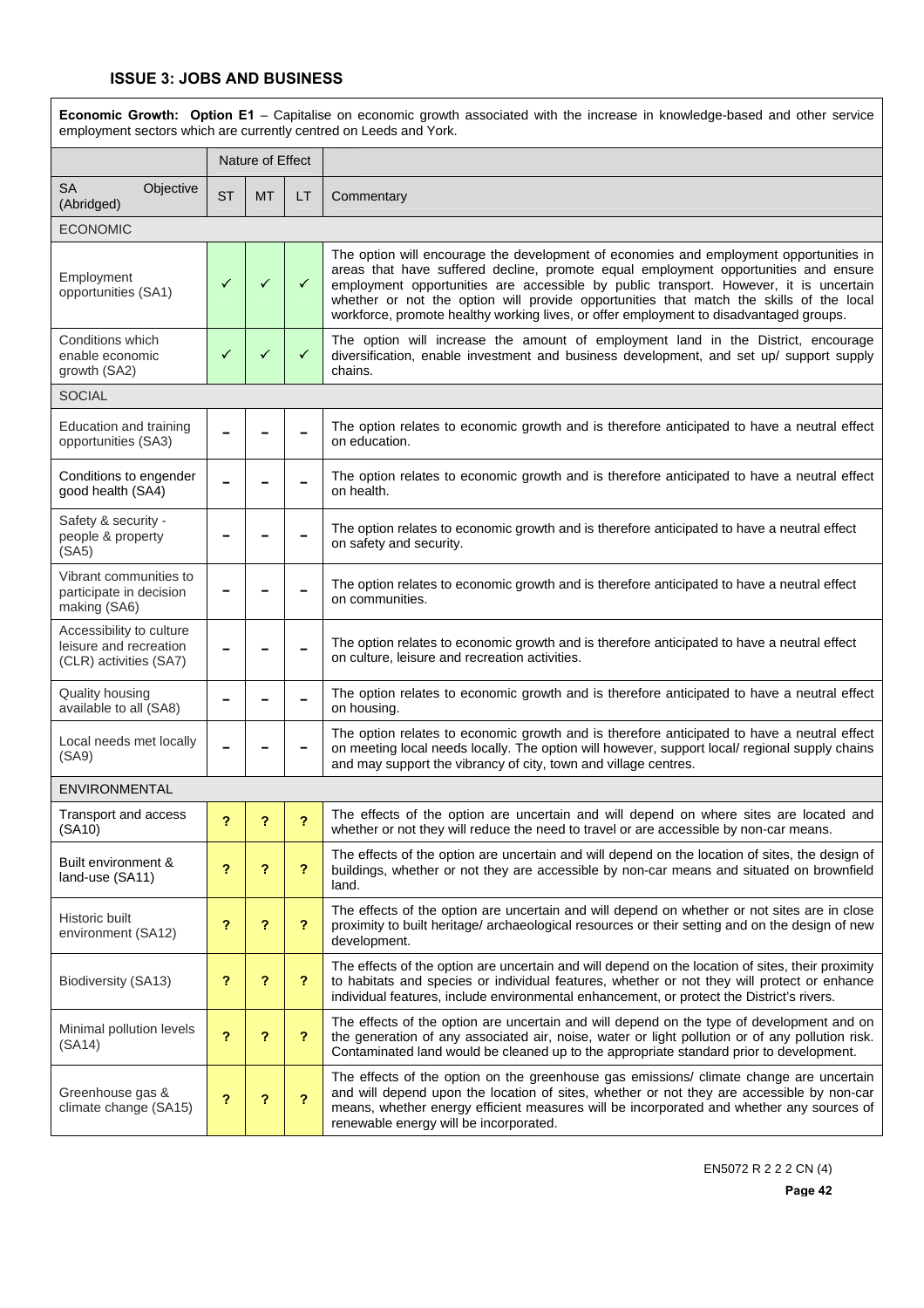|                                    |           | <b>Nature of Effect</b>                                                                                                                                                                                                                                                                                                                                                                                                                                                                                                                                                                                                                                                                                                                                                                                                                                                                   |    |                                                                                                                                                                                                                                                                                                                                                                                                                               |  |
|------------------------------------|-----------|-------------------------------------------------------------------------------------------------------------------------------------------------------------------------------------------------------------------------------------------------------------------------------------------------------------------------------------------------------------------------------------------------------------------------------------------------------------------------------------------------------------------------------------------------------------------------------------------------------------------------------------------------------------------------------------------------------------------------------------------------------------------------------------------------------------------------------------------------------------------------------------------|----|-------------------------------------------------------------------------------------------------------------------------------------------------------------------------------------------------------------------------------------------------------------------------------------------------------------------------------------------------------------------------------------------------------------------------------|--|
| <b>SA Objective</b><br>(Abridged)  | <b>ST</b> | <b>MT</b>                                                                                                                                                                                                                                                                                                                                                                                                                                                                                                                                                                                                                                                                                                                                                                                                                                                                                 | LТ | Commentary                                                                                                                                                                                                                                                                                                                                                                                                                    |  |
| Reduce risk of flooding<br>(SA16)  | ?         | ?                                                                                                                                                                                                                                                                                                                                                                                                                                                                                                                                                                                                                                                                                                                                                                                                                                                                                         |    | The effects of the option are uncertain and will depend on where the commercial sites are<br>located and whether or not they will incorporate measures to reduce the risk of flooding.                                                                                                                                                                                                                                        |  |
| Prudent use of<br>resources (SA17) | 7         | ?                                                                                                                                                                                                                                                                                                                                                                                                                                                                                                                                                                                                                                                                                                                                                                                                                                                                                         | ?  | The effects of the option are uncertain and will depend on whether water and energy efficient<br>measures will be incorporated, whether any sources of renewable energy will be<br>incorporated, whether sites will be located on brownfield land, whether measures will be<br>incorporated to reduce waste and whether increased commercial activity will take place<br>within constraints of the District's water resource. |  |
| Conclusions and<br>Recommendations |           | Further guidance should be included in subsequently produced DPDs and SPDs to ensure that development will<br>be accessible by non-car means and to clarify that the option does not mean accessible by car, situated on<br>brownfield land where possible, does not compromise local distinctiveness, built heritage or biodiversity. Any<br>increase in pollution/ greenhouse gases would need further consideration to ensure consideration of the<br>cumulative effects of the option and to ensure an adverse effect on climate change does not occur. Development<br>should be located away from flood risk areas, where possible; however, where this is not possible, development<br>will need to include adequate measures to address flood risk and to prevent inappropriate development in flood<br>zones. Development should also exist within the District's water resource. |    |                                                                                                                                                                                                                                                                                                                                                                                                                               |  |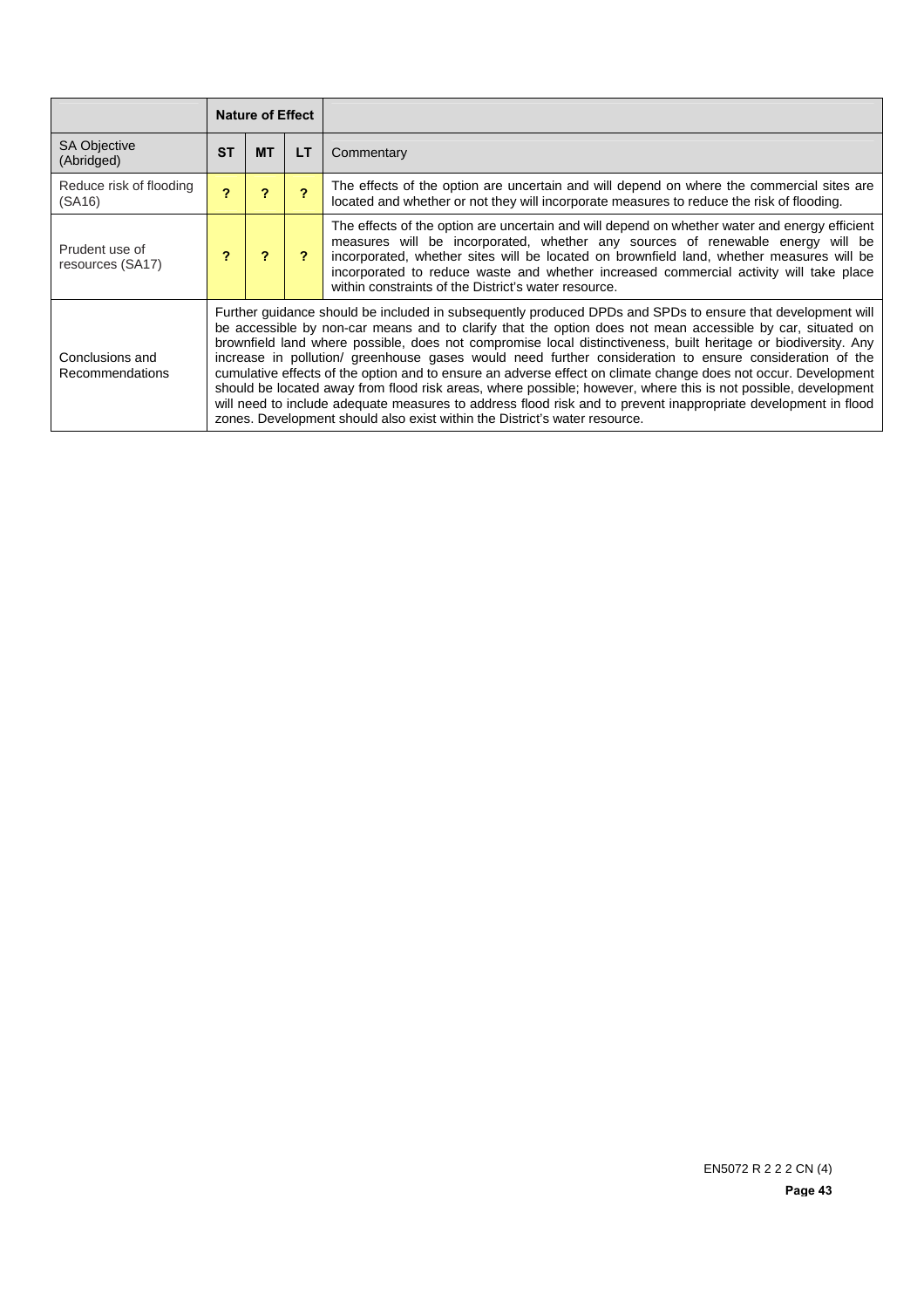| locations.                                                                   |              | Land for Employment: Option EL1 – Provide a net addition of attractive and appropriate employment accommodation in accessible |                         |                                                                                                                                                                                                                                                                                                                                                                                                                                                                            |  |  |  |  |
|------------------------------------------------------------------------------|--------------|-------------------------------------------------------------------------------------------------------------------------------|-------------------------|----------------------------------------------------------------------------------------------------------------------------------------------------------------------------------------------------------------------------------------------------------------------------------------------------------------------------------------------------------------------------------------------------------------------------------------------------------------------------|--|--|--|--|
|                                                                              |              | Nature of Effect                                                                                                              |                         |                                                                                                                                                                                                                                                                                                                                                                                                                                                                            |  |  |  |  |
| Objective<br>SA<br>(Abridged)                                                | <b>ST</b>    | <b>MT</b>                                                                                                                     | LT.                     | Commentary                                                                                                                                                                                                                                                                                                                                                                                                                                                                 |  |  |  |  |
| <b>ECONOMIC</b>                                                              |              |                                                                                                                               |                         |                                                                                                                                                                                                                                                                                                                                                                                                                                                                            |  |  |  |  |
| Employment<br>opportunities (SA1)                                            | ?            | ?                                                                                                                             | 2                       | The effects of the option are unclear as it is uncertain as to whether it will provide<br>opportunities that match the skills of the local workforce, promote healthy working lives, offer<br>employment to disadvantaged groups, or ensure opportunities are accessible by public<br>transport. The option will encourage the development of economies and employment<br>opportunities in areas that have suffered decline and promote equal employment<br>opportunities. |  |  |  |  |
| Conditions which<br>enable economic<br>growth (SA2)                          | ✓            | ✓                                                                                                                             | $\checkmark$            | The option will increase the amount of employment land in the District, encourage<br>diversification, enable investment and business development, and set up/ support supply<br>chains.                                                                                                                                                                                                                                                                                    |  |  |  |  |
| <b>SOCIAL</b>                                                                |              |                                                                                                                               |                         |                                                                                                                                                                                                                                                                                                                                                                                                                                                                            |  |  |  |  |
| Education and training<br>opportunities (SA3)                                |              |                                                                                                                               |                         | The option relates to accommodation for employment and is therefore anticipated to have a<br>neutral effect on education.                                                                                                                                                                                                                                                                                                                                                  |  |  |  |  |
| Conditions to engender<br>good health (SA4)                                  |              |                                                                                                                               |                         | The option relates to accommodation for employment and is therefore anticipated to have a<br>neutral effect on health.                                                                                                                                                                                                                                                                                                                                                     |  |  |  |  |
| Safety & security -<br>people & property<br>(SA5)                            |              |                                                                                                                               |                         | The option relates to accommodation for employment and is therefore anticipated to have a<br>neutral effect on safety and security.                                                                                                                                                                                                                                                                                                                                        |  |  |  |  |
| Vibrant communities to<br>participate in decision<br>making (SA6)            |              |                                                                                                                               |                         | The option relates to accommodation for employment and is therefore anticipated to have a<br>neutral effect on communities.                                                                                                                                                                                                                                                                                                                                                |  |  |  |  |
| Accessibility to culture<br>leisure and recreation<br>(CLR) activities (SA7) |              |                                                                                                                               |                         | The option relates to accommodation for employment and is therefore anticipated to have a<br>neutral effect on culture, leisure and recreation activities.                                                                                                                                                                                                                                                                                                                 |  |  |  |  |
| Quality housing<br>available to all (SA8)                                    |              |                                                                                                                               |                         | The option relates to accommodation for employment and is therefore anticipated to have a<br>neutral effect on housing.                                                                                                                                                                                                                                                                                                                                                    |  |  |  |  |
| Local needs met locally<br>(SA9)                                             |              |                                                                                                                               |                         | The option relates to accommodation for employment and is therefore anticipated to have a<br>neutral effect on meeting local needs locally. The option will however, support the formation<br>of local/ regional supply chains and may support the vibrancy of city, town and village<br>centres.                                                                                                                                                                          |  |  |  |  |
| <b>ENVIRONMENTAL</b>                                                         |              |                                                                                                                               |                         |                                                                                                                                                                                                                                                                                                                                                                                                                                                                            |  |  |  |  |
| Transport and access<br>(SA10)                                               | $\checkmark$ | ✓                                                                                                                             | ✓                       | The option provides for accessible employment accommodation.                                                                                                                                                                                                                                                                                                                                                                                                               |  |  |  |  |
| Built environment &<br>land-use (SA11)                                       | ?            | ?                                                                                                                             | $\overline{\mathbf{r}}$ | The effects of the option are uncertain and will depend on the location of sites, the design of<br>buildings, and whether or not they are accessible situated on brownfield land. The option will<br>promote communities with accessible employment and ensure new developments are<br>accessible by non-car means.                                                                                                                                                        |  |  |  |  |
| Historic built<br>environment (SA12)                                         | ?            | ?                                                                                                                             | ?                       | The effects of the option are uncertain and will depend on whether or accommodation for<br>employment is located in close proximity to built heritage/ archaeological resources or their<br>setting and on the design of employment accommodation.                                                                                                                                                                                                                         |  |  |  |  |
| Biodiversity (SA13)                                                          | ?            | ?                                                                                                                             | ?                       | The effects of the option are uncertain and will depend on the location of sites, their proximity<br>to habitats and species or individual features, whether or not they will protect or enhance<br>individual features, include environmental enhancement, or protect the District's rivers.                                                                                                                                                                              |  |  |  |  |
| Minimal pollution levels<br>(SA14)                                           | ?            | ?                                                                                                                             | ?                       | The effects of the option are uncertain and will depend on the type of employment to be<br>accommodated and on the generation of any associated air, noise, water or light pollution or<br>of any pollution risk. Contaminated land would be cleaned up to the appropriate standard<br>prior to development.                                                                                                                                                               |  |  |  |  |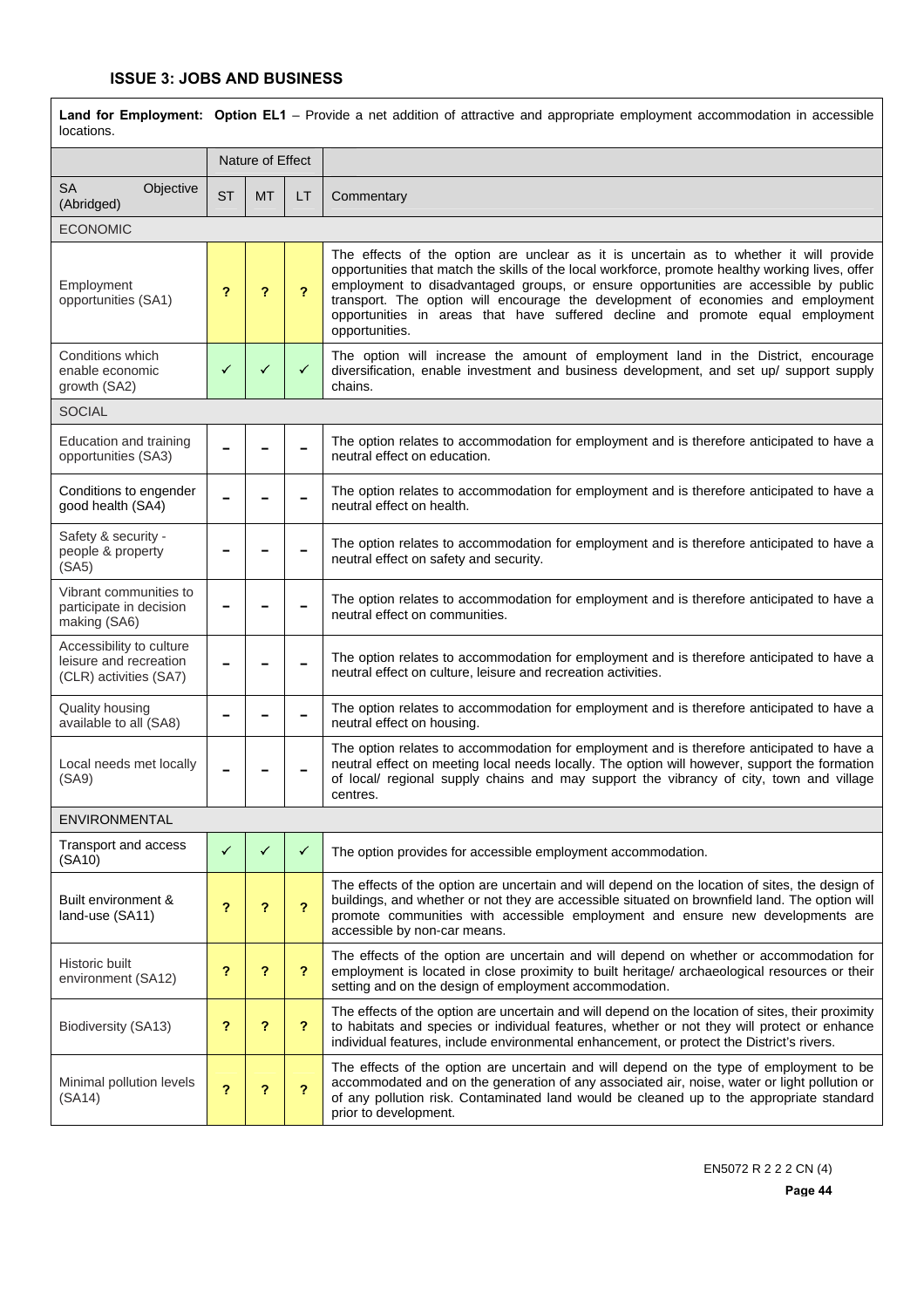|                                           |                         | Nature of Effect                                                                                                                                                                                                                                                                                                                                                                                                                                                                                                                                                                                                                                                                                                                                                                                                                                                                                                                                                                                                                                                                                                                                               |                |                                                                                                                                                                                                                                                                                                                                                                                                                                                                           |  |  |
|-------------------------------------------|-------------------------|----------------------------------------------------------------------------------------------------------------------------------------------------------------------------------------------------------------------------------------------------------------------------------------------------------------------------------------------------------------------------------------------------------------------------------------------------------------------------------------------------------------------------------------------------------------------------------------------------------------------------------------------------------------------------------------------------------------------------------------------------------------------------------------------------------------------------------------------------------------------------------------------------------------------------------------------------------------------------------------------------------------------------------------------------------------------------------------------------------------------------------------------------------------|----------------|---------------------------------------------------------------------------------------------------------------------------------------------------------------------------------------------------------------------------------------------------------------------------------------------------------------------------------------------------------------------------------------------------------------------------------------------------------------------------|--|--|
| <b>SA Objective</b><br>(Abridged)         | <b>ST</b>               | <b>MT</b>                                                                                                                                                                                                                                                                                                                                                                                                                                                                                                                                                                                                                                                                                                                                                                                                                                                                                                                                                                                                                                                                                                                                                      | LT             | Commentary                                                                                                                                                                                                                                                                                                                                                                                                                                                                |  |  |
| Greenhouse gas &<br>climate change (SA15) | ?                       | 2                                                                                                                                                                                                                                                                                                                                                                                                                                                                                                                                                                                                                                                                                                                                                                                                                                                                                                                                                                                                                                                                                                                                                              | $\overline{2}$ | The effects of the option on the greenhouse gas emissions/ climate change are uncertain<br>and will depend upon the location of employment accommodation, whether or not they are<br>accessible by non-car means, whether energy efficient measures will be incorporated and<br>whether any sources of renewable energy will be incorporated.                                                                                                                             |  |  |
| Reduce risk of flooding<br>(SA16)         | $\overline{\mathbf{z}}$ | $\overline{\mathbf{r}}$                                                                                                                                                                                                                                                                                                                                                                                                                                                                                                                                                                                                                                                                                                                                                                                                                                                                                                                                                                                                                                                                                                                                        | $\overline{?}$ | The effects of the option are uncertain and will depend on where employment<br>accommodation is located and whether or not it will incorporate measures to reduce the risk<br>of flooding.                                                                                                                                                                                                                                                                                |  |  |
| Prudent use of<br>resources (SA17)        | ?                       | $\overline{2}$                                                                                                                                                                                                                                                                                                                                                                                                                                                                                                                                                                                                                                                                                                                                                                                                                                                                                                                                                                                                                                                                                                                                                 | 2              | The effects of the option are uncertain and will depend on whether water and energy efficient<br>measures will be incorporated into the design of employment accommodation, whether any<br>sources of renewable energy will be incorporated, whether sites will be located on brownfield<br>land, whether measures will be incorporated to reduce waste and whether increased<br>employment activity will take place within constraints of the District's water resource. |  |  |
| Conclusions and<br>Recommendations        |                         | The option will have positive economic effect. However, the option should incorporate further definition of<br>'appropriate' and 'accessible'.<br>The option will have a positive effect on the economy and on transport and access. Further guidance should be<br>included in subsequently produced DPDs and SPDs to ensure that the option will contribute to the availability of<br>good quality employment opportunities for all, ensure employment accommodation will be situated on brownfield<br>land where possible, will not compromise local distinctiveness, built heritage or biodiversity. Any increase in<br>pollution/ greenhouse gases would need further consideration to ensure consideration of the cumulative effects<br>of the option and to ensure an adverse effect on climate change does not occur. Development should be located<br>away from flood risk areas, where possible; however, where this is not possible, development will need to<br>include adequate measures to address flood risk and to prevent inappropriate development in flood zones. New<br>development should also exist within the District's water resource. |                |                                                                                                                                                                                                                                                                                                                                                                                                                                                                           |  |  |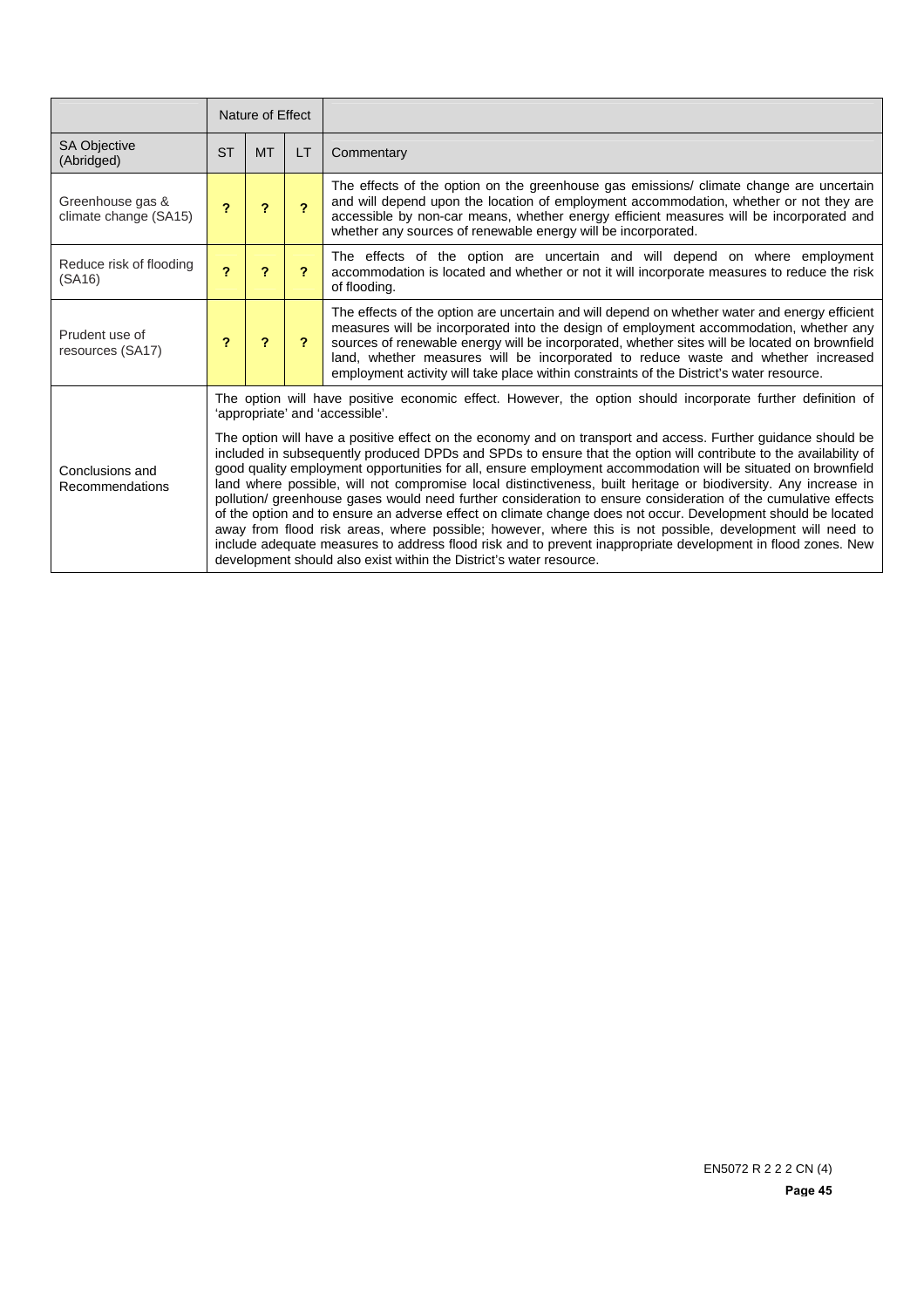| Land for Employment: Option EL2 - Adopt a flexible approach to employment land uses. |           |                  |                         |                                                                                                                                                                                                                                                                                                                                                |  |  |
|--------------------------------------------------------------------------------------|-----------|------------------|-------------------------|------------------------------------------------------------------------------------------------------------------------------------------------------------------------------------------------------------------------------------------------------------------------------------------------------------------------------------------------|--|--|
|                                                                                      |           | Nature of Effect |                         |                                                                                                                                                                                                                                                                                                                                                |  |  |
| <b>SA</b><br>Objective<br>(Abridged)                                                 | <b>ST</b> | <b>MT</b>        | LT                      | Commentary                                                                                                                                                                                                                                                                                                                                     |  |  |
| <b>ECONOMIC</b>                                                                      |           |                  |                         |                                                                                                                                                                                                                                                                                                                                                |  |  |
| Employment<br>opportunities (SA1)                                                    | ?         | ?                | $\overline{\mathbf{?}}$ | The effects of the option are unclear as the option may or may not provide for employment<br>on redeveloped employment sites.                                                                                                                                                                                                                  |  |  |
| Conditions which<br>enable economic<br>growth (SA2)                                  | ?         | ?                | ?                       | The effects of the option are unclear as the option may or may not provide for employment<br>land, diversification, and business development on redeveloped employment sites.                                                                                                                                                                  |  |  |
| <b>SOCIAL</b>                                                                        |           |                  |                         |                                                                                                                                                                                                                                                                                                                                                |  |  |
| Education and training<br>opportunities (SA3)                                        | ?         | ?                | $\overline{\mathbf{?}}$ | The effects of the option are unclear as the option may or may not provide for education<br>facilities, on redeveloped employment sites.                                                                                                                                                                                                       |  |  |
| Conditions to engender<br>good health (SA4)                                          | 2         | ?                | ?                       | The effects of the option are unclear as the option may or may not provide for health<br>facilities, on redeveloped employment sites.                                                                                                                                                                                                          |  |  |
| Safety & security -<br>people & property<br>(SA5)                                    |           |                  |                         | The option relates to redeveloped employment sites and is therefore anticipated to have a<br>neutral effect on safety and security.                                                                                                                                                                                                            |  |  |
| Vibrant communities to<br>participate in decision<br>making (SA6)                    |           |                  |                         | The option relates to redeveloped employment sites and is therefore anticipated to have a<br>neutral effect on communities.                                                                                                                                                                                                                    |  |  |
| Accessibility to culture<br>leisure and recreation<br>(CLR) activities (SA7)         | 2         | ?                | ?                       | The effects of the option are unclear as the option may or may not provide for culture, leisure<br>or recreation facilities, on redeveloped employment sites.                                                                                                                                                                                  |  |  |
| Quality housing<br>available to all (SA8)                                            | ?         | ?                | $\overline{?}$          | The effects of the option are unclear as the option may or may not provide for housing, on<br>redeveloped employment sites.                                                                                                                                                                                                                    |  |  |
| Local needs met locally<br>(SA9)                                                     |           |                  |                         | The option relates to redeveloped employment sites and is therefore anticipated to have a<br>neutral effect on meeting local needs locally. The option may support the formation of local/<br>regional supply chains and may support the vibrancy of city, town and village centres,<br>depending on the land-use of redeveloped sites.        |  |  |
| ENVIRONMENTAL                                                                        |           |                  |                         |                                                                                                                                                                                                                                                                                                                                                |  |  |
| Transport and access<br>(SA10)                                                       | ?         | ?                | ?                       | The effects of the option on transport are uncertain and will depend on the location and<br>accessibility of redeveloped employment sites.                                                                                                                                                                                                     |  |  |
| Built environment &<br>land-use (SA11)                                               | ?         | ?                | $\overline{?}$          | The effects of the option are uncertain and will depend on the land-use and location of sites,<br>the design of redevelopment, and whether or not sites are accessible by non-car means or<br>situated on brownfield land.                                                                                                                     |  |  |
| Historic built<br>environment (SA12)                                                 | ?         | ?                | ?                       | The effects of the option are uncertain and will depend on whether redeveloped employment<br>sites are located in close proximity to built heritage/ archaeological resources or their setting,<br>and on the design of the development and the land-uses of the site.                                                                         |  |  |
| Biodiversity (SA13)                                                                  | ?         | ?                | $\overline{\mathbf{?}}$ | The effects of the option are uncertain and will depend on the location of sites, their proximity<br>to habitats and species or individual features, the final land-uses of the redeveloped sites,<br>whether or not they will protect or enhance individual features, include environmental<br>enhancement, or protect the District's rivers. |  |  |
| Minimal pollution levels<br>(SA14)                                                   | ?         | ?                | $\overline{\mathbf{?}}$ | The effects of the option are uncertain and will depend on the type of employment to be<br>accommodated and on the generation of any associated air, noise, water or light pollution or<br>of any pollution risk. Contaminated land would be cleaned up to the appropriate standard<br>prior to development.                                   |  |  |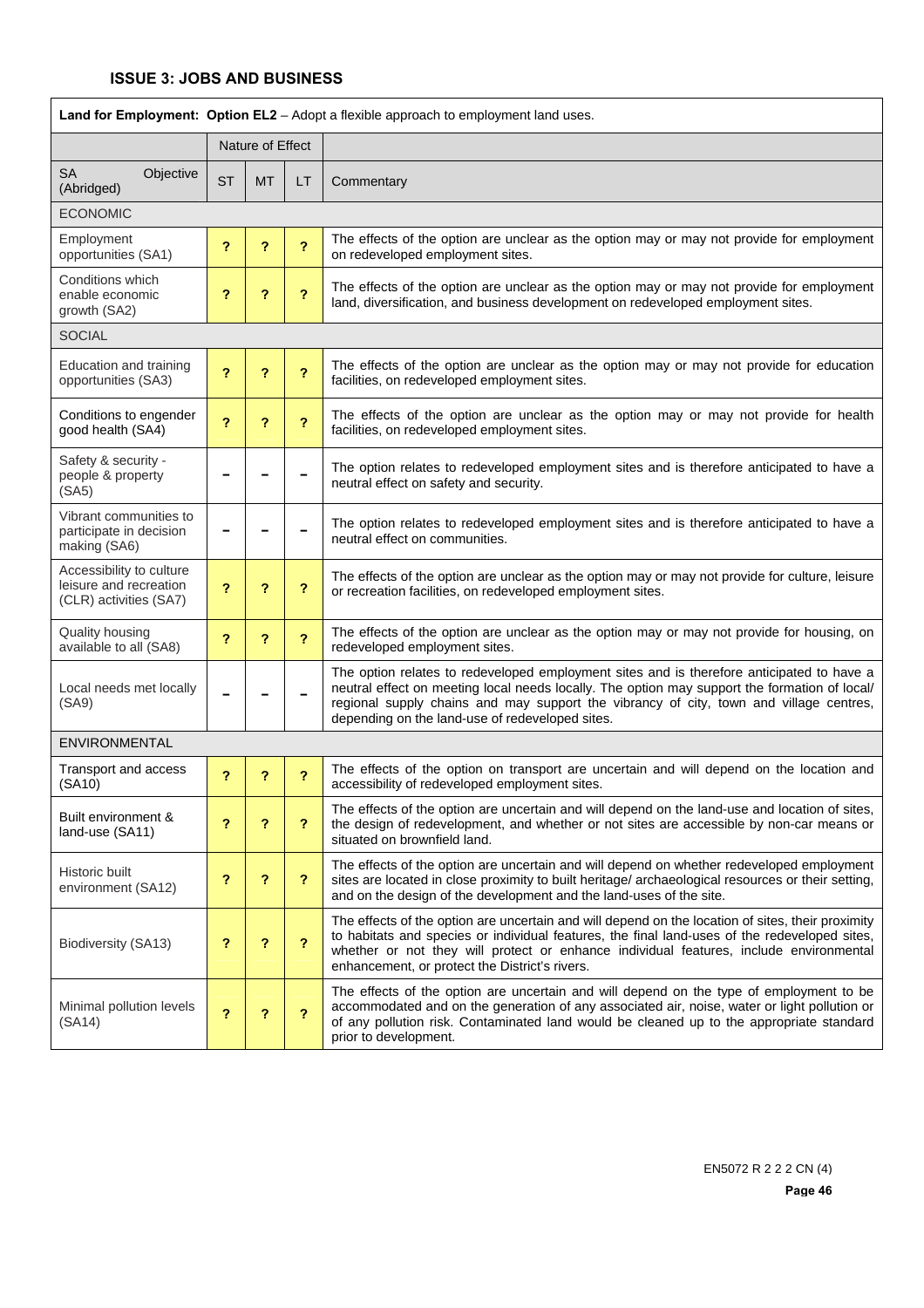|                                           |           | Nature of Effect                                                                                                                                                                                                                                                                                                                                                                        |    |                                                                                                                                                                                                                                                                                                                                                                                                                                                      |  |  |
|-------------------------------------------|-----------|-----------------------------------------------------------------------------------------------------------------------------------------------------------------------------------------------------------------------------------------------------------------------------------------------------------------------------------------------------------------------------------------|----|------------------------------------------------------------------------------------------------------------------------------------------------------------------------------------------------------------------------------------------------------------------------------------------------------------------------------------------------------------------------------------------------------------------------------------------------------|--|--|
| <b>SA Objective</b><br>(Abridged)         | <b>ST</b> | <b>MT</b>                                                                                                                                                                                                                                                                                                                                                                               | LT | Commentary                                                                                                                                                                                                                                                                                                                                                                                                                                           |  |  |
| Greenhouse gas &<br>climate change (SA15) |           |                                                                                                                                                                                                                                                                                                                                                                                         |    | The effects of the option on the greenhouse gas emissions/ climate change are uncertain<br>and will depend upon the land-uses on redeveloped sites, the location of sites, whether or<br>not they are accessible by non-car means, whether energy efficient measures will be<br>incorporated and whether any sources of renewable energy will be incorporated.                                                                                       |  |  |
| Reduce risk of flooding<br>(SA16)         | 2         | 2                                                                                                                                                                                                                                                                                                                                                                                       |    | The effects of the option are uncertain and will depend on where sites are located and<br>whether or not they will incorporate measures to reduce the risk of flooding.                                                                                                                                                                                                                                                                              |  |  |
| Prudent use of<br>resources (SA17)        |           |                                                                                                                                                                                                                                                                                                                                                                                         |    | The effects of the option are uncertain and will depend on whether water and energy efficient<br>measures will be incorporated into the design of redeveloped sites, whether any sources of<br>renewable energy will be incorporated, whether sites will be located on brownfield land,<br>whether measures will be incorporated to reduce waste and whether new development will<br>take place within constraints of the District's water resource. |  |  |
| Conclusions and<br>Recommendations        |           | In order to increase the sustainability of the option, the wording should be tightened so that need for single or<br>mixed uses is considered on former employment land. The land-use should respond to the needs of the<br>immediate area, for which land-use there is greatest need and to the feasibility of the site in terms of the most<br>appropriate land-use for the location. |    |                                                                                                                                                                                                                                                                                                                                                                                                                                                      |  |  |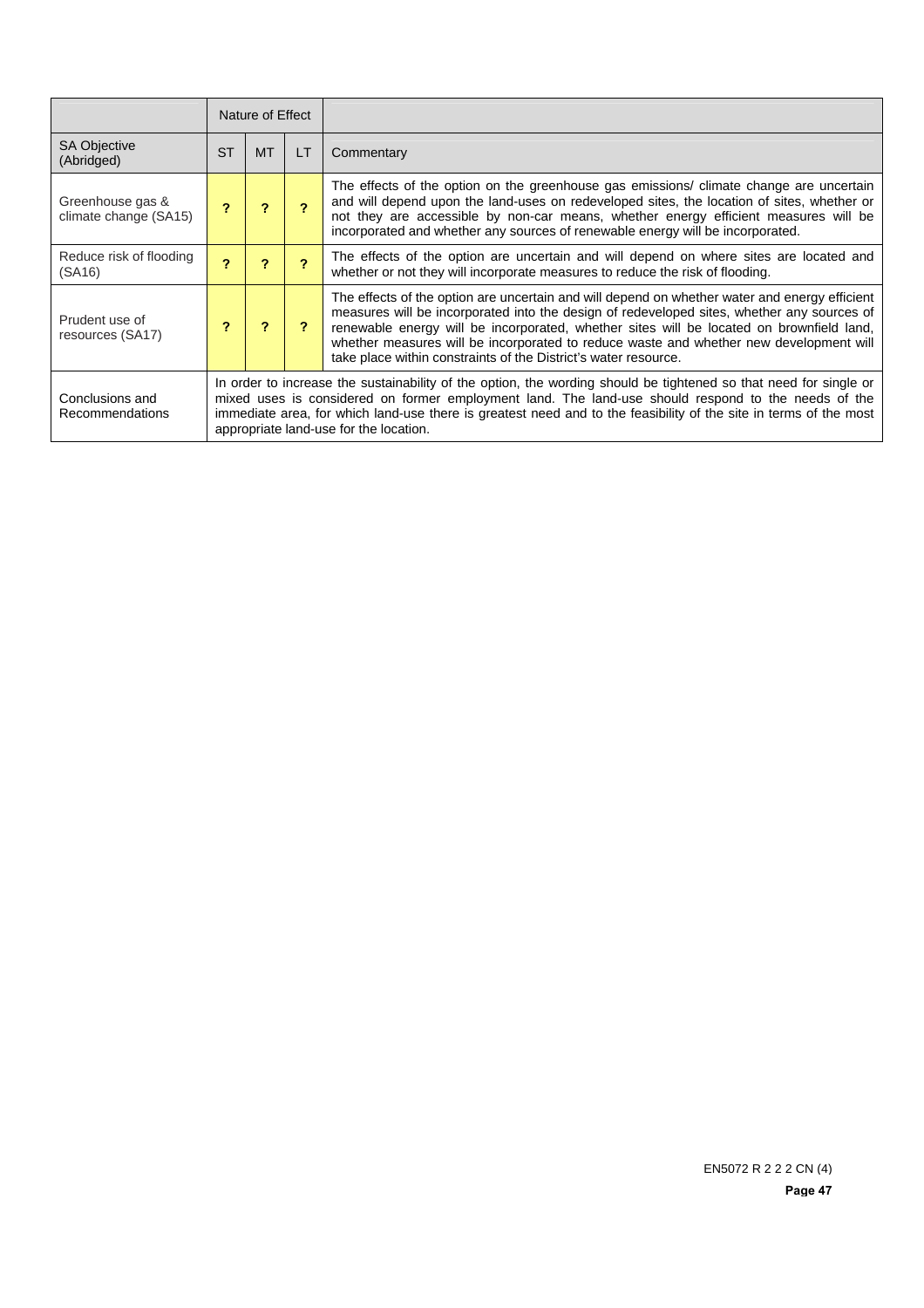| Land for Employment: Option EL3 - Designate and safeguard specific sites for specific uses. |              |                            |                           |                                                                                                                                                                                                                                                                                                                                                                       |  |  |
|---------------------------------------------------------------------------------------------|--------------|----------------------------|---------------------------|-----------------------------------------------------------------------------------------------------------------------------------------------------------------------------------------------------------------------------------------------------------------------------------------------------------------------------------------------------------------------|--|--|
|                                                                                             |              | Nature of Effect           |                           |                                                                                                                                                                                                                                                                                                                                                                       |  |  |
| <b>SA</b><br>Objective<br>(Abridged)                                                        | <b>ST</b>    | <b>MT</b>                  | LT                        | Commentary                                                                                                                                                                                                                                                                                                                                                            |  |  |
| <b>ECONOMIC</b>                                                                             |              |                            |                           |                                                                                                                                                                                                                                                                                                                                                                       |  |  |
| Employment<br>opportunities (SA1)                                                           | $\checkmark$ | ✓                          | $\checkmark$              | The option will provide employment opportunities to match local skills, encourage the<br>development of economies, and support equal employment opportunities.                                                                                                                                                                                                        |  |  |
| Conditions which<br>enable economic<br>growth (SA2)                                         | ✓            | ✓                          | ✓                         | The option will increase the amount of employment land, enable business development/<br>investment, and set up/ support supply chains. The option may address diversification.                                                                                                                                                                                        |  |  |
| <b>SOCIAL</b>                                                                               |              |                            |                           |                                                                                                                                                                                                                                                                                                                                                                       |  |  |
| Education and training<br>opportunities (SA3)                                               |              |                            |                           | The option relates to industrial/ commercial sites and will have a neutral effect on education.                                                                                                                                                                                                                                                                       |  |  |
| Conditions to engender<br>good health (SA4)                                                 |              |                            |                           | The option relates to industrial/ commercial sites and will have a neutral effect on health.                                                                                                                                                                                                                                                                          |  |  |
| Safety & security -<br>people & property<br>(SA5)                                           |              |                            |                           | The option relates to industrial/ commercial sites and will have a neutral effect on safety and<br>security.                                                                                                                                                                                                                                                          |  |  |
| Vibrant communities to<br>participate in decision<br>making (SA6)                           |              |                            |                           | The option relates to industrial/ commercial sites and will have a neutral effect on<br>communities.                                                                                                                                                                                                                                                                  |  |  |
| Accessibility to culture<br>leisure and recreation<br>(CLR) activities (SA7)                |              |                            |                           | The option relates to industrial/ commercial sites and will have neutral effect on accessibility<br>to culture, leisure and recreation facilities.                                                                                                                                                                                                                    |  |  |
| <b>Quality housing</b><br>available to all (SA8)                                            |              |                            |                           | The option relates to industrial/ commercial sites and will have a neutral effect on housing.                                                                                                                                                                                                                                                                         |  |  |
| Local needs met locally<br>(SA9)                                                            |              |                            |                           | The option relates to redeveloped employment sites and is therefore anticipated to have a<br>neutral effect on meeting local needs locally. The option may support the formation of local/<br>regional supply chains and may support the vibrancy of city, town and village centres,<br>depending on the land-use of redeveloped sites.                               |  |  |
| ENVIRONMENTAL                                                                               |              |                            |                           |                                                                                                                                                                                                                                                                                                                                                                       |  |  |
| Transport and access<br>(SA10)                                                              | ?            | ?                          | 2                         | The effects of the option on transport are uncertain and will depend on the location and<br>accessibility of industrial/ commercial sites.                                                                                                                                                                                                                            |  |  |
| Built environment &<br>land-use (SA11)                                                      | ?            | ?                          | ?                         | The effects of the option are uncertain and will depend on the location of sites, the design of<br>new development, whether or not sites are accessible by non-car means, and situated on<br>brownfield land.                                                                                                                                                         |  |  |
| Historic built<br>environment (SA12)                                                        | ?            | ?                          | ?                         | The effects of the option are uncertain and will depend on whether redeveloped sites are<br>located in close proximity to built heritage/ archaeological resources or their setting, and on<br>the design of the development and the land-uses of the site.                                                                                                           |  |  |
| Biodiversity (SA13)                                                                         | ?            | $\boldsymbol{\mathcal{P}}$ | $\overline{\mathbf{?}}$   | The effects of the option are uncertain and will depend on the location of redeveloped sites,<br>their proximity to habitats and species or individual features, the final land-uses of the<br>redeveloped sites, whether or not they will protect or enhance individual features, include<br>environmental enhancement, or protect the District's rivers.            |  |  |
| Minimal pollution levels<br>(SA14)                                                          | ?            | ?                          | $\overline{\mathbf{r}}$   | The effects of the option are uncertain and will depend on the type of industrial/ commercial<br>development, on the generation of any associated air, noise, water or light pollution or of any<br>pollution risk. Contaminated land would be cleaned up to the appropriate standard prior to<br>the redevelopment of sites.                                         |  |  |
| Greenhouse gas &<br>climate change (SA15)                                                   | ?            | ?                          | $\boldsymbol{\mathsf{?}}$ | The effects of the option on greenhouse gas emissions/ climate change are uncertain and<br>will depend upon the location of sites, the types of industrial/ commercial activity, whether or<br>not sites are accessible by non-car means, whether energy efficient measures will be<br>incorporated and whether any sources of renewable energy will be incorporated. |  |  |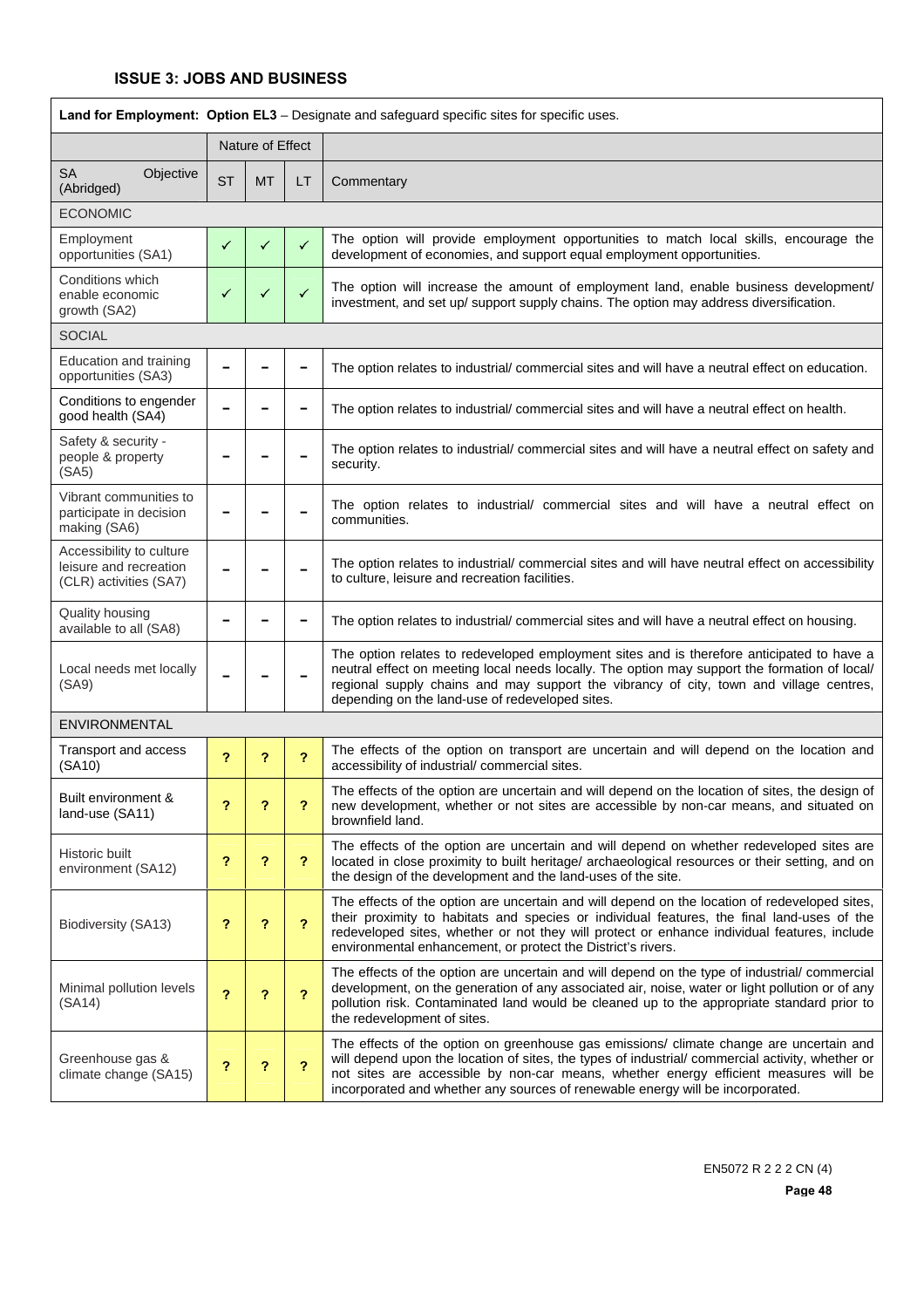|                                    | Nature of Effect                                                                                                                                                                                                                                                                                                                                                                                                                                                              |           |           |                                                                                                                                                                                                                                                                                                                                                                                                                                                         |  |
|------------------------------------|-------------------------------------------------------------------------------------------------------------------------------------------------------------------------------------------------------------------------------------------------------------------------------------------------------------------------------------------------------------------------------------------------------------------------------------------------------------------------------|-----------|-----------|---------------------------------------------------------------------------------------------------------------------------------------------------------------------------------------------------------------------------------------------------------------------------------------------------------------------------------------------------------------------------------------------------------------------------------------------------------|--|
| <b>SA Objective</b><br>(Abridged)  | <b>ST</b>                                                                                                                                                                                                                                                                                                                                                                                                                                                                     | <b>MT</b> | <b>LT</b> | Commentary                                                                                                                                                                                                                                                                                                                                                                                                                                              |  |
| Reduce risk of flooding<br>(SA16)  |                                                                                                                                                                                                                                                                                                                                                                                                                                                                               |           |           | The effects of the option are uncertain and will depend on where sites are located and<br>whether or not they will incorporate measures to reduce the risk of flooding.                                                                                                                                                                                                                                                                                 |  |
| Prudent use of<br>resources (SA17) |                                                                                                                                                                                                                                                                                                                                                                                                                                                                               |           |           | The effects of the option are uncertain and will depend on whether water and energy efficient<br>measures will be incorporated into the design of redeveloped sites, whether any sources of<br>renewable energy will be incorporated, whether sites will be located on brownfield land,<br>whether measures will be incorporated to reduce waste and whether redeveloped sites will<br>operate within the constraints of the District's water resource. |  |
| Conclusions and<br>Recommendations | This option would enable greater certainty of employment provision in areas of need in the District. In order to<br>increase the sustainability of the option, subsequently produced DPDs and SPDs would need to provide further<br>guidance to ensure new development does not have an adverse effect on transport and access, built<br>environment/ land-use, the historic built environment, biodiversity, existing pollution levels, climate change, and<br>resource use. |           |           |                                                                                                                                                                                                                                                                                                                                                                                                                                                         |  |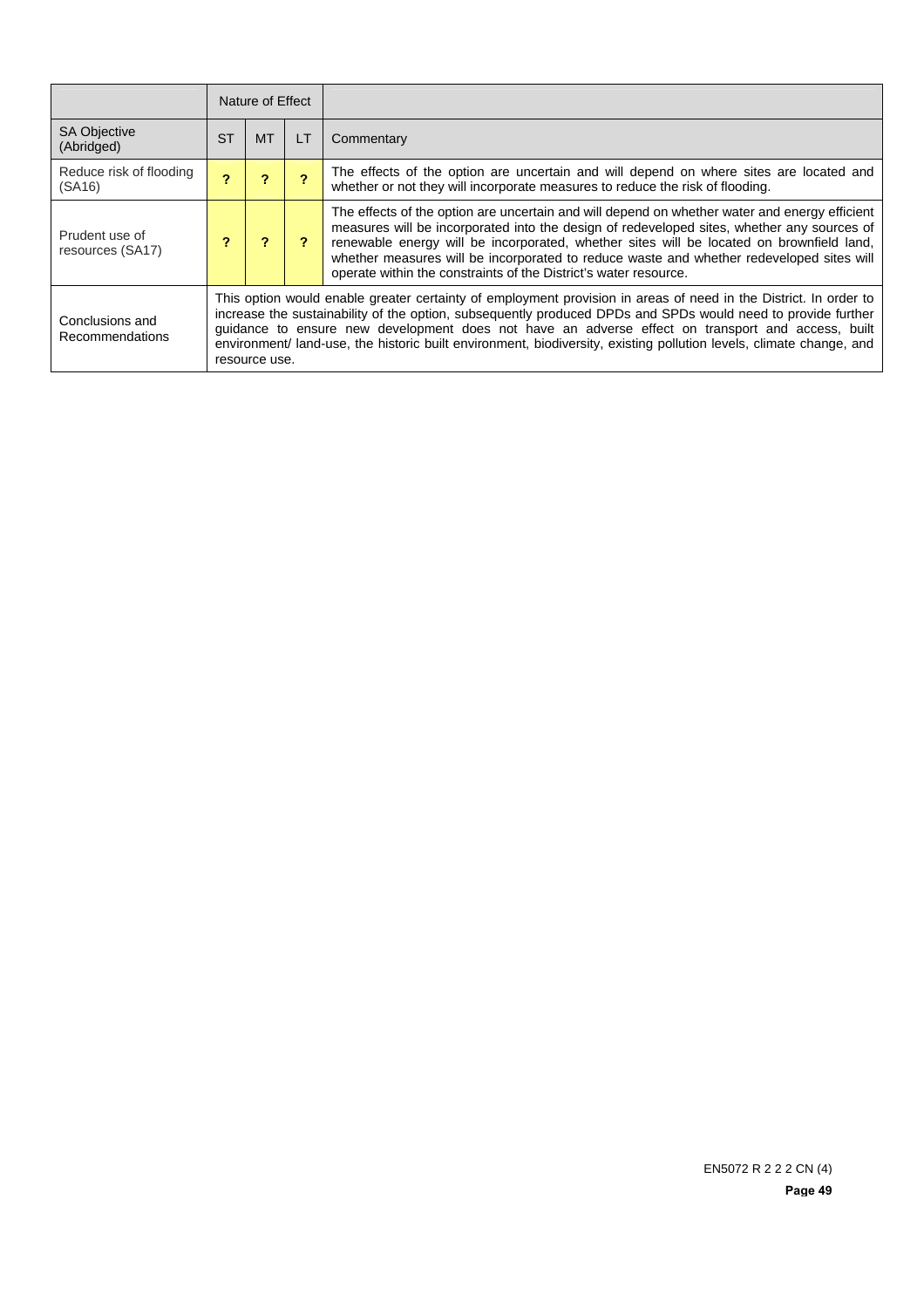| Design: Option D1 - All proposals for development to respect their surroundings and promote local distinctiveness. |           |                  |                          |                                                                                                                                                                                                                                                                                                                                                                                                                                            |  |  |  |  |  |  |
|--------------------------------------------------------------------------------------------------------------------|-----------|------------------|--------------------------|--------------------------------------------------------------------------------------------------------------------------------------------------------------------------------------------------------------------------------------------------------------------------------------------------------------------------------------------------------------------------------------------------------------------------------------------|--|--|--|--|--|--|
|                                                                                                                    |           | Nature of Effect |                          |                                                                                                                                                                                                                                                                                                                                                                                                                                            |  |  |  |  |  |  |
| <b>SA</b><br>Objective<br>(Abridged)                                                                               | <b>ST</b> | <b>MT</b>        | LT                       | Commentary                                                                                                                                                                                                                                                                                                                                                                                                                                 |  |  |  |  |  |  |
| <b>ECONOMIC</b>                                                                                                    |           |                  |                          |                                                                                                                                                                                                                                                                                                                                                                                                                                            |  |  |  |  |  |  |
| Employment<br>opportunities (SA1)                                                                                  |           |                  |                          | The option relates to local distinctiveness and will have a neutral effect on employment.                                                                                                                                                                                                                                                                                                                                                  |  |  |  |  |  |  |
| Conditions which<br>enable economic<br>growth (SA2)                                                                |           |                  |                          | The option relates to local distinctiveness and will have a neutral effect on economic growth.                                                                                                                                                                                                                                                                                                                                             |  |  |  |  |  |  |
| <b>SOCIAL</b>                                                                                                      |           |                  |                          |                                                                                                                                                                                                                                                                                                                                                                                                                                            |  |  |  |  |  |  |
| Education and training<br>opportunities (SA3)                                                                      |           |                  | $\overline{\phantom{a}}$ | The option relates to local distinctiveness and will have a neutral effect on education                                                                                                                                                                                                                                                                                                                                                    |  |  |  |  |  |  |
| Conditions to engender<br>good health (SA4)                                                                        |           |                  |                          | The option relates to local distinctiveness and will have a neutral effect on health.                                                                                                                                                                                                                                                                                                                                                      |  |  |  |  |  |  |
| Safety & security -<br>people & property<br>(SA5)                                                                  |           |                  |                          | The option relates to local distinctiveness and will have a neutral effect on safety and<br>security.                                                                                                                                                                                                                                                                                                                                      |  |  |  |  |  |  |
| Vibrant communities to<br>participate in decision<br>making (SA6)                                                  |           |                  |                          | The option relates to local distinctiveness and will have a neutral effect on communities.                                                                                                                                                                                                                                                                                                                                                 |  |  |  |  |  |  |
| Accessibility to culture<br>leisure and recreation<br>(CLR) activities (SA7)                                       |           |                  |                          | The option relates to local distinctiveness and will have a neutral effect on accessibility to<br>CLR facilities.                                                                                                                                                                                                                                                                                                                          |  |  |  |  |  |  |
| Quality housing<br>available to all (SA8)                                                                          |           |                  |                          | The option relates to local distinctiveness and will have a neutral effect on housing.                                                                                                                                                                                                                                                                                                                                                     |  |  |  |  |  |  |
| Local needs met locally<br>(SA9)                                                                                   |           |                  |                          | The option relates to local distinctiveness and will have a neutral effect on meeting local<br>needs locally.                                                                                                                                                                                                                                                                                                                              |  |  |  |  |  |  |
| ENVIRONMENTAL                                                                                                      |           |                  |                          |                                                                                                                                                                                                                                                                                                                                                                                                                                            |  |  |  |  |  |  |
| Transport and access<br>(SA10)                                                                                     |           |                  | $\overline{\phantom{0}}$ | The option relates to local distinctiveness and will have a neutral effect on transport.                                                                                                                                                                                                                                                                                                                                                   |  |  |  |  |  |  |
| Built environment &<br>land-use (SA11)                                                                             | ✓         | ✓                | ✓                        | The option will ensure a quality built environment, that new development is well designed,<br>that new development is appropriate to its setting, support local distinctiveness, and<br>encourage high quality design in new buildings.                                                                                                                                                                                                    |  |  |  |  |  |  |
| Historic built<br>environment (SA12)                                                                               | ✓✓        | ✓✓               | ✓✓                       | The option will preserve the character of all elements of the historic built environment and<br>their settings.                                                                                                                                                                                                                                                                                                                            |  |  |  |  |  |  |
| Biodiversity (SA13)                                                                                                | ✓         | ✓                | $\checkmark$             | The option will provide for the protection of existing priority habitats, individual features,<br>landscapes, and will enhance the environment.                                                                                                                                                                                                                                                                                            |  |  |  |  |  |  |
| Minimal pollution levels<br>(SA14)                                                                                 | ?         | ?                | $\overline{\mathbf{r}}$  | The option may minimise pollution.                                                                                                                                                                                                                                                                                                                                                                                                         |  |  |  |  |  |  |
| Greenhouse gas &<br>climate change (SA15)                                                                          |           |                  | $\overline{\phantom{a}}$ | The option relates to local distinctiveness and will have a neutral effect on climate change.                                                                                                                                                                                                                                                                                                                                              |  |  |  |  |  |  |
| Reduce risk of flooding<br>(SA16)                                                                                  |           |                  |                          | The option relates to local distinctiveness and will have a neutral effect on flooding.                                                                                                                                                                                                                                                                                                                                                    |  |  |  |  |  |  |
| Prudent use of<br>resources (SA17)                                                                                 |           |                  |                          | The option relates to local distinctiveness and will have an overall neutral effect on resource<br>use. However, the option may have an adverse effect on making efficient use of land<br>(appropriate density) and may increase pressure to develop Greenfield sites.                                                                                                                                                                     |  |  |  |  |  |  |
| Conclusions and<br>Recommendations                                                                                 |           |                  |                          | The option will have a beneficial effect on the built environment/ land-use, the historic built environment, and on<br>biodiversity. Subsequently produced DPDs and SPDs will need to provide further guidance to ensure that the<br>option does not increase pressure to develop Greenfield sites, and that density is increased where appropriate to<br>accommodate the housing and employment needs of the District on brownfield land. |  |  |  |  |  |  |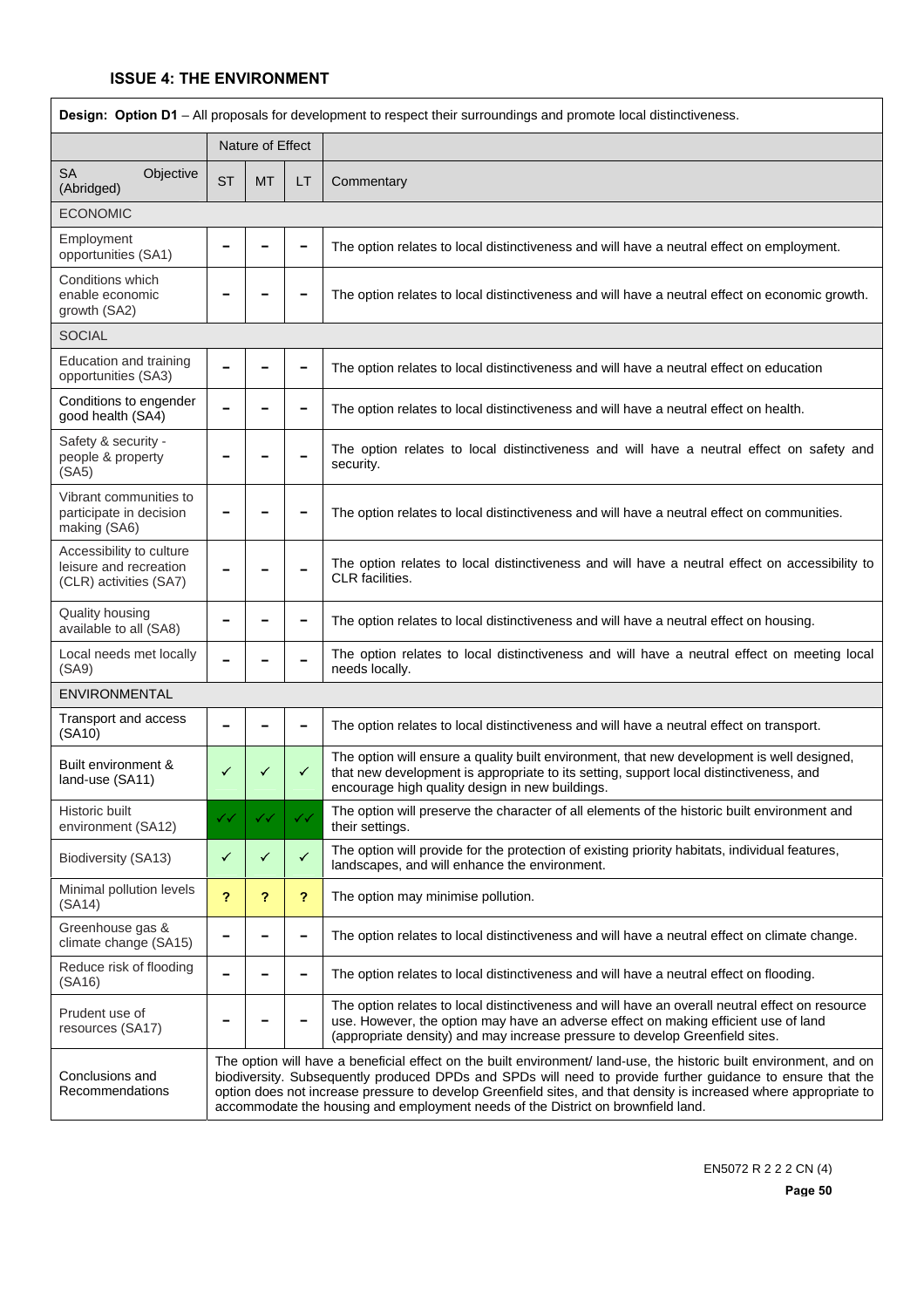|                                                                              |           |                  |              | Resource/ Energy Efficiency: Option REF1 - Energy efficiency should form an integral part of design briefs and guides. Planning<br>considerations include site layout, building design, use of materials, use of water and energy supply.                                                               |
|------------------------------------------------------------------------------|-----------|------------------|--------------|---------------------------------------------------------------------------------------------------------------------------------------------------------------------------------------------------------------------------------------------------------------------------------------------------------|
|                                                                              |           | Nature of Effect |              |                                                                                                                                                                                                                                                                                                         |
| <b>SA</b><br>Objective<br>(Abridged)                                         | <b>ST</b> | <b>MT</b>        | LT           | Commentary                                                                                                                                                                                                                                                                                              |
| <b>ECONOMIC</b>                                                              |           |                  |              |                                                                                                                                                                                                                                                                                                         |
| Employment<br>opportunities (SA1)                                            |           |                  |              | The option relates to energy efficiency and will have a neutral effect on employment.                                                                                                                                                                                                                   |
| Conditions which<br>enable economic<br>growth (SA2)                          |           |                  |              | The option relates to energy efficiency and will have a neutral effect on economic growth.                                                                                                                                                                                                              |
| <b>SOCIAL</b>                                                                |           |                  |              |                                                                                                                                                                                                                                                                                                         |
| Education and training<br>opportunities (SA3)                                |           |                  | -            | The option relates to energy efficiency and will have a neutral effect on education                                                                                                                                                                                                                     |
| Conditions to engender<br>good health (SA4)                                  |           |                  |              | The option relates to energy efficiency and will have a neutral effect on health.                                                                                                                                                                                                                       |
| Safety & security -<br>&<br>property<br>people<br>(SA5)                      |           |                  |              | The option relates to energy efficiency and will have a neutral effect on safety and security.                                                                                                                                                                                                          |
| Vibrant communities to<br>participate in decision<br>making (SA6)            |           |                  |              | The option relates to energy efficiency and will have a neutral effect on communities.                                                                                                                                                                                                                  |
| Accessibility to culture<br>leisure and recreation<br>(CLR) activities (SA7) |           |                  |              | The option relates to energy efficiency and will have a neutral effect on accessibility to CLR<br>facilities.                                                                                                                                                                                           |
| Quality<br>housing<br>available to all (SA8)                                 |           |                  |              | The option relates to energy efficiency and will have an overall neutral effect on housing.<br>However, the option will improve energy efficiency and insulation in housing and increase<br>sustainable design and the use of sustainable materials.                                                    |
| Local needs met locally<br>(SA9)                                             |           |                  |              | The option relates to energy efficiency and will have a neutral effect on meeting local needs<br>locally.                                                                                                                                                                                               |
| ENVIRONMENTAL                                                                |           |                  |              |                                                                                                                                                                                                                                                                                                         |
| Transport and access<br>(SA10)                                               |           |                  | -            | The option relates to energy efficiency and will have a neutral effect on transport.                                                                                                                                                                                                                    |
| environment &<br>Built<br>land-use (SA11)                                    |           |                  |              | The option relates to energy efficiency and will have an overall neutral effect on the built<br>environment/ on land-use. However, the option will improve the resource efficiency of<br>buildings.                                                                                                     |
| Historic<br>built<br>environment (SA12)                                      | 2         | ?                | ?            | The effects of the option on the historic built environment are uncertain. The option may<br>require developments to incorporate measures, such as double glazing, which will have an<br>adverse effect on the character or setting of historic features, such as Listed Buildings.                     |
| Biodiversity (SA13)                                                          |           |                  | -            | The option relates to energy efficiency and will have a neutral effect on biodiversity.                                                                                                                                                                                                                 |
| Minimal pollution levels<br>(SA14)                                           |           |                  |              | The option relates to energy efficiency and will have an overall neutral effect. However, the<br>option will include measures to reduce pollution.                                                                                                                                                      |
| Greenhouse<br>&<br>gas<br>climate change (SA15)                              | ✓         | ✓                | $\checkmark$ | The option will address greenhouse gas emissions from domestic, commercial and industrial<br>sources, will increase energy efficiency in all sectors, will implement adaptation measures for<br>the likely effects of climate change, and will increase the amount of energy from renewable<br>sources. |
| Reduce risk of flooding<br>(SA16)                                            |           |                  |              | The option relates to energy efficiency and will have an overall neutral effect on flooding.                                                                                                                                                                                                            |
| Prudent<br>of<br>use<br>resources (SA17)                                     | ✓         | ✓                | ✓            | The option will increase efficiency in material use, increase awareness of resource<br>efficiency, reduce the use of non-renewable resources, and ensure that new development<br>exists within the constraints of the District's water resources.                                                       |
| Conclusions<br>and<br>Recommendations                                        |           |                  |              | The option may be improved by including additional detail on the accessibility of new development, the efficient<br>use of land and on the reduction of waste. The effect of the option on the historic built environment and its<br>setting will also need to be considered.                           |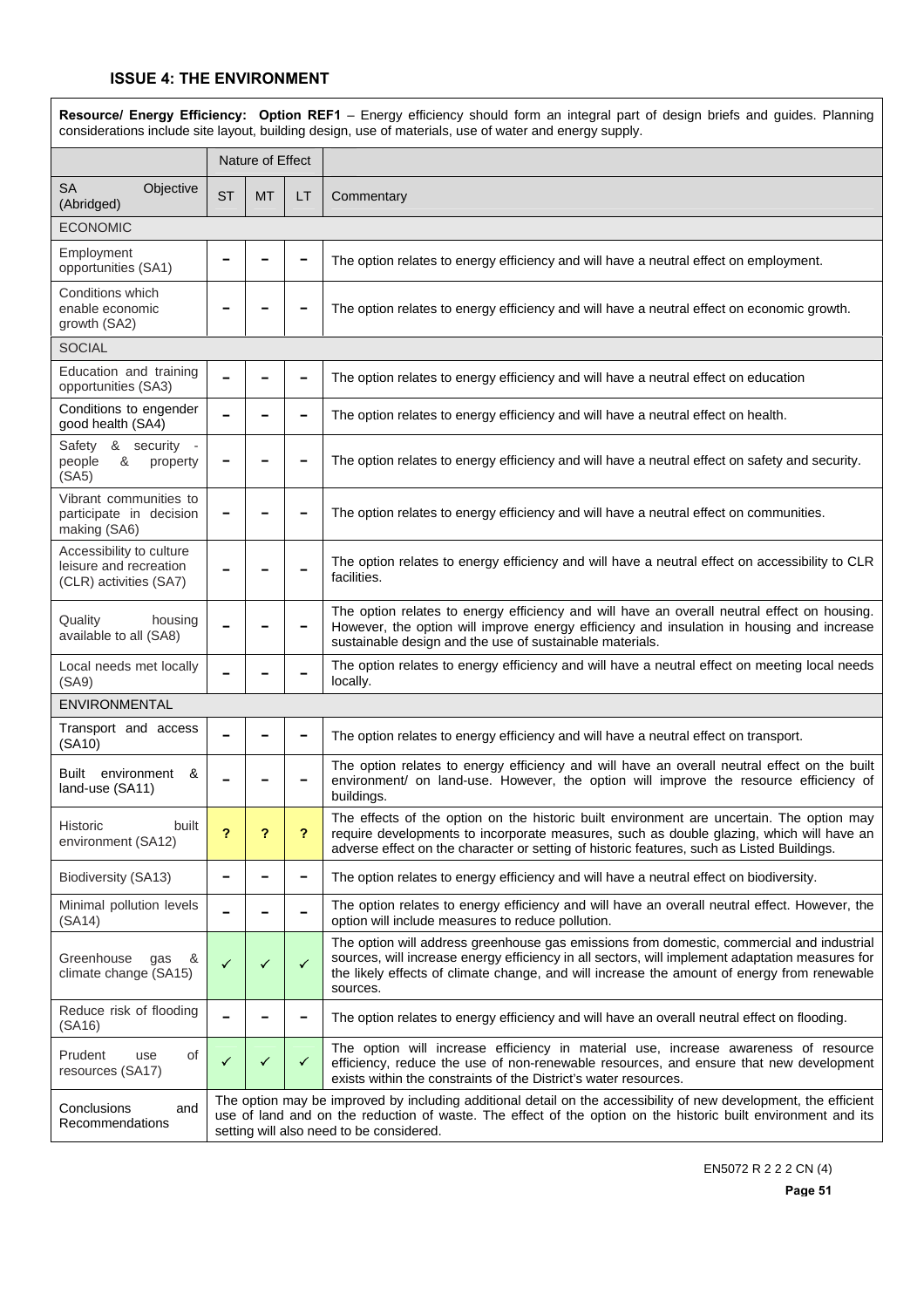| Resource/ Energy Efficiency: Option REF2 - 10% of the energy required by large new residential, commercial or industrial<br>developments to be generated by on-site renewable sources. |              |                  |                |                                                                                                                                                                                                                                                                                                                                                                                                                                                                                                                                                                                                          |  |  |
|----------------------------------------------------------------------------------------------------------------------------------------------------------------------------------------|--------------|------------------|----------------|----------------------------------------------------------------------------------------------------------------------------------------------------------------------------------------------------------------------------------------------------------------------------------------------------------------------------------------------------------------------------------------------------------------------------------------------------------------------------------------------------------------------------------------------------------------------------------------------------------|--|--|
|                                                                                                                                                                                        |              | Nature of Effect |                |                                                                                                                                                                                                                                                                                                                                                                                                                                                                                                                                                                                                          |  |  |
| SA<br>Objective<br>(Abridged)                                                                                                                                                          | <b>ST</b>    | <b>MT</b>        | LT             | Commentary                                                                                                                                                                                                                                                                                                                                                                                                                                                                                                                                                                                               |  |  |
| <b>ECONOMIC</b>                                                                                                                                                                        |              |                  |                |                                                                                                                                                                                                                                                                                                                                                                                                                                                                                                                                                                                                          |  |  |
| Employment<br>opportunities (SA1)                                                                                                                                                      |              |                  |                | The option relates to renewable energy production and will have a neutral effect on<br>employment.                                                                                                                                                                                                                                                                                                                                                                                                                                                                                                       |  |  |
| Conditions which<br>enable economic<br>growth (SA2)                                                                                                                                    |              |                  |                | The option relates to renewable energy production and will have a neutral effect on<br>economic growth.                                                                                                                                                                                                                                                                                                                                                                                                                                                                                                  |  |  |
| <b>SOCIAL</b>                                                                                                                                                                          |              |                  |                |                                                                                                                                                                                                                                                                                                                                                                                                                                                                                                                                                                                                          |  |  |
| Education and training<br>opportunities (SA3)                                                                                                                                          |              |                  |                | The option relates to renewable energy production and will have a neutral effect on<br>education                                                                                                                                                                                                                                                                                                                                                                                                                                                                                                         |  |  |
| Conditions to engender<br>good health (SA4)                                                                                                                                            |              |                  |                | The option relates to renewable energy production and will have a neutral effect on health.                                                                                                                                                                                                                                                                                                                                                                                                                                                                                                              |  |  |
| Safety & security -<br>people & property<br>(SA5)                                                                                                                                      |              |                  |                | The option relates to renewable energy production and will have a neutral effect on safety<br>and security.                                                                                                                                                                                                                                                                                                                                                                                                                                                                                              |  |  |
| Vibrant communities to<br>participate in decision<br>making (SA6)                                                                                                                      |              |                  |                | The option relates to renewable energy production and will have a neutral effect on<br>communities.                                                                                                                                                                                                                                                                                                                                                                                                                                                                                                      |  |  |
| Accessibility to culture<br>leisure and recreation<br>(CLR) activities (SA7)                                                                                                           |              |                  |                | The option relates to renewable energy production and will have a neutral effect on<br>accessibility to CLR facilities.                                                                                                                                                                                                                                                                                                                                                                                                                                                                                  |  |  |
| Quality housing<br>available to all (SA8)                                                                                                                                              |              |                  |                | The option relates to renewable energy production and will have an overall neutral effect on<br>housing.                                                                                                                                                                                                                                                                                                                                                                                                                                                                                                 |  |  |
| Local needs met locally<br>(SA9)                                                                                                                                                       |              |                  |                | The option relates to renewable energy production and will have a neutral effect on meeting<br>local needs locally.                                                                                                                                                                                                                                                                                                                                                                                                                                                                                      |  |  |
| ENVIRONMENTAL                                                                                                                                                                          |              |                  |                |                                                                                                                                                                                                                                                                                                                                                                                                                                                                                                                                                                                                          |  |  |
| Transport and access<br>(SA10)                                                                                                                                                         |              |                  |                | The option relates to renewable energy production and will have a neutral effect on<br>transport.                                                                                                                                                                                                                                                                                                                                                                                                                                                                                                        |  |  |
| Built environment &<br>land-use (SA11)                                                                                                                                                 |              |                  |                | The option relates to renewable energy production and will have an overall neutral effect on<br>the built environment/ on land-use. However, the option will improve the resource efficiency<br>of buildings.                                                                                                                                                                                                                                                                                                                                                                                            |  |  |
| Historic built<br>environment (SA12)                                                                                                                                                   | x            | ×                | $\pmb{\times}$ | The option may result in developments incorporating measures such as photovoltaic panels<br>or wind turbines, which may have an adverse effect on the character or setting of historic<br>features.                                                                                                                                                                                                                                                                                                                                                                                                      |  |  |
| Biodiversity (SA13)                                                                                                                                                                    |              |                  |                | The option relates to renewable energy production and will have an overall neutral effect on<br>biodiversity.                                                                                                                                                                                                                                                                                                                                                                                                                                                                                            |  |  |
| Minimal pollution levels<br>(SA14)                                                                                                                                                     |              |                  |                | The option relates to renewable energy production and will have an overall neutral effect.<br>However, the option will reduce the potential for air pollution from traditional energy sources.                                                                                                                                                                                                                                                                                                                                                                                                           |  |  |
| Greenhouse gas &<br>climate change (SA15)                                                                                                                                              | $\checkmark$ | ✓                | ✓              | The option will reduce greenhouse gas emissions from domestic, commercial and industrial<br>sources, increase energy efficiency, implement adaptation measures to address climate<br>change, and increase the amount of energy generated from renewable sources.                                                                                                                                                                                                                                                                                                                                         |  |  |
| Reduce risk of flooding<br>(SA16)                                                                                                                                                      |              |                  |                | The option relates to renewable energy production and will have an overall neutral effect on<br>flooding.                                                                                                                                                                                                                                                                                                                                                                                                                                                                                                |  |  |
| Prudent use of<br>resources (SA17)                                                                                                                                                     |              |                  |                | The option will have an overall neutral effect. However, it will increase efficiency in raw<br>material use, develop renewable energy/ resources, and reduce the use of non renewable<br>resources.                                                                                                                                                                                                                                                                                                                                                                                                      |  |  |
| Conclusions and<br>Recommendations                                                                                                                                                     |              | energy sources.  |                | The option may have an adverse effect on the historic built environment. This will need to be addressed in the<br>option or in subsequently produced DPDs and SPDs, to ensure that benefits relating to greenhouse gas<br>emissions and climate change do not result in adverse effects on built heritage. The option may be improved by<br>including additional detail on the accessibility of new development, the efficient use of land, on the reduction of<br>waste, and on water use.<br>Future DPDs and SPDs will need to consider the embodied energy required in constructing on-site renewable |  |  |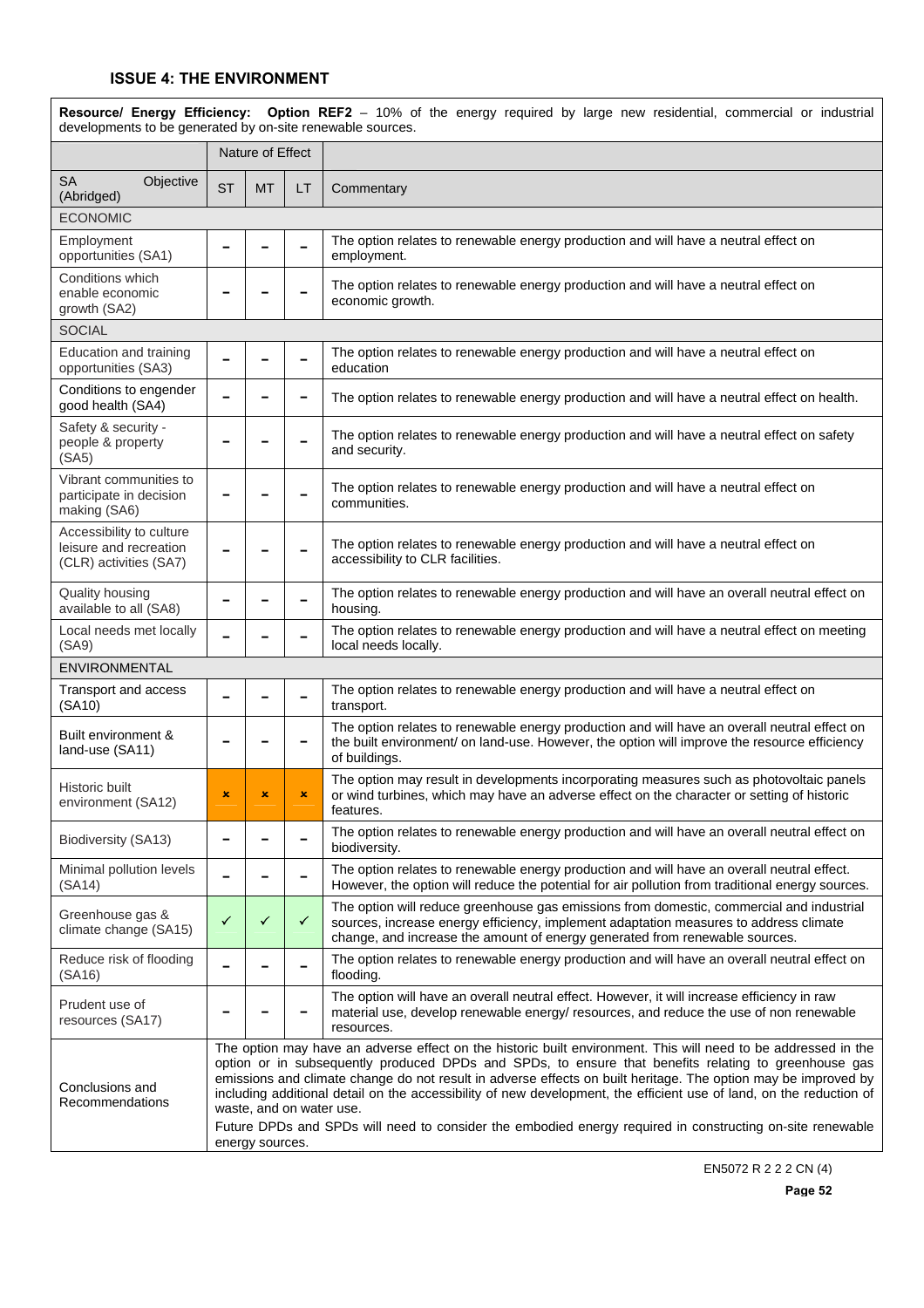| Flooding: Option F1 - Development should be directed to areas with the lowest probability of flooding, regardless of other sustainability<br>criteria. |           |                  |                          |                                                                                                                                                                                                                                                                                                                                                                          |  |  |  |
|--------------------------------------------------------------------------------------------------------------------------------------------------------|-----------|------------------|--------------------------|--------------------------------------------------------------------------------------------------------------------------------------------------------------------------------------------------------------------------------------------------------------------------------------------------------------------------------------------------------------------------|--|--|--|
|                                                                                                                                                        |           | Nature of Effect |                          |                                                                                                                                                                                                                                                                                                                                                                          |  |  |  |
| <b>SA</b><br>Objective<br>(Abridged)                                                                                                                   | <b>ST</b> | <b>MT</b>        | LT                       | Commentary                                                                                                                                                                                                                                                                                                                                                               |  |  |  |
| <b>ECONOMIC</b>                                                                                                                                        |           |                  |                          |                                                                                                                                                                                                                                                                                                                                                                          |  |  |  |
| Employment<br>opportunities (SA1)                                                                                                                      |           |                  |                          | The option relates to flooding and will have a neutral effect on employment.                                                                                                                                                                                                                                                                                             |  |  |  |
| Conditions which<br>enable economic<br>growth (SA2)                                                                                                    |           |                  |                          | The option relates to flooding and will have a neutral effect on economic growth.                                                                                                                                                                                                                                                                                        |  |  |  |
| <b>SOCIAL</b>                                                                                                                                          |           |                  |                          |                                                                                                                                                                                                                                                                                                                                                                          |  |  |  |
| Education and training<br>opportunities (SA3)                                                                                                          |           |                  | -                        | The option relates to flooding and will have a neutral effect on education                                                                                                                                                                                                                                                                                               |  |  |  |
| Conditions to engender<br>good health (SA4)                                                                                                            |           |                  |                          | The option relates to flooding and will have a neutral effect on health.                                                                                                                                                                                                                                                                                                 |  |  |  |
| Safety & security -<br>people & property<br>(SA5)                                                                                                      |           |                  |                          | The option relates to flooding and will have a neutral effect on safety and security.                                                                                                                                                                                                                                                                                    |  |  |  |
| Vibrant communities to<br>participate in decision<br>making (SA6)                                                                                      |           |                  |                          | The option relates to flooding and will have a neutral effect on communities.                                                                                                                                                                                                                                                                                            |  |  |  |
| Accessibility to culture<br>leisure and recreation<br>(CLR) activities (SA7)                                                                           |           |                  |                          | The option relates to flooding and will have a neutral effect on accessibility to CLR facilities.                                                                                                                                                                                                                                                                        |  |  |  |
| Quality housing<br>available to all (SA8)                                                                                                              |           |                  |                          | The option will have an overall neutral effect. However, the option may prevent appropriate<br>housing for local needs, and increased housing provision in the main District centres.                                                                                                                                                                                    |  |  |  |
| Local needs met locally<br>(SA9)                                                                                                                       |           |                  |                          | The option relates to flooding and will have a neutral effect on meeting local needs locally.                                                                                                                                                                                                                                                                            |  |  |  |
| ENVIRONMENTAL                                                                                                                                          |           |                  |                          |                                                                                                                                                                                                                                                                                                                                                                          |  |  |  |
| Transport and access<br>(SA10)                                                                                                                         |           | -                | $\overline{\phantom{a}}$ | The option relates to flooding and will have a neutral effect on transport and access.                                                                                                                                                                                                                                                                                   |  |  |  |
| Built environment &<br>land-use (SA11)                                                                                                                 |           |                  |                          | The option relates to flooding and will have an overall neutral effect on the built environment/<br>land-use. However, the option will prevent inappropriate development in flood zones.                                                                                                                                                                                 |  |  |  |
| Historic built<br>environment (SA12)                                                                                                                   | ?         | ?                | ?                        | The effects of the option are uncertain. The option may adversely affect the character and<br>setting of built heritage if sites on or adjacent to resources are identified as suitable for<br>development. Restricting development to the areas of lowest probability of flooding is likely<br>to increase the density of development on sites out of flood risk areas. |  |  |  |
| Biodiversity (SA13)                                                                                                                                    | ?         | ?                | ?                        | The effects of the option are uncertain. The option may adversely affect biodiversity and<br>landscape if sites on or adjacent to resources are identified as suitable for development.<br>Restricting development to the areas of lowest probability of flooding is likely to increase the<br>density of development on sites out of flood risk areas.                  |  |  |  |
| Minimal pollution levels<br>(SA14)                                                                                                                     |           |                  |                          | The option relates to flooding and will have a neutral effect on pollution levels.                                                                                                                                                                                                                                                                                       |  |  |  |
| Greenhouse gas &<br>climate change (SA15)                                                                                                              |           |                  |                          | The option relates to flooding and will have a neutral effect on greenhouse gases/ climate<br>change. However, the option will plan and implement adaptation measures for the likely<br>effects of climate change.                                                                                                                                                       |  |  |  |
| Reduce risk of flooding<br>(SA16)                                                                                                                      | ✓✓        | ✓✓               | ✓✓                       | The option will reduce risk from flooding, direct development away from flood risk areas, and<br>prevent inappropriate development in flood zones.                                                                                                                                                                                                                       |  |  |  |
| Prudent use of<br>resources (SA17)                                                                                                                     |           |                  |                          | The option relates to flooding and will have a neutral effect on resources. However, the<br>option may not make efficient use of land.                                                                                                                                                                                                                                   |  |  |  |
| Conclusions and<br>Recommendations                                                                                                                     |           |                  |                          | The option will have a major beneficial effect on flood risk. Built heritage and biodiversity will need to be<br>addressed in other policies of the Core Strategy or in subsequently produced DPDs and SPDs so that the option<br>does not have an adverse effect on these aspects of sustainability.                                                                    |  |  |  |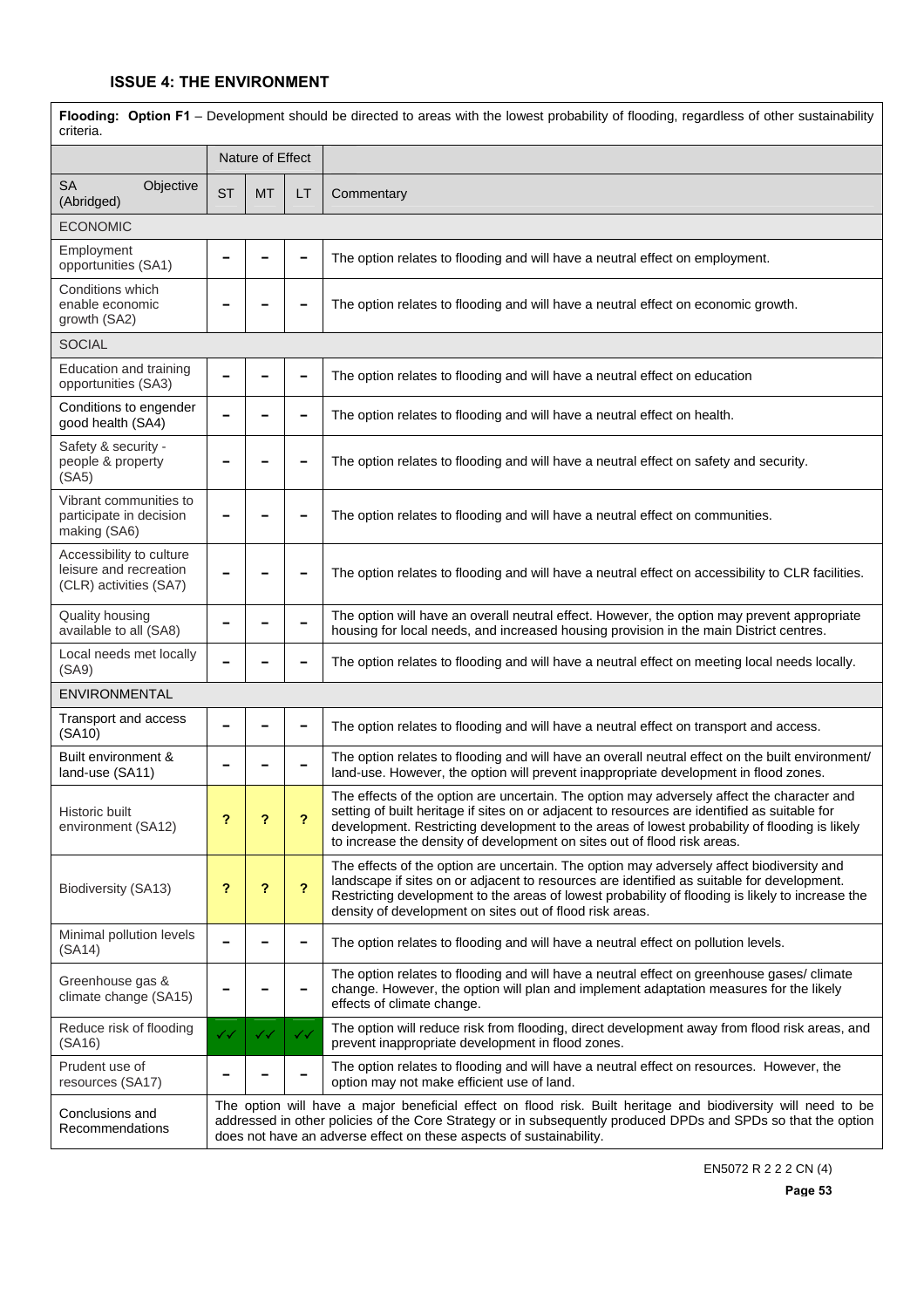| Flooding: Option F2 - Other sustainability criteria to be given equal or greater weight than flooding, provided adequate mitigation<br>measures are incorporated in the design and layout of new development to minimise the risk of flooding. |           |                         |                         |                                                                                                                                                                                                                                                                                                                                                                                                                                                                                                                                                 |  |  |
|------------------------------------------------------------------------------------------------------------------------------------------------------------------------------------------------------------------------------------------------|-----------|-------------------------|-------------------------|-------------------------------------------------------------------------------------------------------------------------------------------------------------------------------------------------------------------------------------------------------------------------------------------------------------------------------------------------------------------------------------------------------------------------------------------------------------------------------------------------------------------------------------------------|--|--|
|                                                                                                                                                                                                                                                |           | Nature of Effect        |                         |                                                                                                                                                                                                                                                                                                                                                                                                                                                                                                                                                 |  |  |
| <b>SA</b><br>Objective<br>(Abridged)                                                                                                                                                                                                           | <b>ST</b> | <b>MT</b>               | LT                      | Commentary                                                                                                                                                                                                                                                                                                                                                                                                                                                                                                                                      |  |  |
| <b>ECONOMIC</b>                                                                                                                                                                                                                                |           |                         |                         |                                                                                                                                                                                                                                                                                                                                                                                                                                                                                                                                                 |  |  |
| Employment<br>opportunities (SA1)                                                                                                                                                                                                              | ?         | $\overline{\mathbf{?}}$ | $\overline{\mathbf{?}}$ | The effects of the option are uncertain and will depend on whether employment need will be<br>prioritised over flooding.                                                                                                                                                                                                                                                                                                                                                                                                                        |  |  |
| Conditions which<br>enable economic<br>growth (SA2)                                                                                                                                                                                            | ?         | ?                       | ?                       | The effects of the option are uncertain and will depend on whether economic growth will be<br>prioritised over flooding.                                                                                                                                                                                                                                                                                                                                                                                                                        |  |  |
| <b>SOCIAL</b>                                                                                                                                                                                                                                  |           |                         |                         |                                                                                                                                                                                                                                                                                                                                                                                                                                                                                                                                                 |  |  |
| Education and training<br>opportunities (SA3)                                                                                                                                                                                                  | ?         | ?                       | ?                       | The effects of the option are uncertain and will depend on whether education and training will<br>be prioritised over flooding.                                                                                                                                                                                                                                                                                                                                                                                                                 |  |  |
| Conditions to engender<br>good health (SA4)                                                                                                                                                                                                    | ?         | ?                       | ?                       | The effects of the option are uncertain and will depend on whether health will be prioritised<br>over flooding.                                                                                                                                                                                                                                                                                                                                                                                                                                 |  |  |
| Safety & security -<br>people & property<br>(SA5)                                                                                                                                                                                              |           |                         |                         | The option relates to flooding and will have a neutral effect on safety and security.                                                                                                                                                                                                                                                                                                                                                                                                                                                           |  |  |
| Vibrant communities to<br>participate in decision<br>making (SA6)                                                                                                                                                                              |           |                         | -                       | The option relates to flooding and will have a neutral effect on communities.                                                                                                                                                                                                                                                                                                                                                                                                                                                                   |  |  |
| Accessibility to culture<br>leisure and recreation<br>(CLR) activities (SA7)                                                                                                                                                                   | 2         | ?                       | ?                       | The effects of the option are uncertain and will depend on whether accessibility to CLR<br>activities will be prioritised over flooding.                                                                                                                                                                                                                                                                                                                                                                                                        |  |  |
| Quality housing<br>available to all (SA8)                                                                                                                                                                                                      | ?         | ?                       | ?                       | The effects of the option are uncertain and will depend on whether housing will be prioritised<br>over flooding.                                                                                                                                                                                                                                                                                                                                                                                                                                |  |  |
| Local needs met locally<br>(SA9)                                                                                                                                                                                                               |           |                         |                         | The option relates to flooding and will have a neutral effect on meeting local needs locally.                                                                                                                                                                                                                                                                                                                                                                                                                                                   |  |  |
| <b>ENVIRONMENTAL</b>                                                                                                                                                                                                                           |           |                         |                         |                                                                                                                                                                                                                                                                                                                                                                                                                                                                                                                                                 |  |  |
| Transport and access<br>(SA10)                                                                                                                                                                                                                 | 2         | ?                       | $\overline{\mathbf{?}}$ | The effects of the option are uncertain and will depend on whether transport and access will<br>be prioritised over flooding.                                                                                                                                                                                                                                                                                                                                                                                                                   |  |  |
| Built environment &<br>land-use (SA11)                                                                                                                                                                                                         | ?         | ?                       | ?                       | The effects of the option are uncertain and will depend on whether the built environment/<br>land-use will be prioritised over flooding.                                                                                                                                                                                                                                                                                                                                                                                                        |  |  |
| Historic built<br>environment (SA12)                                                                                                                                                                                                           | ?         | ?                       | ?                       | The effects of the option are uncertain and will depend on whether the historic built<br>environment will be prioritised over flooding.                                                                                                                                                                                                                                                                                                                                                                                                         |  |  |
| Biodiversity (SA13)                                                                                                                                                                                                                            | ?         | ?                       | $\overline{\mathbf{r}}$ | The effects of the option are uncertain and will depend on whether biodiversity will be<br>prioritised over flooding.                                                                                                                                                                                                                                                                                                                                                                                                                           |  |  |
| Minimal pollution levels<br>(SA14)                                                                                                                                                                                                             |           |                         | -                       | The option relates to flooding and will have a neutral effect on pollution levels.                                                                                                                                                                                                                                                                                                                                                                                                                                                              |  |  |
| Greenhouse gas &<br>climate change (SA15)                                                                                                                                                                                                      |           |                         |                         | The option relates to flooding and will have a neutral effect on greenhouse gases/ climate<br>change. However, the option will plan and implement adaptation measures for the likely<br>effects of climate change.                                                                                                                                                                                                                                                                                                                              |  |  |
| Reduce risk of flooding<br>(SA16)                                                                                                                                                                                                              |           |                         |                         | The option will have a neutral effect on flooding as it will not direct development away from<br>flood risk areas, but will reduce risk from flooding by incorporating adequate mitigation<br>measures.                                                                                                                                                                                                                                                                                                                                         |  |  |
| Prudent use of<br>resources (SA17)                                                                                                                                                                                                             |           |                         |                         | The option will have an overall neutral effect on resource use. However, it is uncertain as to<br>whether the option will make good use of land.                                                                                                                                                                                                                                                                                                                                                                                                |  |  |
| Conclusions and<br>Recommendations                                                                                                                                                                                                             |           |                         |                         | The uncertain effects of the option may be reduced through altering the wording of the option to make it more<br>specific with regard to which sustainability criteria will be given equal weight and which will be given greater<br>weight, than flood risk. Potentially, the option may be very sustainable as it will enable development to take place<br>which will contribute to the viability of the District, may address housing need or economic growth whilst<br>incorporating consideration for and measures to address, flood risk. |  |  |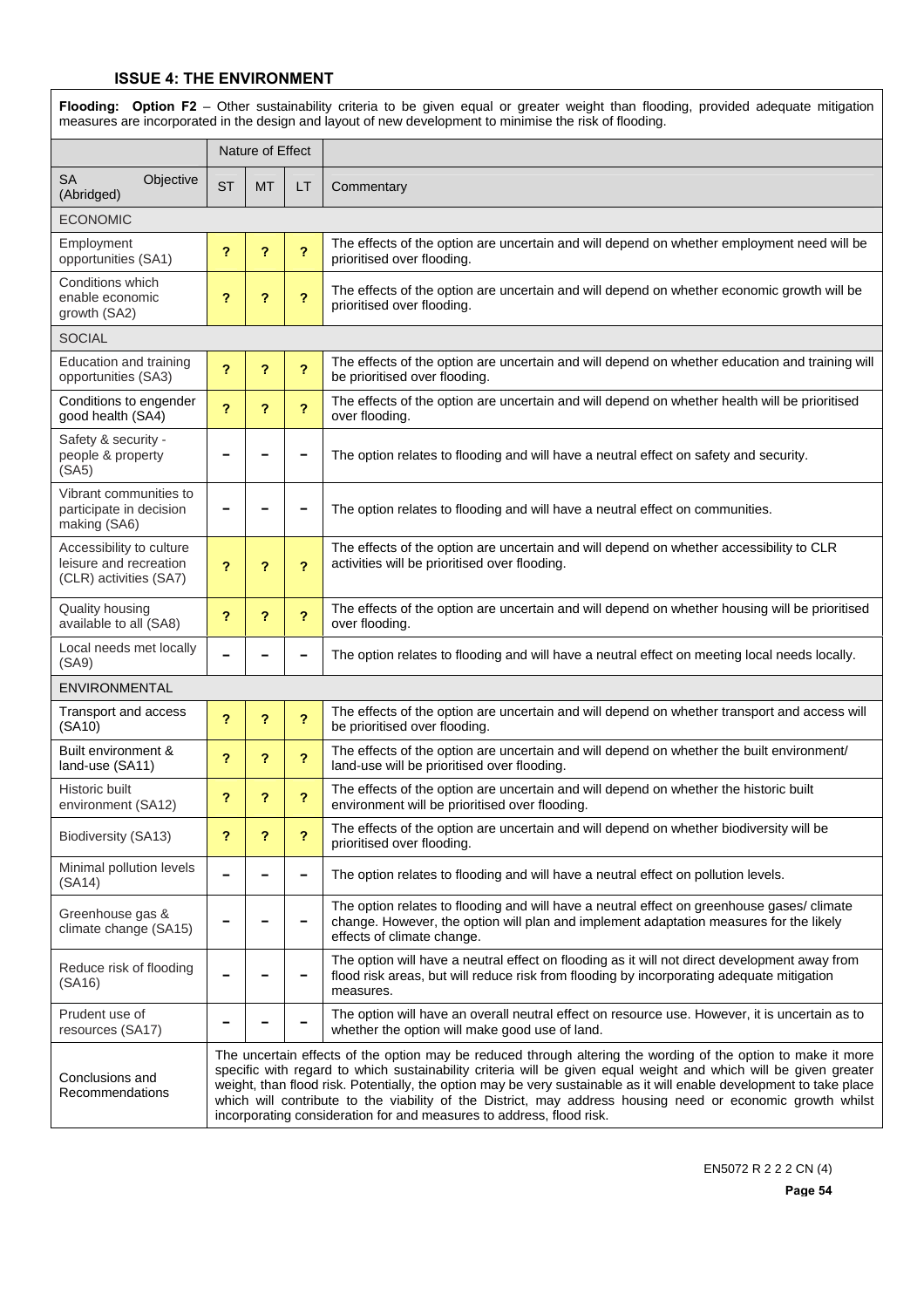| <b>Rural Development: Option RDEV1</b> - Restrictive approach to development in the countryside. |              |                  |                |                                                                                                                                                                                                                                                                                                                                                                                                   |  |  |
|--------------------------------------------------------------------------------------------------|--------------|------------------|----------------|---------------------------------------------------------------------------------------------------------------------------------------------------------------------------------------------------------------------------------------------------------------------------------------------------------------------------------------------------------------------------------------------------|--|--|
|                                                                                                  |              | Nature of Effect |                |                                                                                                                                                                                                                                                                                                                                                                                                   |  |  |
| <b>SA</b><br>Objective<br>(Abridged)                                                             | <b>ST</b>    | <b>MT</b>        | LT             | Commentary                                                                                                                                                                                                                                                                                                                                                                                        |  |  |
| <b>ECONOMIC</b>                                                                                  |              |                  |                |                                                                                                                                                                                                                                                                                                                                                                                                   |  |  |
| Employment<br>opportunities (SA1)                                                                | xx           | xx               | xx.            | The option will have an adverse effect on 5 of the 6 sub-objectives as it will not provide<br>employment opportunities, encourage the development of economies, promote or support<br>equal opportunities in employment, offer employment opportunities to disadvantaged groups<br>or ensure employment opportunities are accessible via public transport.                                        |  |  |
| Conditions which<br>enable economic<br>growth (SA2)                                              | x x          | xx               | x x            | The option will have an adverse effect on 7 of the 10 sub-objectives as it will not increase the<br>amount of employment land, encourage diversification, maximise local skills, enable<br>investment, support local supply chains, or encourage the growth of the tourism sector.                                                                                                                |  |  |
| <b>SOCIAL</b>                                                                                    |              |                  |                |                                                                                                                                                                                                                                                                                                                                                                                                   |  |  |
| Education and training<br>opportunities (SA3)                                                    |              |                  |                | The option relates to development in the countryside and will have an overall neutral effect<br>on education. However, the option may prevent an adequate number of school places being<br>provided.                                                                                                                                                                                              |  |  |
| Conditions to engender<br>good health (SA4)                                                      |              |                  |                | The option relates to development in the countryside and will have an overall neutral effect<br>on health. However, the option may prevent equitable access to health services.                                                                                                                                                                                                                   |  |  |
| Safety & security -<br>people & property<br>(SA5)                                                |              |                  |                | The option relates to development in the countryside and will have a neutral effect on safety<br>and security.                                                                                                                                                                                                                                                                                    |  |  |
| Vibrant communities to<br>participate in decision<br>making (SA6)                                |              |                  |                | The option relates to development in the countryside and will have an overall neutral effect<br>on communities. However, the option will not improve or increase community facilities.                                                                                                                                                                                                            |  |  |
| Accessibility to culture<br>leisure and recreation<br>(CLR) activities (SA7)                     |              |                  |                | The option relates to development in the countryside and will have an overall neutral effect<br>on accessibility to CLR facilities. However, the option will not increase the provision of CLR<br>facilities and will not provide recreation facilities for walkers, cyclists and riders.                                                                                                         |  |  |
| <b>Quality housing</b><br>available to all (SA8)                                                 |              |                  |                | The option will have an overall neutral effect on housing. However, the option will not provide<br>appropriate housing for local needs, make housing available to all, or enable people to<br>obtain tenancies.                                                                                                                                                                                   |  |  |
| Local needs met locally<br>(SA9)                                                                 |              |                  |                | The option will have an overall neutral effect on meeting local needs locally. However, the<br>option will not support local supply chains, or support the vibrancy of village centres.                                                                                                                                                                                                           |  |  |
| <b>ENVIRONMENTAL</b>                                                                             |              |                  |                |                                                                                                                                                                                                                                                                                                                                                                                                   |  |  |
| Transport and access<br>(SA10)                                                                   |              |                  |                | The effects of the option on transport are uncertain. The option may not reduce the need to<br>travel if facilities required by rural communities are not provided.                                                                                                                                                                                                                               |  |  |
| Built environment &<br>land-use (SA11)                                                           | ?            | ?                | $\overline{?}$ | The effects of the option are uncertain. The option may not promote the development of<br>communities with accessible services and facilities, however, it will support local<br>distinctiveness.                                                                                                                                                                                                 |  |  |
| Historic built<br>environment (SA12)                                                             | ?            | ?                | $\mathbf{P}$   | The effects of the option are uncertain. The option will have a beneficial effect on the built<br>heritage/ archaeological resources in the countryside through preserving their appearance<br>and setting. However, the option may have an adverse effect on the appearance and setting<br>of built heritage resources located in urban areas as the option will encourage urban<br>development. |  |  |
| Biodiversity (SA13)                                                                              | ✓            | ✓                | $\checkmark$   | The option will have a major beneficial effect on the biodiversity through protecting existing<br>priority habitats and species, individual features, rural landscapes, and will contribute to the<br>protection of the District's rivers. The option will not contribute to the cleaning up of<br>contaminated land.                                                                             |  |  |
| Minimal pollution levels<br>(SA14)                                                               | $\checkmark$ | ✓                | $\checkmark$   | The option will reduce the potential for future air, water, noise, and light pollution and will<br>reduce the risk of pollution incidents and environmental accidents.                                                                                                                                                                                                                            |  |  |
| Greenhouse gas &<br>climate change (SA15)                                                        |              |                  |                | The option development in the countryside and will have a neutral effect on greenhouse gas<br>emissions and climate change.                                                                                                                                                                                                                                                                       |  |  |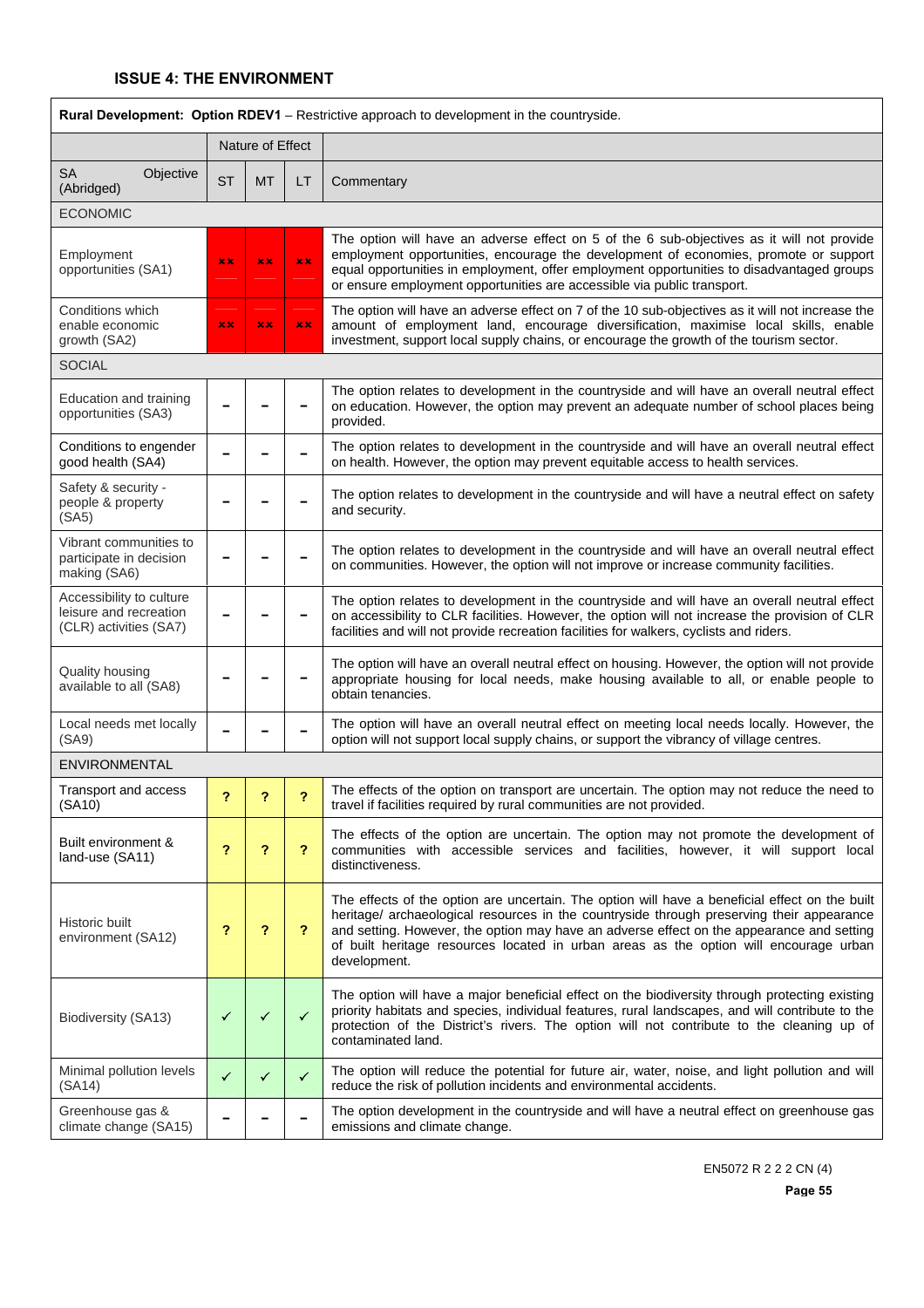|                                    | Nature of Effect                                                                                                                                                                                                                                                                                     |           |    |                                                                                                               |  |
|------------------------------------|------------------------------------------------------------------------------------------------------------------------------------------------------------------------------------------------------------------------------------------------------------------------------------------------------|-----------|----|---------------------------------------------------------------------------------------------------------------|--|
| <b>SA Objective</b><br>(Abridged)  | <b>ST</b>                                                                                                                                                                                                                                                                                            | <b>MT</b> | LT | Commentary                                                                                                    |  |
| Reduce risk of flooding<br>(SA16)  |                                                                                                                                                                                                                                                                                                      |           |    | The effects of the option on flooding are uncertain.                                                          |  |
| Prudent use of<br>resources (SA17) |                                                                                                                                                                                                                                                                                                      |           |    | The option will have an overall neutral effect on resource use. However, it will conserve<br>Greenfield land. |  |
| Conclusions and<br>Recommendations | The option will have a positive effect on biodiversity and on minimising pollution. However the option will have a<br>major adverse effect on employment opportunities and economic growth and is likely to compromise the vitality<br>and viability of rural areas. This option is not sustainable. |           |    |                                                                                                               |  |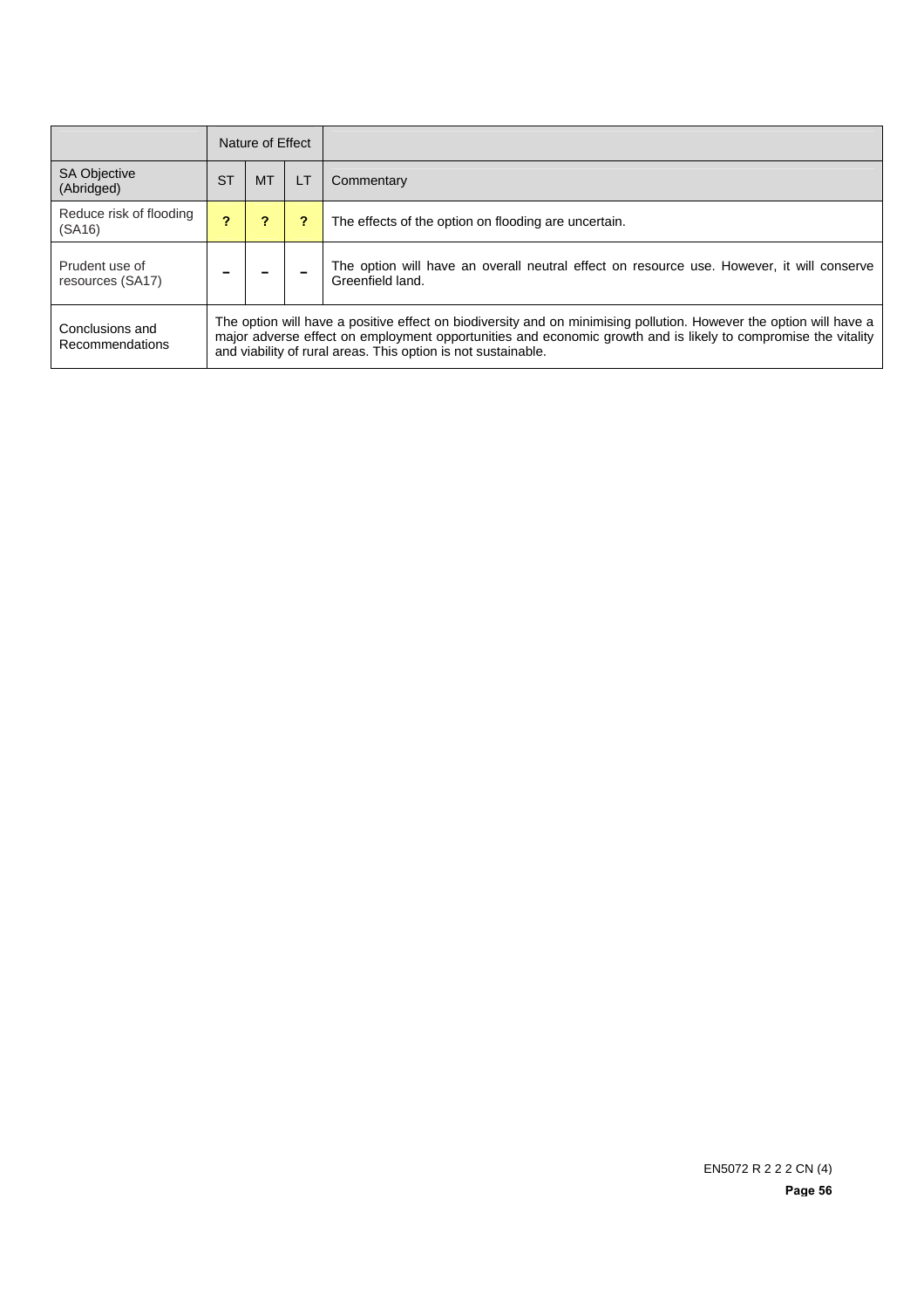| Rural Development: Option RDEV2 - Scope for small scale local needs housing and local employment/ services development in the<br>countryside. |                         |                  |                         |                                                                                                                                                                                                                                                                                                                                                                                              |  |  |  |
|-----------------------------------------------------------------------------------------------------------------------------------------------|-------------------------|------------------|-------------------------|----------------------------------------------------------------------------------------------------------------------------------------------------------------------------------------------------------------------------------------------------------------------------------------------------------------------------------------------------------------------------------------------|--|--|--|
|                                                                                                                                               |                         | Nature of Effect |                         |                                                                                                                                                                                                                                                                                                                                                                                              |  |  |  |
| <b>SA</b><br>Objective<br>(Abridged)                                                                                                          | <b>ST</b>               | <b>MT</b>        | LT                      | Commentary                                                                                                                                                                                                                                                                                                                                                                                   |  |  |  |
| <b>ECONOMIC</b>                                                                                                                               |                         |                  |                         |                                                                                                                                                                                                                                                                                                                                                                                              |  |  |  |
| Employment<br>opportunities (SA1)                                                                                                             |                         | ✓✓               | $\checkmark$            | The option will provide employment opportunities for the local workforce, encourage the<br>development of economies, promote/ support equal employment opportunities, and offer<br>employment opportunities to disadvantaged groups. It is unknown whether or not the option<br>will promote healthy working lives or ensure employment opportunities are accessible by<br>public transport. |  |  |  |
| Conditions which<br>enable economic<br>growth (SA2)                                                                                           | ✓                       | ✓                | ✓                       | The option will increase the amount of employment land in the District, encourage<br>diversification, enable investment and business development, and set up/ support local and<br>regional supply chains.                                                                                                                                                                                   |  |  |  |
| <b>SOCIAL</b>                                                                                                                                 |                         |                  |                         |                                                                                                                                                                                                                                                                                                                                                                                              |  |  |  |
| Education and training<br>opportunities (SA3)                                                                                                 | ✓                       | ✓                | $\checkmark$            | The option will provide for adequate education provision, promote learning, improve levels of<br>basic skills, and build the capacity of individuals.                                                                                                                                                                                                                                        |  |  |  |
| Conditions to engender<br>good health (SA4)                                                                                                   |                         |                  |                         | The option relates to development in the countryside and will have an overall neutral effect<br>on health. The option may improve the quality of health services by increasing provision.                                                                                                                                                                                                    |  |  |  |
| Safety & security -<br>people & property<br>(SA5)                                                                                             |                         |                  |                         | The option relates to development in the countryside and will have a neutral effect on safety<br>and security.                                                                                                                                                                                                                                                                               |  |  |  |
| Vibrant communities to<br>participate in decision<br>making (SA6)                                                                             |                         |                  |                         | The option relates to development in the countryside and will have an overall neutral effect<br>on communities. However, the option will build community capital, and improve and increase<br>community facilities.                                                                                                                                                                          |  |  |  |
| Accessibility to culture<br>leisure and recreation<br>(CLR) activities (SA7)                                                                  |                         |                  |                         | The option relates to development in the countryside and will have an overall neutral effect<br>on accessibility to CLR facilities. However, the option will increase provision of CLR facilities<br>and may provide facilities for walkers, cyclists and riders and address the shortfall of<br>recreation open space.                                                                      |  |  |  |
| Quality housing<br>available to all (SA8)                                                                                                     | ?                       | ?                | 2                       | The effects of the option are uncertain. The option will provide appropriate housing for local<br>needs, however it is unknown as to whether or not the option will make housing available to<br>all, enable people to obtain and maintain tenancies, improve energy efficiency, or increase<br>use of sustainable design.                                                                   |  |  |  |
| Local needs met locally<br>(SA9)                                                                                                              |                         |                  |                         | The option will have an overall neutral effect on meeting local needs locally. However, the<br>option will support supply chains and the vibrancy of village centres.                                                                                                                                                                                                                        |  |  |  |
| ENVIRONMENTAL                                                                                                                                 |                         |                  |                         |                                                                                                                                                                                                                                                                                                                                                                                              |  |  |  |
| Transport and access<br>(SA10)                                                                                                                | ?                       | ?                | ?                       | The effects of the option on transport are uncertain and will depend on the location of<br>services and facilities, on public transport provision and on any facilities provided for<br>pedestrians and cyclists, such as cycle paths.                                                                                                                                                       |  |  |  |
| Built environment &<br>land-use (SA11)                                                                                                        | ?                       | ?                | $\overline{\mathbf{r}}$ | The effects of the option are uncertain and will depend on the accessibility of services and<br>facilities, the design of new development, and the location of new development. The option<br>will support local distinctiveness as development will be appropriate to the scale of the<br>settlement.                                                                                       |  |  |  |
| Historic built<br>environment (SA12)                                                                                                          | ?                       | ?                | ?                       | The effects of the option on the historic built environment are uncertain and will depend on<br>the design of new development and whether or not it is within close proximity to built heritage<br>resources or their settings.                                                                                                                                                              |  |  |  |
| Biodiversity (SA13)                                                                                                                           | ?                       | ?                | $\overline{\mathbf{r}}$ | The effects of the option on biodiversity are uncertain and will depend on where new<br>development is located, whether or not there are priority species/ habitats/ natural resources<br>in close proximity, what type of development is permitted, whether development will<br>incorporate environmental enhancement, or have an effect on the District's rivers.                          |  |  |  |
| Minimal pollution levels<br>(SA14)                                                                                                            | $\overline{\mathbf{r}}$ | ?                | 2                       | The effects of the option are uncertain and will depend on the location of development, the<br>types of development that are permitted and their potential for air, noise, light and water<br>pollution, and on the design of development. However the option is likely to clean up<br>contaminated land to the appropriate standard.                                                        |  |  |  |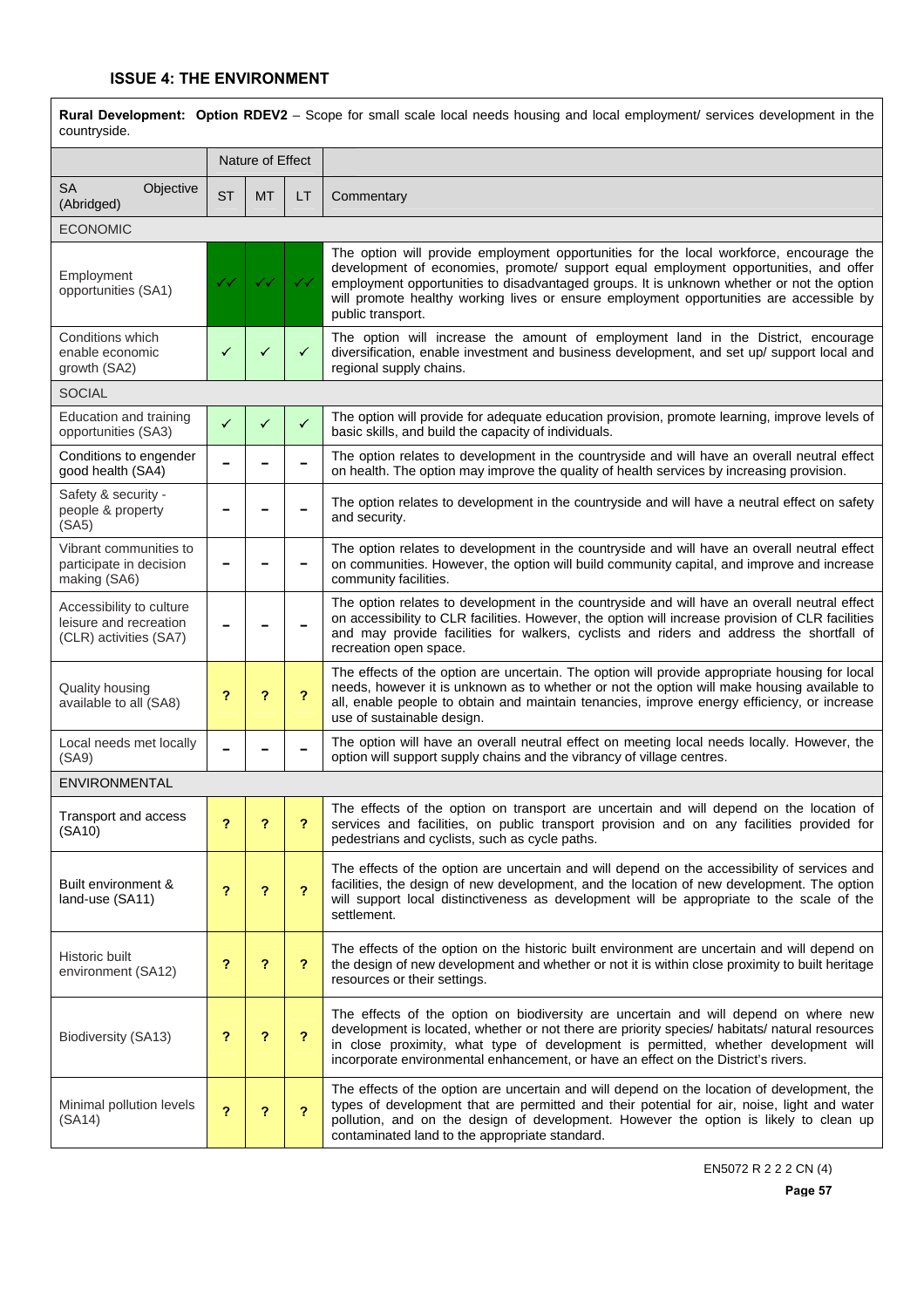|                                           |           | Nature of Effect                                                                                                                                                                                                                                                                                                                                                                                                                                                                                                                                                                                                                                                                                                                                                                                                                                                                                                                                                                                                                         |           |                                                                                                                                                                                                                                                                                                            |  |  |
|-------------------------------------------|-----------|------------------------------------------------------------------------------------------------------------------------------------------------------------------------------------------------------------------------------------------------------------------------------------------------------------------------------------------------------------------------------------------------------------------------------------------------------------------------------------------------------------------------------------------------------------------------------------------------------------------------------------------------------------------------------------------------------------------------------------------------------------------------------------------------------------------------------------------------------------------------------------------------------------------------------------------------------------------------------------------------------------------------------------------|-----------|------------------------------------------------------------------------------------------------------------------------------------------------------------------------------------------------------------------------------------------------------------------------------------------------------------|--|--|
| <b>SA Objective</b><br>(Abridged)         | <b>ST</b> | <b>MT</b>                                                                                                                                                                                                                                                                                                                                                                                                                                                                                                                                                                                                                                                                                                                                                                                                                                                                                                                                                                                                                                | <b>LT</b> | Commentary                                                                                                                                                                                                                                                                                                 |  |  |
| Greenhouse gas &<br>climate change (SA15) | ?         | ?                                                                                                                                                                                                                                                                                                                                                                                                                                                                                                                                                                                                                                                                                                                                                                                                                                                                                                                                                                                                                                        | ?         | The effects of the option are uncertain and will depend on the location of new development,<br>the types of development permitted, whether buildings be energy efficient or incorporate<br>renewable sources of energy.                                                                                    |  |  |
| Reduce risk of flooding<br>(SA16)         | 2         | ?                                                                                                                                                                                                                                                                                                                                                                                                                                                                                                                                                                                                                                                                                                                                                                                                                                                                                                                                                                                                                                        | 2         | The effects of the option on flooding are uncertain and will depend on the location of<br>development and on the types of development permitted in flood risk areas.                                                                                                                                       |  |  |
| Prudent use of<br>resources (SA17)        | 2         | $\boldsymbol{\mathcal{P}}$                                                                                                                                                                                                                                                                                                                                                                                                                                                                                                                                                                                                                                                                                                                                                                                                                                                                                                                                                                                                               | 2         | The effects of the option are uncertain and will depend on the design of new development,<br>whether renewable energy sources are incorporated, whether development will make good<br>use of land, reduce use of renewable resources and exist within the constraints of the<br>District's water resource. |  |  |
| Conclusions and<br>Recommendations        |           | The principles of the option are sustainable and will support the vitality and vibrancy of rural areas. The option<br>will have a major positive effect on employment and a minor positive effect on economic growth and on<br>education.<br>The sustainability of the option should be improved by including further detail guidance to ensure employment,<br>services and facilities are accessible by non-car means, an appropriate range of housing is provided, and that<br>new development does not compromise built heritage or biodiversity resources. Development should be located<br>away from flood risk areas where possible; however, where this is not possible, development will need to include<br>adequate measures to address flood risk and to prevent inappropriate development in flood zones. New<br>development will also need to exist within the constraints of the District's water resource. This could be provided<br>either in the wording of the policy itself or in subsequently produced DPDs and SPDs. |           |                                                                                                                                                                                                                                                                                                            |  |  |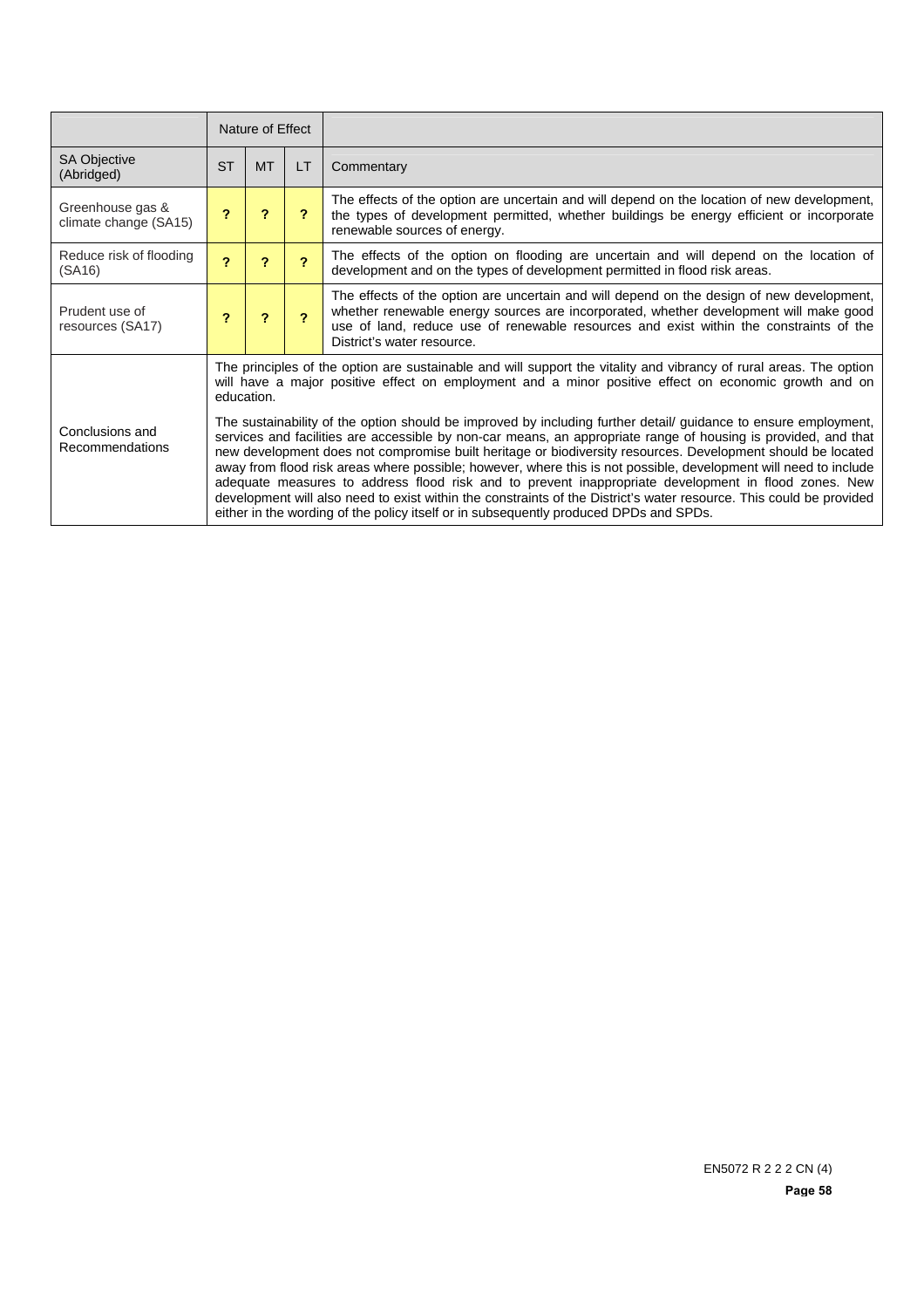$\overline{1}$ 

| Green Belt: Option GB1 - Green belt boundaries will not be reviewed in the period covered by the Core Strategy unless exceptional local<br>circumstances arise. |           |                  |                            |                                                                                                                                                                                                                                                                                                                    |  |  |
|-----------------------------------------------------------------------------------------------------------------------------------------------------------------|-----------|------------------|----------------------------|--------------------------------------------------------------------------------------------------------------------------------------------------------------------------------------------------------------------------------------------------------------------------------------------------------------------|--|--|
|                                                                                                                                                                 |           | Nature of Effect |                            |                                                                                                                                                                                                                                                                                                                    |  |  |
| <b>SA</b><br>Objective<br>(Abridged)                                                                                                                            | <b>ST</b> | МT               | LT                         | Commentary                                                                                                                                                                                                                                                                                                         |  |  |
| <b>ECONOMIC</b>                                                                                                                                                 |           |                  |                            |                                                                                                                                                                                                                                                                                                                    |  |  |
| Employment<br>opportunities (SA1)                                                                                                                               |           |                  |                            | The option will have a neutral effect on employment as the RSS concentrates development<br>in the Selby area which is not affected by Green Belt considerations and the option does<br>provide for exceptional local circumstances.                                                                                |  |  |
| Conditions which<br>enable economic<br>growth (SA2)                                                                                                             |           |                  |                            | The option will have a neutral effect on economic growth as the RSS concentrates<br>development in the Selby area which is not affected by Green Belt considerations and the<br>option does provide for exceptional local circumstances.                                                                           |  |  |
| <b>SOCIAL</b>                                                                                                                                                   |           |                  |                            |                                                                                                                                                                                                                                                                                                                    |  |  |
| Education and training<br>opportunities (SA3)                                                                                                                   |           |                  |                            | The option will have a neutral effect on education as the RSS concentrates development in<br>the Selby area which is not affected by Green Belt considerations and the option does<br>provide for exceptional local circumstances.                                                                                 |  |  |
| Conditions to engender<br>good health (SA4)                                                                                                                     |           |                  |                            | The option will have a neutral effect on health as the RSS concentrates development in the<br>Selby area which is not affected by Green Belt considerations and the option does provide<br>for exceptional local circumstances.                                                                                    |  |  |
| Safety & security -<br>people & property<br>(SA5)                                                                                                               |           |                  |                            | The option relates to Green Belt and will have a neutral effect on safety and security.                                                                                                                                                                                                                            |  |  |
| Vibrant communities to<br>participate in decision<br>making (SA6)                                                                                               |           |                  |                            | The option will have a neutral effect on communities as the RSS concentrates development<br>in the Selby area which is not affected by Green Belt considerations and the option does<br>provide for exceptional local circumstances.                                                                               |  |  |
| Accessibility to culture<br>leisure and recreation<br>(CLR) activities (SA7)                                                                                    |           |                  |                            | The option will have a neutral effect on accessibility to CLR facilities as the RSS<br>concentrates development in the Selby area which is not affected by Green Belt<br>considerations and the option does provide for exceptional local circumstances.                                                           |  |  |
| <b>Quality housing</b><br>available to all (SA8)                                                                                                                |           |                  |                            | The option will have a neutral effect on housing as the RSS concentrates development in the<br>Selby area which is not affected by Green Belt considerations and the option does provide<br>for exceptional local circumstances.                                                                                   |  |  |
| Local needs met locally<br>(SA9)                                                                                                                                |           |                  |                            | The option will have a neutral effect on meeting local needs locally as the RSS concentrates<br>development in the Selby area which is not affected by Green Belt considerations and the<br>option does provide for exceptional local circumstances.                                                               |  |  |
| ENVIRONMENTAL                                                                                                                                                   |           |                  |                            |                                                                                                                                                                                                                                                                                                                    |  |  |
| Transport and access<br>(SA10)                                                                                                                                  |           |                  |                            | The option relates to the Green Belt and will have a neutral effect on transport and access.                                                                                                                                                                                                                       |  |  |
| Built environment &<br>land-use (SA11)                                                                                                                          |           |                  |                            | The option will have a neutral effect on the built environment/ land-use as the RSS<br>concentrates development in the Selby area which is not affected by Green Belt<br>considerations and the option does provide for exceptional local circumstances. However,<br>the option may support local distinctiveness. |  |  |
| Historic built<br>environment (SA12)                                                                                                                            |           |                  |                            | The option will have a neutral effect on the historic built environment as the RSS<br>concentrates development in the Selby area which is not affected by Green Belt<br>considerations and the option does provide for exceptional local circumstances.                                                            |  |  |
| Biodiversity (SA13)                                                                                                                                             | ?         | ?                | $\boldsymbol{\mathcal{P}}$ | The effects of the option on biodiversity are uncertain. The option may protect biodiversity<br>and natural resources. However, it may increase pressure to develop on Greenfield sites out<br>of the Green Belt.                                                                                                  |  |  |
| Minimal pollution levels<br>(SA14)                                                                                                                              |           |                  |                            | The option relates to the Green Belt and will have a neutral effect on pollution levels.                                                                                                                                                                                                                           |  |  |
| Greenhouse gas &<br>climate change (SA15)                                                                                                                       |           |                  |                            | The option relates to Green Belt land and will have a neutral effect on greenhouse gas<br>emissions/ climate change.                                                                                                                                                                                               |  |  |

٦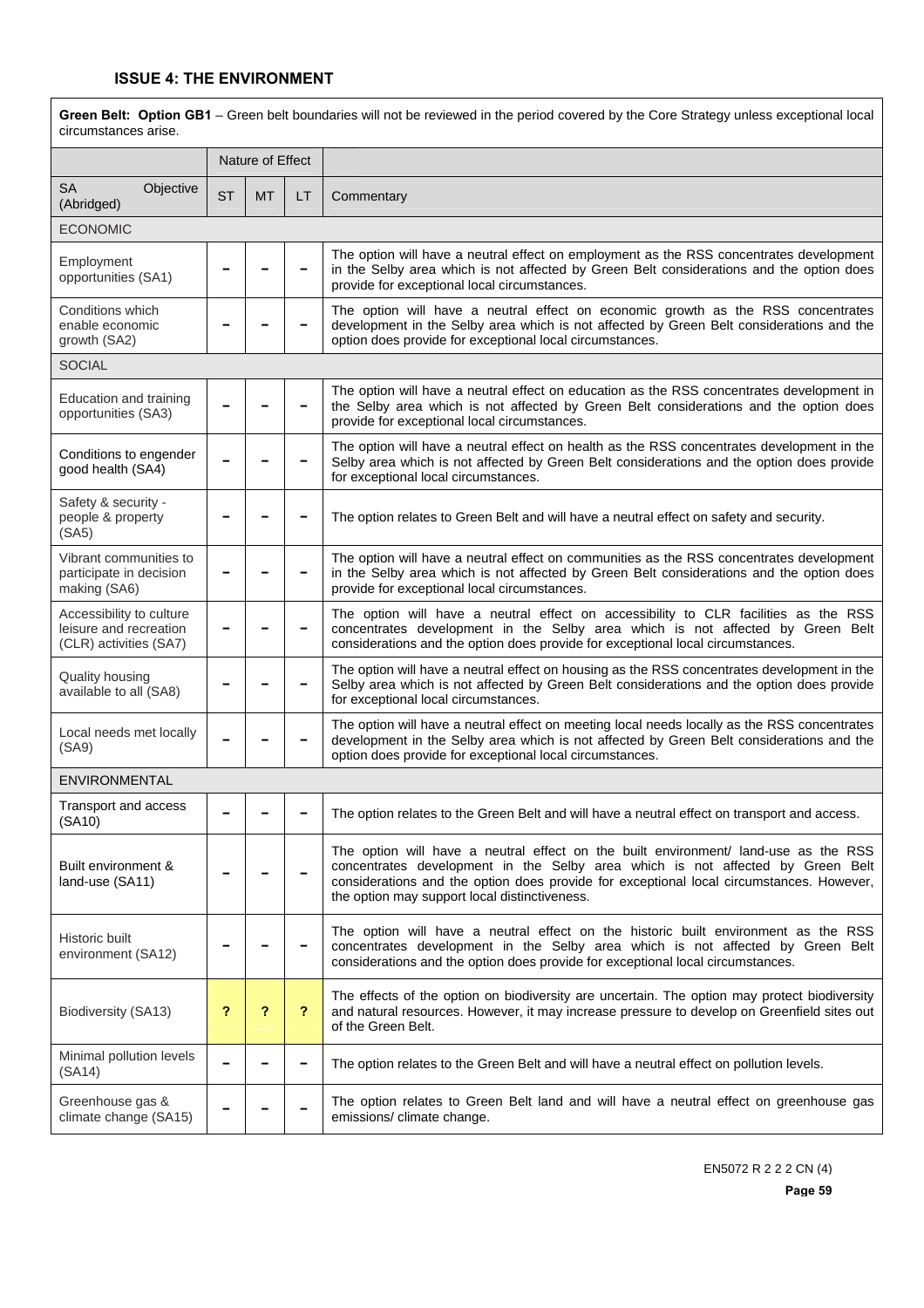|                                    |           | Nature of Effect                                                                                                                                                                                                                         |                |                                                                                                                                                                                                                                                                                                                                                 |  |
|------------------------------------|-----------|------------------------------------------------------------------------------------------------------------------------------------------------------------------------------------------------------------------------------------------|----------------|-------------------------------------------------------------------------------------------------------------------------------------------------------------------------------------------------------------------------------------------------------------------------------------------------------------------------------------------------|--|
| <b>SA Objective</b><br>(Abridged)  | <b>ST</b> | MT.                                                                                                                                                                                                                                      | $\mathsf{I}$ T | Commentary                                                                                                                                                                                                                                                                                                                                      |  |
| Reduce risk of flooding<br>(SA16)  |           |                                                                                                                                                                                                                                          |                | The option will have a neutral effect on the built environment/ land-use as the RSS<br>concentrates development in the Selby area which is not affected by Green Belt<br>considerations and the option does provide for exceptional local circumstances.                                                                                        |  |
| Prudent use of<br>resources (SA17) |           |                                                                                                                                                                                                                                          |                | The option will have a neutral effect on the built environment/ land-use as the RSS<br>concentrates development in the Selby area which is not affected by Green Belt<br>considerations and the option does provide for exceptional local circumstances. The option<br>may, however, contribute to ensuring appropriate density of development. |  |
| Conclusions and<br>Recommendations |           | The option will have an overall neutral effect on principles of sustainability as it will not change the current<br>condition of development being concentrated in the Selby area which is not affected by Green Belt<br>considerations. |                |                                                                                                                                                                                                                                                                                                                                                 |  |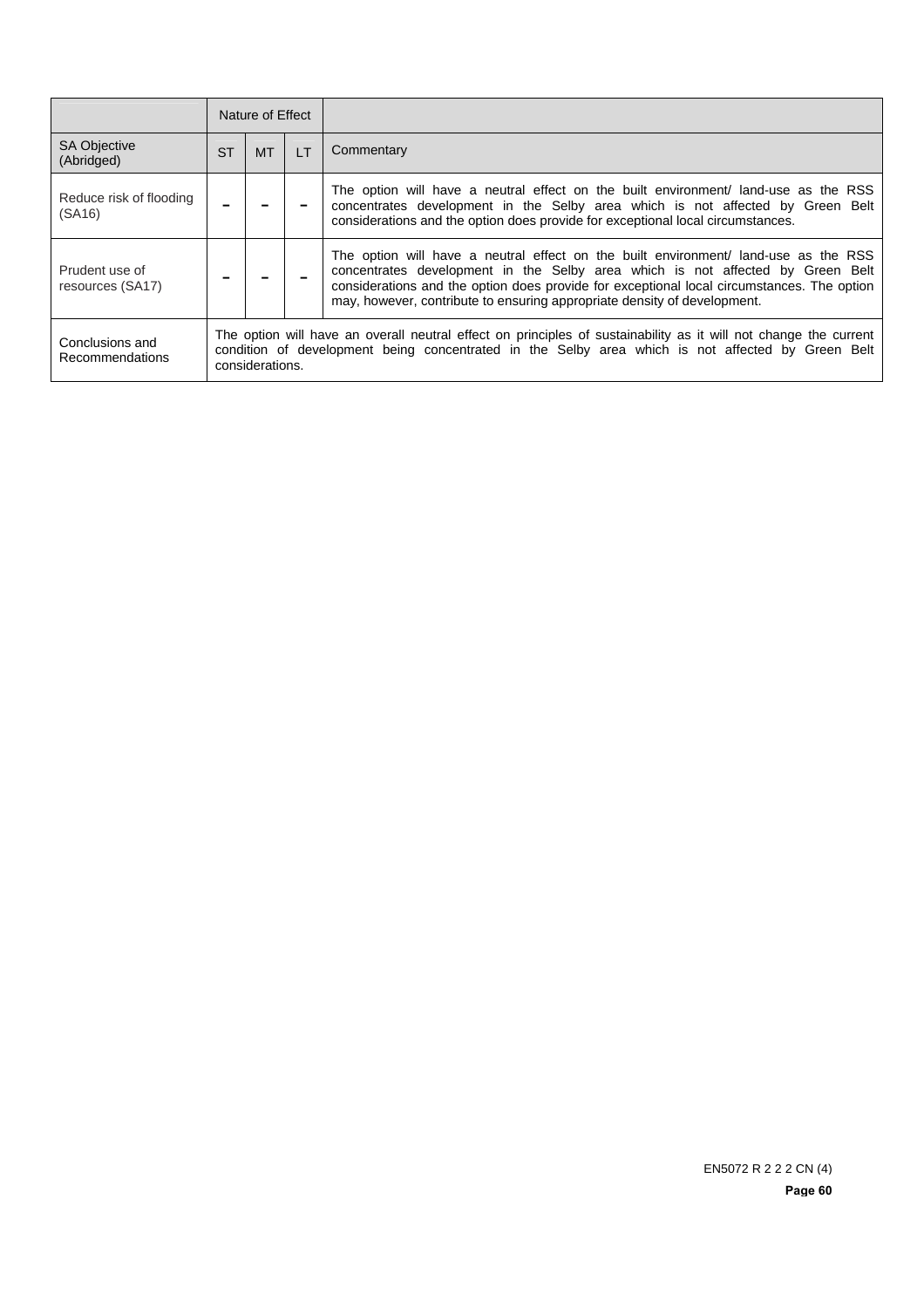| Parking: Option P0 No change to existing policy stance - Long and short-stay parking provision to remain the same. |           |                  |       |                                                                                                                                                                                                                                                                                                                 |  |  |
|--------------------------------------------------------------------------------------------------------------------|-----------|------------------|-------|-----------------------------------------------------------------------------------------------------------------------------------------------------------------------------------------------------------------------------------------------------------------------------------------------------------------|--|--|
|                                                                                                                    |           | Nature of Effect |       |                                                                                                                                                                                                                                                                                                                 |  |  |
| <b>SA</b><br>Objective<br>(Abridged)                                                                               | <b>ST</b> | <b>MT</b>        | LT    | Commentary                                                                                                                                                                                                                                                                                                      |  |  |
| <b>ECONOMIC</b>                                                                                                    |           |                  |       |                                                                                                                                                                                                                                                                                                                 |  |  |
| Employment<br>opportunities (SA1)                                                                                  |           |                  |       | The option relates to parking provision and will have a neutral effect on employment.                                                                                                                                                                                                                           |  |  |
| Conditions which<br>enable economic<br>growth (SA2)                                                                |           |                  |       | The option relates to parking provision and will have a neutral effect on economic growth.                                                                                                                                                                                                                      |  |  |
| <b>SOCIAL</b>                                                                                                      |           |                  |       |                                                                                                                                                                                                                                                                                                                 |  |  |
| Education and training<br>opportunities (SA3)                                                                      |           |                  |       | The option relates to parking provision and will have a neutral effect on education.                                                                                                                                                                                                                            |  |  |
| Conditions to engender<br>good health (SA4)                                                                        |           |                  |       | The option relates to parking provision and will have a neutral effect on health services.                                                                                                                                                                                                                      |  |  |
| Safety & security -<br>people & property<br>(SA5)                                                                  |           |                  |       | The option relates to parking provision and will have a neutral effect on safety and security.                                                                                                                                                                                                                  |  |  |
| Vibrant communities to<br>participate in decision<br>making (SA6)                                                  |           |                  |       | The option relates to parking provision and will have a neutral effect on communities.                                                                                                                                                                                                                          |  |  |
| Accessibility to culture<br>leisure and recreation<br>(CLR) activities (SA7)                                       |           |                  |       | The option relates to parking provision and will have a neutral effect on accessibility to CLR<br>facilities.                                                                                                                                                                                                   |  |  |
| Quality housing<br>available to all (SA8)                                                                          |           |                  |       | The option relates to parking provision and will have a neutral effect on housing.                                                                                                                                                                                                                              |  |  |
| Local needs met locally<br>(SA9)                                                                                   |           |                  |       | The option relates to parking provision and will have a neutral effect on local needs being<br>met locally. However, the option may support the vibrancy of city, town and village centres.                                                                                                                     |  |  |
| ENVIRONMENTAL                                                                                                      |           |                  |       |                                                                                                                                                                                                                                                                                                                 |  |  |
| Transport and access<br>(SA10)                                                                                     |           |                  |       | The option will have an overall neutral effect. However, it will not support less car use and<br>will maintain the current situation which may not make the transport environment attractive to<br>non-car users. It is also unlikely to encourage employers to develop green travel plans for<br>staff travel. |  |  |
| Built environment &<br>land-use (SA11)                                                                             |           |                  |       | The option will have an overall neutral effect on built environment/ land-use. However the<br>option may not ensure new developments are accessible without the use of a car.                                                                                                                                   |  |  |
| Historic built<br>environment (SA12)                                                                               |           |                  |       | The option relates to parking provision and will have a neutral effect on the historic built<br>environment.                                                                                                                                                                                                    |  |  |
| Biodiversity (SA13)                                                                                                |           |                  |       | The option relates to parking provision and will have a neutral effect on biodiversity.                                                                                                                                                                                                                         |  |  |
| Minimal pollution levels<br>(SA14)                                                                                 | $- x $    | $- x $           | $-1x$ | The option will have a neutral to minor adverse effect on pollution as it will not reduce air or<br>noise pollution from current activities or the potential for such pollution. The option will also<br>not raise awareness about pollution and its effects or include measures to reduce pollution.           |  |  |
| Greenhouse gas &<br>climate change (SA15)                                                                          |           |                  |       | The option will have an overall neutral effect on greenhouse gas emissions and climate<br>change. However it will not reduce greenhouse gas emissions from transport.                                                                                                                                           |  |  |
| Reduce risk of flooding<br>(SA16)                                                                                  |           |                  |       | The option relates to parking provision and will have a neutral effect on flooding.                                                                                                                                                                                                                             |  |  |
| Prudent use of<br>resources (SA17)                                                                                 |           |                  |       | The option relates to parking provision and will have a neutral effect on resource use.                                                                                                                                                                                                                         |  |  |
| Conclusions and<br>Recommendations                                                                                 |           | employees.       |       | The option will not reduce traffic-generated pollution, development accessible without the use of a car, or support<br>less car use. It will maintain the current situation of long-stay car-parking being occupied by town centre                                                                              |  |  |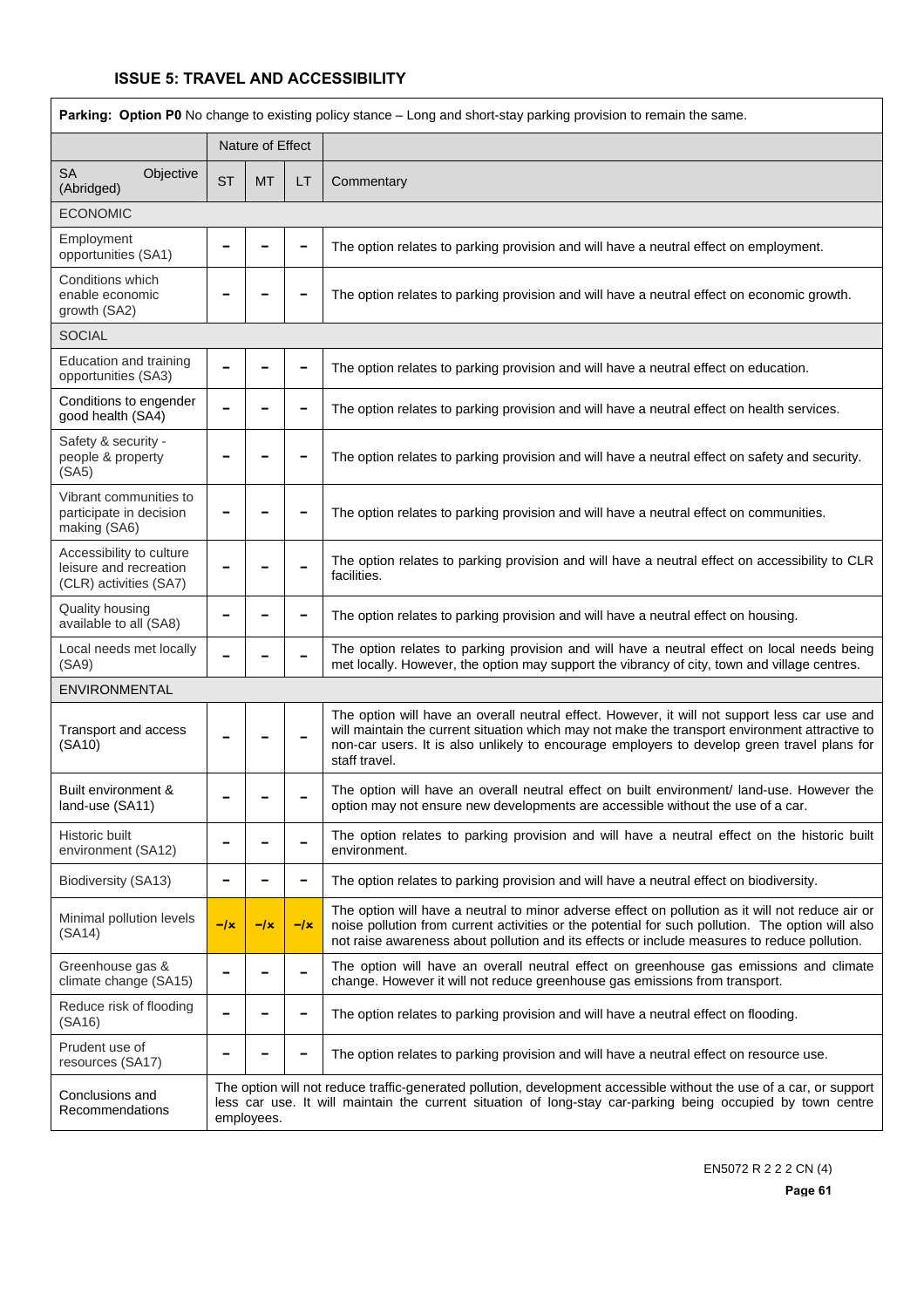Parking: Option P1 - Consistent approach to parking in town centres with implementation of the following: Maximum parking standards in new developments; the use of Controlled Parking Zones; a reduction of on-street parking to maximise pedestrianisation with high quality walking and cycling networks and environmental improvements; park and ride facilities coupled with increased use of public transport; consideration of controlling private, non-residential parking by the introduction of parking levies; parking charges that are related to demand and to the strength of the local economy with differential pricing being used to discourage all day parking.

|                                                                              |              | Nature of Effect |              |                                                                                                                                                                                                                                                                                                                              |  |
|------------------------------------------------------------------------------|--------------|------------------|--------------|------------------------------------------------------------------------------------------------------------------------------------------------------------------------------------------------------------------------------------------------------------------------------------------------------------------------------|--|
| <b>SA</b><br>Objective<br>(Abridged)                                         | <b>ST</b>    | <b>MT</b>        | LT           | Commentary                                                                                                                                                                                                                                                                                                                   |  |
| <b>ECONOMIC</b>                                                              |              |                  |              |                                                                                                                                                                                                                                                                                                                              |  |
| Employment<br>opportunities (SA1)                                            |              |                  |              | The option relates to parking provision and will have a neutral effect on employment.<br>However the option will contribute to employment opportunities being accessible by public<br>transport.                                                                                                                             |  |
| Conditions which<br>enable economic<br>growth (SA2)                          |              |                  |              | The option relates to parking provision and will have a neutral effect on economic growth.                                                                                                                                                                                                                                   |  |
| <b>SOCIAL</b>                                                                |              |                  |              |                                                                                                                                                                                                                                                                                                                              |  |
| Education and training<br>opportunities (SA3)                                |              |                  |              | The option relates to parking provision and will have a neutral effect on education.                                                                                                                                                                                                                                         |  |
| Conditions to engender<br>good health (SA4)                                  |              |                  |              | The option relates to parking provision and will have a neutral effect on health services.                                                                                                                                                                                                                                   |  |
| Safety & security -<br>people & property<br>(SA5)                            |              |                  |              | The option relates to parking provision and will have a neutral effect on safety and security.                                                                                                                                                                                                                               |  |
| Vibrant communities to<br>participate in decision<br>making (SA6)            |              |                  |              | The option relates to parking provision and will have a neutral effect on communities.<br>However the option will increase transport facilities for communities.                                                                                                                                                             |  |
| Accessibility to culture<br>leisure and recreation<br>(CLR) activities (SA7) | $\checkmark$ | ✓                | ✓            | The option may increase non-car based access to CLR activities, participation in CLR<br>activities by enabling more people to access these facilities, may improve access to CLR<br>facilities which engender health, quality of life and learning, and will improve facilities for<br>walkers and cyclists.                 |  |
| Quality housing<br>available to all (SA8)                                    |              |                  |              | The option relates to parking provision and will have a neutral effect on housing.                                                                                                                                                                                                                                           |  |
| Local needs met locally<br>(SA9)                                             |              |                  |              | The option relates to parking provision and will have an overall neutral effect on local needs<br>being met locally. However, the option may support the vibrancy of city, town and village<br>centres through increasing accessibility for non-car users as well as car users.                                              |  |
| <b>ENVIRONMENTAL</b>                                                         |              |                  |              |                                                                                                                                                                                                                                                                                                                              |  |
| Transport and access<br>(SA10)                                               | ✓✓           | ✓✓               | $\checkmark$ | The option will improve public transport, provide alternatives to car-based transport, support<br>less car-use, improve access to facilities and opportunities for all groups, make the transport<br>environment attractive to non-car users, and may encourage employers to develop green<br>travel plans for staff travel. |  |
| Built environment &<br>land-use (SA11)                                       |              |                  |              | The option relates to parking provision and will have a neutral effect on built environment/<br>land-use but may contribute to the development of communities with accessible services and<br>facilities and may increase the number of new developments accessible by public transport.                                     |  |
| Historic built<br>environment (SA12)                                         |              |                  |              | The option relates to parking provision and will have a neutral effect on the historic built<br>environment.                                                                                                                                                                                                                 |  |
| Biodiversity (SA13)                                                          |              |                  | -            | The option relates to parking provision and will have a neutral effect on biodiversity.                                                                                                                                                                                                                                      |  |
| Minimal pollution levels<br>(SA14)                                           |              |                  |              | The option will have an overall neutral effect. However, it may contribute to the reduction of<br>air and noise pollution, and raise awareness about pollution.                                                                                                                                                              |  |
| Greenhouse gas &<br>climate change (SA15)                                    |              |                  |              | The option will have an overall neutral effect on greenhouse gas emissions and climate<br>change. However it may reduce greenhouse gas emissions from transport and implement<br>adaptation measures for the likely effects of climate change.                                                                               |  |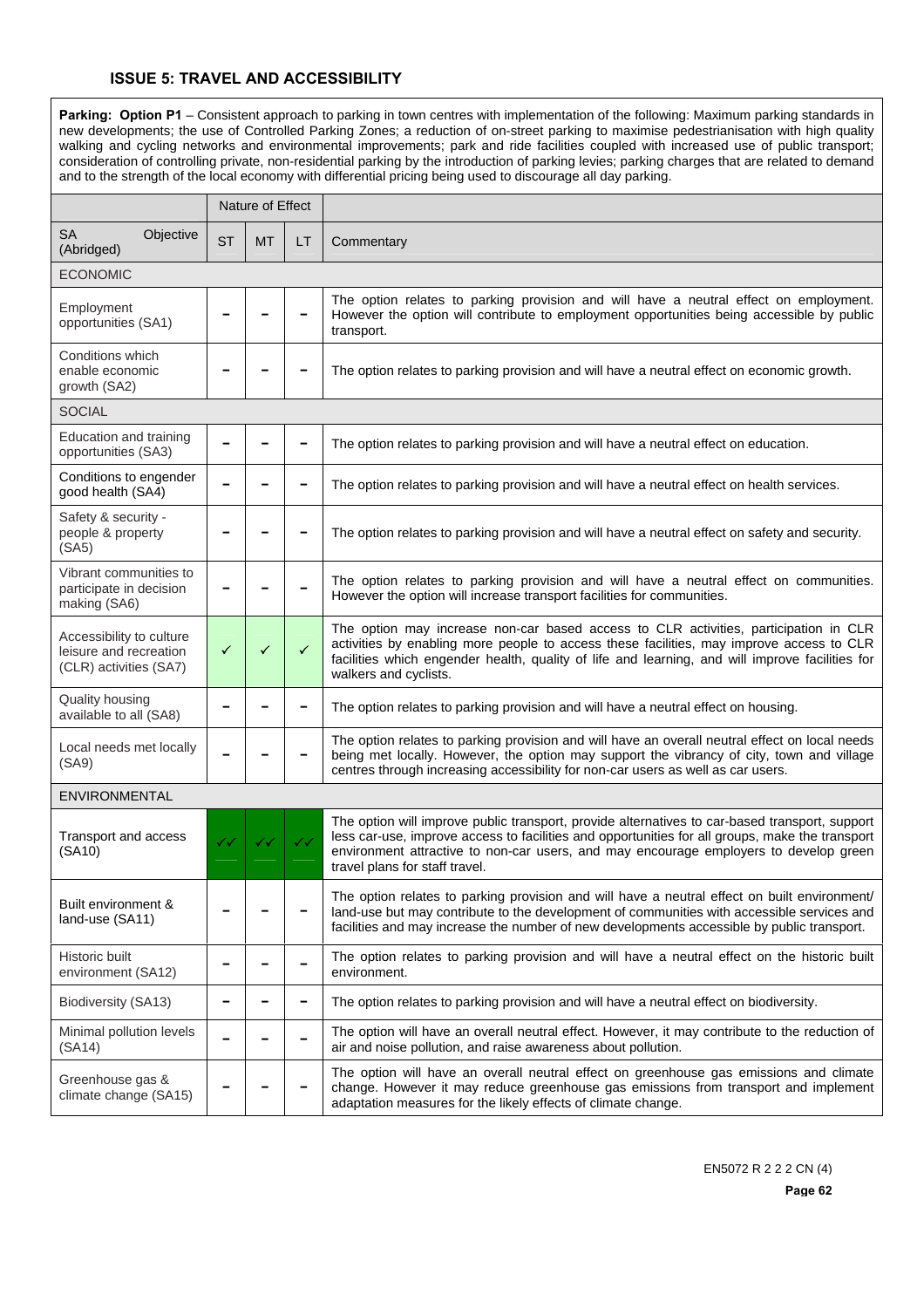|                                    |           | Nature of Effect                                                                                                                                                                                                                                                                                                                                                                                 |    |                                                                                         |  |
|------------------------------------|-----------|--------------------------------------------------------------------------------------------------------------------------------------------------------------------------------------------------------------------------------------------------------------------------------------------------------------------------------------------------------------------------------------------------|----|-----------------------------------------------------------------------------------------|--|
| <b>SA Objective</b><br>(Abridged)  | <b>ST</b> | <b>MT</b>                                                                                                                                                                                                                                                                                                                                                                                        | LT | Commentary                                                                              |  |
| Reduce risk of flooding<br>(SA16)  |           |                                                                                                                                                                                                                                                                                                                                                                                                  |    | The option relates to parking provision and will have a neutral effect on flooding.     |  |
| Prudent use of<br>resources (SA17) |           |                                                                                                                                                                                                                                                                                                                                                                                                  |    | The option relates to parking provision and will have a neutral effect on resource use. |  |
| Conclusions and<br>Recommendations |           | The option will have a major beneficial effect on transport and access, through improving public transport and<br>facilities for pedestrians and cyclists. It will also have a minor beneficial effect on accessibility to CLR facilities by<br>increasing access for all. The option will support less car-use and increase access for non-car users. It is more<br>sustainable than option P0. |    |                                                                                         |  |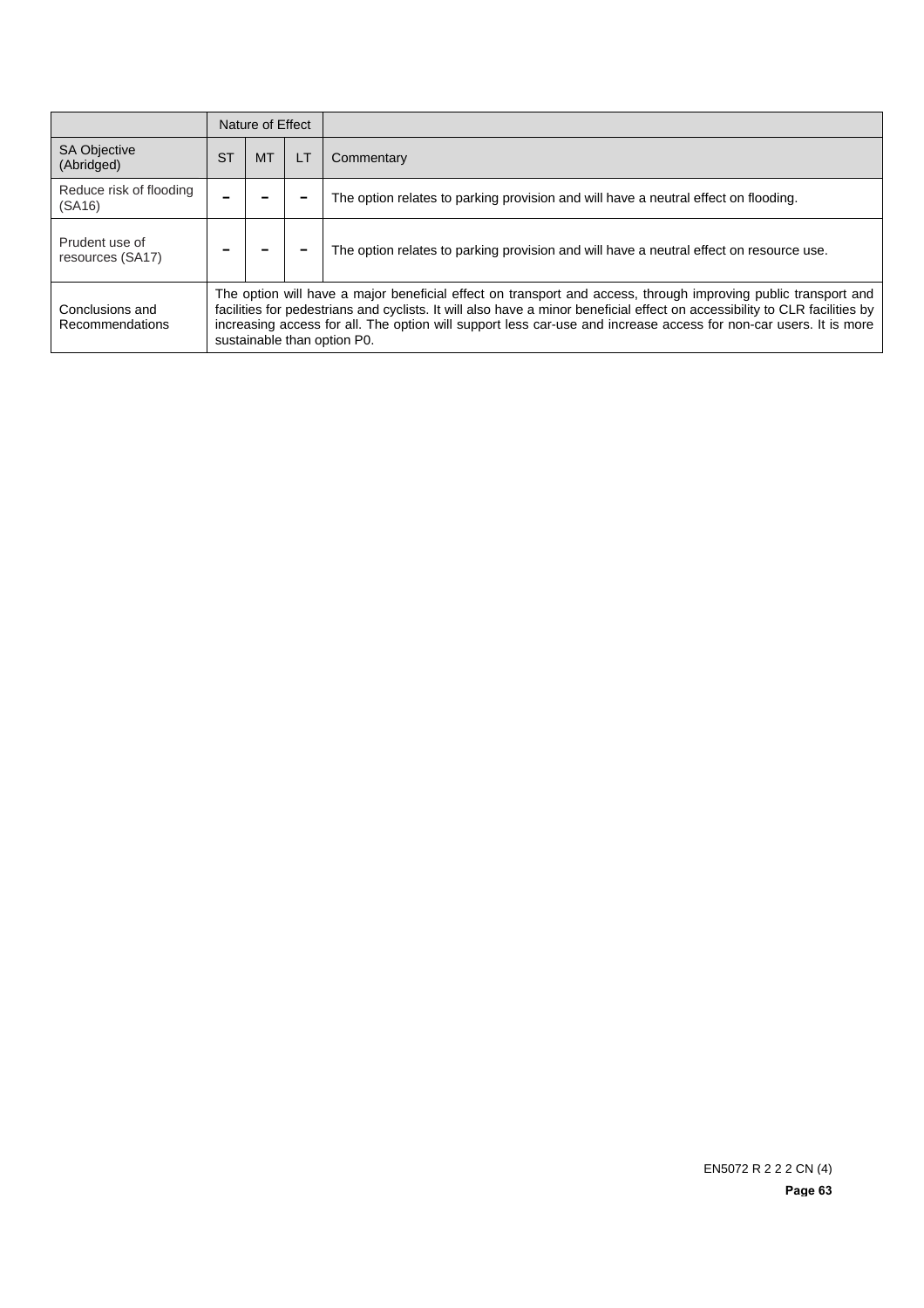| Parking: Option P2 - Progressive change in the balance between long and short stay parking, with a review of the position in Tadcaster<br>and Sherburn as to whether more emphasis needs to be applied to short term parking. |           |                                                                                                                                                                                                                                                                                                                                                                        |    |                                                                                                                                                                                                                                                                                                                                                                                                                                    |  |  |  |
|-------------------------------------------------------------------------------------------------------------------------------------------------------------------------------------------------------------------------------|-----------|------------------------------------------------------------------------------------------------------------------------------------------------------------------------------------------------------------------------------------------------------------------------------------------------------------------------------------------------------------------------|----|------------------------------------------------------------------------------------------------------------------------------------------------------------------------------------------------------------------------------------------------------------------------------------------------------------------------------------------------------------------------------------------------------------------------------------|--|--|--|
|                                                                                                                                                                                                                               |           | Nature of Effect                                                                                                                                                                                                                                                                                                                                                       |    |                                                                                                                                                                                                                                                                                                                                                                                                                                    |  |  |  |
| <b>SA</b><br>Objective<br>(Abridged)                                                                                                                                                                                          | <b>ST</b> | <b>MT</b>                                                                                                                                                                                                                                                                                                                                                              | LT | Commentary                                                                                                                                                                                                                                                                                                                                                                                                                         |  |  |  |
| <b>ECONOMIC</b>                                                                                                                                                                                                               |           |                                                                                                                                                                                                                                                                                                                                                                        |    |                                                                                                                                                                                                                                                                                                                                                                                                                                    |  |  |  |
| Employment<br>opportunities (SA1)                                                                                                                                                                                             |           |                                                                                                                                                                                                                                                                                                                                                                        |    | The option relates to parking provision and will have a neutral effect on employment.                                                                                                                                                                                                                                                                                                                                              |  |  |  |
| Conditions which<br>enable economic<br>growth (SA2)                                                                                                                                                                           |           |                                                                                                                                                                                                                                                                                                                                                                        |    | The option relates to parking provision and will have a neutral effect on economic growth.                                                                                                                                                                                                                                                                                                                                         |  |  |  |
| <b>SOCIAL</b>                                                                                                                                                                                                                 |           |                                                                                                                                                                                                                                                                                                                                                                        |    |                                                                                                                                                                                                                                                                                                                                                                                                                                    |  |  |  |
| Education and training<br>opportunities (SA3)                                                                                                                                                                                 |           |                                                                                                                                                                                                                                                                                                                                                                        |    | The option relates to parking provision and will have a neutral effect on education.                                                                                                                                                                                                                                                                                                                                               |  |  |  |
| Conditions to engender<br>good health (SA4)                                                                                                                                                                                   |           |                                                                                                                                                                                                                                                                                                                                                                        |    | The option relates to parking provision and will have a neutral effect on health services.                                                                                                                                                                                                                                                                                                                                         |  |  |  |
| Safety & security -<br>people & property<br>(SA5)                                                                                                                                                                             |           |                                                                                                                                                                                                                                                                                                                                                                        |    | The option relates to parking provision and will have a neutral effect on safety and security.                                                                                                                                                                                                                                                                                                                                     |  |  |  |
| Vibrant communities to<br>participate in decision<br>making (SA6)                                                                                                                                                             |           |                                                                                                                                                                                                                                                                                                                                                                        |    | The option relates to parking provision and will have a neutral effect on communities.                                                                                                                                                                                                                                                                                                                                             |  |  |  |
| Accessibility to culture<br>leisure and recreation<br>(CLR) activities (SA7)                                                                                                                                                  |           |                                                                                                                                                                                                                                                                                                                                                                        |    | The option relates to parking provision and will have a neutral effect on accessibility to CLR<br>facilities.                                                                                                                                                                                                                                                                                                                      |  |  |  |
| Quality housing<br>available to all (SA8)                                                                                                                                                                                     |           |                                                                                                                                                                                                                                                                                                                                                                        |    | The option relates to parking provision and will have a neutral effect on housing.                                                                                                                                                                                                                                                                                                                                                 |  |  |  |
| Local needs met locally<br>(SA9)                                                                                                                                                                                              |           |                                                                                                                                                                                                                                                                                                                                                                        |    | The option relates to parking provision and will have a neutral effect on local needs being<br>met locally.                                                                                                                                                                                                                                                                                                                        |  |  |  |
| <b>ENVIRONMENTAL</b>                                                                                                                                                                                                          |           |                                                                                                                                                                                                                                                                                                                                                                        |    |                                                                                                                                                                                                                                                                                                                                                                                                                                    |  |  |  |
| Transport and access<br>(SA10)                                                                                                                                                                                                |           |                                                                                                                                                                                                                                                                                                                                                                        |    | The option will have a neutral effect on transport, as it will not affect need to travel,<br>alternatives to car-travel, access to opportunities, facilities for non-car users or green travel<br>plans.                                                                                                                                                                                                                           |  |  |  |
| Built environment &<br>land-use (SA11)                                                                                                                                                                                        |           |                                                                                                                                                                                                                                                                                                                                                                        |    | The option relates to parking provision and will have a neutral effect on the built<br>environment/land-use.                                                                                                                                                                                                                                                                                                                       |  |  |  |
| Historic built<br>environment (SA12)                                                                                                                                                                                          |           |                                                                                                                                                                                                                                                                                                                                                                        |    | The option relates to parking provision and will have a neutral effect on the historic built<br>environment.                                                                                                                                                                                                                                                                                                                       |  |  |  |
| Biodiversity (SA13)                                                                                                                                                                                                           |           |                                                                                                                                                                                                                                                                                                                                                                        |    | The option relates to parking provision and will have a neutral effect on biodiversity.                                                                                                                                                                                                                                                                                                                                            |  |  |  |
| Minimal pollution levels<br>(SA14)                                                                                                                                                                                            |           |                                                                                                                                                                                                                                                                                                                                                                        |    | The option relates to parking provision and will have a neutral effect on minimising pollution<br>levels. However, the effects on air pollution levels are uncertain. Reducing the amount of<br>long-stay parking may encourage town-centre employees to seek alternative methods of<br>transport to the private car, although this will depend on other factors such as public<br>transport provision or facilities for cyclists. |  |  |  |
| Greenhouse gas &<br>climate change (SA15)                                                                                                                                                                                     |           |                                                                                                                                                                                                                                                                                                                                                                        |    | The option will have an overall neutral effect on greenhouse gas emissions and climate<br>change.                                                                                                                                                                                                                                                                                                                                  |  |  |  |
| Reduce risk of flooding<br>(SA16)                                                                                                                                                                                             |           |                                                                                                                                                                                                                                                                                                                                                                        |    | The option relates to parking provision and will have a neutral effect on flooding.                                                                                                                                                                                                                                                                                                                                                |  |  |  |
| Prudent use of<br>resources (SA17)                                                                                                                                                                                            |           |                                                                                                                                                                                                                                                                                                                                                                        |    | The option relates to parking provision and will have a neutral effect on resource use.                                                                                                                                                                                                                                                                                                                                            |  |  |  |
| Conclusions and<br>Recommendations                                                                                                                                                                                            |           | The option alone will not have an effect on any of the SA Objectives/ sub-objectives, and therefore, option P1<br>would be the more sustainable option. To improve the sustainability of option P2, further guidance on aspects<br>including public transport, facilities for pedestrians and cyclists, and traffic calming measures would need to be<br>incorporated. |    |                                                                                                                                                                                                                                                                                                                                                                                                                                    |  |  |  |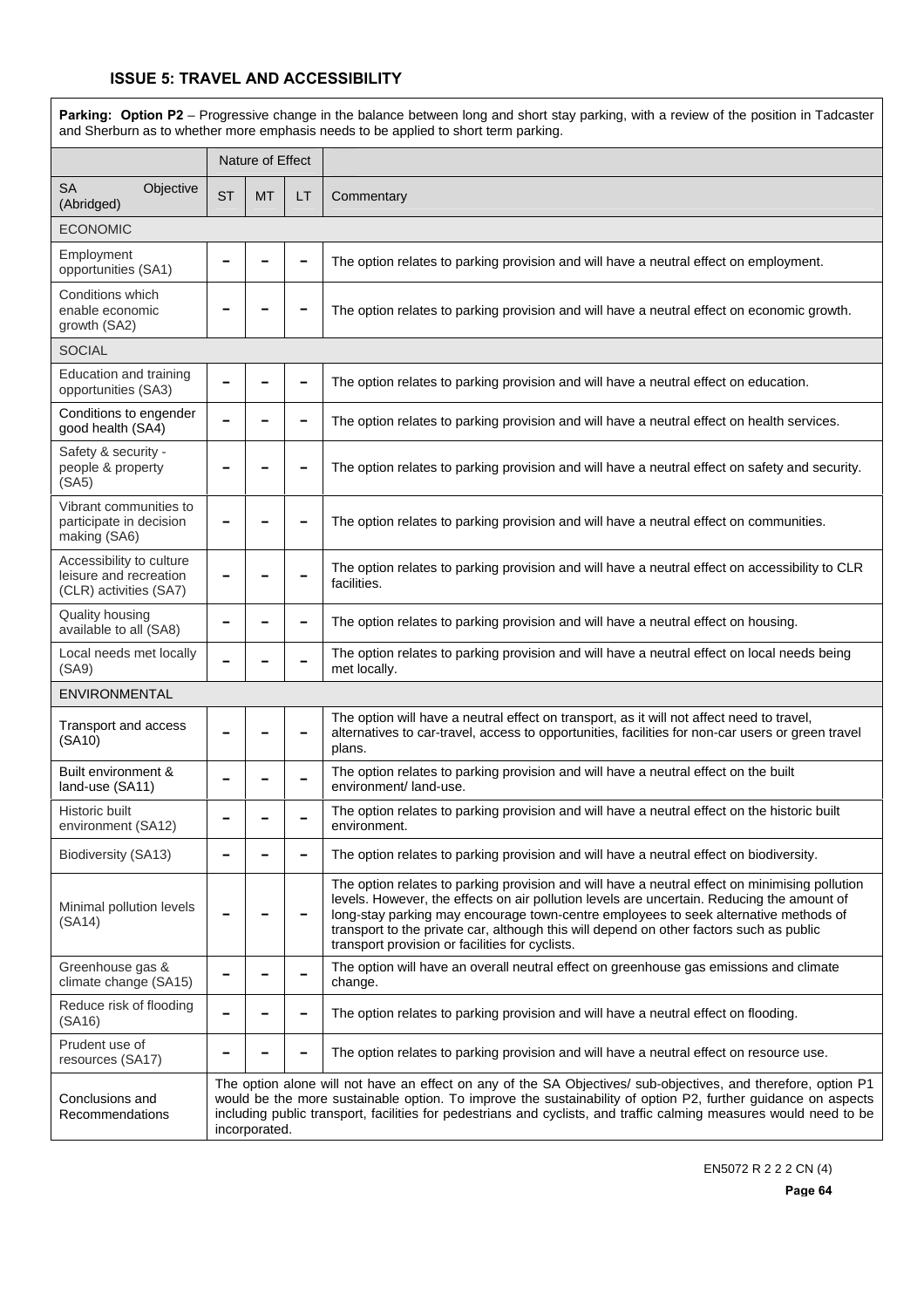| <b>Public Transport: Option PT0</b> No change to existing policy stance – Park and ride provision at rail stations to remain the same. |           |                                                                                                                                                                                                                                                                                                                                                                                                                                                  |                          |                                                                                                                                                                                                                            |  |  |  |  |  |
|----------------------------------------------------------------------------------------------------------------------------------------|-----------|--------------------------------------------------------------------------------------------------------------------------------------------------------------------------------------------------------------------------------------------------------------------------------------------------------------------------------------------------------------------------------------------------------------------------------------------------|--------------------------|----------------------------------------------------------------------------------------------------------------------------------------------------------------------------------------------------------------------------|--|--|--|--|--|
|                                                                                                                                        |           | Nature of Effect                                                                                                                                                                                                                                                                                                                                                                                                                                 |                          |                                                                                                                                                                                                                            |  |  |  |  |  |
| <b>SA</b><br>Objective<br>(Abridged)                                                                                                   | <b>ST</b> | <b>MT</b>                                                                                                                                                                                                                                                                                                                                                                                                                                        | LT                       | Commentary                                                                                                                                                                                                                 |  |  |  |  |  |
| <b>ECONOMIC</b>                                                                                                                        |           |                                                                                                                                                                                                                                                                                                                                                                                                                                                  |                          |                                                                                                                                                                                                                            |  |  |  |  |  |
| Employment<br>opportunities (SA1)                                                                                                      |           |                                                                                                                                                                                                                                                                                                                                                                                                                                                  |                          | The option relates to park and ride provision and will have a neutral effect on employment.                                                                                                                                |  |  |  |  |  |
| Conditions which<br>enable economic<br>growth (SA2)                                                                                    |           |                                                                                                                                                                                                                                                                                                                                                                                                                                                  |                          | The option relates to park and ride provision and will have a neutral effect on economic<br>growth.                                                                                                                        |  |  |  |  |  |
| <b>SOCIAL</b>                                                                                                                          |           |                                                                                                                                                                                                                                                                                                                                                                                                                                                  |                          |                                                                                                                                                                                                                            |  |  |  |  |  |
| Education and training<br>opportunities (SA3)                                                                                          |           |                                                                                                                                                                                                                                                                                                                                                                                                                                                  | $\qquad \qquad$          | The option relates to park and ride provision and will have a neutral effect on education.                                                                                                                                 |  |  |  |  |  |
| Conditions to engender<br>good health (SA4)                                                                                            |           |                                                                                                                                                                                                                                                                                                                                                                                                                                                  |                          | The option relates to park and ride provision and will have a neutral effect on health services.                                                                                                                           |  |  |  |  |  |
| Safety & security -<br>people & property<br>(SA5)                                                                                      |           |                                                                                                                                                                                                                                                                                                                                                                                                                                                  |                          | The option relates to park and ride provision and will have a neutral effect on safety and<br>security.                                                                                                                    |  |  |  |  |  |
| Vibrant communities to<br>participate in decision<br>making (SA6)                                                                      |           |                                                                                                                                                                                                                                                                                                                                                                                                                                                  |                          | The option relates to park and ride provision and will have a neutral effect on communities.                                                                                                                               |  |  |  |  |  |
| Accessibility to culture<br>leisure and recreation<br>(CLR) activities (SA7)                                                           |           |                                                                                                                                                                                                                                                                                                                                                                                                                                                  |                          | The option relates to park and ride provision and will have a neutral effect on accessibility to<br>CLR facilities.                                                                                                        |  |  |  |  |  |
| Quality housing<br>available to all (SA8)                                                                                              |           |                                                                                                                                                                                                                                                                                                                                                                                                                                                  |                          | The option relates to park and ride provision and will have a neutral effect on housing.                                                                                                                                   |  |  |  |  |  |
| Local needs met locally<br>(SA9)                                                                                                       |           |                                                                                                                                                                                                                                                                                                                                                                                                                                                  |                          | The option relates to park and ride provision and will have a neutral effect on local needs<br>being met locally.                                                                                                          |  |  |  |  |  |
| ENVIRONMENTAL                                                                                                                          |           |                                                                                                                                                                                                                                                                                                                                                                                                                                                  |                          |                                                                                                                                                                                                                            |  |  |  |  |  |
| Transport and access<br>(SA10)                                                                                                         | ✓         | ✓                                                                                                                                                                                                                                                                                                                                                                                                                                                | ✓                        | The option will provide alternatives to car-based transport, and support less car use. The<br>option may also reduce the need to travel by means other than the car and improve access<br>to opportunities and facilities. |  |  |  |  |  |
| Built environment &<br>land-use (SA11)                                                                                                 |           |                                                                                                                                                                                                                                                                                                                                                                                                                                                  |                          | The option relates to park and ride provision and will have a neutral effect on the built<br>environment/ land-use.                                                                                                        |  |  |  |  |  |
| Historic built<br>environment (SA12)                                                                                                   |           |                                                                                                                                                                                                                                                                                                                                                                                                                                                  |                          | The option relates to park and ride provision and will have a neutral effect on the historic built<br>environment.                                                                                                         |  |  |  |  |  |
| Biodiversity (SA13)                                                                                                                    |           |                                                                                                                                                                                                                                                                                                                                                                                                                                                  | $\overline{\phantom{0}}$ | The option relates to park and ride provision and will have a neutral effect on biodiversity.                                                                                                                              |  |  |  |  |  |
| Minimal pollution levels<br>(SA14)                                                                                                     |           |                                                                                                                                                                                                                                                                                                                                                                                                                                                  |                          | The option relates to park and ride provision and will have an overall neutral effect on<br>pollution. However, the option may reduce air pollution through reducing the number of<br>vehicles on the road.                |  |  |  |  |  |
| Greenhouse gas &<br>climate change (SA15)                                                                                              |           |                                                                                                                                                                                                                                                                                                                                                                                                                                                  |                          | The option will have an overall neutral effect on greenhouse gas emissions and climate<br>change. However, it will reduce greenhouse gas emissions from transport and plan<br>adaptation measures for climate change.      |  |  |  |  |  |
| Reduce risk of flooding<br>(SA16)                                                                                                      |           |                                                                                                                                                                                                                                                                                                                                                                                                                                                  |                          | The option relates to park and ride provision and will have a neutral effect on flooding.                                                                                                                                  |  |  |  |  |  |
| Prudent use of<br>resources (SA17)                                                                                                     |           |                                                                                                                                                                                                                                                                                                                                                                                                                                                  |                          | The option relates to park and ride provision and will have a neutral effect on resource use.<br>However, it will increase efficiency in raw material use.                                                                 |  |  |  |  |  |
| Conclusions and<br>Recommendations                                                                                                     |           | The option will have a minor positive effect on transport and access. However, the option will not expand existing<br>provision or the services and facilities accessible, and therefore the beneficial effects of the option are limited.<br>Further measures to reduce the need to travel/ reduce car use and increase the services and facilities accessible<br>from park and ride services would increase the sustainability of this option. |                          |                                                                                                                                                                                                                            |  |  |  |  |  |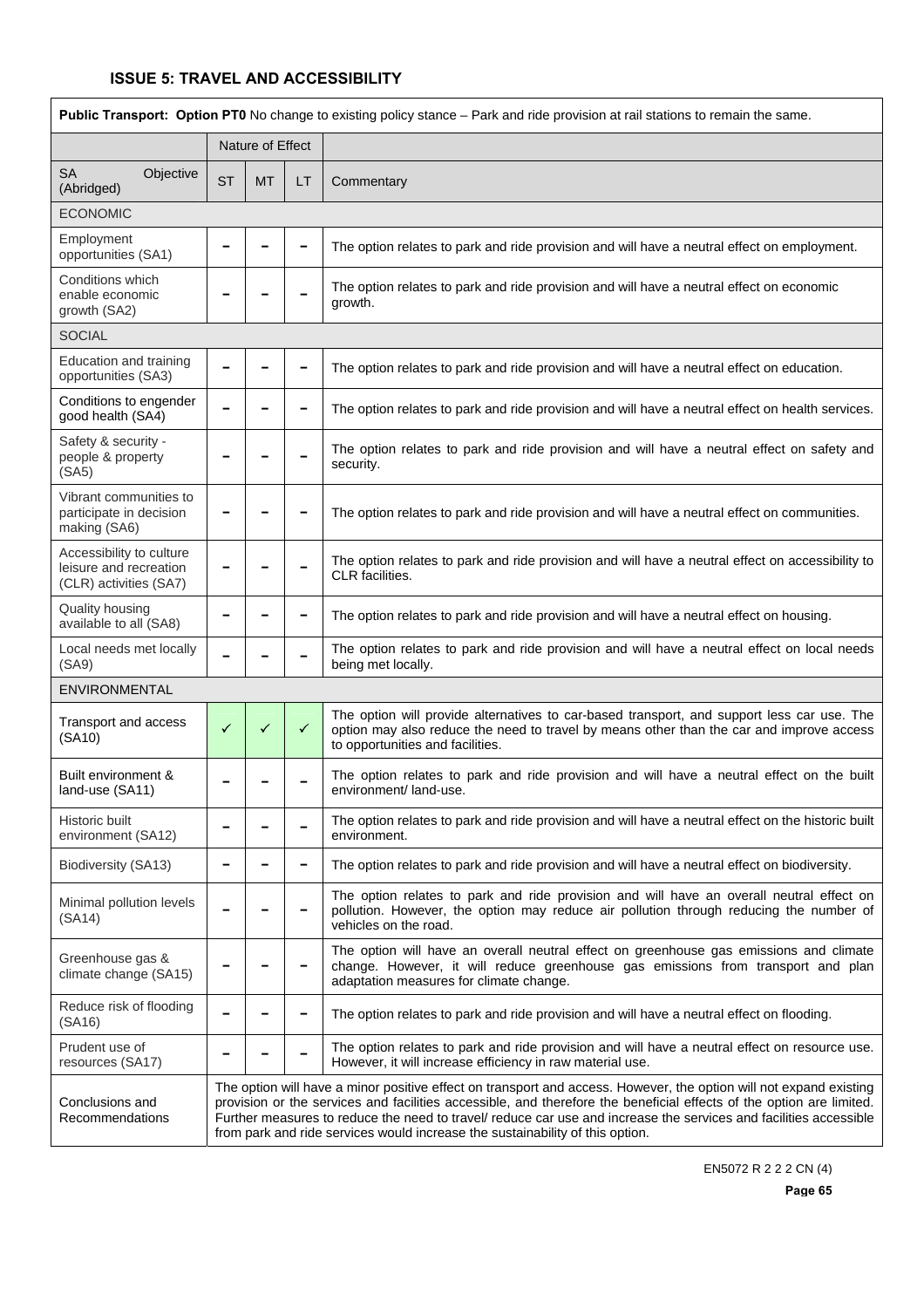**Public Transport: Option PT1** – Provision of additional park and ride facilities at rail stations in line with schemes to promote public transport for commuters. Nature of Effect SA Objective SA CDJective ST MT LT Commentary ECONOMIC Employment Employment **− − − −** The option will have an overall neutral effect on employment opportunities. However, it will opportunities (SA1) **− −** ensure employment opportunities are accessible by public transport. ensure employment opportunities are accessible by public transport. Conditions which enable economic growth (SA2) The option relates to park and ride provision and will have a neutral effect on economic growth. **SOCIAL** Education and training opportunities (SA3) **<sup>−</sup> <sup>−</sup> <sup>−</sup>** The option relates to park and ride provision and will have a neutral effect on education. Conditions to engender good health (SA4) **<sup>−</sup> <sup>−</sup> <sup>−</sup>** The option relates to parking provision and will have a neutral effect on health services. Safety & security people & property (SA5) **−**  $\vert$  **−**  $\vert$  **−** The option relates to park and ride provision and will have a neutral effect on safety and security. Vibrant communities to participate in decision making (SA6) The option relates to park and ride provision and will have a neutral effect on communities. Accessibility to culture leisure and recreation (CLR) activities (SA7) **<sup>−</sup> <sup>−</sup> <sup>−</sup>** The option relates to park and ride provision and will have a neutral effect on accessibility to CLR facilities. Quality housing<br>available to all (SA8) **−**  $\vert$  −  $\vert$  −  $\vert$  The option relates to park and ride provision and will have a neutral effect on housing. Local needs met locally (SA9) **<sup>−</sup> <sup>−</sup> <sup>−</sup>** The option relates to park and ride provision and will have a neutral effect on local needs being met locally. ENVIRONMENTAL Transport and access (SA10)  $33 \times 33$   $33 \times 33$ The option will reduce the need to travel by means other than the private car, will provide alternatives to non-car based transport, will support less car-use, and will improve access to opportunities and facilities. It may also make the transport environment more attractive to non-car users through reducing the number of vehicles on the road, and encourage employers to develop green travel plans for staff travel. Built environment & **Dollit environment ∞**  $\vert$  −  $\vert$  −  $\vert$  − The option relates to park and ride provision and will have an overall neutral effect on the built environment/ land-use. However, the option may promote the development of communities with accessible employment. Historic built environment (SA12) **? ? ?** The effects of the option on the historic built environment are uncertain and will depend on the location of additional park and ride facilities and whether or not they are in close proximity to built heritage resources or their settings. Biodiversity (SA13) **? ? ?** The effects of the option on biodiversity are uncertain and will depend on the location of additional park and ride facilities and whether or not they are in close proximity to biodiversity resources. Minimal pollution levels (SA14) **<sup>−</sup> <sup>−</sup> <sup>−</sup>** The option relates to park and ride provision and will have an overall neutral effect on pollution. However, the option may reduce air pollution through reducing the number of vehicles on the road. Greenhouse gas & climate change (SA15) **<sup>−</sup> <sup>−</sup> <sup>−</sup>** The option will have an overall neutral effect on greenhouse gas emissions and climate change. However, it will reduce greenhouse gas emissions from transport and plan adaptation measures for climate change. Reduce risk of flooding (SA16) **<sup>−</sup> <sup>−</sup> <sup>−</sup>** The option relates to park and ride provision and will have a neutral effect on flooding. Prudent use of Prudent use of **− − −** The option relates to park and ride provision and will have a neutral effect on resource use.<br>resources (SA17) **− F** However, it will increase efficiency in raw material use. However, it will increase efficiency in raw material use. Conclusions and Recommendations The option will have a major beneficial effect on transport and access and is more sustainable than option PT0. The uncertain effects of the option could be addressed by including wording to ensure that additional facilities do not have an adverse effect on the historic built environment or biodiversity. The sustainability of the option could be increased by ensuring services extend the range of facilities that are accessible by park and ride services, such as shopping and leisure, as well as employment.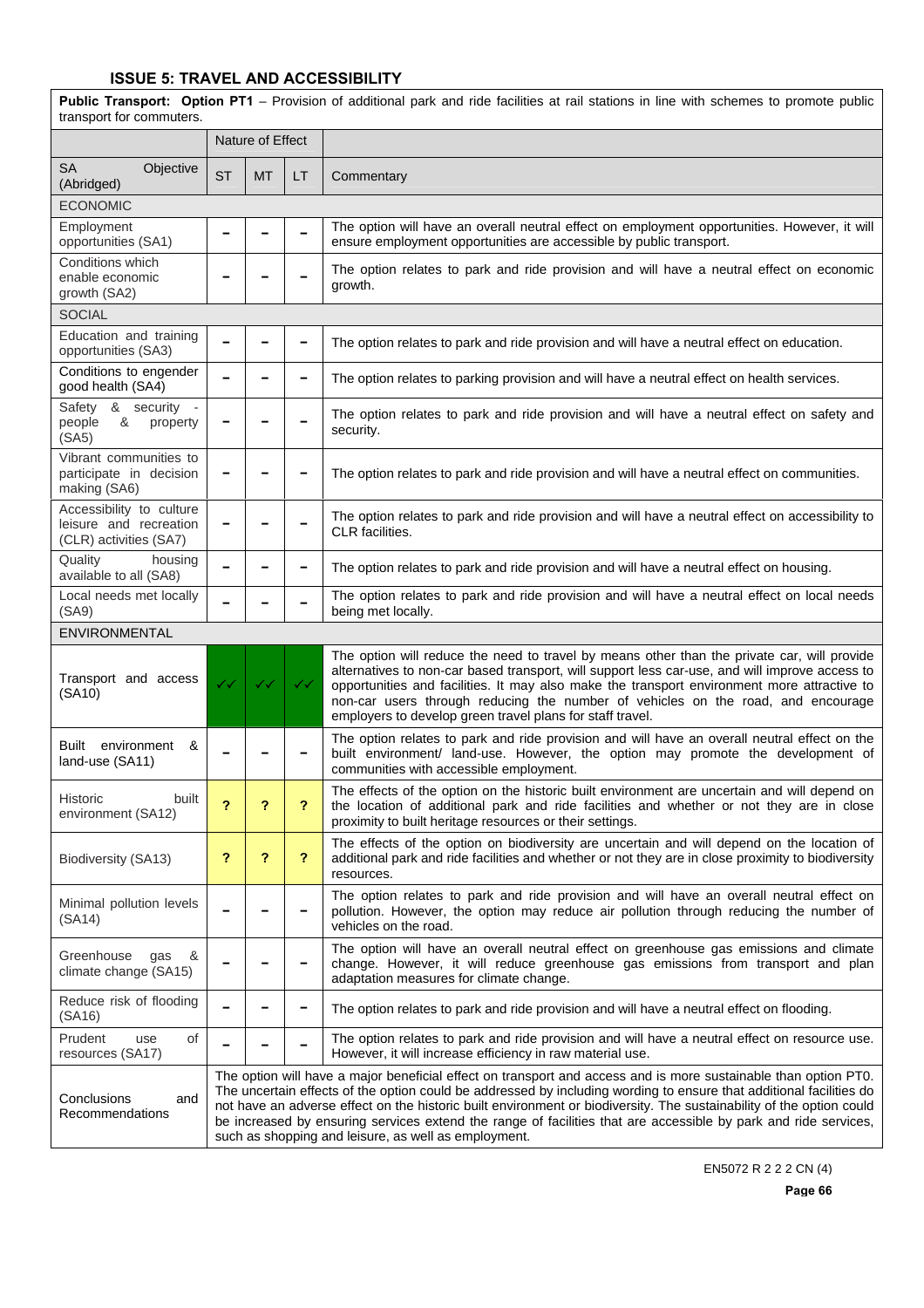#### **ISSUE 6: SPATIAL OPTIONS**

**Spatial Alternatives: Option SALT1** – Concentrate housing and employment growth in Selby Town and adjoining parishes, with more limited development in the Local Service Centres of Sherburn-in-Elmet and Tadcaster. Development in other settlements is to be strictly limited.

|                                                                              |           | Nature of Effect |              |                                                                                                                                                                                                                                                                                                                                                                                                                               |
|------------------------------------------------------------------------------|-----------|------------------|--------------|-------------------------------------------------------------------------------------------------------------------------------------------------------------------------------------------------------------------------------------------------------------------------------------------------------------------------------------------------------------------------------------------------------------------------------|
| SA<br>Objective<br>(Abridged)                                                | <b>ST</b> | <b>MT</b>        | LT.          | Commentary                                                                                                                                                                                                                                                                                                                                                                                                                    |
| <b>ECONOMIC</b>                                                              |           |                  |              |                                                                                                                                                                                                                                                                                                                                                                                                                               |
| Employment<br>opportunities (SA1)                                            |           | ✓✓               | ✓✓           | The option will provide employment opportunities that match the skills of the local workforce,<br>encourage employment opportunities in areas which have suffered economic decline/ with<br>above average unemployment, promote or support equal employment opportunities, offer<br>employment opportunities to disadvantaged groups, and is likely to ensure employment<br>opportunities are accessible by public transport. |
| Conditions which<br>enable economic<br>growth (SA2)                          | ✓         | ✓                | $\checkmark$ | The option will increase the amount of employment land in the District, maximise local skills,<br>enable investment, set up and support supply chains, and may encourage the growth of the<br>tourism sector. However, it will not encourage rural diversification.                                                                                                                                                           |
| <b>SOCIAL</b>                                                                |           |                  |              |                                                                                                                                                                                                                                                                                                                                                                                                                               |
| Education and training<br>opportunities (SA3)                                |           |                  |              | The option relates to housing and employment and will have a neutral effect on education.                                                                                                                                                                                                                                                                                                                                     |
| Conditions to engender<br>good health (SA4)                                  |           |                  |              | The option relates to housing and employment and will have a neutral effect on health<br>services.                                                                                                                                                                                                                                                                                                                            |
| Safety & security -<br>people & property<br>(SA5)                            |           |                  |              | The option relates to housing and employment and will have a neutral effect on safety and<br>security.                                                                                                                                                                                                                                                                                                                        |
| Vibrant communities to<br>participate in decision<br>making (SA6)            |           |                  |              | The option relates to housing and employment and will have a neutral effect on communities.                                                                                                                                                                                                                                                                                                                                   |
| Accessibility to culture<br>leisure and recreation<br>(CLR) activities (SA7) |           |                  |              | The option relates to housing and employment and will have a neutral effect on accessibility<br>to CLR facilities.                                                                                                                                                                                                                                                                                                            |
| Quality housing<br>available to all (SA8)                                    | ✓         | ✓                | $\checkmark$ | The option will increase housing provision in the main District centres of Selby, Tadcaster<br>and Sherburn-in-Elmet, make housing available to all, and enable people to obtain<br>tenancies. Whether or not the option will improve the quality of housing stock, improve the<br>energy efficiency of housing or increase the use of sustainable design will depend on the<br>design of the housing provided.               |
| Local needs met locally<br>(SA9)                                             |           |                  |              | The option relates to housing and employment and will have an overall neutral effect on local<br>needs being met locally. However, the option will support the formation and use of supply<br>chains, and the vibrancy of town centres.                                                                                                                                                                                       |
| <b>ENVIRONMENTAL</b>                                                         |           |                  |              |                                                                                                                                                                                                                                                                                                                                                                                                                               |
| Transport and access<br>(SA10)                                               |           |                  |              | The option will reduce the need to travel, provide alternatives to car-based transport, support<br>less car use, improve access to opportunities and facilities, and encourage employers to<br>develop green travel plans.                                                                                                                                                                                                    |
| Built environment &<br>land-use (SA11)                                       | ✓         | $\checkmark$     | $\checkmark$ | The option will promote the development of communities with accessible services and<br>facilities, may ensure new developments are accessible without the use of a car, will ensure<br>the scale of development is appropriate to its setting, support local distinctiveness and<br>encourage the development of Greenfield sites.                                                                                            |
| Historic built<br>environment (SA12)                                         | ?         | ?                | ?            | The effects of the option on built heritage are unknown. Increasing the density of<br>development in the major settlements may have an adverse effect on the historic built<br>environment and its setting.                                                                                                                                                                                                                   |
| Biodiversity (SA13)                                                          |           |                  |              | The option relates to housing and employment and will have an overall neutral effect on<br>biodiversity. However, the option will protect priority habitats, individual features and<br>landscapes as it will direct development away from rural areas.                                                                                                                                                                       |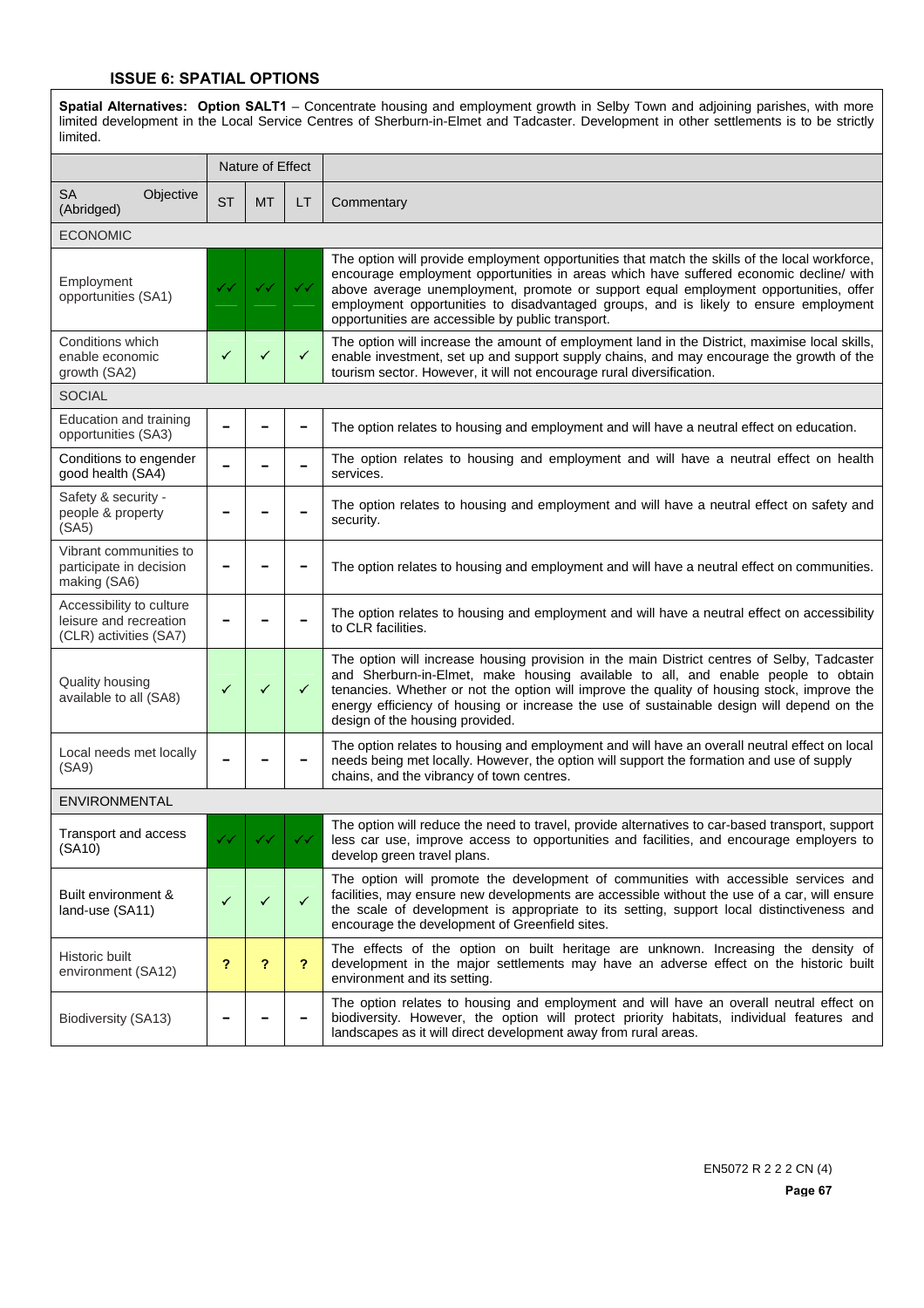|                                           | Nature of Effect                                                                                                                                                                                                                                                                                                                                                                                                                                                                                                                                                                                                                                                                                                                                                                                                                           |                         |                         |                                                                                                                                                                                                                                                                                      |  |  |  |
|-------------------------------------------|--------------------------------------------------------------------------------------------------------------------------------------------------------------------------------------------------------------------------------------------------------------------------------------------------------------------------------------------------------------------------------------------------------------------------------------------------------------------------------------------------------------------------------------------------------------------------------------------------------------------------------------------------------------------------------------------------------------------------------------------------------------------------------------------------------------------------------------------|-------------------------|-------------------------|--------------------------------------------------------------------------------------------------------------------------------------------------------------------------------------------------------------------------------------------------------------------------------------|--|--|--|
| <b>SA Objective</b><br>(Abridged)         | <b>ST</b>                                                                                                                                                                                                                                                                                                                                                                                                                                                                                                                                                                                                                                                                                                                                                                                                                                  | <b>MT</b>               | LT                      | Commentary                                                                                                                                                                                                                                                                           |  |  |  |
| Minimal pollution levels<br>(SA14)        | $\overline{\mathbf{r}}$                                                                                                                                                                                                                                                                                                                                                                                                                                                                                                                                                                                                                                                                                                                                                                                                                    | ?                       | $\overline{\mathbf{r}}$ | The effects of the option on pollution are uncertain. The option will clean up contaminated<br>land to the appropriate standard. It will increase air, water, noise and light pollution and the<br>risk of pollution incidents in the main settlements and reduce it in rural areas. |  |  |  |
| Greenhouse gas &<br>climate change (SA15) |                                                                                                                                                                                                                                                                                                                                                                                                                                                                                                                                                                                                                                                                                                                                                                                                                                            |                         |                         | The option will have an overall neutral effect on greenhouse gas emission and climate<br>change. It is uncertain whether or not the option will reduce greenhouse gas emissions from<br>transport.                                                                                   |  |  |  |
| Reduce risk of flooding<br>(SA16)         | $\overline{\mathbf{r}}$                                                                                                                                                                                                                                                                                                                                                                                                                                                                                                                                                                                                                                                                                                                                                                                                                    | $\overline{\mathbf{r}}$ | $\overline{\mathbf{r}}$ | The effects of the option are uncertain and will depend on the design of development and on<br>any measures incorporated to reduce flood risk. The option will not direct development away<br>from flood risk areas.                                                                 |  |  |  |
| Prudent use of<br>resources (SA17)        |                                                                                                                                                                                                                                                                                                                                                                                                                                                                                                                                                                                                                                                                                                                                                                                                                                            |                         |                         | The option will have an overall neutral effect on resource use. However, it will make efficient<br>use of land by directing development to larger settlements, which will promote an appropriate<br>density of development and development on brownfield sites.                      |  |  |  |
|                                           | The option will have a major positive effect on employment opportunities and on transport and access. The<br>option will also have a minor positive effect on economic growth, housing, and on built environment and land-<br>use. The option will have no adverse effects and the results of the appraisal demonstrate SALT1 to be the most<br>sustainable spatial option.<br>SALT1 is in accordance with the approach of the Regional Spatial Strategy which directs the bulk of new<br>development to the larger settlements of the Region. The option will concentrate development in the Selby area,<br>close to existing services, which is likely to secure increased economic growth through resource utilisation, land<br>availability, and market demand and is likely to produce higher levels of economic growth than the more |                         |                         |                                                                                                                                                                                                                                                                                      |  |  |  |
| Conclusions and                           | dispersed options, SALT3 and SALT4. In addition, the option will capitalise on previous infrastructure<br>investment, including the bypass.<br>The option is likely to ensure the quantity of housing required in the District is obtained; however, it would be less                                                                                                                                                                                                                                                                                                                                                                                                                                                                                                                                                                      |                         |                         |                                                                                                                                                                                                                                                                                      |  |  |  |
| Recommendations                           | sensitive to local need than options SALT3 and SALT4.                                                                                                                                                                                                                                                                                                                                                                                                                                                                                                                                                                                                                                                                                                                                                                                      |                         |                         |                                                                                                                                                                                                                                                                                      |  |  |  |
|                                           | Concentrating development in Selby is likely to increase access to services and facilities and housing and<br>employment will be directed at already established areas. Public transport provision is also likely to be available.<br>With regard to transport, the option will limit further growth of commuting by providing accessible housing and<br>employment in Selby.                                                                                                                                                                                                                                                                                                                                                                                                                                                              |                         |                         |                                                                                                                                                                                                                                                                                      |  |  |  |
|                                           | Further guidance to ensure the viability of rural areas is maintained, to encourage rural diversification, to protect<br>built heritage and biodiversity resources, to ensure the option does not have an adverse pollution effect in parts<br>of the District, and to incorporate renewable energy into new development, should be included in the Core<br>Strategy DPD or in subsequently produced DPDs or SPDs. Development should be located away from flood risk<br>areas, where possible; however, where this is not possible, development will need to include adequate<br>measures to address flood risk and to prevent inappropriate development in flood zones.                                                                                                                                                                  |                         |                         |                                                                                                                                                                                                                                                                                      |  |  |  |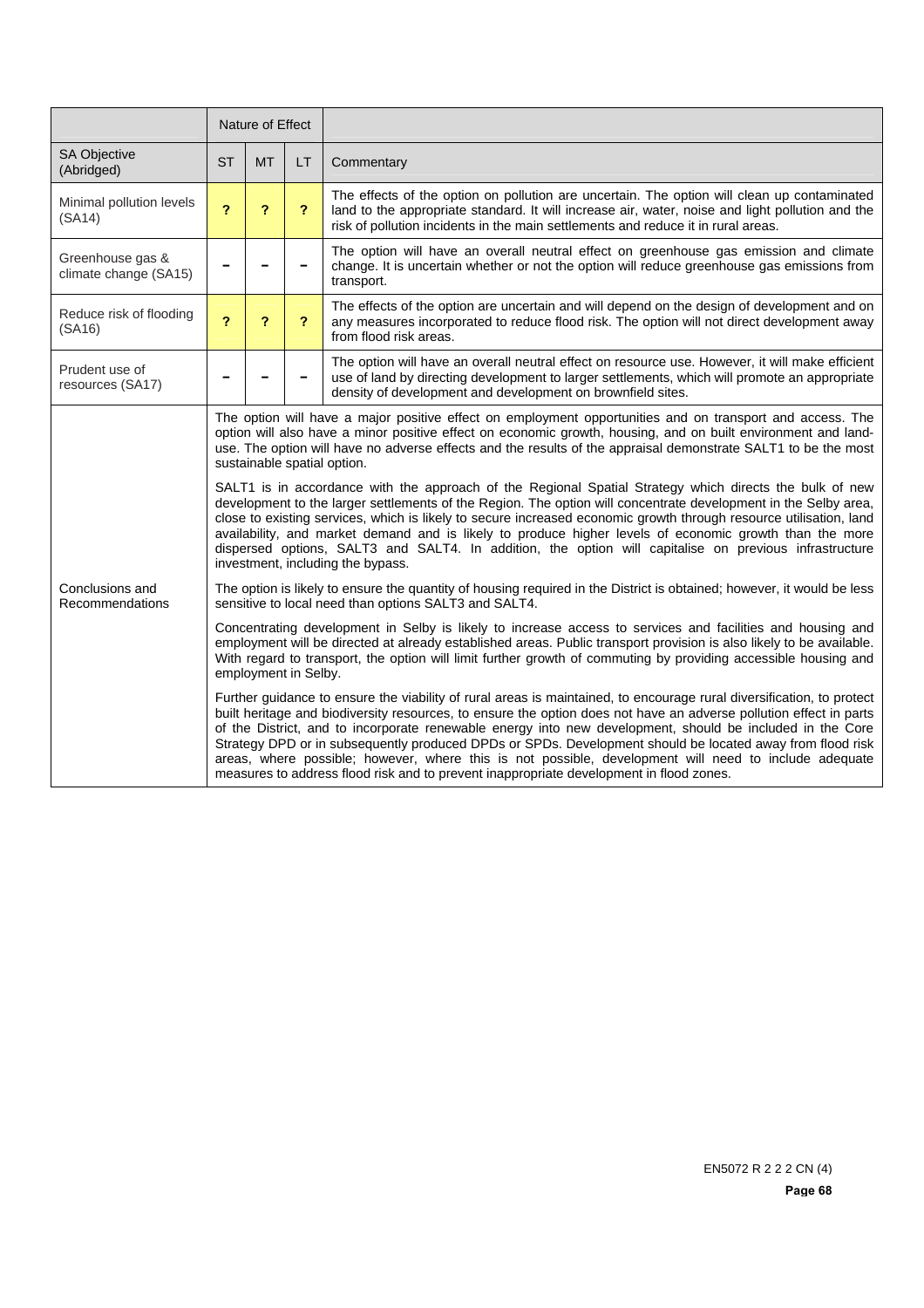#### **ISSUE 6: SPATIAL OPTIONS**

**Spatial Alternatives: Option SALT2** – Concentrate the highest proportion of growth in Selby, but with a larger proportion distributed between the Local Service Centres of Sherburn-in-Elmet and Tadcaster than in option SALT1. Development in other settlements to be strictly limited.

|                                                                                      |              | Nature of Effect |                         |                                                                                                                                                                                                                                                                                                                                                                                                                                                                                                                                                                                                                |
|--------------------------------------------------------------------------------------|--------------|------------------|-------------------------|----------------------------------------------------------------------------------------------------------------------------------------------------------------------------------------------------------------------------------------------------------------------------------------------------------------------------------------------------------------------------------------------------------------------------------------------------------------------------------------------------------------------------------------------------------------------------------------------------------------|
| <b>SA</b><br>Objective<br>(Abridged)                                                 | <b>ST</b>    | <b>MT</b>        | LT                      | Commentary                                                                                                                                                                                                                                                                                                                                                                                                                                                                                                                                                                                                     |
| <b>ECONOMIC</b>                                                                      |              |                  |                         |                                                                                                                                                                                                                                                                                                                                                                                                                                                                                                                                                                                                                |
| Employment<br>opportunities (SA1)                                                    | ✓✓           | ✓✓               | ✓✓                      | The option will provide employment opportunities that match the skills of the local workforce,<br>encourage employment opportunities in areas which have suffered economic decline/ with<br>above average unemployment, promote or support equal employment opportunities, offer<br>employment opportunities to disadvantaged groups, and is likely to ensure employment<br>opportunities are accessible by public transport.                                                                                                                                                                                  |
| which<br>Conditions<br>enable<br>economic<br>growth (SA2)                            | ✓            | ✓                | ✓                       | The option will increase the amount of employment land in the District, maximise local skills,<br>enable investment, set up and support supply chains, and may encourage the growth of the<br>tourism sector. However, it will not encourage rural diversification.                                                                                                                                                                                                                                                                                                                                            |
| <b>SOCIAL</b>                                                                        |              |                  |                         |                                                                                                                                                                                                                                                                                                                                                                                                                                                                                                                                                                                                                |
| Education and training<br>opportunities (SA3)                                        |              |                  |                         | The option relates to housing and employment and will have a neutral effect on education.                                                                                                                                                                                                                                                                                                                                                                                                                                                                                                                      |
| Conditions to engender<br>good health (SA4)                                          |              |                  |                         | The option relates to housing and employment and will have a neutral effect on health<br>services.                                                                                                                                                                                                                                                                                                                                                                                                                                                                                                             |
| & security<br>Safety<br>$\overline{\phantom{a}}$<br>&<br>people<br>property<br>(SA5) |              |                  |                         | The option relates to housing and employment and will have a neutral effect on safety and<br>security.                                                                                                                                                                                                                                                                                                                                                                                                                                                                                                         |
| Vibrant communities to<br>participate in decision<br>making (SA6)                    |              |                  |                         | The option relates to housing and employment and will have a neutral effect on communities.                                                                                                                                                                                                                                                                                                                                                                                                                                                                                                                    |
| Accessibility to culture<br>leisure and recreation<br>(CLR) activities (SA7)         |              |                  |                         | The option relates to housing and employment and will have a neutral effect on accessibility<br>to CLR facilities.                                                                                                                                                                                                                                                                                                                                                                                                                                                                                             |
| Quality<br>housing<br>available to all (SA8)                                         | $\checkmark$ | ✓                | ✓                       | The option will increase housing provision in the main District centres of Selby, Tadcaster<br>and Sherburn-in-Elmet, make housing available to all, and enable people to obtain<br>tenancies. Whether or not the option will improve the quality of housing stock, improve the<br>energy efficiency of housing or increase the use of sustainable design will depend on the<br>design of the housing provided.                                                                                                                                                                                                |
| Local needs met locally<br>(SA9)                                                     |              |                  |                         | The option relates to housing and employment and will have an overall neutral effect on local<br>needs being met locally. However, the option will provide for employment and housing in<br>smaller settlements.                                                                                                                                                                                                                                                                                                                                                                                               |
| <b>ENVIRONMENTAL</b>                                                                 |              |                  |                         |                                                                                                                                                                                                                                                                                                                                                                                                                                                                                                                                                                                                                |
| Transport and access<br>(SA10)                                                       |              |                  |                         | In Selby, the option will reduce the need to travel, provide alternatives to car-based<br>transport, support less car use, improve access to opportunities and facilities, and encourage<br>employers to develop green travel plans. However, in Sherburn-in-Elmet and Tadcaster, the<br>option may increase the need to travel and contribute to commuting.                                                                                                                                                                                                                                                   |
| Built environment &<br>land-use (SA11)                                               | ?            | ?                | $\overline{\mathbf{r}}$ | The effects of the option on the built environment/ land-use are uncertain. The option may or<br>may not promote the development of communities with accessible employment or ensure<br>new developments provide essential services accessible without the use of a car, depending<br>on where communities are located in the District. The option will direct the majority of<br>development to areas at risk of flooding. The option will support local distinctiveness and<br>may support the development of brownfield sites as the majority of development is to take<br>place in the larger settlements. |
| Historic built<br>environment (SA12)                                                 | ?            | ?                | ?                       | The effects of the option on built heritage are unknown. Increasing the density of<br>development in the major settlements may have an adverse effect on the historic built<br>environment and its setting.                                                                                                                                                                                                                                                                                                                                                                                                    |
| Biodiversity (SA13)                                                                  |              |                  |                         | The option relates to housing and employment and will have an overall neutral effect on<br>biodiversity. However, the option will protect priority habitats, individual features and<br>landscapes as it will direct development away from rural areas.                                                                                                                                                                                                                                                                                                                                                        |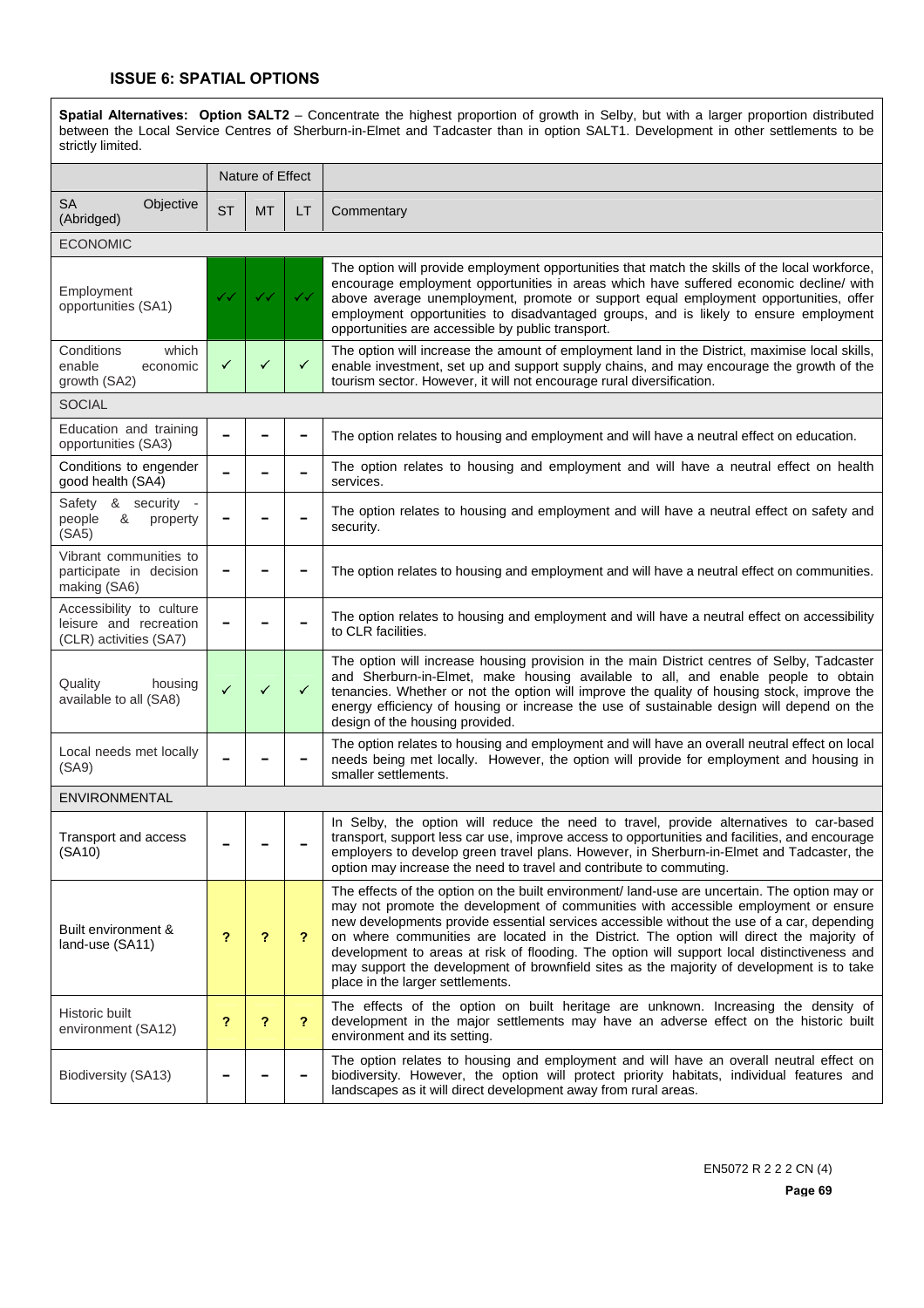|                                           |                                                                                                                                                                                                                                                                                                                                                                                                                                                                                                                                                                                                                                                                                              | Nature of Effect           |                         |                                                                                                                                                                                                                                                                                      |  |  |  |
|-------------------------------------------|----------------------------------------------------------------------------------------------------------------------------------------------------------------------------------------------------------------------------------------------------------------------------------------------------------------------------------------------------------------------------------------------------------------------------------------------------------------------------------------------------------------------------------------------------------------------------------------------------------------------------------------------------------------------------------------------|----------------------------|-------------------------|--------------------------------------------------------------------------------------------------------------------------------------------------------------------------------------------------------------------------------------------------------------------------------------|--|--|--|
| <b>SA</b><br>Objective<br>(Abridged)      | <b>ST</b>                                                                                                                                                                                                                                                                                                                                                                                                                                                                                                                                                                                                                                                                                    | <b>MT</b>                  | LT.                     | Commentary                                                                                                                                                                                                                                                                           |  |  |  |
| Minimal pollution levels<br>(SA14)        | $\overline{\mathbf{r}}$                                                                                                                                                                                                                                                                                                                                                                                                                                                                                                                                                                                                                                                                      | $\boldsymbol{\mathcal{P}}$ | $\overline{\mathbf{r}}$ | The effects of the option on pollution are uncertain. The option will clean up contaminated<br>land to the appropriate standard. It will increase air, water, noise and light pollution and the<br>risk of pollution incidents in the main settlements and reduce it in rural areas. |  |  |  |
| Greenhouse gas &<br>climate change (SA15) |                                                                                                                                                                                                                                                                                                                                                                                                                                                                                                                                                                                                                                                                                              |                            |                         | The option will have an overall neutral effect on greenhouse gas emission and climate<br>change. It is uncertain whether or not the option will reduce greenhouse gas emissions from<br>transport.                                                                                   |  |  |  |
| Reduce risk of flooding<br>(SA16)         | $\overline{\mathbf{c}}$                                                                                                                                                                                                                                                                                                                                                                                                                                                                                                                                                                                                                                                                      | $\boldsymbol{\mathcal{P}}$ | 2                       | The effects of the option are uncertain and will depend on the design of development and on<br>any measures incorporated to reduce flood risk. The option will not direct development away<br>from flood risk areas.                                                                 |  |  |  |
| Prudent use of<br>resources (SA17)        |                                                                                                                                                                                                                                                                                                                                                                                                                                                                                                                                                                                                                                                                                              |                            |                         | The option will have an overall neutral effect on resource use. However, it will make efficient<br>use of land by directing development to larger settlements, which will promote an appropriate<br>density of development and development on brownfield sites.                      |  |  |  |
|                                           | SALT2 may distribute development more widely and would be less in accordance with the approach of the<br>Regional Spatial Strategy than option SALT1. The option will have a major positive effect on employment and a<br>minor positive effect on economic growth and housing. However, increasing the amount of housing in Sherburn-<br>in-Elmet and Tadcaster will encourage an increase in longer distance commuting to Leeds and York. The option<br>is likely to ensure the quantity of housing required in the District is obtained; however, it would be less sensitive<br>to local need in location terms than options SALT3 and SALT4.                                             |                            |                         |                                                                                                                                                                                                                                                                                      |  |  |  |
| Conclusions and<br>Recommendations        | Option SALT2 will concentrate increased emphasis on the Selby area which is likely to secure increased<br>economic growth through resource utilisation, land availability and market demand. It is therefore likely that this<br>option will produce higher levels of economic growth than the more dispersed strategies, but less growth than<br>option SALT1.                                                                                                                                                                                                                                                                                                                              |                            |                         |                                                                                                                                                                                                                                                                                      |  |  |  |
|                                           | Further guidance to ensure rural areas have good accessibility to services and facilities, to encourage rural<br>diversification, to protect built heritage and biodiversity resources, to ensure the option does not have an adverse<br>pollution effect in parts of the District, and to incorporate renewable energy into new development, should be<br>included in the Core Strategy DPD or in subsequently produced DPDs or SPDs. Development should be located<br>away from flood risk areas where possible; however, where this is not possible, development will need to include<br>adequate measures to address flood risk and to prevent inappropriate development in flood zones. |                            |                         |                                                                                                                                                                                                                                                                                      |  |  |  |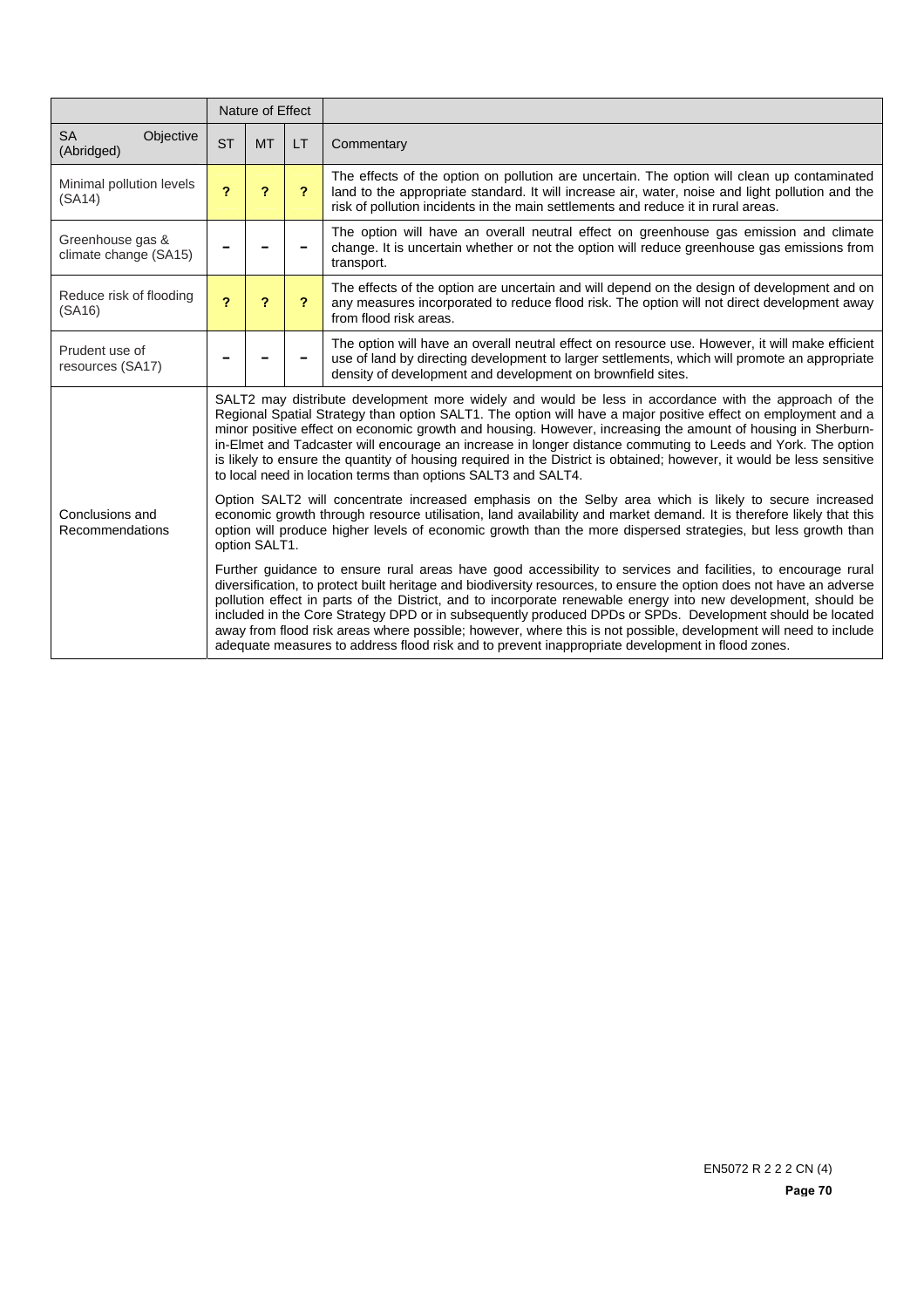## **ISSUE 6: SPATIAL OPTIONS**

| Spatial Alternatives: Option SALT3 - Concentrate development in the three service centres of Selby, Sherburn-in-Elmet and Tadcaster,<br>and in larger villages. |                         |                |                |                                                                                                                                                                                                                                                                                                                                                                                                                                                                                                                                                                                                                                                                                                                               |
|-----------------------------------------------------------------------------------------------------------------------------------------------------------------|-------------------------|----------------|----------------|-------------------------------------------------------------------------------------------------------------------------------------------------------------------------------------------------------------------------------------------------------------------------------------------------------------------------------------------------------------------------------------------------------------------------------------------------------------------------------------------------------------------------------------------------------------------------------------------------------------------------------------------------------------------------------------------------------------------------------|
|                                                                                                                                                                 | Nature of Effect        |                |                |                                                                                                                                                                                                                                                                                                                                                                                                                                                                                                                                                                                                                                                                                                                               |
| <b>SA</b><br>Objective<br>(Abridged)                                                                                                                            | <b>ST</b>               | <b>MT</b>      | LT.            | Commentary                                                                                                                                                                                                                                                                                                                                                                                                                                                                                                                                                                                                                                                                                                                    |
| <b>ECONOMIC</b>                                                                                                                                                 |                         |                |                |                                                                                                                                                                                                                                                                                                                                                                                                                                                                                                                                                                                                                                                                                                                               |
| Employment<br>opportunities (SA1)                                                                                                                               | ✓                       | ✓              | $\checkmark$   | The option will provide employment opportunities that match the skills of the local workforce,<br>encourage employment opportunities in areas which have suffered economic decline/ with<br>above average unemployment, promote or support equal employment opportunities, and<br>offer employment opportunities to disadvantaged groups. However the option may not<br>ensure employment opportunities are accessible by public transport.                                                                                                                                                                                                                                                                                   |
| Conditions which<br>enable economic<br>growth (SA2)                                                                                                             | ✓                       | ✓              | $\checkmark$   | The option will increase the amount of employment land in the District, encourage rural<br>diversification, the diversification of traditional industries, enable investment and business<br>development, set up and support supply chains, and may encourage the growth of the<br>tourism sector.                                                                                                                                                                                                                                                                                                                                                                                                                            |
| <b>SOCIAL</b>                                                                                                                                                   |                         |                |                |                                                                                                                                                                                                                                                                                                                                                                                                                                                                                                                                                                                                                                                                                                                               |
| Education and training<br>opportunities (SA3)                                                                                                                   |                         |                |                | The option relates to housing and employment and will have a neutral effect on education.                                                                                                                                                                                                                                                                                                                                                                                                                                                                                                                                                                                                                                     |
| Conditions to engender<br>good health (SA4)                                                                                                                     |                         |                |                | The option relates to housing and employment and will have a neutral effect on health<br>services.                                                                                                                                                                                                                                                                                                                                                                                                                                                                                                                                                                                                                            |
| Safety & security -<br>&<br>people<br>property<br>(SA5)                                                                                                         |                         |                |                | The option relates to housing and employment and will have a neutral effect on safety and<br>security.                                                                                                                                                                                                                                                                                                                                                                                                                                                                                                                                                                                                                        |
| Vibrant communities to<br>participate in decision<br>making (SA6)                                                                                               |                         |                |                | The option relates to housing and employment and will have a neutral effect on communities.                                                                                                                                                                                                                                                                                                                                                                                                                                                                                                                                                                                                                                   |
| Accessibility to culture<br>leisure and recreation<br>(CLR) activities (SA7)                                                                                    | -                       |                |                | The option relates to housing and employment and will have a neutral effect on accessibility<br>to CLR facilities.                                                                                                                                                                                                                                                                                                                                                                                                                                                                                                                                                                                                            |
| Quality<br>housing<br>available to all (SA8)                                                                                                                    | ✓                       | ✓              | $\checkmark$   | The option will provide appropriate housing for local needs, increase housing provision in the<br>main District centres of Selby, Tadcaster and Sherburn-in-Elmet, make housing available to<br>all, and enable people to obtain tenancies. Whether or not the option will improve the quality<br>of housing stock, improve the energy efficiency of housing or increase the use of sustainable<br>design will depend on the design of the housing provided.                                                                                                                                                                                                                                                                  |
| Local needs met locally<br>(SA9)                                                                                                                                |                         |                |                | The option relates to housing and employment and will have an overall neutral effect on local<br>needs being met locally. However, the option will support supply chains and the vibrancy of<br>town and village centres.                                                                                                                                                                                                                                                                                                                                                                                                                                                                                                     |
| ENVIRONMENTAL                                                                                                                                                   |                         |                |                |                                                                                                                                                                                                                                                                                                                                                                                                                                                                                                                                                                                                                                                                                                                               |
| Transport and access<br>(SA10)                                                                                                                                  | $\pmb{\times}$          | $\pmb{\times}$ | $\pmb{\times}$ | The option will have a positive effect for transportation and access in Selby, but will have an<br>adverse effect in Sherburn-in-Elmet, Tadcaster and the larger villages, where the option is<br>likely to increase the need to travel. The option is also likely to contribute to commuting out<br>of Selby.                                                                                                                                                                                                                                                                                                                                                                                                                |
| Built environment<br>&<br>land-use (SA11)                                                                                                                       | ?                       | ?              | ?              | The effects of the option on the built environment/ land-use are uncertain. The option will<br>promote the development of communities with accessible employment. The option may or<br>may not ensure new developments provide essential services accessible without the use of<br>a car. This will depend on where communities are located in the District. The option will<br>direct the majority of development to areas at risk of flooding. The option will support local<br>distinctiveness through providing for development appropriate to the scale of settlements.<br>The option may support the development of Greenfield sites as well as brownfield sites as<br>development is also directed at larger villages. |
| Historic<br>built<br>environment (SA12)                                                                                                                         | ?                       | ?              | $\overline{?}$ | The effects of the option on built heritage are unknown and will depend on the location of<br>development and whether or not it is in close proximity to built heritage or its setting.                                                                                                                                                                                                                                                                                                                                                                                                                                                                                                                                       |
| Biodiversity (SA13)                                                                                                                                             | $\overline{\mathbf{r}}$ | ?              | $\overline{?}$ | The effects of the option on biodiversity are unknown and will depend on the location of<br>development and whether or not it is in close proximity to biodiversity resources.                                                                                                                                                                                                                                                                                                                                                                                                                                                                                                                                                |
| Minimal pollution levels<br>(SA14)                                                                                                                              | 2                       | ?              | 2              | The effects of the option on pollution are uncertain. The option will clean up contaminated<br>land to the appropriate standard. It will increase air, water, noise and light pollution and the<br>risk of pollution incidents in the three service centres and in larger villages, but will reduce<br>the potential for pollution in small settlements.                                                                                                                                                                                                                                                                                                                                                                      |

EN5072 R 2 2 2 CN (4)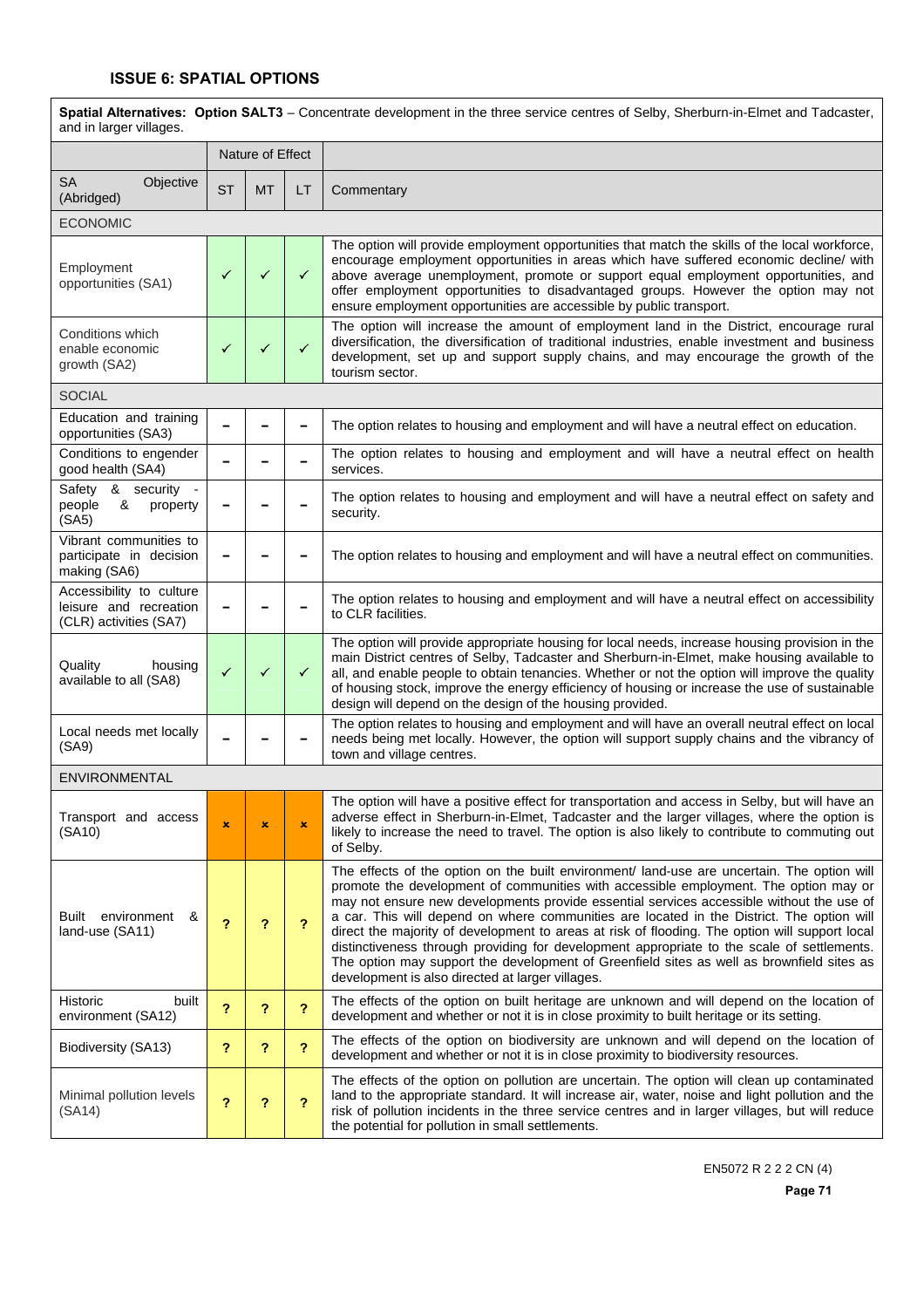|                                           | Nature of Effect                                                                                                                                                                                                                                                                                                                                                                                                                                                                                                                                                                                                                                                                                         |           |           |                                                                                                                                                                                                                                                                                                                                                                                     |  |  |  |
|-------------------------------------------|----------------------------------------------------------------------------------------------------------------------------------------------------------------------------------------------------------------------------------------------------------------------------------------------------------------------------------------------------------------------------------------------------------------------------------------------------------------------------------------------------------------------------------------------------------------------------------------------------------------------------------------------------------------------------------------------------------|-----------|-----------|-------------------------------------------------------------------------------------------------------------------------------------------------------------------------------------------------------------------------------------------------------------------------------------------------------------------------------------------------------------------------------------|--|--|--|
| <b>SA Objective</b><br>(Abridged)         | <b>ST</b>                                                                                                                                                                                                                                                                                                                                                                                                                                                                                                                                                                                                                                                                                                | <b>MT</b> | <b>LT</b> | Commentary                                                                                                                                                                                                                                                                                                                                                                          |  |  |  |
| Greenhouse gas &<br>climate change (SA15) |                                                                                                                                                                                                                                                                                                                                                                                                                                                                                                                                                                                                                                                                                                          |           |           | The option will have an overall neutral effect on greenhouse gas emission and climate<br>change. It is uncertain whether or not the option will reduce greenhouse gas emissions from<br>transport.                                                                                                                                                                                  |  |  |  |
| Reduce risk of flooding<br>(SA16)         | $\overline{\mathbf{c}}$                                                                                                                                                                                                                                                                                                                                                                                                                                                                                                                                                                                                                                                                                  | ?         | 2         | The effects of the option are uncertain and will depend on the design of development and on<br>any measures incorporated to reduce flood risk. The option will not direct development away<br>from flood risk areas.                                                                                                                                                                |  |  |  |
| Prudent use of<br>resources (SA17)        |                                                                                                                                                                                                                                                                                                                                                                                                                                                                                                                                                                                                                                                                                                          |           |           | The option will have an overall neutral effect on resource use. However, it will make efficient<br>use of land by directing development to larger settlements, which will promote an appropriate<br>density of development but may promote development of Greenfield as well as brownfield<br>sites by directing development to larger villages in addition to the service centres. |  |  |  |
|                                           | SALT3 will distribute development more widely and is less in accordance with the approach of the Regional<br>Spatial Strategy than options SALT1 and SALT2. The option will have a minor beneficial effect on employment,<br>economic growth and housing, and a minor adverse effect on transport and access.                                                                                                                                                                                                                                                                                                                                                                                            |           |           |                                                                                                                                                                                                                                                                                                                                                                                     |  |  |  |
| Conclusions and<br>Recommendations        | The option would provide better opportunities for locating local need housing closer to the point of need, than the<br>other options; particularly options SALT 1 and 2. However, housing growth in Sherburn-in-Elmet and Tadcaster<br>will encourage an increase in longer distance commuting to Leeds and York. Dispersing facilities will also create<br>less convenient access to higher level services than with the more Selby-concentrated options (SALT1 and<br>SALT2). The option will provide for development in smaller settlements. The potential exists for adverse effects<br>on their character and distinctiveness, unless the scale and design of development are carefully controlled. |           |           |                                                                                                                                                                                                                                                                                                                                                                                     |  |  |  |
|                                           | Further guidance on increasing public transport provision, the protection of built heritage and biodiversity<br>resources, to ensure the option does not have an adverse pollution effect in parts of the District, and<br>incorporating renewable energy into new development, should be included elsewhere in the Core Strategy DPD<br>or in subsequently produced DPDs and SPDs to enhance the sustainability of the LDF. Development should be<br>located away from flood risk areas where possible; however, where this is not possible, development will need to<br>include adequate measures to address flood risk and to prevent inappropriate development in flood zones.                       |           |           |                                                                                                                                                                                                                                                                                                                                                                                     |  |  |  |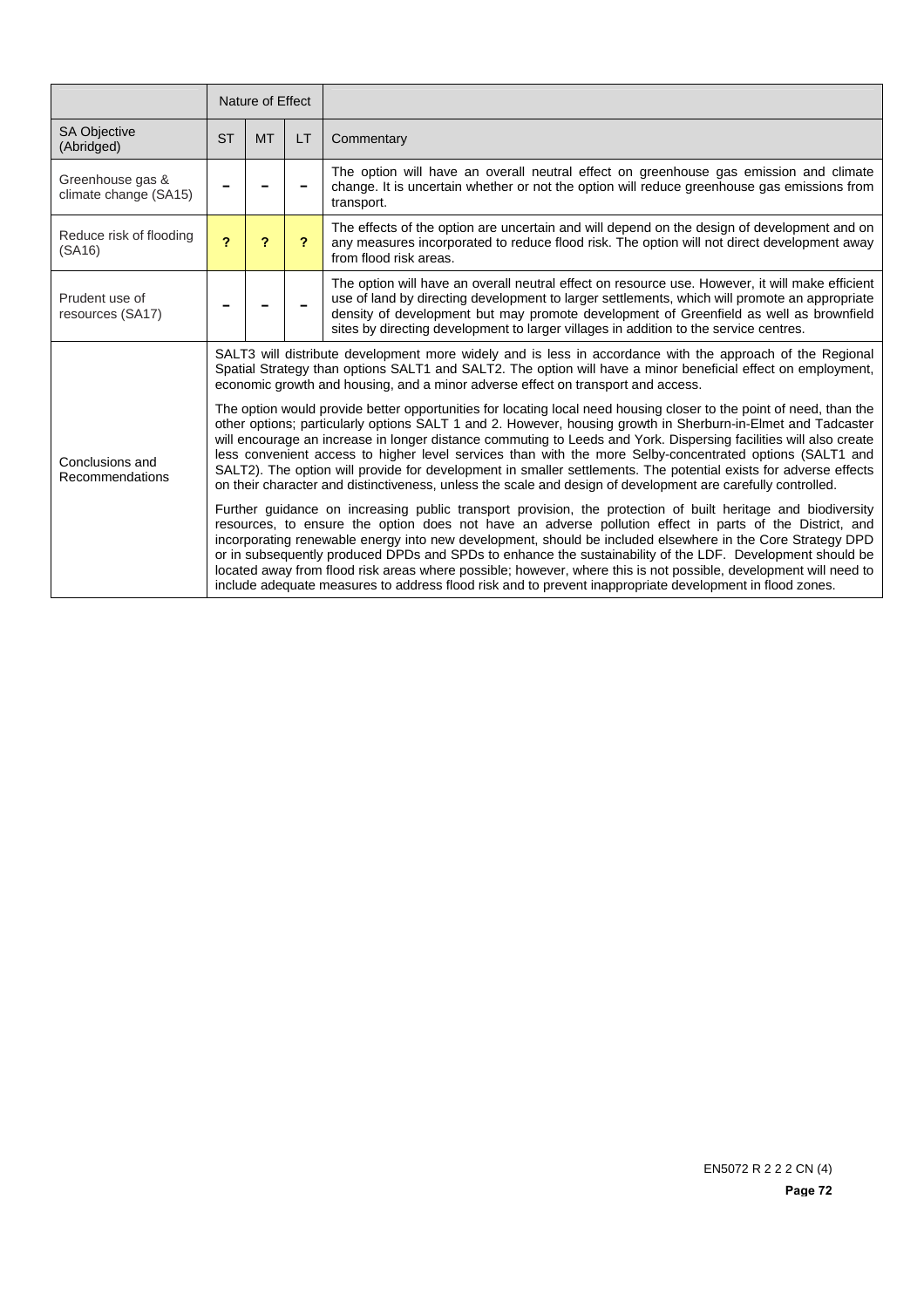## **ISSUE 6: SPATIAL OPTIONS**

 $\overline{\phantom{a}}$ 

| Spatial Alternatives: Option SALT4 - Distribute new growth based on evidence of need as widely as possible throughout the District's<br>settlements, proportionately to size. |                           |                  |              |                                                                                                                                                                                                                                                                                                                                                                                                                                                                                                                                                                                                                                                                                                                    |  |
|-------------------------------------------------------------------------------------------------------------------------------------------------------------------------------|---------------------------|------------------|--------------|--------------------------------------------------------------------------------------------------------------------------------------------------------------------------------------------------------------------------------------------------------------------------------------------------------------------------------------------------------------------------------------------------------------------------------------------------------------------------------------------------------------------------------------------------------------------------------------------------------------------------------------------------------------------------------------------------------------------|--|
|                                                                                                                                                                               |                           | Nature of Effect |              |                                                                                                                                                                                                                                                                                                                                                                                                                                                                                                                                                                                                                                                                                                                    |  |
| <b>SA</b><br>Objective<br>(Abridged)                                                                                                                                          | <b>ST</b>                 | <b>MT</b>        | LT           | Commentary                                                                                                                                                                                                                                                                                                                                                                                                                                                                                                                                                                                                                                                                                                         |  |
| <b>ECONOMIC</b>                                                                                                                                                               |                           |                  |              |                                                                                                                                                                                                                                                                                                                                                                                                                                                                                                                                                                                                                                                                                                                    |  |
| Employment<br>opportunities (SA1)                                                                                                                                             | ✓                         | ✓                | ✓            | The option will provide employment opportunities that match the skills of the local workforce,<br>encourage employment opportunities in areas which have suffered economic decline/ with<br>above average unemployment, promote or support equal employment opportunities, and<br>offer employment opportunities to disadvantaged groups. However the option will not ensure<br>employment opportunities are accessible by public transport.                                                                                                                                                                                                                                                                       |  |
| Conditions which<br>enable economic<br>growth (SA2)                                                                                                                           | $\checkmark$              | $\checkmark$     | $\checkmark$ | The option will increase the amount of employment land in the District, encourage rural<br>diversification/ the diversification of traditional industries, enable investment and business<br>development, set up and support supply chains, and may encourage the growth of the<br>tourism sector.                                                                                                                                                                                                                                                                                                                                                                                                                 |  |
| <b>SOCIAL</b>                                                                                                                                                                 |                           |                  |              |                                                                                                                                                                                                                                                                                                                                                                                                                                                                                                                                                                                                                                                                                                                    |  |
| Education and training<br>opportunities (SA3)                                                                                                                                 |                           |                  |              | The option relates to housing and employment and will have a neutral effect on education.                                                                                                                                                                                                                                                                                                                                                                                                                                                                                                                                                                                                                          |  |
| Conditions to engender<br>good health (SA4)                                                                                                                                   |                           |                  |              | The option relates to housing and employment and will have a neutral effect on health<br>services.                                                                                                                                                                                                                                                                                                                                                                                                                                                                                                                                                                                                                 |  |
| Safety & security -<br>people & property<br>(SA5)                                                                                                                             |                           |                  |              | The option relates to housing and employment and will have a neutral effect on safety and<br>security.                                                                                                                                                                                                                                                                                                                                                                                                                                                                                                                                                                                                             |  |
| Vibrant communities to<br>participate in decision<br>making (SA6)                                                                                                             |                           |                  |              | The option relates to housing and employment and will have a neutral effect on communities.                                                                                                                                                                                                                                                                                                                                                                                                                                                                                                                                                                                                                        |  |
| Accessibility to culture<br>leisure and recreation<br>(CLR) activities (SA7)                                                                                                  |                           |                  |              | The option relates to housing and employment and will have a neutral effect on accessibility<br>to CLR facilities.                                                                                                                                                                                                                                                                                                                                                                                                                                                                                                                                                                                                 |  |
| <b>Quality housing</b><br>available to all (SA8)                                                                                                                              |                           |                  |              | The option will provide appropriate housing for local needs, make housing available to all,<br>and enable people to obtain tenancies. Whether or not the option will improve the quality of<br>housing stock, improve the energy efficiency of housing or increase the use of sustainable<br>design will depend on the design of the housing provided.                                                                                                                                                                                                                                                                                                                                                             |  |
| Local needs met locally<br>(SA9)                                                                                                                                              |                           |                  |              | The option relates to housing and employment and will have an overall neutral effect on local<br>needs being met locally. However, the option will support supply chains and the vibrancy of<br>town and village centres.                                                                                                                                                                                                                                                                                                                                                                                                                                                                                          |  |
| ENVIRONMENTAL                                                                                                                                                                 |                           |                  |              |                                                                                                                                                                                                                                                                                                                                                                                                                                                                                                                                                                                                                                                                                                                    |  |
| Transport and access<br>(SA10)                                                                                                                                                | x x                       | xх               | xx.          | The option will disperse development and therefore increase the need to travel. It will not<br>promote alternatives to car-based transport, will support higher car use, disperse<br>development and therefore have an adverse effect on access to opportunities, will not make<br>the transport environment attractive to non-car users and is unlikely to encourage green<br>travel plans for staff travel.                                                                                                                                                                                                                                                                                                      |  |
| Built environment &<br>land-use (SA11)                                                                                                                                        | ?                         | ?                | ?            | The effects of the option on the built environment/ land-use are uncertain. The option will<br>promote the development of communities with accessible employment. The option may or<br>may not ensure new developments provide essential services accessible without the use of<br>a car. This will depend on where communities are located in the District. The option will<br>permit development in areas at risk of flooding. The option will support local distinctiveness<br>through providing for development appropriate to the scale of settlements. The option may<br>support the development of Greenfield sites as well as brownfield sites as development is<br>also directed throughout the District. |  |
| Historic built<br>environment (SA12)                                                                                                                                          | $\boldsymbol{\mathsf{?}}$ | ?                | ?            | The effects of the option on built heritage are unknown and will depend on the location of<br>development and whether or not it is in close proximity to built heritage or its setting.                                                                                                                                                                                                                                                                                                                                                                                                                                                                                                                            |  |